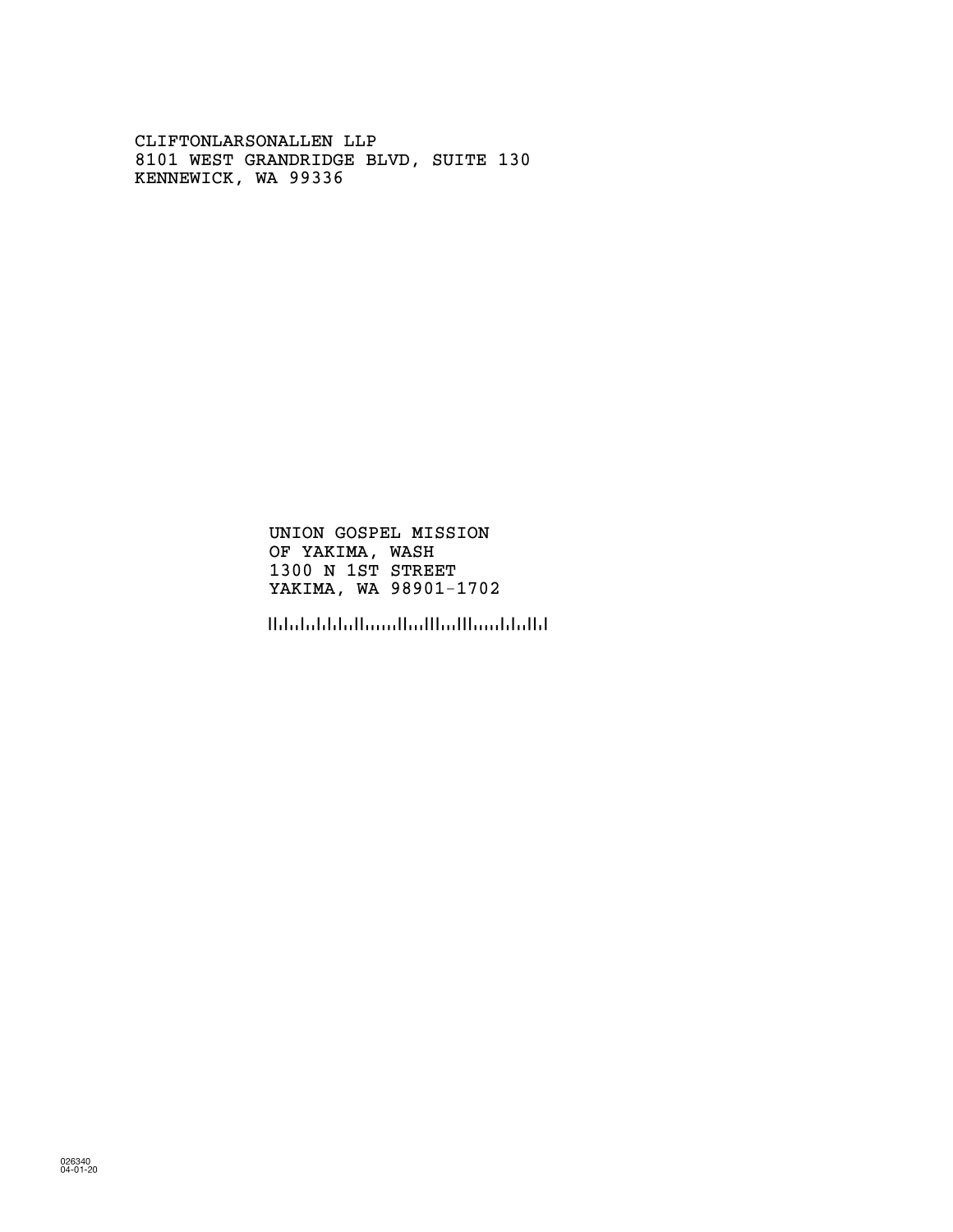Caution: Forms printed from within Adobe Acrobat products may not meet IRS or state taxing agency specifications. When using Acrobat, select the "Actual Size" in the Adobe "Print" dialog.

CLIENT'S COPY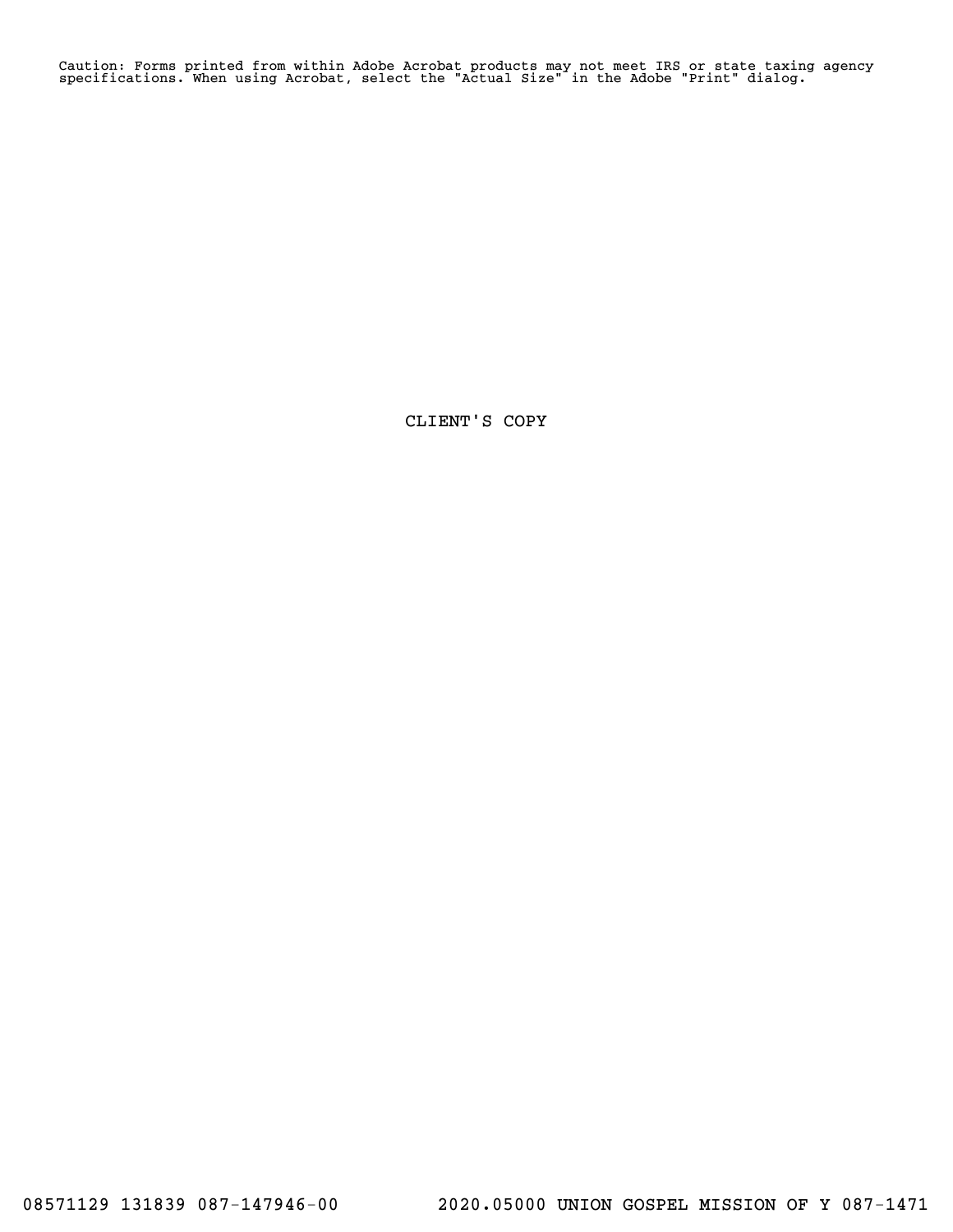

CliftonLarsonAllen LLP CLAconnect.com

Union Gospel Mission of Yakima, Wash 1300 N 1st Street Yakima, WA 98901-1702

Union Gospel Mission of Yakima, Wash:

Enclosed is the organization's 2020 Exempt Organization return. The return should be signed, dated, and mailed.

Specific filing instructions are as follows.

# **FORM 990 RETURN:**

Please sign and mail on or before May 16, 2022.

Mail to:

Department of the Treasury Internal Revenue Service Center Ogden, UT 84201-0027

In addition, tax-exempt organizations must make available for public inspection a copy of their annual returns for the preceding three years and exemption application, if applicable. An organization generally must furnish filings to anyone who requests them in person or in writing. An exempt organization may meet this requirement by posting all the documents on its website or at another organizations site as part of a database of similar materials. Specific requirements must be met to meet this exception.

# **A few final reminders relating to your tax return filings:**

- There are substantial penalties for failure to properly disclose and report foreign financial accounts and foreign activity. Please make sure you have informed us of any foreign financial accounts or foreign activity so that we have the necessary information to complete any required disclosures or filings.
- Be sure to review the returns prior to signing as you have final responsibility for all information included in the returns. Please contact us if you have any questions or concerns.
- We recommend you keep a paper or electronic copy of your tax returns permanently. Supporting documentation should be kept for a minimum of seven years based on IRS guidance.

CLA exists to create opportunities – for our clients, our people, and our communities. We value our relationship with you and thank you for your trust and confidence in allowing us to serve you. If we can assist you in making strategic, informed decisions in areas of tax or beyond, please contact us as questions arise throughout the year.

Sincerely,

CliftonLarsonAllen LLP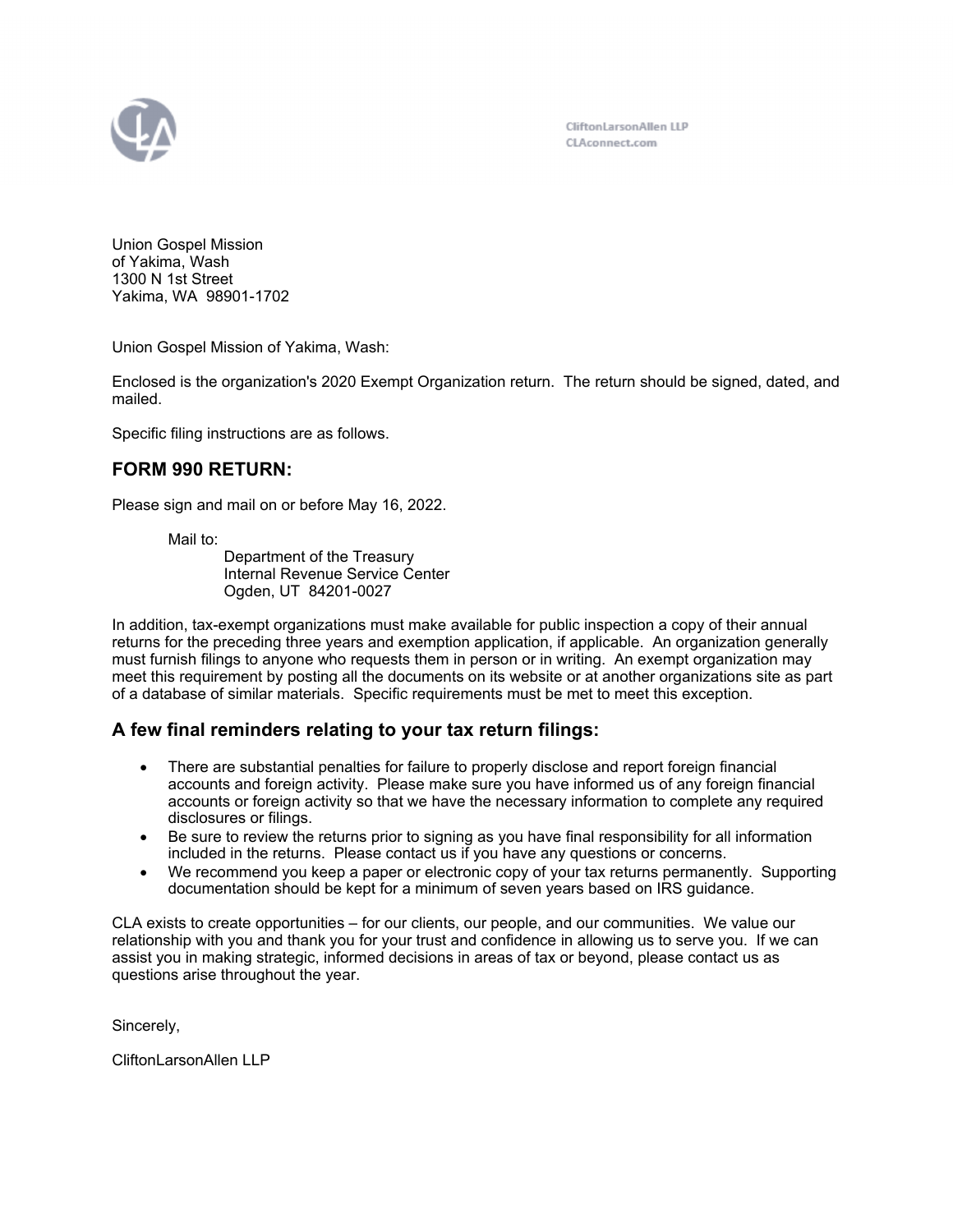

CliftonLarsonAllen LLP CLAconnect.com

# **UNION GOSPEL MISSION OF YAKIMA, WASH**

**FORM 990 INCOME TAX RETURN**

**FOR YEAR ENDED JUNE 30, 2021**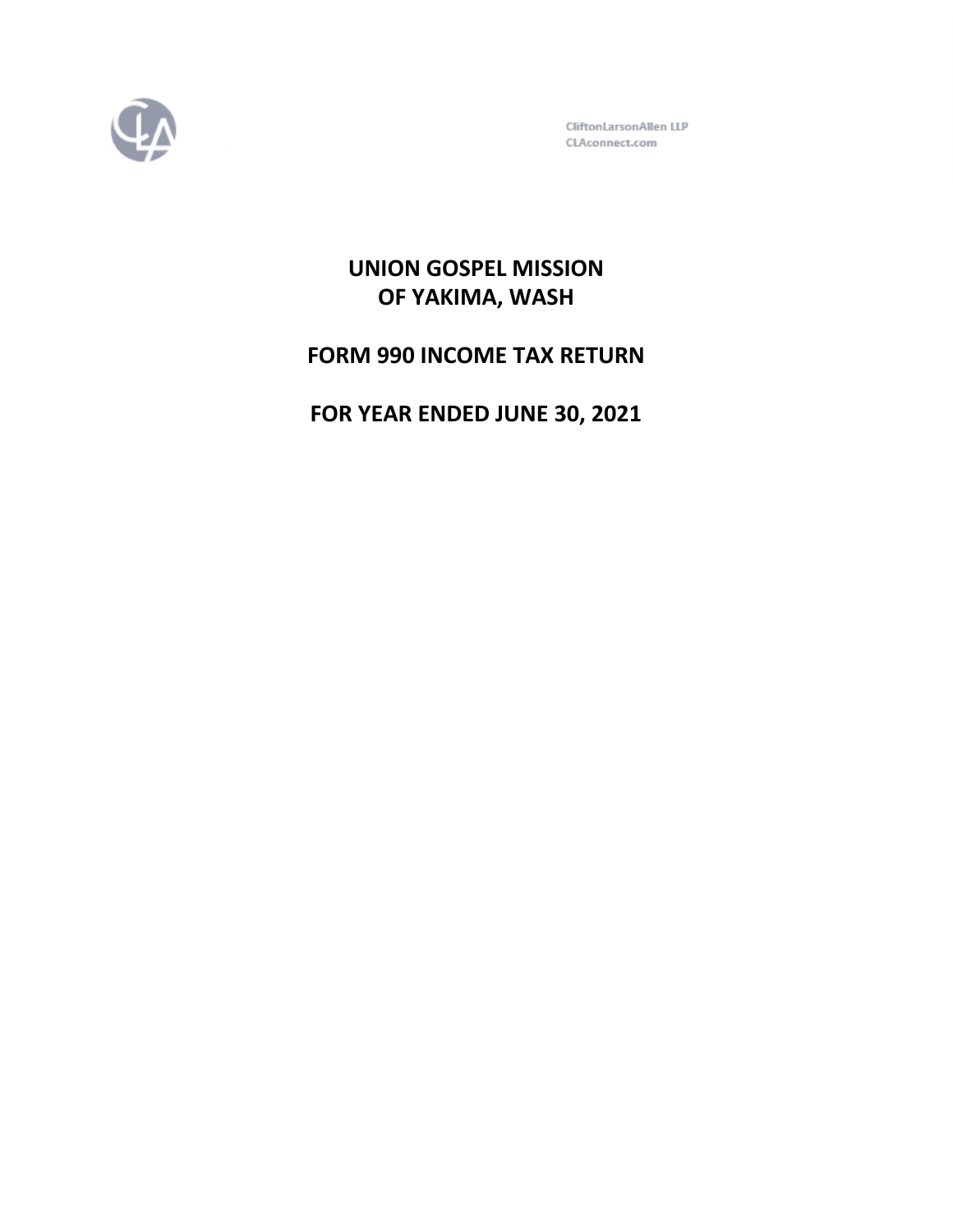|                                                                                                                        |                                                   | PUBLIC DISCLOSURE COPY - STATE REGISTRATION NO. 601-144178<br><b>Return of Organization Exempt From Income Tax</b>                                                         |                                  |                                                                                                                                                                                                                                                                                                                                                                                                                                                                                                                                                                               | OMB No. 1545-0047                      |
|------------------------------------------------------------------------------------------------------------------------|---------------------------------------------------|----------------------------------------------------------------------------------------------------------------------------------------------------------------------------|----------------------------------|-------------------------------------------------------------------------------------------------------------------------------------------------------------------------------------------------------------------------------------------------------------------------------------------------------------------------------------------------------------------------------------------------------------------------------------------------------------------------------------------------------------------------------------------------------------------------------|----------------------------------------|
|                                                                                                                        | Form <b>990</b>                                   | Under section 501(c), 527, or 4947(a)(1) of the Internal Revenue Code (except private foundations)                                                                         |                                  |                                                                                                                                                                                                                                                                                                                                                                                                                                                                                                                                                                               |                                        |
|                                                                                                                        | Department of the Treasury                        | Do not enter social security numbers on this form as it may be made public.                                                                                                |                                  |                                                                                                                                                                                                                                                                                                                                                                                                                                                                                                                                                                               | <b>Open to Public</b>                  |
|                                                                                                                        | Internal Revenue Service                          | Go to www.irs.gov/Form990 for instructions and the latest information.                                                                                                     |                                  |                                                                                                                                                                                                                                                                                                                                                                                                                                                                                                                                                                               | <b>Inspection</b>                      |
|                                                                                                                        |                                                   | 2020<br>JUL 1,<br>A For the 2020 calendar year, or tax year beginning                                                                                                      | and ending JUN 30, 2021          |                                                                                                                                                                                                                                                                                                                                                                                                                                                                                                                                                                               |                                        |
| <b>B</b> Check if<br>applicable:                                                                                       |                                                   | <b>C</b> Name of organization                                                                                                                                              |                                  | D Employer identification number                                                                                                                                                                                                                                                                                                                                                                                                                                                                                                                                              |                                        |
|                                                                                                                        | Address                                           | UNION GOSPEL MISSION                                                                                                                                                       |                                  |                                                                                                                                                                                                                                                                                                                                                                                                                                                                                                                                                                               |                                        |
| Name                                                                                                                   | change                                            | OF YAKIMA, WASH                                                                                                                                                            |                                  |                                                                                                                                                                                                                                                                                                                                                                                                                                                                                                                                                                               |                                        |
| Initial                                                                                                                | change                                            | Doing business as                                                                                                                                                          |                                  |                                                                                                                                                                                                                                                                                                                                                                                                                                                                                                                                                                               |                                        |
| return<br> Final                                                                                                       |                                                   | Number and street (or P.O. box if mail is not delivered to street address)<br>1300 N 1ST STREET                                                                            | Room/suite                       |                                                                                                                                                                                                                                                                                                                                                                                                                                                                                                                                                                               |                                        |
| return/<br>termin-                                                                                                     |                                                   |                                                                                                                                                                            |                                  |                                                                                                                                                                                                                                                                                                                                                                                                                                                                                                                                                                               | 10,885,986.                            |
| ated                                                                                                                   | Amended                                           | City or town, state or province, country, and ZIP or foreign postal code<br>YAKIMA, WA 98901-1702                                                                          |                                  |                                                                                                                                                                                                                                                                                                                                                                                                                                                                                                                                                                               |                                        |
| return]                                                                                                                | Applica-                                          | F Name and address of principal officer: JAMES M. JOHNSON                                                                                                                  |                                  |                                                                                                                                                                                                                                                                                                                                                                                                                                                                                                                                                                               | $\sqrt{}$ Yes $\sqrt{}$ X $\sqrt{}$ No |
| tion                                                                                                                   | pending                                           | SAME AS C ABOVE                                                                                                                                                            |                                  |                                                                                                                                                                                                                                                                                                                                                                                                                                                                                                                                                                               | l No                                   |
|                                                                                                                        | Tax-exempt status: $\boxed{\mathbf{X}}$ 501(c)(3) | $501(c)$ (<br>$\triangleleft$ (insert no.)<br>4947(a)(1) or                                                                                                                | 527                              |                                                                                                                                                                                                                                                                                                                                                                                                                                                                                                                                                                               |                                        |
|                                                                                                                        |                                                   | J Website: WWW.YUGM.ORG                                                                                                                                                    |                                  |                                                                                                                                                                                                                                                                                                                                                                                                                                                                                                                                                                               |                                        |
|                                                                                                                        | K Form of organization: $X$ Corporation           | Other $\blacktriangleright$<br>Trust<br>Association                                                                                                                        |                                  |                                                                                                                                                                                                                                                                                                                                                                                                                                                                                                                                                                               |                                        |
|                                                                                                                        | Part I Summary                                    |                                                                                                                                                                            |                                  |                                                                                                                                                                                                                                                                                                                                                                                                                                                                                                                                                                               |                                        |
|                                                                                                                        |                                                   | Briefly describe the organization's mission or most significant activities: TO FOLLOW CHRIST IN HELPING                                                                    |                                  |                                                                                                                                                                                                                                                                                                                                                                                                                                                                                                                                                                               |                                        |
|                                                                                                                        |                                                   | PEOPLE MOVE FROM HOMELESSNESS TO WHOLENESS.                                                                                                                                |                                  |                                                                                                                                                                                                                                                                                                                                                                                                                                                                                                                                                                               |                                        |
|                                                                                                                        |                                                   | Check this box $\blacktriangleright$ $\Box$ if the organization discontinued its operations or disposed of more than 25% of its net assets.                                |                                  |                                                                                                                                                                                                                                                                                                                                                                                                                                                                                                                                                                               |                                        |
| 1.<br>Activities & Governance<br>2<br>Number of voting members of the governing body (Part VI, line 1a)<br>з<br>4<br>5 |                                                   |                                                                                                                                                                            |                                  |                                                                                                                                                                                                                                                                                                                                                                                                                                                                                                                                                                               |                                        |
|                                                                                                                        |                                                   |                                                                                                                                                                            |                                  |                                                                                                                                                                                                                                                                                                                                                                                                                                                                                                                                                                               |                                        |
|                                                                                                                        |                                                   |                                                                                                                                                                            |                                  | 23-7050061<br>E Telephone number<br>$509 - 248 - 4510$<br>G Gross receipts \$<br>H(a) Is this a group return<br>for subordinates?<br>$H(b)$ Are all subordinates included? $\Box$ Yes  <br>If "No," attach a list. See instructions<br>$H(c)$ Group exemption number $\blacktriangleright$<br>L Year of formation: $1936$ M State of legal domicile: WA<br>3<br>$\overline{4}$<br>$5\phantom{a}$<br>6<br>7a<br>7b<br><b>Prior Year</b><br>5,092,929.<br>279,171.<br>33,424.<br>736,274.<br>6, 141, 798.<br>0.<br>0.<br>2,948,987.<br>280,462.<br>3, 163, 841.<br>6, 393, 290. | 122                                    |
|                                                                                                                        |                                                   |                                                                                                                                                                            |                                  |                                                                                                                                                                                                                                                                                                                                                                                                                                                                                                                                                                               | 2000                                   |
|                                                                                                                        |                                                   |                                                                                                                                                                            |                                  |                                                                                                                                                                                                                                                                                                                                                                                                                                                                                                                                                                               | 0.                                     |
|                                                                                                                        |                                                   |                                                                                                                                                                            |                                  |                                                                                                                                                                                                                                                                                                                                                                                                                                                                                                                                                                               | 0.                                     |
|                                                                                                                        |                                                   |                                                                                                                                                                            |                                  |                                                                                                                                                                                                                                                                                                                                                                                                                                                                                                                                                                               | <b>Current Year</b>                    |
| 8                                                                                                                      |                                                   | Contributions and grants (Part VIII, line 1h)                                                                                                                              |                                  |                                                                                                                                                                                                                                                                                                                                                                                                                                                                                                                                                                               | $\overline{8,451},621.$                |
| Revenue<br>9                                                                                                           |                                                   | Program service revenue (Part VIII, line 2g)                                                                                                                               |                                  |                                                                                                                                                                                                                                                                                                                                                                                                                                                                                                                                                                               | 327,984.                               |
| 10                                                                                                                     |                                                   |                                                                                                                                                                            |                                  |                                                                                                                                                                                                                                                                                                                                                                                                                                                                                                                                                                               | 15,625.                                |
| 11                                                                                                                     |                                                   | Other revenue (Part VIII, column (A), lines 5, 6d, 8c, 9c, 10c, and 11e)                                                                                                   |                                  |                                                                                                                                                                                                                                                                                                                                                                                                                                                                                                                                                                               | 1,896,920.                             |
| 12                                                                                                                     |                                                   | Total revenue - add lines 8 through 11 (must equal Part VIII, column (A), line 12)                                                                                         |                                  |                                                                                                                                                                                                                                                                                                                                                                                                                                                                                                                                                                               | 10,692,150.                            |
| 13                                                                                                                     |                                                   | Grants and similar amounts paid (Part IX, column (A), lines 1-3)                                                                                                           |                                  |                                                                                                                                                                                                                                                                                                                                                                                                                                                                                                                                                                               | 3,000.                                 |
| 14                                                                                                                     |                                                   |                                                                                                                                                                            |                                  |                                                                                                                                                                                                                                                                                                                                                                                                                                                                                                                                                                               | 0.                                     |
|                                                                                                                        |                                                   | 15 Salaries, other compensation, employee benefits (Part IX, column (A), lines 5-10)                                                                                       |                                  |                                                                                                                                                                                                                                                                                                                                                                                                                                                                                                                                                                               | 4,036,629.                             |
|                                                                                                                        |                                                   |                                                                                                                                                                            |                                  |                                                                                                                                                                                                                                                                                                                                                                                                                                                                                                                                                                               | 296,670.                               |
|                                                                                                                        |                                                   | 990,692.<br><b>b</b> Total fundraising expenses (Part IX, column (D), line 25)                                                                                             |                                  |                                                                                                                                                                                                                                                                                                                                                                                                                                                                                                                                                                               |                                        |
| Expenses<br>17                                                                                                         |                                                   |                                                                                                                                                                            |                                  |                                                                                                                                                                                                                                                                                                                                                                                                                                                                                                                                                                               | 4,581,872.                             |
| 18                                                                                                                     |                                                   | Total expenses. Add lines 13-17 (must equal Part IX, column (A), line 25)                                                                                                  |                                  |                                                                                                                                                                                                                                                                                                                                                                                                                                                                                                                                                                               | 8,918,171.                             |
| 19                                                                                                                     |                                                   | Revenue less expenses. Subtract line 18 from line 12                                                                                                                       |                                  | $-251, 492.$                                                                                                                                                                                                                                                                                                                                                                                                                                                                                                                                                                  | 1,773,979.                             |
|                                                                                                                        |                                                   |                                                                                                                                                                            | <b>Beginning of Current Year</b> |                                                                                                                                                                                                                                                                                                                                                                                                                                                                                                                                                                               | <b>End of Year</b>                     |
| 20                                                                                                                     |                                                   | Total assets (Part X, line 16)                                                                                                                                             |                                  | 8,309,851.                                                                                                                                                                                                                                                                                                                                                                                                                                                                                                                                                                    | 10, 313, 366.                          |
| t Assets or<br>d Balances<br>21                                                                                        |                                                   | Total liabilities (Part X, line 26)                                                                                                                                        |                                  | 826,899.                                                                                                                                                                                                                                                                                                                                                                                                                                                                                                                                                                      | 964,847.                               |
| 혏<br>22                                                                                                                |                                                   |                                                                                                                                                                            |                                  | 7,482,952.                                                                                                                                                                                                                                                                                                                                                                                                                                                                                                                                                                    | 9,348,519.                             |
| Part II                                                                                                                | <b>Signature Block</b>                            |                                                                                                                                                                            |                                  |                                                                                                                                                                                                                                                                                                                                                                                                                                                                                                                                                                               |                                        |
|                                                                                                                        |                                                   | Under penalties of perjury, I declare that I have examined this return, including accompanying schedules and statements, and to the best of my knowledge and belief, it is |                                  |                                                                                                                                                                                                                                                                                                                                                                                                                                                                                                                                                                               |                                        |
|                                                                                                                        |                                                   | true, correct, and complete. Declaration of preparer (other than officer) is based on all information of which preparer has any knowledge.                                 |                                  |                                                                                                                                                                                                                                                                                                                                                                                                                                                                                                                                                                               |                                        |
|                                                                                                                        |                                                   |                                                                                                                                                                            |                                  |                                                                                                                                                                                                                                                                                                                                                                                                                                                                                                                                                                               |                                        |
|                                                                                                                        |                                                   |                                                                                                                                                                            |                                  |                                                                                                                                                                                                                                                                                                                                                                                                                                                                                                                                                                               |                                        |

| Sign     | Signature of officer       |                              | AARON PEARLMAN, VP OF FINANCE & ACCOUNTING<br>CLIFTONLARSONALLEN LLP<br>Firm's address > 8101 WEST GRANDRIDGE BLVD, SUITE 130<br>KENNEWICK, WA 99336<br>May the IRS discuss this return with the preparer shown above? See instructions |  |                      |  |  | Date |          |  |               |                                             |      |
|----------|----------------------------|------------------------------|-----------------------------------------------------------------------------------------------------------------------------------------------------------------------------------------------------------------------------------------|--|----------------------|--|--|------|----------|--|---------------|---------------------------------------------|------|
| Here     |                            |                              |                                                                                                                                                                                                                                         |  |                      |  |  |      |          |  |               |                                             |      |
|          |                            | Type or print name and title |                                                                                                                                                                                                                                         |  |                      |  |  |      |          |  |               |                                             |      |
|          | Print/Type preparer's name |                              |                                                                                                                                                                                                                                         |  | Preparer's signature |  |  |      | Date     |  | Check         | <b>PTIN</b>                                 |      |
| Paid     | EMILY MCCANN               |                              |                                                                                                                                                                                                                                         |  | EMILY MCCANN         |  |  |      | 11/29/21 |  | self-emploved | P01759947                                   |      |
| Preparer | Firm's name                |                              |                                                                                                                                                                                                                                         |  |                      |  |  |      |          |  |               | Firm's EIN $\blacktriangleright$ 41-0746749 |      |
| Use Only |                            |                              |                                                                                                                                                                                                                                         |  |                      |  |  |      |          |  |               |                                             |      |
|          |                            |                              |                                                                                                                                                                                                                                         |  |                      |  |  |      |          |  |               | Phone no. $(509)$ 735-1561                  |      |
|          |                            |                              |                                                                                                                                                                                                                                         |  |                      |  |  |      |          |  |               | x<br>Yes                                    | No   |
|          |                            |                              |                                                                                                                                                                                                                                         |  |                      |  |  |      |          |  |               |                                             | nnn. |

032001 12-23-20 LHA **For Paperwork Reduction Act Notice, see the separate instructions. Form 990 (2020)** 

**990**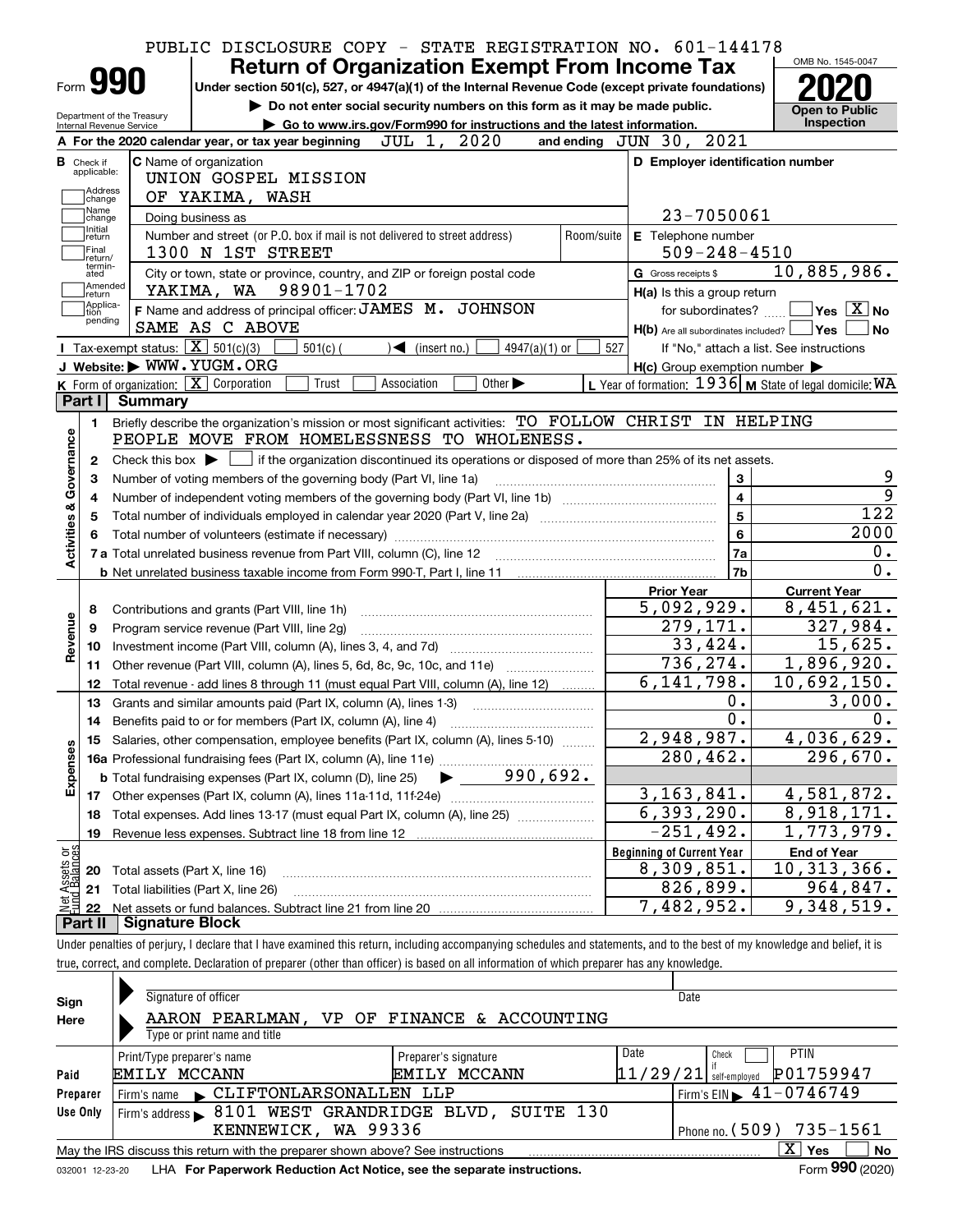|              | Page 2<br><b>Part III   Statement of Program Service Accomplishments</b>                                                                                         |
|--------------|------------------------------------------------------------------------------------------------------------------------------------------------------------------|
|              | $\overline{\mathbf{x}}$                                                                                                                                          |
| 1.           | Briefly describe the organization's mission:                                                                                                                     |
|              | TO FOLLOW CHRIST IN HELPING PEOPLE MOVE FROM HOMELESSNESS TO                                                                                                     |
|              | WHOLENESS.                                                                                                                                                       |
|              |                                                                                                                                                                  |
|              |                                                                                                                                                                  |
| $\mathbf{2}$ | Did the organization undertake any significant program services during the year which were not listed on the                                                     |
|              | $]$ Yes $[\overline{\mathrm{X}}]$ No<br>prior Form 990 or 990-EZ?                                                                                                |
|              | If "Yes," describe these new services on Schedule O.                                                                                                             |
| 3            | $\overline{\ }$ Yes $\overline{\phantom{a}X}$ No<br>Did the organization cease conducting, or make significant changes in how it conducts, any program services? |
|              | If "Yes," describe these changes on Schedule O.                                                                                                                  |
| 4            | Describe the organization's program service accomplishments for each of its three largest program services, as measured by expenses.                             |
|              | Section 501(c)(3) and 501(c)(4) organizations are required to report the amount of grants and allocations to others, the total expenses, and                     |
|              | revenue, if any, for each program service reported.                                                                                                              |
| 4a           | $1,284,704$ $\cdot$ including grants of \$<br>327,984.<br>(Expenses \$<br>) (Revenue \$<br>(Code:                                                                |
|              | CARE CENTER PROGRAMS: DELIVERING ALMOST 12,000 PATIENT VISITS ANNUALLY,                                                                                          |
|              | THE MEDICAL CLINIC PROVIDES CARE FOR HOMELESS AND LOW-INCOME                                                                                                     |
|              | POPULATIONS VALUED AT \$2.5 MILLION.<br>COMPASSIONATE PROVIDERS OFFER CARE                                                                                       |
|              | THAT GOES BEYOND URGENT CARE TO PROMOTING HEALING, PREVENTION AND                                                                                                |
|              | EDUCATION.<br>THE DENTAL CLINIC WORKS WITH OVER 30 VOLUNTEER DENTISTS TO                                                                                         |
|              | PROVIDE EXEMPLARY CARE TO UNINSURED ADULTS WHO CANNOT OTHERWISE AFFORD                                                                                           |
|              | SERVICES, DELIVERING ALMOST 5,500 PATIENT VISITS ANNUALLY WITH A \$1                                                                                             |
|              | MILLION MARKET VALUE OF PROVIDED CARE.                                                                                                                           |
|              |                                                                                                                                                                  |
|              |                                                                                                                                                                  |
|              |                                                                                                                                                                  |
|              |                                                                                                                                                                  |
| 4b           | 1, 409, 730. including grants of \$<br>(Expenses \$<br>(Code:<br>) (Revenue \$                                                                                   |
|              | ADULT AND FAMILY SHELTER OPERATIONS: PROVIDING 33,000 BED NIGHTS EACH                                                                                            |
|              | YEAR, YUGM EMERGENCY SHELTERS SEEK TO BE MORE THAN A WARM BED BUT A                                                                                              |
|              | COMPASSIONATE REFUGE FROM LIFE ON THE STREETS.<br>MEN, WOMEN, COUPLES AND                                                                                        |
|              | FAMILIES IN CRISIS RECEIVE LODGING, CASE MANAGEMENT AND ACCESS TO                                                                                                |
|              | ADDITIONAL MISSION RESOURCES; SUCH AS VOCATIONAL EDUCATION, ADDICTION                                                                                            |
|              | RECOVERY SERVICES, JOB PLACEMENT ASSISTANCE, AND HOUSING PLACEMENT<br>ASSISTANCE.                                                                                |
|              |                                                                                                                                                                  |
|              |                                                                                                                                                                  |
|              |                                                                                                                                                                  |
|              |                                                                                                                                                                  |
|              |                                                                                                                                                                  |
|              | 672,962.                                                                                                                                                         |
| 4c           | (Expenses \$<br>including grants of \$<br>(Revenue \$<br>(Code:<br>MEAL SERVICES: EACH DAY YUGM'S MAIN KITCHEN SERVES A<br><b>TOTAL OF 500-600</b>               |
|              | BELOW THE FEDERAL POVERTY LINE.<br>IN<br>FY21<br>A TOTAL OF<br>MEALS TO THOSE                                                                                    |
|              | THROUGH INITIAL CONTACT IN FOOD SERVICE<br>105,394 MEALS WERE SERVED.                                                                                            |
|              | PROGRAMS, YUGM STAFF CAN THEN CONNECT CLIENTS WITH OTHER MISSION                                                                                                 |
|              | PROGRAM OFFERINGS OR COMMUNITY PARTNER SERVICES.                                                                                                                 |
|              |                                                                                                                                                                  |
|              |                                                                                                                                                                  |
|              |                                                                                                                                                                  |
|              |                                                                                                                                                                  |
|              |                                                                                                                                                                  |
|              |                                                                                                                                                                  |
|              |                                                                                                                                                                  |
|              | 4d Other program services (Describe on Schedule O.)                                                                                                              |
|              | 1,853,393.<br>3,985,195. including grants of \$<br>Expenses \$<br>(Revenue \$                                                                                    |
|              | 7,352,591.<br>Total program service expenses                                                                                                                     |
|              |                                                                                                                                                                  |
|              | Form 990 (2020)                                                                                                                                                  |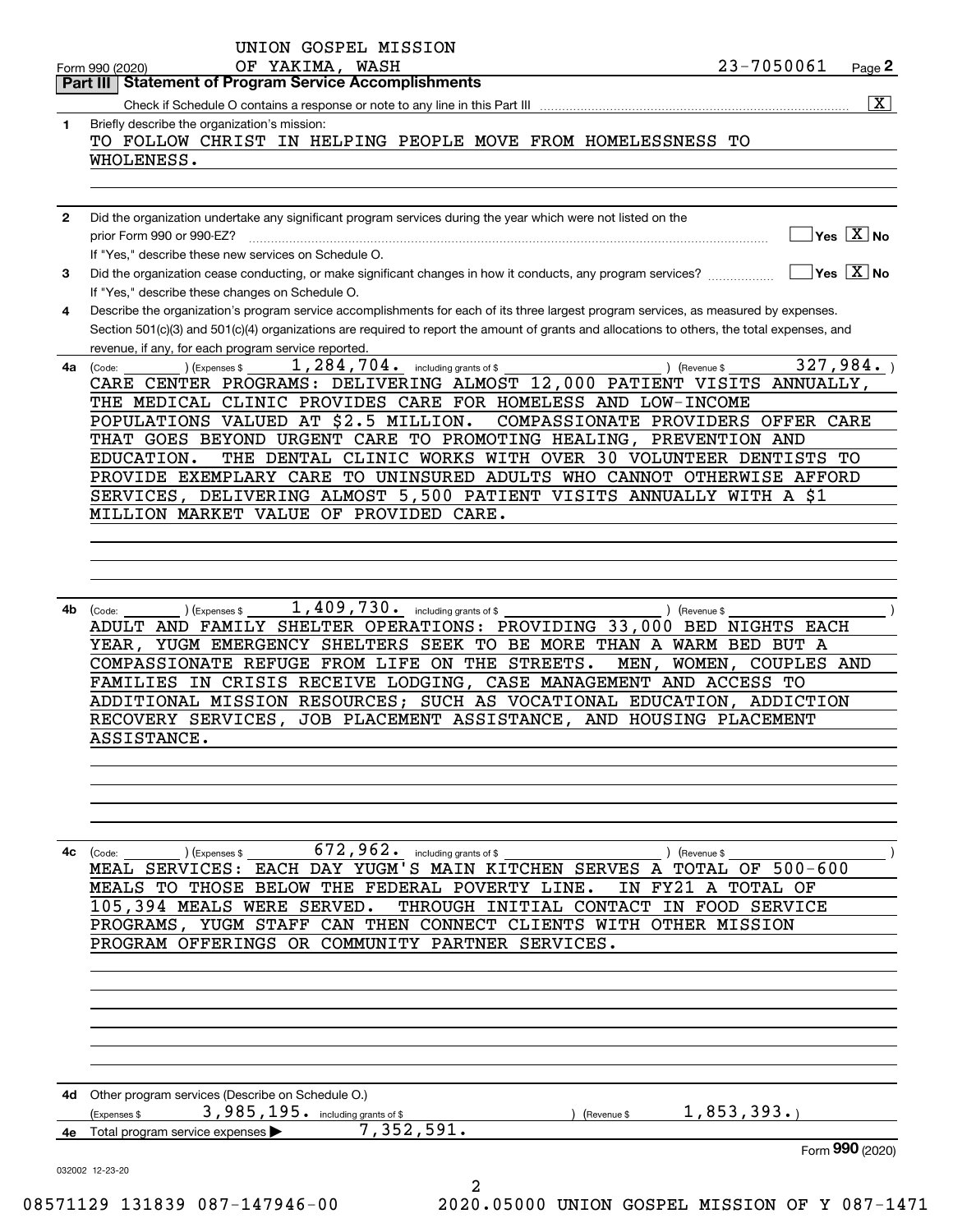|     | 23-7050061<br>OF YAKIMA, WASH<br>Form 990 (2020)                                                                                      |                 |                         | Page <sub>3</sub> |
|-----|---------------------------------------------------------------------------------------------------------------------------------------|-----------------|-------------------------|-------------------|
|     | Part IV   Checklist of Required Schedules                                                                                             |                 |                         |                   |
|     |                                                                                                                                       |                 |                         | Yes   No          |
| 1.  | Is the organization described in section $501(c)(3)$ or $4947(a)(1)$ (other than a private foundation)?                               |                 |                         |                   |
|     |                                                                                                                                       | 1.              | х                       |                   |
| 2   |                                                                                                                                       | $\mathbf{2}$    | $\overline{\mathbf{x}}$ |                   |
| 3   | Did the organization engage in direct or indirect political campaign activities on behalf of or in opposition to candidates for       |                 |                         |                   |
|     |                                                                                                                                       | 3               |                         | X                 |
| 4   | Section 501(c)(3) organizations. Did the organization engage in lobbying activities, or have a section 501(h) election in effect      |                 |                         |                   |
|     |                                                                                                                                       | 4               |                         | x                 |
| 5   | Is the organization a section 501(c)(4), 501(c)(5), or 501(c)(6) organization that receives membership dues, assessments, or          |                 |                         |                   |
|     |                                                                                                                                       | 5               |                         | x                 |
| 6   | Did the organization maintain any donor advised funds or any similar funds or accounts for which donors have the right to             |                 |                         |                   |
|     | provide advice on the distribution or investment of amounts in such funds or accounts? If "Yes," complete Schedule D, Part I          | 6               |                         | x                 |
| 7   | Did the organization receive or hold a conservation easement, including easements to preserve open space,                             |                 |                         |                   |
|     |                                                                                                                                       | $\overline{7}$  |                         | x                 |
| 8   | Did the organization maintain collections of works of art, historical treasures, or other similar assets? If "Yes," complete          |                 |                         |                   |
|     |                                                                                                                                       | 8               |                         | x                 |
| 9   | Did the organization report an amount in Part X, line 21, for escrow or custodial account liability, serve as a custodian for         |                 |                         |                   |
|     | amounts not listed in Part X; or provide credit counseling, debt management, credit repair, or debt negotiation services?             |                 |                         |                   |
|     |                                                                                                                                       | 9               |                         | x                 |
| 10  | Did the organization, directly or through a related organization, hold assets in donor-restricted endowments                          |                 |                         |                   |
|     |                                                                                                                                       | 10              |                         | x                 |
| 11  | If the organization's answer to any of the following questions is "Yes," then complete Schedule D, Parts VI, VII, VIII, IX, or X      |                 |                         |                   |
|     | as applicable.                                                                                                                        |                 |                         |                   |
|     | a Did the organization report an amount for land, buildings, and equipment in Part X, line 10? If "Yes," complete Schedule D,         |                 |                         |                   |
|     |                                                                                                                                       | 11a             | х                       |                   |
|     | <b>b</b> Did the organization report an amount for investments - other securities in Part X, line 12, that is 5% or more of its total |                 |                         |                   |
|     |                                                                                                                                       | 11 <sub>b</sub> |                         | x                 |
|     | c Did the organization report an amount for investments - program related in Part X, line 13, that is 5% or more of its total         |                 |                         |                   |
|     |                                                                                                                                       | 11c             |                         | x                 |
|     | d Did the organization report an amount for other assets in Part X, line 15, that is 5% or more of its total assets reported in       |                 |                         |                   |
|     |                                                                                                                                       | 11d             |                         | X                 |
|     | e Did the organization report an amount for other liabilities in Part X, line 25? If "Yes," complete Schedule D, Part X               | <b>11e</b>      | X                       |                   |
| f   | Did the organization's separate or consolidated financial statements for the tax year include a footnote that addresses               |                 |                         |                   |
|     | the organization's liability for uncertain tax positions under FIN 48 (ASC 740)? If "Yes," complete Schedule D, Part X                | 11f             | х                       |                   |
|     | 12a Did the organization obtain separate, independent audited financial statements for the tax year? If "Yes." complete               |                 |                         |                   |
|     |                                                                                                                                       | 12a             | X                       |                   |
|     | <b>b</b> Was the organization included in consolidated, independent audited financial statements for the tax year?                    |                 |                         |                   |
|     | If "Yes," and if the organization answered "No" to line 12a, then completing Schedule D, Parts XI and XII is optional                 | <b>12b</b>      |                         | x                 |
| 13  |                                                                                                                                       | 13              |                         | X                 |
| 14a | Did the organization maintain an office, employees, or agents outside of the United States?                                           | 14a             |                         | X                 |
|     | <b>b</b> Did the organization have aggregate revenues or expenses of more than \$10,000 from grantmaking, fundraising, business,      |                 |                         |                   |
|     | investment, and program service activities outside the United States, or aggregate foreign investments valued at \$100,000            |                 |                         |                   |
|     |                                                                                                                                       | 14b             |                         | x                 |
| 15  | Did the organization report on Part IX, column (A), line 3, more than \$5,000 of grants or other assistance to or for any             |                 |                         |                   |
|     |                                                                                                                                       | 15              |                         | x                 |
| 16  | Did the organization report on Part IX, column (A), line 3, more than \$5,000 of aggregate grants or other assistance to              |                 |                         |                   |
|     |                                                                                                                                       | 16              |                         | x                 |
| 17  | Did the organization report a total of more than \$15,000 of expenses for professional fundraising services on Part IX,               |                 |                         |                   |
|     |                                                                                                                                       | 17              | х                       |                   |
| 18  | Did the organization report more than \$15,000 total of fundraising event gross income and contributions on Part VIII, lines          |                 |                         |                   |
|     |                                                                                                                                       | 18              | х                       |                   |
| 19  | Did the organization report more than \$15,000 of gross income from gaming activities on Part VIII, line 9a? If "Yes."                |                 |                         |                   |
|     |                                                                                                                                       | 19              |                         | X.                |
|     |                                                                                                                                       | 20a             |                         | X                 |
|     |                                                                                                                                       | 20 <sub>b</sub> |                         |                   |
| 21  | Did the organization report more than \$5,000 of grants or other assistance to any domestic organization or                           |                 |                         |                   |
|     |                                                                                                                                       | 21              |                         | x                 |
|     | 032003 12-23-20                                                                                                                       |                 |                         | Form 990 (2020)   |

3

032003 12-23-20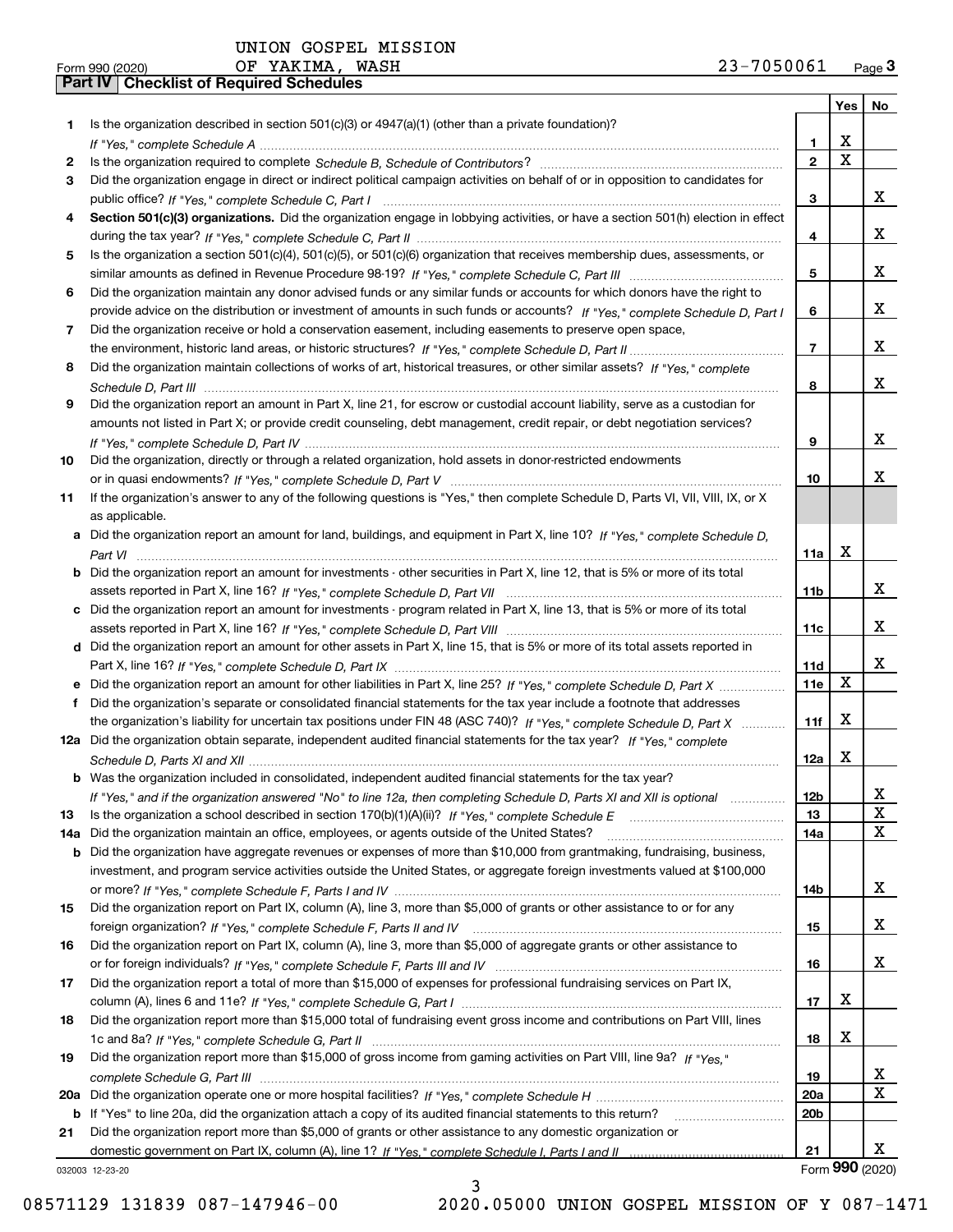|               | 23-7050061<br>OF YAKIMA, WASH<br>Form 990 (2020)                                                                             |            |                 | Page 4      |
|---------------|------------------------------------------------------------------------------------------------------------------------------|------------|-----------------|-------------|
|               | Part IV   Checklist of Required Schedules (continued)                                                                        |            |                 |             |
|               |                                                                                                                              |            | Yes             | No          |
| 22            | Did the organization report more than \$5,000 of grants or other assistance to or for domestic individuals on                |            |                 |             |
|               |                                                                                                                              | 22         |                 | X           |
| 23            | Did the organization answer "Yes" to Part VII, Section A, line 3, 4, or 5 about compensation of the organization's current   |            |                 |             |
|               | and former officers, directors, trustees, key employees, and highest compensated employees? If "Yes," complete               |            |                 |             |
|               |                                                                                                                              | 23         |                 | x           |
|               | 24a Did the organization have a tax-exempt bond issue with an outstanding principal amount of more than \$100,000 as of the  |            |                 |             |
|               | last day of the year, that was issued after December 31, 2002? If "Yes," answer lines 24b through 24d and complete           |            |                 |             |
|               |                                                                                                                              | 24a        |                 | x           |
|               |                                                                                                                              | 24b        |                 |             |
|               | c Did the organization maintain an escrow account other than a refunding escrow at any time during the year to defease       |            |                 |             |
|               |                                                                                                                              | 24c        |                 |             |
|               |                                                                                                                              | 24d        |                 |             |
|               | 25a Section 501(c)(3), 501(c)(4), and 501(c)(29) organizations. Did the organization engage in an excess benefit             |            |                 |             |
|               |                                                                                                                              | 25a        |                 | x           |
|               | b Is the organization aware that it engaged in an excess benefit transaction with a disqualified person in a prior year, and |            |                 |             |
|               | that the transaction has not been reported on any of the organization's prior Forms 990 or 990-EZ? If "Yes," complete        |            |                 |             |
|               | Schedule L, Part I                                                                                                           | 25b        |                 | X           |
| 26            | Did the organization report any amount on Part X, line 5 or 22, for receivables from or payables to any current              |            |                 |             |
|               | or former officer, director, trustee, key employee, creator or founder, substantial contributor, or 35%                      |            |                 |             |
|               |                                                                                                                              | 26         |                 | X           |
| 27            | Did the organization provide a grant or other assistance to any current or former officer, director, trustee, key employee,  |            |                 |             |
|               | creator or founder, substantial contributor or employee thereof, a grant selection committee member, or to a 35% controlled  |            |                 |             |
|               | entity (including an employee thereof) or family member of any of these persons? If "Yes," complete Schedule L, Part III     | 27         |                 | X           |
| 28            | Was the organization a party to a business transaction with one of the following parties (see Schedule L, Part IV            |            |                 |             |
|               | instructions, for applicable filing thresholds, conditions, and exceptions):                                                 |            |                 |             |
|               | a A current or former officer, director, trustee, key employee, creator or founder, or substantial contributor? If           |            |                 |             |
|               |                                                                                                                              | 28a        |                 | х           |
|               |                                                                                                                              | 28b        |                 | X           |
|               | c A 35% controlled entity of one or more individuals and/or organizations described in lines 28a or 28b? If                  |            |                 |             |
|               |                                                                                                                              | 28c        |                 | X           |
| 29            |                                                                                                                              | 29         | X               |             |
| 30            | Did the organization receive contributions of art, historical treasures, or other similar assets, or qualified conservation  |            |                 |             |
|               |                                                                                                                              | 30         |                 | х           |
| 31            | Did the organization liquidate, terminate, or dissolve and cease operations? If "Yes," complete Schedule N, Part I           | 31         |                 | $\mathbf X$ |
|               | Did the organization sell, exchange, dispose of, or transfer more than 25% of its net assets? If "Yes," complete             |            |                 |             |
|               |                                                                                                                              | 32         |                 | X           |
| 33            | Did the organization own 100% of an entity disregarded as separate from the organization under Regulations                   |            |                 |             |
|               |                                                                                                                              | 33         |                 | х           |
| 34            | Was the organization related to any tax-exempt or taxable entity? If "Yes," complete Schedule R, Part II, III, or IV, and    |            |                 |             |
|               |                                                                                                                              | 34         |                 | х           |
|               | 35a Did the organization have a controlled entity within the meaning of section 512(b)(13)?                                  | <b>35a</b> |                 | X           |
|               | b If "Yes" to line 35a, did the organization receive any payment from or engage in any transaction with a controlled entity  |            |                 |             |
|               |                                                                                                                              | 35b        |                 |             |
| 36            | Section 501(c)(3) organizations. Did the organization make any transfers to an exempt non-charitable related organization?   |            |                 |             |
|               |                                                                                                                              | 36         |                 | X           |
| 37            | Did the organization conduct more than 5% of its activities through an entity that is not a related organization             |            |                 |             |
|               |                                                                                                                              | 37         |                 | х           |
| 38            | Did the organization complete Schedule O and provide explanations in Schedule O for Part VI, lines 11b and 19?               |            |                 |             |
|               | Note: All Form 990 filers are required to complete Schedule O                                                                | 38         | х               |             |
| <b>Part V</b> | <b>Statements Regarding Other IRS Filings and Tax Compliance</b>                                                             |            |                 |             |
|               | Check if Schedule O contains a response or note to any line in this Part V                                                   |            |                 |             |
|               |                                                                                                                              |            | Yes             | No          |
|               | 1a                                                                                                                           | 18         |                 |             |
|               | <b>b</b> Enter the number of Forms W-2G included in line 1a. Enter -0- if not applicable <i>manumumumum</i><br>1b            | 0          |                 |             |
|               | c Did the organization comply with backup withholding rules for reportable payments to vendors and reportable gaming         |            |                 |             |
|               |                                                                                                                              | 1c         |                 |             |
|               | 032004 12-23-20                                                                                                              |            | Form 990 (2020) |             |
|               | 4                                                                                                                            |            |                 |             |

 <sup>08571129 131839 087-147946-00 2020.05000</sup> UNION GOSPEL MISSION OF Y 087-1471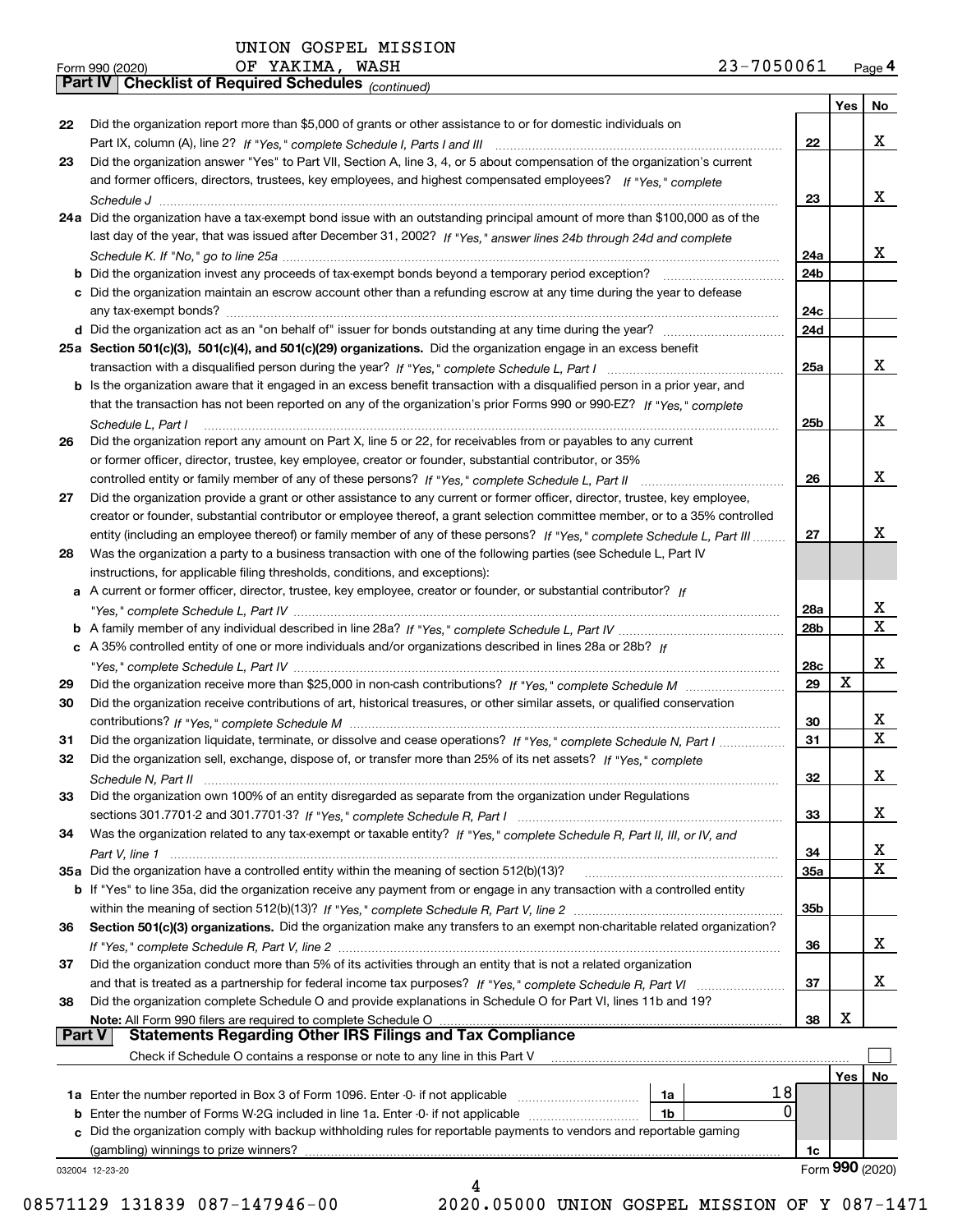| 23-7050061 | Page $5$ |
|------------|----------|
|------------|----------|

|               | 23-7050061<br>OF YAKIMA, WASH<br>Form 990 (2020)                                                                                                                                                                                     |                |     | $_{\text{Page}}$ 5    |
|---------------|--------------------------------------------------------------------------------------------------------------------------------------------------------------------------------------------------------------------------------------|----------------|-----|-----------------------|
| <b>Part V</b> | Statements Regarding Other IRS Filings and Tax Compliance (continued)                                                                                                                                                                |                |     |                       |
|               |                                                                                                                                                                                                                                      |                | Yes | No                    |
|               | 2a Enter the number of employees reported on Form W-3, Transmittal of Wage and Tax Statements,                                                                                                                                       |                |     |                       |
|               | 122<br>filed for the calendar year ending with or within the year covered by this return<br>2a                                                                                                                                       |                |     |                       |
|               |                                                                                                                                                                                                                                      | 2b             | х   |                       |
|               |                                                                                                                                                                                                                                      |                |     |                       |
|               | 3a Did the organization have unrelated business gross income of \$1,000 or more during the year?                                                                                                                                     | 3a             |     | х                     |
|               |                                                                                                                                                                                                                                      | 3b             |     |                       |
|               | 4a At any time during the calendar year, did the organization have an interest in, or a signature or other authority over, a                                                                                                         |                |     |                       |
|               | financial account in a foreign country (such as a bank account, securities account, or other financial account)?                                                                                                                     | 4a             |     | х                     |
|               | <b>b</b> If "Yes," enter the name of the foreign country $\blacktriangleright$                                                                                                                                                       |                |     |                       |
|               | See instructions for filing requirements for FinCEN Form 114, Report of Foreign Bank and Financial Accounts (FBAR).                                                                                                                  |                |     |                       |
|               | 5a Was the organization a party to a prohibited tax shelter transaction at any time during the tax year?                                                                                                                             | 5a             |     | х                     |
| b             |                                                                                                                                                                                                                                      | 5 <sub>b</sub> |     | х                     |
| c             |                                                                                                                                                                                                                                      | 5c             |     |                       |
|               | 6a Does the organization have annual gross receipts that are normally greater than \$100,000, and did the organization solicit                                                                                                       |                |     |                       |
|               | any contributions that were not tax deductible as charitable contributions?                                                                                                                                                          | 6a             |     | х                     |
|               | <b>b</b> If "Yes," did the organization include with every solicitation an express statement that such contributions or gifts                                                                                                        |                |     |                       |
|               | were not tax deductible?                                                                                                                                                                                                             | 6b             |     |                       |
| 7             | Organizations that may receive deductible contributions under section 170(c).                                                                                                                                                        |                |     |                       |
| а             | Did the organization receive a payment in excess of \$75 made partly as a contribution and partly for goods and services provided to the payor?                                                                                      | 7a             | x   |                       |
| b             | If "Yes," did the organization notify the donor of the value of the goods or services provided?                                                                                                                                      | 7b             | X   |                       |
|               | c Did the organization sell, exchange, or otherwise dispose of tangible personal property for which it was required                                                                                                                  |                |     |                       |
|               |                                                                                                                                                                                                                                      | 7c             |     | х                     |
|               | 7d<br>d If "Yes," indicate the number of Forms 8282 filed during the year [11] [11] The summinimum minimum in the summinimum of the summinimum in the summinimum in the summinimum in the summinimum of the summinimum in the summin |                |     |                       |
| е             | Did the organization receive any funds, directly or indirectly, to pay premiums on a personal benefit contract?                                                                                                                      | 7e             |     | х                     |
| f             | Did the organization, during the year, pay premiums, directly or indirectly, on a personal benefit contract?                                                                                                                         | 7f             |     | х                     |
| g             | If the organization received a contribution of qualified intellectual property, did the organization file Form 8899 as required?                                                                                                     | 7g             |     |                       |
| h.            | If the organization received a contribution of cars, boats, airplanes, or other vehicles, did the organization file a Form 1098-C?                                                                                                   | 7h             | x   |                       |
| 8             | Sponsoring organizations maintaining donor advised funds. Did a donor advised fund maintained by the                                                                                                                                 |                |     |                       |
|               | sponsoring organization have excess business holdings at any time during the year?                                                                                                                                                   | 8              |     |                       |
| 9             | Sponsoring organizations maintaining donor advised funds.                                                                                                                                                                            |                |     |                       |
| а             | Did the sponsoring organization make any taxable distributions under section 4966?                                                                                                                                                   | 9а             |     |                       |
| b             | Did the sponsoring organization make a distribution to a donor, donor advisor, or related person?                                                                                                                                    | 9b             |     |                       |
| 10            | Section 501(c)(7) organizations. Enter:                                                                                                                                                                                              |                |     |                       |
|               | 10a                                                                                                                                                                                                                                  |                |     |                       |
|               |                                                                                                                                                                                                                                      |                |     |                       |
| 11            | Section 501(c)(12) organizations. Enter:                                                                                                                                                                                             |                |     |                       |
| a             | 11a                                                                                                                                                                                                                                  |                |     |                       |
|               | b Gross income from other sources (Do not net amounts due or paid to other sources against                                                                                                                                           |                |     |                       |
|               | 11b                                                                                                                                                                                                                                  |                |     |                       |
|               | 12a Section 4947(a)(1) non-exempt charitable trusts. Is the organization filing Form 990 in lieu of Form 1041?                                                                                                                       | <b>12a</b>     |     |                       |
|               | 12b<br><b>b</b> If "Yes," enter the amount of tax-exempt interest received or accrued during the year                                                                                                                                |                |     |                       |
| 13            | Section 501(c)(29) qualified nonprofit health insurance issuers.                                                                                                                                                                     |                |     |                       |
|               | a Is the organization licensed to issue qualified health plans in more than one state?                                                                                                                                               | <b>13a</b>     |     |                       |
|               | Note: See the instructions for additional information the organization must report on Schedule O.                                                                                                                                    |                |     |                       |
|               | <b>b</b> Enter the amount of reserves the organization is required to maintain by the states in which the                                                                                                                            |                |     |                       |
|               | 13b                                                                                                                                                                                                                                  |                |     |                       |
|               | 13с                                                                                                                                                                                                                                  |                |     |                       |
| 14a           | Did the organization receive any payments for indoor tanning services during the tax year?                                                                                                                                           | 14a            |     | x                     |
| b             |                                                                                                                                                                                                                                      | 14b            |     |                       |
| 15            | Is the organization subject to the section 4960 tax on payment(s) of more than \$1,000,000 in remuneration or                                                                                                                        |                |     |                       |
|               |                                                                                                                                                                                                                                      | 15             |     | x                     |
|               | If "Yes," see instructions and file Form 4720, Schedule N.                                                                                                                                                                           |                |     |                       |
| 16            | Is the organization an educational institution subject to the section 4968 excise tax on net investment income?                                                                                                                      | 16             |     | х                     |
|               | If "Yes," complete Form 4720, Schedule O.                                                                                                                                                                                            |                |     |                       |
|               |                                                                                                                                                                                                                                      |                |     | $000 \; \text{const}$ |

Form (2020) **990**

032005 12-23-20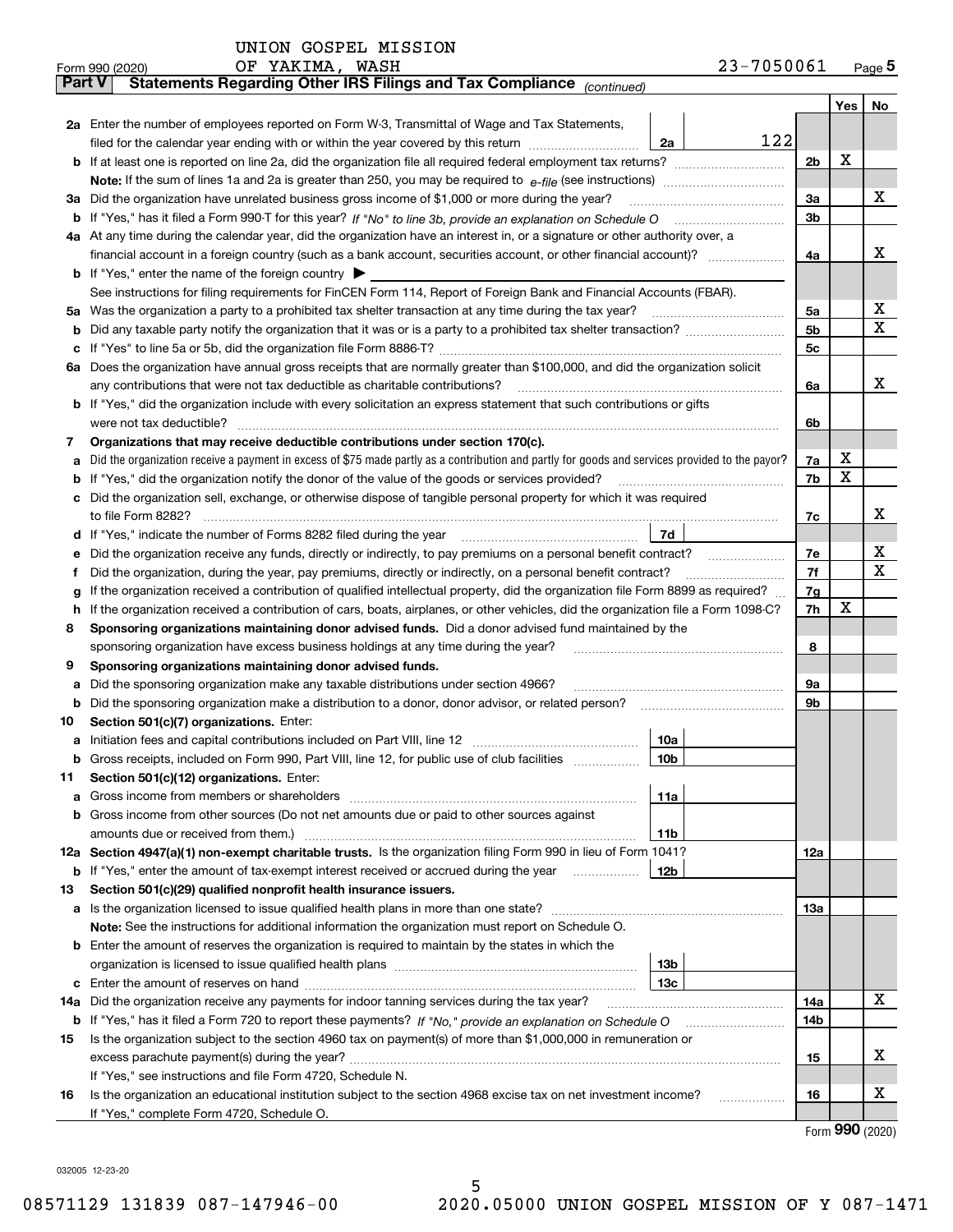| OF | YAKIMA. | W7 |
|----|---------|----|
|----|---------|----|

| Form 990 (2020) | OF YAKIMA, | WASH | 23-7050061                                                                                                                  | $P$ <sub>age</sub> 6 |
|-----------------|------------|------|-----------------------------------------------------------------------------------------------------------------------------|----------------------|
|                 |            |      | Part VI Governance, Management, and Disclosure For each "Yes" response to lines 2 through 7b below, and for a "No" response |                      |
|                 |            |      | to line 8a, 8b, or 10b below, describe the circumstances, processes, or changes on Schedule O. See instructions.            |                      |

|    |                                                                                                                                                                               |    |              | Yes | No                      |
|----|-------------------------------------------------------------------------------------------------------------------------------------------------------------------------------|----|--------------|-----|-------------------------|
|    | <b>1a</b> Enter the number of voting members of the governing body at the end of the tax year <i>manumum</i>                                                                  | 1a | 9            |     |                         |
|    | If there are material differences in voting rights among members of the governing body, or if the governing                                                                   |    |              |     |                         |
|    | body delegated broad authority to an executive committee or similar committee, explain on Schedule O.                                                                         |    |              |     |                         |
| b  | Enter the number of voting members included on line 1a, above, who are independent                                                                                            | 1b | 9            |     |                         |
| 2  | Did any officer, director, trustee, or key employee have a family relationship or a business relationship with any other                                                      |    |              |     |                         |
|    | officer, director, trustee, or key employee?                                                                                                                                  |    | $\mathbf{2}$ |     | X                       |
| 3  | Did the organization delegate control over management duties customarily performed by or under the direct supervision                                                         |    |              |     |                         |
|    |                                                                                                                                                                               |    | 3            |     | X                       |
| 4  | Did the organization make any significant changes to its governing documents since the prior Form 990 was filed?                                                              |    | 4            |     | $\overline{\mathbf{x}}$ |
| 5  |                                                                                                                                                                               |    | 5            |     | $\mathbf X$             |
| 6  | Did the organization have members or stockholders?                                                                                                                            |    | 6            |     | $\mathbf X$             |
| 7a | Did the organization have members, stockholders, or other persons who had the power to elect or appoint one or                                                                |    |              |     |                         |
|    |                                                                                                                                                                               |    |              |     | X                       |
|    | <b>b</b> Are any governance decisions of the organization reserved to (or subject to approval by) members, stockholders, or                                                   |    | 7a           |     |                         |
|    |                                                                                                                                                                               |    |              |     | X                       |
|    | persons other than the governing body?                                                                                                                                        |    | 7b           |     |                         |
| 8  | Did the organization contemporaneously document the meetings held or written actions undertaken during the year by the following:                                             |    |              |     |                         |
| а  |                                                                                                                                                                               |    | 8a           | X   |                         |
| b  |                                                                                                                                                                               |    | 8b           | X   |                         |
| 9  | Is there any officer, director, trustee, or key employee listed in Part VII, Section A, who cannot be reached at the                                                          |    |              |     |                         |
|    |                                                                                                                                                                               |    | 9            |     | х                       |
|    | Section B. Policies (This Section B requests information about policies not required by the Internal Revenue Code.)                                                           |    |              |     |                         |
|    |                                                                                                                                                                               |    |              | Yes | No                      |
|    |                                                                                                                                                                               |    | 10a          |     | X                       |
|    | <b>b</b> If "Yes," did the organization have written policies and procedures governing the activities of such chapters, affiliates,                                           |    |              |     |                         |
|    |                                                                                                                                                                               |    | 10b          |     |                         |
|    | 11a Has the organization provided a complete copy of this Form 990 to all members of its governing body before filing the form?                                               |    | 11a          | X   |                         |
|    | <b>b</b> Describe in Schedule O the process, if any, used by the organization to review this Form 990.                                                                        |    |              |     |                         |
|    |                                                                                                                                                                               |    | 12a          | X   |                         |
| b  |                                                                                                                                                                               |    | 12b          | X   |                         |
| c  | Did the organization regularly and consistently monitor and enforce compliance with the policy? If "Yes," describe                                                            |    |              |     |                         |
|    | in Schedule O how this was done manufactured and contact the state of the state of the state of the state of t                                                                |    | 12c          | X   |                         |
| 13 |                                                                                                                                                                               |    | 13           | X   |                         |
| 14 | Did the organization have a written document retention and destruction policy? manufactured and the organization have a written document retention and destruction policy?    |    | 14           | X   |                         |
| 15 | Did the process for determining compensation of the following persons include a review and approval by independent                                                            |    |              |     |                         |
|    | persons, comparability data, and contemporaneous substantiation of the deliberation and decision?                                                                             |    |              |     |                         |
| a  | The organization's CEO, Executive Director, or top management official manufactured content content of the organization's CEO, Executive Director, or top management official |    | 15a          | X   |                         |
|    | <b>b</b> Other officers or key employees of the organization                                                                                                                  |    | 15b          | X   |                         |
|    |                                                                                                                                                                               |    |              |     |                         |
|    | If "Yes" to line 15a or 15b, describe the process in Schedule O (see instructions).                                                                                           |    |              |     |                         |
|    | 16a Did the organization invest in, contribute assets to, or participate in a joint venture or similar arrangement with a                                                     |    |              |     | X                       |
|    | taxable entity during the year?                                                                                                                                               |    | 16a          |     |                         |
|    | b If "Yes," did the organization follow a written policy or procedure requiring the organization to evaluate its participation                                                |    |              |     |                         |
|    | in joint venture arrangements under applicable federal tax law, and take steps to safeguard the organization's                                                                |    |              |     |                         |
|    | exempt status with respect to such arrangements?                                                                                                                              |    | 16b          |     |                         |
|    | <b>Section C. Disclosure</b>                                                                                                                                                  |    |              |     |                         |
| 17 | <b>NONE</b><br>List the states with which a copy of this Form 990 is required to be filed $\blacktriangleright$                                                               |    |              |     |                         |
| 18 | Section 6104 requires an organization to make its Forms 1023 (1024 or 1024-A, if applicable), 990, and 990-T (Section 501(c)(3)s only) available                              |    |              |     |                         |
|    | for public inspection. Indicate how you made these available. Check all that apply.                                                                                           |    |              |     |                         |
|    | $\boxed{\textbf{X}}$ Another's website<br>$X$ Upon request<br>  X   Own website<br>Other (explain on Schedule O)                                                              |    |              |     |                         |
| 19 | Describe on Schedule O whether (and if so, how) the organization made its governing documents, conflict of interest policy, and financial                                     |    |              |     |                         |
|    | statements available to the public during the tax year.                                                                                                                       |    |              |     |                         |
| 20 | State the name, address, and telephone number of the person who possesses the organization's books and records                                                                |    |              |     |                         |
|    | AARON PEARLMAN - 509-248-4510                                                                                                                                                 |    |              |     |                         |
|    | 98901-1702<br>1300 N 1ST STREET, YAKIMA, WA                                                                                                                                   |    |              |     |                         |
|    |                                                                                                                                                                               |    |              |     |                         |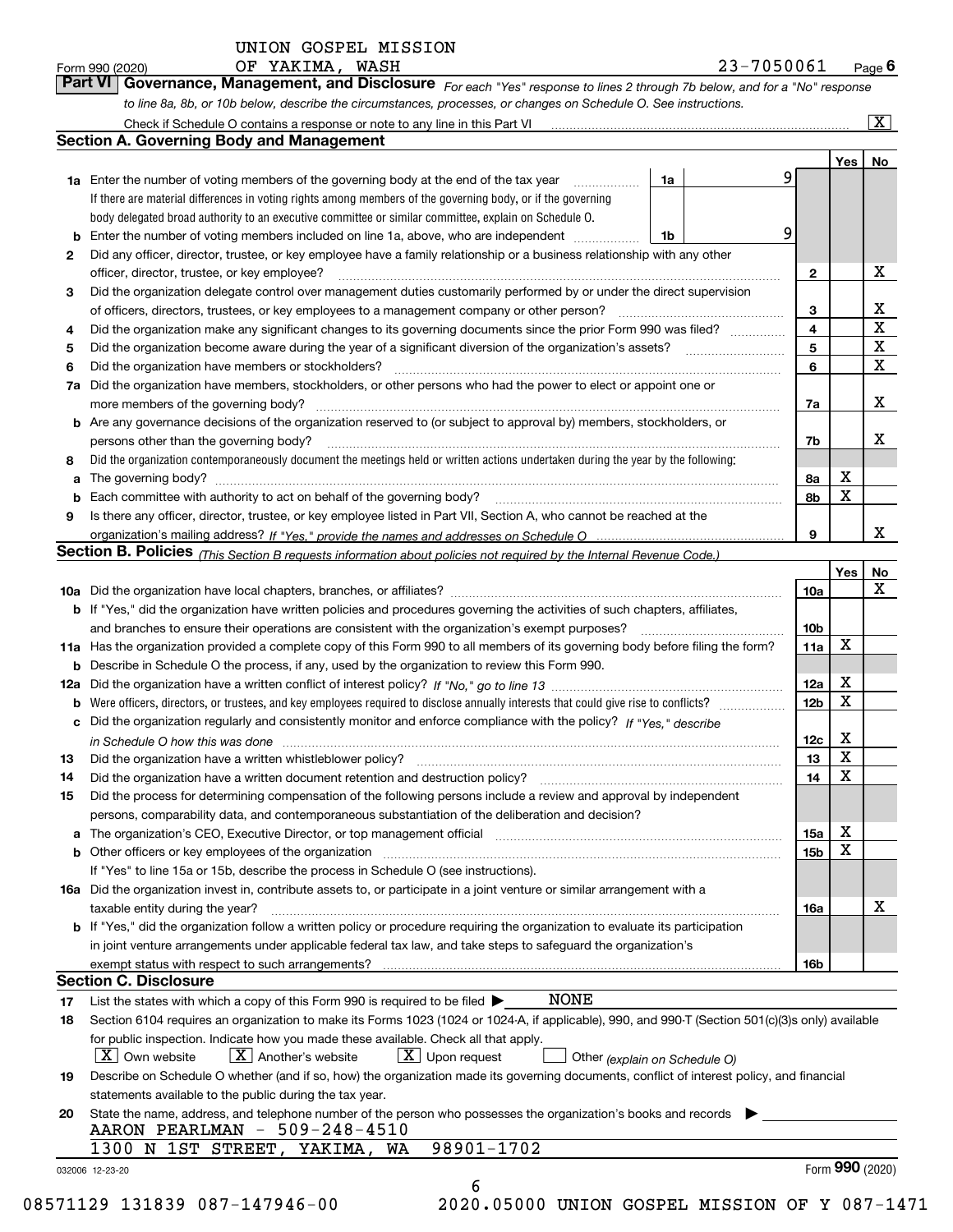$\mathcal{L}^{\text{max}}$ 

# **7Part VII Compensation of Officers, Directors, Trustees, Key Employees, Highest Compensated Employees, and Independent Contractors**

Check if Schedule O contains a response or note to any line in this Part VII

**Section A. Officers, Directors, Trustees, Key Employees, and Highest Compensated Employees**

**1a**  Complete this table for all persons required to be listed. Report compensation for the calendar year ending with or within the organization's tax year. **•** List all of the organization's current officers, directors, trustees (whether individuals or organizations), regardless of amount of compensation.

Enter -0- in columns (D), (E), and (F) if no compensation was paid.

 $\bullet$  List all of the organization's  $\,$ current key employees, if any. See instructions for definition of "key employee."

**•** List the organization's five current highest compensated employees (other than an officer, director, trustee, or key employee) who received reportable compensation (Box 5 of Form W-2 and/or Box 7 of Form 1099-MISC) of more than \$100,000 from the organization and any related organizations.

**•** List all of the organization's former officers, key employees, and highest compensated employees who received more than \$100,000 of reportable compensation from the organization and any related organizations.

**former directors or trustees**  ¥ List all of the organization's that received, in the capacity as a former director or trustee of the organization, more than \$10,000 of reportable compensation from the organization and any related organizations.

See instructions for the order in which to list the persons above.

Check this box if neither the organization nor any related organization compensated any current officer, director, or trustee.  $\mathcal{L}^{\text{max}}$ 

| (A)                                  | (B)                    | (C)                                                              |                                         | (D)                     | (E)          | (F)                               |              |                 |                 |                              |
|--------------------------------------|------------------------|------------------------------------------------------------------|-----------------------------------------|-------------------------|--------------|-----------------------------------|--------------|-----------------|-----------------|------------------------------|
| Name and title                       | Average                |                                                                  | Position<br>(do not check more than one |                         | Reportable   | Reportable                        | Estimated    |                 |                 |                              |
|                                      | hours per              | box, unless person is both an<br>officer and a director/trustee) |                                         |                         |              |                                   | compensation | compensation    | amount of       |                              |
|                                      | week                   |                                                                  |                                         |                         |              |                                   |              | from            | from related    | other                        |
|                                      | (list any              |                                                                  |                                         |                         |              |                                   |              | the             | organizations   | compensation                 |
|                                      | hours for              |                                                                  |                                         |                         |              |                                   |              | organization    | (W-2/1099-MISC) | from the                     |
|                                      | related                |                                                                  |                                         |                         |              |                                   |              | (W-2/1099-MISC) |                 | organization                 |
|                                      | organizations<br>below |                                                                  |                                         |                         |              |                                   |              |                 |                 | and related<br>organizations |
|                                      | line)                  | ndividual trustee or director                                    | nstitutional trustee                    | Officer                 | key employee | Highest compensated<br>  employee | Former       |                 |                 |                              |
| MIKE JOHNSON<br>(1)                  | 40.00                  |                                                                  |                                         |                         |              |                                   |              |                 |                 |                              |
| CHIEF EXECUTIVE OFFICER              |                        |                                                                  |                                         | $\mathbf X$             |              |                                   |              | 83,287.         | 0.              | 74,693.                      |
| AARON PEARLMAN<br>(2)                | 40.00                  |                                                                  |                                         |                         |              |                                   |              |                 |                 |                              |
| VP OF FINANCE & ACCOUNTING           |                        |                                                                  |                                         | $\overline{\textbf{X}}$ |              |                                   |              | 55,720.         | 0.              | 6,328.                       |
| PETER ANSINGH<br>(3)                 | $\overline{5.00}$      |                                                                  |                                         |                         |              |                                   |              |                 |                 |                              |
| <b>BOARD PRESIDENT</b>               |                        | $\mathbf X$                                                      |                                         | $\mathbf X$             |              |                                   |              | 0.              | 0.              | $0_{.}$                      |
| STEVE WALCOTT<br>(4)                 | 1.00                   |                                                                  |                                         |                         |              |                                   |              |                 |                 |                              |
| VICE PRESIDENT/TREASUER              |                        | $\mathbf X$                                                      |                                         | $\mathbf X$             |              |                                   |              | 0.              | 0.              | $\mathbf 0$ .                |
| BRUCE DROLLINGER<br>(5)              | 1.00                   |                                                                  |                                         |                         |              |                                   |              |                 |                 |                              |
| FORMER VICE PRESIDENT/TREASUER THROU |                        | $\mathbf X$                                                      |                                         | $\mathbf X$             |              |                                   |              | $\mathbf 0$ .   | 0.              | $\mathbf 0$ .                |
| (6)<br>LAUREL KRUEGER                | 1.00                   |                                                                  |                                         |                         |              |                                   |              |                 |                 |                              |
| <b>SECRETARY</b>                     |                        | $\mathbf X$                                                      |                                         | $\mathbf X$             |              |                                   |              | $\mathbf 0$ .   | 0.              | $\mathbf 0$ .                |
| DAVE ACKERMAN<br>(7)                 | 1.00                   |                                                                  |                                         |                         |              |                                   |              |                 |                 |                              |
| <b>BOARD MEMBER</b>                  |                        | $\mathbf X$                                                      |                                         |                         |              |                                   |              | 0.              | 0.              | $\mathbf 0$ .                |
| KATHY BRICEL<br>(8)                  | 1.00                   |                                                                  |                                         |                         |              |                                   |              |                 |                 |                              |
| <b>BOARD MEMBER</b>                  |                        | $\mathbf X$                                                      |                                         |                         |              |                                   |              | 0.              | 0.              | $\mathbf 0$ .                |
| MANNY GARZA<br>(9)                   | 1.00                   |                                                                  |                                         |                         |              |                                   |              |                 |                 |                              |
| <b>BOARD MEMBER</b>                  |                        | $\mathbf X$                                                      |                                         |                         |              |                                   |              | 0.              | 0.              | $0_{\cdot}$                  |
| (10) HEATHER HINZE                   | 1.00                   |                                                                  |                                         |                         |              |                                   |              |                 |                 |                              |
| <b>BOARD MEMBER</b>                  |                        | $\mathbf X$                                                      |                                         |                         |              |                                   |              | $\mathbf 0$ .   | 0.              | $\mathbf 0$ .                |
| (11) DOUG HOWIE                      | 1.00                   |                                                                  |                                         |                         |              |                                   |              |                 |                 |                              |
| <b>BOARD MEMBER</b>                  |                        | $\mathbf X$                                                      |                                         |                         |              |                                   |              | 0.              | 0.              | $\mathbf 0$ .                |
| (12) KEITH MATHEWS                   | 1.00                   |                                                                  |                                         |                         |              |                                   |              |                 |                 |                              |
| <b>BOARD MEMBER</b>                  |                        | $\mathbf X$                                                      |                                         |                         |              |                                   |              | $\mathbf 0$ .   | 0.              | $\mathbf 0$ .                |
|                                      |                        |                                                                  |                                         |                         |              |                                   |              |                 |                 |                              |
|                                      |                        |                                                                  |                                         |                         |              |                                   |              |                 |                 |                              |
|                                      |                        |                                                                  |                                         |                         |              |                                   |              |                 |                 |                              |
|                                      |                        |                                                                  |                                         |                         |              |                                   |              |                 |                 |                              |
|                                      |                        |                                                                  |                                         |                         |              |                                   |              |                 |                 |                              |
|                                      |                        |                                                                  |                                         |                         |              |                                   |              |                 |                 |                              |
|                                      |                        |                                                                  |                                         |                         |              |                                   |              |                 |                 |                              |
|                                      |                        |                                                                  |                                         |                         |              |                                   |              |                 |                 |                              |
|                                      |                        |                                                                  |                                         |                         |              |                                   |              |                 |                 |                              |
|                                      |                        |                                                                  |                                         |                         |              |                                   |              |                 |                 |                              |

7

032007 12-23-20

Form (2020) **990**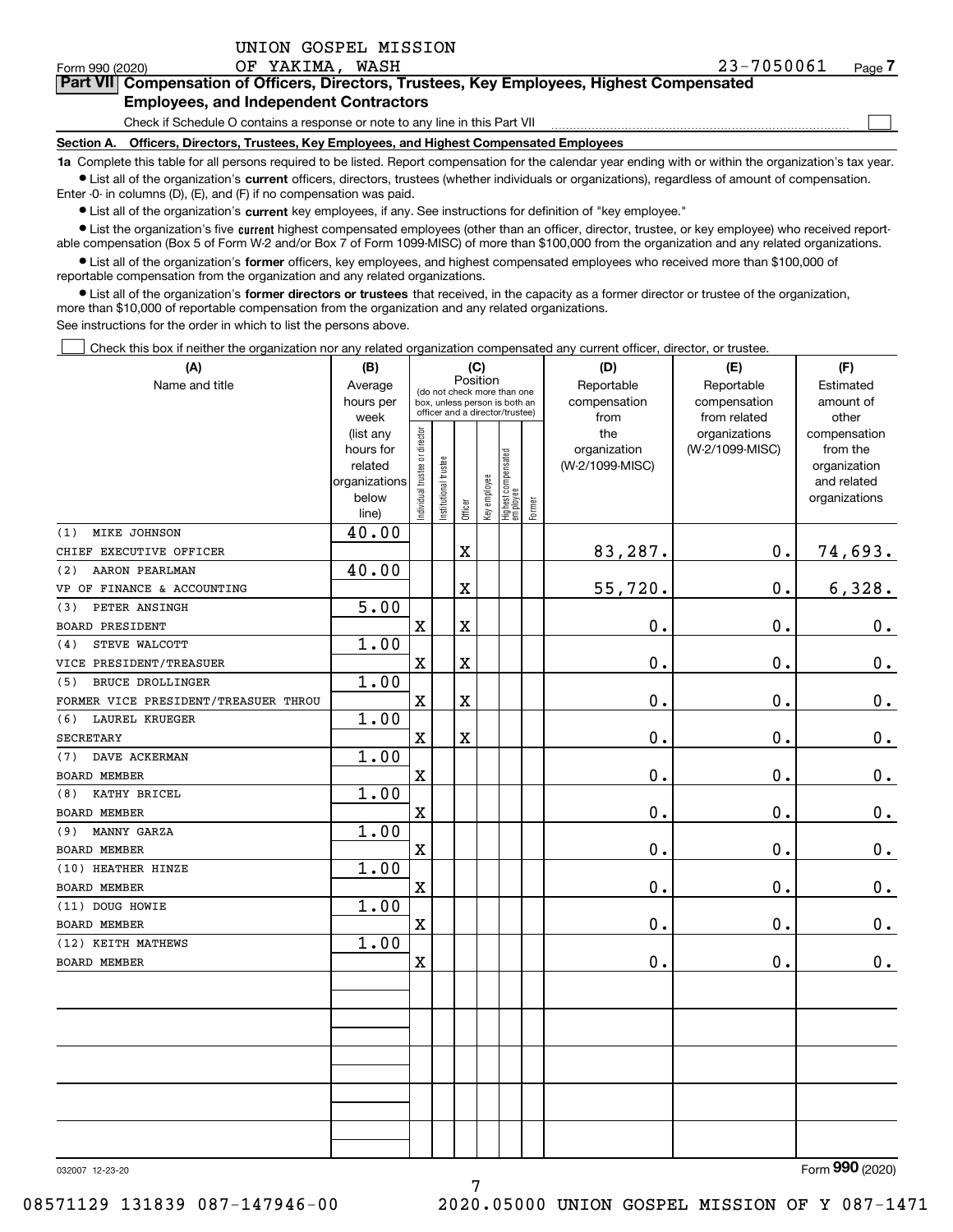|   | UNION GOSPEL MISSION<br>OF YAKIMA, WASH                                                                                                                                                                                                                                          |                                                                      |                                |                       |          |              |                                                                                                 |        |                                                | 23-7050061                                                                                                       |                             |                     |                                        | Page 8      |
|---|----------------------------------------------------------------------------------------------------------------------------------------------------------------------------------------------------------------------------------------------------------------------------------|----------------------------------------------------------------------|--------------------------------|-----------------------|----------|--------------|-------------------------------------------------------------------------------------------------|--------|------------------------------------------------|------------------------------------------------------------------------------------------------------------------|-----------------------------|---------------------|----------------------------------------|-------------|
|   | Form 990 (2020)<br><b>Part VII</b><br>Section A. Officers, Directors, Trustees, Key Employees, and Highest Compensated Employees (continued)                                                                                                                                     |                                                                      |                                |                       |          |              |                                                                                                 |        |                                                |                                                                                                                  |                             |                     |                                        |             |
|   | (A)<br>Name and title                                                                                                                                                                                                                                                            | (B)<br>Average<br>hours per<br>week                                  |                                |                       | Position | (C)          | (do not check more than one<br>box, unless person is both an<br>officer and a director/trustee) |        | (D)<br>Reportable<br>compensation              | (E)                                                                                                              | Reportable<br>compensation  |                     | (F)<br>Estimated<br>amount of<br>other |             |
|   |                                                                                                                                                                                                                                                                                  | (list any<br>hours for<br>related<br>organizations<br>below<br>line) | Individual trustee or director | Institutional trustee | Officer  | Key employee | Highest compensated<br>employee                                                                 | Former | from<br>the<br>organization<br>(W-2/1099-MISC) | from related<br>organizations<br>compensation<br>(W-2/1099-MISC)<br>organization<br>and related<br>organizations |                             | from the            |                                        |             |
|   |                                                                                                                                                                                                                                                                                  |                                                                      |                                |                       |          |              |                                                                                                 |        |                                                |                                                                                                                  |                             |                     |                                        |             |
|   |                                                                                                                                                                                                                                                                                  |                                                                      |                                |                       |          |              |                                                                                                 |        |                                                |                                                                                                                  |                             |                     |                                        |             |
|   |                                                                                                                                                                                                                                                                                  |                                                                      |                                |                       |          |              |                                                                                                 |        |                                                |                                                                                                                  |                             |                     |                                        |             |
|   |                                                                                                                                                                                                                                                                                  |                                                                      |                                |                       |          |              |                                                                                                 |        |                                                |                                                                                                                  |                             |                     |                                        |             |
|   |                                                                                                                                                                                                                                                                                  |                                                                      |                                |                       |          |              |                                                                                                 |        |                                                |                                                                                                                  |                             |                     |                                        |             |
|   |                                                                                                                                                                                                                                                                                  |                                                                      |                                |                       |          |              |                                                                                                 |        |                                                |                                                                                                                  |                             |                     |                                        |             |
|   | 1b Subtotal                                                                                                                                                                                                                                                                      |                                                                      |                                |                       |          |              |                                                                                                 |        | 139,007.                                       |                                                                                                                  | 0.                          |                     |                                        | 81,021.     |
|   |                                                                                                                                                                                                                                                                                  |                                                                      |                                |                       |          |              |                                                                                                 |        | $\mathbf 0$ .                                  |                                                                                                                  | $\overline{0}$ .            |                     |                                        | 0.          |
|   | d $Total (add lines 1b and 1c)$ .                                                                                                                                                                                                                                                |                                                                      |                                |                       |          |              |                                                                                                 |        | 139,007.                                       |                                                                                                                  | $\overline{\mathfrak{o}}$ . |                     | 81,021.                                |             |
| 2 | Total number of individuals (including but not limited to those listed above) who received more than \$100,000 of reportable<br>compensation from the organization                                                                                                               |                                                                      |                                |                       |          |              |                                                                                                 |        |                                                |                                                                                                                  |                             |                     |                                        | 0           |
|   |                                                                                                                                                                                                                                                                                  |                                                                      |                                |                       |          |              |                                                                                                 |        |                                                |                                                                                                                  |                             |                     | Yes                                    | No          |
| 3 | Did the organization list any former officer, director, trustee, key employee, or highest compensated employee on                                                                                                                                                                |                                                                      |                                |                       |          |              |                                                                                                 |        |                                                |                                                                                                                  |                             |                     |                                        |             |
|   | line 1a? If "Yes," complete Schedule J for such individual manufactured contained and the line 1a? If "Yes," complete Schedule J for such individual<br>For any individual listed on line 1a, is the sum of reportable compensation and other compensation from the organization |                                                                      |                                |                       |          |              |                                                                                                 |        |                                                |                                                                                                                  |                             | з                   |                                        | $\mathbf X$ |
| 4 |                                                                                                                                                                                                                                                                                  |                                                                      |                                |                       |          |              |                                                                                                 |        |                                                |                                                                                                                  |                             | 4                   |                                        | x           |
| 5 | Did any person listed on line 1a receive or accrue compensation from any unrelated organization or individual for services                                                                                                                                                       |                                                                      |                                |                       |          |              |                                                                                                 |        |                                                |                                                                                                                  |                             |                     |                                        |             |
|   |                                                                                                                                                                                                                                                                                  |                                                                      |                                |                       |          |              |                                                                                                 |        |                                                |                                                                                                                  |                             | 5                   |                                        | x           |
|   | <b>Section B. Independent Contractors</b>                                                                                                                                                                                                                                        |                                                                      |                                |                       |          |              |                                                                                                 |        |                                                |                                                                                                                  |                             |                     |                                        |             |
| 1 | Complete this table for your five highest compensated independent contractors that received more than \$100,000 of compensation from<br>the organization. Report compensation for the calendar year ending with or within the organization's tax year.                           |                                                                      |                                |                       |          |              |                                                                                                 |        |                                                |                                                                                                                  |                             |                     |                                        |             |
|   | (A)<br>Name and business address                                                                                                                                                                                                                                                 |                                                                      |                                | <b>NONE</b>           |          |              |                                                                                                 |        | (B)<br>Description of services                 |                                                                                                                  |                             | (C)<br>Compensation |                                        |             |
|   |                                                                                                                                                                                                                                                                                  |                                                                      |                                |                       |          |              |                                                                                                 |        |                                                |                                                                                                                  |                             |                     |                                        |             |
|   |                                                                                                                                                                                                                                                                                  |                                                                      |                                |                       |          |              |                                                                                                 |        |                                                |                                                                                                                  |                             |                     |                                        |             |
|   |                                                                                                                                                                                                                                                                                  |                                                                      |                                |                       |          |              |                                                                                                 |        |                                                |                                                                                                                  |                             |                     |                                        |             |
|   |                                                                                                                                                                                                                                                                                  |                                                                      |                                |                       |          |              |                                                                                                 |        |                                                |                                                                                                                  |                             |                     |                                        |             |
|   |                                                                                                                                                                                                                                                                                  |                                                                      |                                |                       |          |              |                                                                                                 |        |                                                |                                                                                                                  |                             |                     |                                        |             |
| 2 | Total number of independent contractors (including but not limited to those listed above) who received more than<br>\$100,000 of compensation from the organization                                                                                                              |                                                                      |                                |                       |          | U            |                                                                                                 |        |                                                |                                                                                                                  |                             |                     |                                        |             |

032008 12-23-20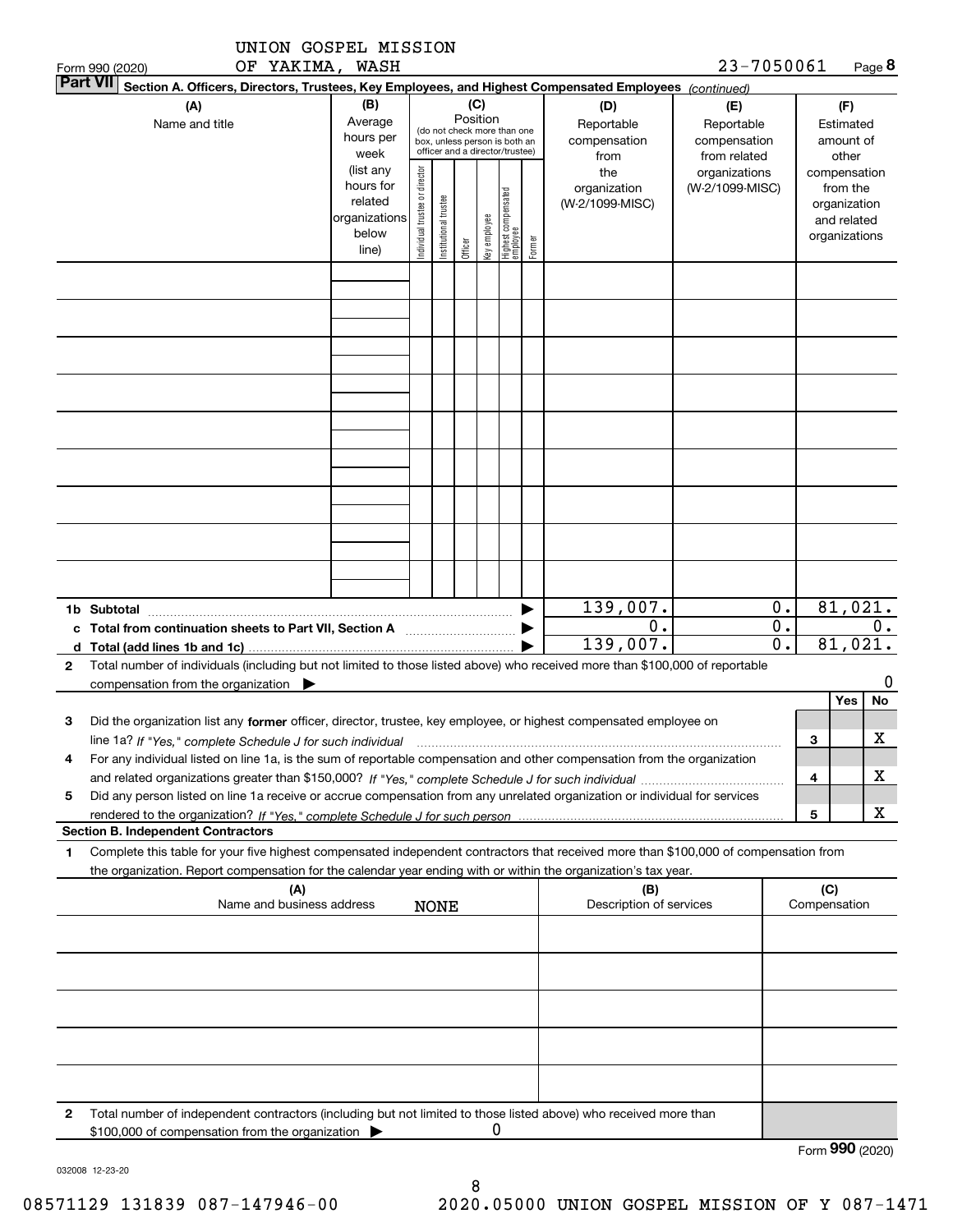OF YAKIMA, WASH UNION GOSPEL MISSION

| 1990 (2020)<br>orm | YAKIMA<br>WASH<br>ОF | 05006<br>כי בי<br>70.<br>1000<br>aue |
|--------------------|----------------------|--------------------------------------|
|--------------------|----------------------|--------------------------------------|

| <b>Part VIII</b>                              |        |   | <b>Statement of Revenue</b>                                                                                           |                                      |                      |                       |                      |                                                           |                                                 |                                                                 |
|-----------------------------------------------|--------|---|-----------------------------------------------------------------------------------------------------------------------|--------------------------------------|----------------------|-----------------------|----------------------|-----------------------------------------------------------|-------------------------------------------------|-----------------------------------------------------------------|
|                                               |        |   | Check if Schedule O contains a response or note to any line in this Part VIII                                         |                                      |                      |                       |                      |                                                           |                                                 |                                                                 |
|                                               |        |   |                                                                                                                       |                                      |                      |                       | (A)<br>Total revenue | $\overline{(B)}$<br>Related or exempt<br>function revenue | $\overline{C}$<br>Unrelated<br>business revenue | (D)<br>Revenue excluded<br>from tax under<br>sections 512 - 514 |
|                                               |        |   | 1 a Federated campaigns                                                                                               |                                      | 1a                   |                       |                      |                                                           |                                                 |                                                                 |
| , Grants<br>mounts                            |        |   | <b>b</b> Membership dues                                                                                              | $\ldots \ldots \ldots \ldots \ldots$ | 1b                   |                       |                      |                                                           |                                                 |                                                                 |
|                                               |        |   | c Fundraising events                                                                                                  |                                      | 1c                   | 35,740.               |                      |                                                           |                                                 |                                                                 |
| Contributions, Gifts,<br>and Other Similar Ar |        |   | d Related organizations                                                                                               | $\overline{\phantom{a}}$             | 1d                   |                       |                      |                                                           |                                                 |                                                                 |
|                                               |        |   | e Government grants (contributions)                                                                                   |                                      | 1e                   |                       |                      |                                                           |                                                 |                                                                 |
|                                               |        |   | f All other contributions, gifts, grants, and                                                                         |                                      |                      |                       |                      |                                                           |                                                 |                                                                 |
|                                               |        |   | similar amounts not included above                                                                                    |                                      | 1f                   | 8,415,881.            |                      |                                                           |                                                 |                                                                 |
|                                               |        |   | g Noncash contributions included in lines 1a-1f                                                                       |                                      | 1g S                 | 3,432,077.            |                      |                                                           |                                                 |                                                                 |
|                                               |        |   |                                                                                                                       |                                      |                      |                       | 8,451,621.           |                                                           |                                                 |                                                                 |
|                                               |        |   |                                                                                                                       |                                      |                      | <b>Business Code</b>  |                      |                                                           |                                                 |                                                                 |
|                                               | 2а     |   | DENTAL SERVICE FEES                                                                                                   |                                      |                      | 621400                | 327,984.             | 327,984.                                                  |                                                 |                                                                 |
| Program Service<br>Revenue                    |        | b | <u> 1989 - Johann Barn, mars ann an t-Amhain Aonaich an t-Aonaich an t-Aonaich ann an t-Aonaich ann an t-Aonaich</u>  |                                      |                      |                       |                      |                                                           |                                                 |                                                                 |
|                                               |        | с | <u> 1989 - Johann Stein, marwolaethau a bhann an t-Alban ann an t-Alban an t-Alban an t-Alban an t-Alban an t-Alb</u> |                                      |                      |                       |                      |                                                           |                                                 |                                                                 |
|                                               |        | d | <u> 1989 - Johann Barbara, martin amerikan basar dan berasal dalam basar dalam basar dalam basar dalam basar dala</u> |                                      |                      |                       |                      |                                                           |                                                 |                                                                 |
|                                               |        | е |                                                                                                                       |                                      |                      |                       |                      |                                                           |                                                 |                                                                 |
|                                               |        |   | f All other program service revenue                                                                                   |                                      |                      |                       |                      |                                                           |                                                 |                                                                 |
|                                               |        | a |                                                                                                                       |                                      |                      |                       | 327,984.             |                                                           |                                                 |                                                                 |
|                                               | З      |   | Investment income (including dividends, interest, and                                                                 |                                      |                      |                       | 26,839.              |                                                           |                                                 | 26,839.                                                         |
|                                               |        |   | Income from investment of tax-exempt bond proceeds                                                                    |                                      |                      |                       |                      |                                                           |                                                 |                                                                 |
|                                               | 4<br>5 |   |                                                                                                                       |                                      |                      |                       | 2,138.               |                                                           |                                                 | 2,138.                                                          |
|                                               |        |   |                                                                                                                       |                                      | (i) Real             | (ii) Personal         |                      |                                                           |                                                 |                                                                 |
|                                               |        |   | <b>6 a</b> Gross rents<br>.                                                                                           | 6a                                   | 5,830.               |                       |                      |                                                           |                                                 |                                                                 |
|                                               |        |   | <b>b</b> Less: rental expenses                                                                                        | 6b                                   | $\mathbf{0}$ .       |                       |                      |                                                           |                                                 |                                                                 |
|                                               |        |   | c Rental income or (loss)                                                                                             | 6c                                   | 5,830.               |                       |                      |                                                           |                                                 |                                                                 |
|                                               |        |   | d Net rental income or (loss)                                                                                         |                                      |                      |                       | 5,830.               |                                                           |                                                 | 5,830.                                                          |
|                                               |        |   | 7 a Gross amount from sales of                                                                                        |                                      | (i) Securities       | (ii) Other            |                      |                                                           |                                                 |                                                                 |
|                                               |        |   | assets other than inventory                                                                                           | 7a                                   | 93,095.              | 30,000.               |                      |                                                           |                                                 |                                                                 |
|                                               |        |   | <b>b</b> Less: cost or other basis                                                                                    |                                      |                      |                       |                      |                                                           |                                                 |                                                                 |
|                                               |        |   | and sales expenses                                                                                                    | 7b                                   | 80,526.              | 53,783.               |                      |                                                           |                                                 |                                                                 |
| Revenue                                       |        |   | c Gain or (loss)                                                                                                      | 7c                                   | 12,569.              | $-23,783.$            |                      |                                                           |                                                 |                                                                 |
|                                               |        |   |                                                                                                                       |                                      |                      | $\blacktriangleright$ | $-11, 214.$          |                                                           |                                                 | $-11, 214.$                                                     |
| <b>Othe</b>                                   |        |   | 8 a Gross income from fundraising events (not                                                                         |                                      |                      |                       |                      |                                                           |                                                 |                                                                 |
|                                               |        |   | including \$                                                                                                          |                                      | $35,740.$ of         |                       |                      |                                                           |                                                 |                                                                 |
|                                               |        |   | contributions reported on line 1c). See                                                                               |                                      |                      |                       |                      |                                                           |                                                 |                                                                 |
|                                               |        |   |                                                                                                                       |                                      | 8a                   | 15,355.               |                      |                                                           |                                                 |                                                                 |
|                                               |        |   | <b>b</b> Less: direct expenses                                                                                        |                                      | 8b                   | 19,292.               |                      |                                                           |                                                 |                                                                 |
|                                               |        |   | c Net income or (loss) from fundraising events                                                                        |                                      |                      | ▶                     | $-3,937.$            |                                                           |                                                 | $-3,937.$                                                       |
|                                               |        |   | 9 a Gross income from gaming activities. See                                                                          |                                      |                      |                       |                      |                                                           |                                                 |                                                                 |
|                                               |        |   |                                                                                                                       |                                      | 9a<br>9 <sub>b</sub> |                       |                      |                                                           |                                                 |                                                                 |
|                                               |        |   | c Net income or (loss) from gaming activities                                                                         |                                      |                      |                       |                      |                                                           |                                                 |                                                                 |
|                                               |        |   | 10 a Gross sales of inventory, less returns                                                                           |                                      |                      | .                     |                      |                                                           |                                                 |                                                                 |
|                                               |        |   |                                                                                                                       |                                      | 10a                  | 1,893,628.            |                      |                                                           |                                                 |                                                                 |
|                                               |        |   | <b>b</b> Less: cost of goods sold                                                                                     |                                      | 10b                  | 40,235.               |                      |                                                           |                                                 |                                                                 |
|                                               |        |   | c Net income or (loss) from sales of inventory                                                                        |                                      |                      | ▶                     | 1,853,393.           | 1,853,393.                                                |                                                 |                                                                 |
|                                               |        |   |                                                                                                                       |                                      |                      | <b>Business Code</b>  |                      |                                                           |                                                 |                                                                 |
|                                               | 11 a   |   |                                                                                                                       |                                      |                      |                       |                      |                                                           |                                                 |                                                                 |
|                                               |        | b |                                                                                                                       |                                      |                      |                       |                      |                                                           |                                                 |                                                                 |
|                                               |        | c |                                                                                                                       |                                      |                      |                       |                      |                                                           |                                                 |                                                                 |
| Miscellaneous<br>Revenue                      |        |   |                                                                                                                       |                                      |                      | 900099                | 39,496.              |                                                           |                                                 | 39,496.                                                         |
|                                               |        |   |                                                                                                                       |                                      |                      | ▶                     | 39,496.              |                                                           |                                                 |                                                                 |
|                                               | 12     |   |                                                                                                                       |                                      |                      |                       | 10,692,150.          | 2, 181, 377.                                              | 0.                                              | 59, 152.                                                        |
| 032009 12-23-20                               |        |   |                                                                                                                       |                                      |                      |                       |                      |                                                           |                                                 | Form 990 (2020)                                                 |

9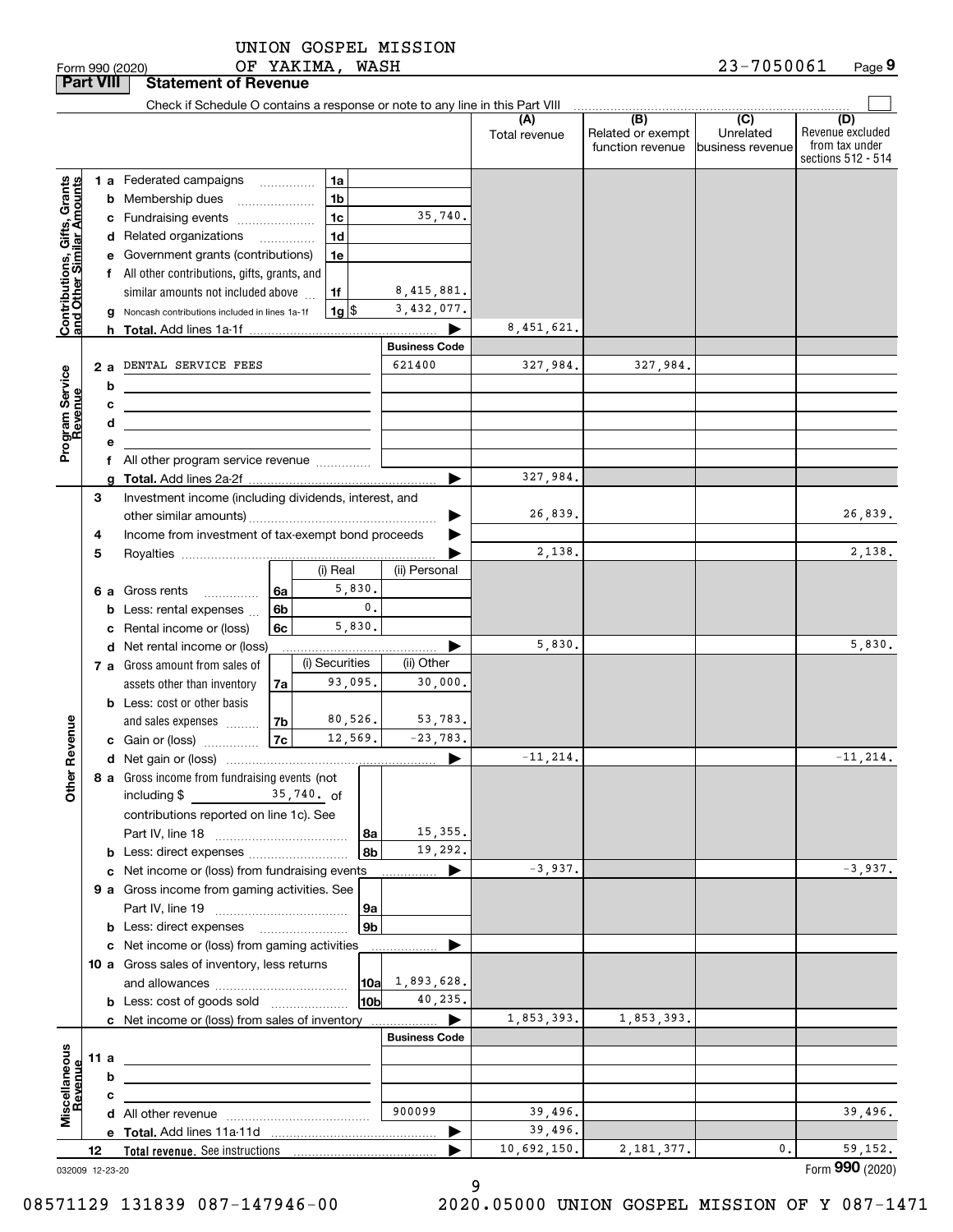**10**

|    | OF YAKIMA, WASH<br>Form 990 (2020)                                                                                         |                       |                                    |                                    | 23-7050061<br>$Page$ 10        |
|----|----------------------------------------------------------------------------------------------------------------------------|-----------------------|------------------------------------|------------------------------------|--------------------------------|
|    | Part IX   Statement of Functional Expenses                                                                                 |                       |                                    |                                    |                                |
|    | Section 501(c)(3) and 501(c)(4) organizations must complete all columns. All other organizations must complete column (A). |                       |                                    |                                    |                                |
|    | Check if Schedule O contains a response or note to any line in this Part IX.                                               |                       |                                    | $\overline{C}$                     |                                |
|    | Do not include amounts reported on lines 6b,<br>7b, 8b, 9b, and 10b of Part VIII.                                          | (A)<br>Total expenses | (B)<br>Program service<br>expenses | Management and<br>general expenses | (D)<br>Fundraising<br>expenses |
| 1. | Grants and other assistance to domestic organizations                                                                      |                       |                                    |                                    |                                |
|    | and domestic governments. See Part IV, line 21                                                                             | 3,000.                | 3,000.                             |                                    |                                |
| 2  | Grants and other assistance to domestic                                                                                    |                       |                                    |                                    |                                |
|    | individuals. See Part IV, line 22                                                                                          |                       |                                    |                                    |                                |
| 3  | Grants and other assistance to foreign                                                                                     |                       |                                    |                                    |                                |
|    | organizations, foreign governments, and foreign                                                                            |                       |                                    |                                    |                                |
|    | individuals. See Part IV, lines 15 and 16                                                                                  |                       |                                    |                                    |                                |
| 4  | Benefits paid to or for members                                                                                            |                       |                                    |                                    |                                |
| 5  | Compensation of current officers, directors,                                                                               |                       |                                    |                                    |                                |
|    |                                                                                                                            | 245,764.              | 37,476.                            | 141,664.                           | 66,624.                        |
| 6  | Compensation not included above to disqualified                                                                            |                       |                                    |                                    |                                |
|    | persons (as defined under section 4958(f)(1)) and                                                                          |                       |                                    |                                    |                                |
|    | persons described in section 4958(c)(3)(B)                                                                                 |                       |                                    |                                    |                                |
| 7  |                                                                                                                            | 2,756,755.            | 2,268,322.                         | 175,770.                           | 312,663.                       |
| 8  | Pension plan accruals and contributions (include                                                                           |                       |                                    |                                    |                                |
|    | section 401(k) and 403(b) employer contributions)                                                                          | 60,930.               | 45,706.                            | 6,597.                             | $\frac{8,627}{92,625}$         |
| 9  |                                                                                                                            | 661,609.              | 496, 207.                          | 72, 777.                           |                                |
| 10 |                                                                                                                            | 311,571.              | 233,678.                           | 34, 273.                           | 43,620.                        |
| 11 | Fees for services (nonemployees):                                                                                          |                       |                                    |                                    |                                |
| a  |                                                                                                                            | 75,206.               | 18,400.                            | 19,342.                            | 37,464.                        |
| b  |                                                                                                                            |                       |                                    |                                    |                                |
| c  |                                                                                                                            | 23,620.               | 5,779.                             | 6,075.                             | 11,766.                        |
| d  |                                                                                                                            |                       |                                    |                                    |                                |
| е  | Professional fundraising services. See Part IV, line 17                                                                    | 296,670.              |                                    |                                    | 296,670.                       |
| f  | Investment management fees                                                                                                 | 5,420.                |                                    | 5,420.                             |                                |
| g  | Other. (If line 11g amount exceeds 10% of line 25,                                                                         |                       |                                    |                                    |                                |
|    | column (A) amount, list line 11g expenses on Sch 0.)                                                                       | 43,032.               | 43,032.                            |                                    |                                |
| 12 |                                                                                                                            | 27,377.               | 359.                               | $\overline{20}$ .                  | 26,998.                        |
| 13 |                                                                                                                            | 270,896.              | 187, 333.                          | 41,972.                            | 41,591.                        |
| 14 |                                                                                                                            | 86,486.               | 37,708.                            | 28,279.                            | 20,499.                        |
| 15 |                                                                                                                            |                       |                                    |                                    |                                |
| 16 |                                                                                                                            | 336,381.              | 319, 232.                          | 10,591.                            | 6,558.                         |
| 17 | Travel                                                                                                                     | 33,733.               | 33,733.                            |                                    |                                |
| 18 | Payments of travel or entertainment expenses                                                                               |                       |                                    |                                    |                                |
|    | for any federal, state, or local public officials                                                                          |                       |                                    |                                    |                                |
| 19 | Conferences, conventions, and meetings                                                                                     |                       |                                    |                                    |                                |
| 20 | Interest                                                                                                                   |                       |                                    |                                    |                                |
| 21 |                                                                                                                            | 337,776.              |                                    |                                    |                                |
| 22 | Depreciation, depletion, and amortization                                                                                  | 96,539.               | 337,776.<br>95,220.                | 1,319.                             |                                |
| 23 | Insurance                                                                                                                  |                       |                                    |                                    |                                |
| 24 | Other expenses. Itemize expenses not covered<br>above (List miscellaneous expenses on line 24e. If                         |                       |                                    |                                    |                                |

2,816,235. 156,630. 82,527. 49,778. 140,236. 8,918,171.

10

032010 12-23-20

**abc**

**25 26**

#### 08571129 131839 087-147946-00 2020.05000 UNION GOSPEL MISSION OF Y 087-1471

**d** CLINIC SUPPLIES

MAINTENANCE CLIENT SERVICES

CONTRIBUTED GOODS

**e** All other expenses

Check here  $\blacktriangleright$ 

Check here  $\bullet$  if following SOP 98-2 (ASC 958-720)

reported in column (B) joint costs from a combined educational campaign and fundraising solicitation.

**Total functional expenses.**  Add lines 1 through 24e **Joint costs.** Complete this line only if the organization

line 24e amount exceeds 10% of line 25, column (A) amount, list line 24e expenses on Schedule O.)

82,527. 49,778.

2,812,183. 143,508. 7,602. 5,520.

 $101,634.$  23,187. 15,415. 7,352,591. 574,888. 990,692.

Form (2020) **990**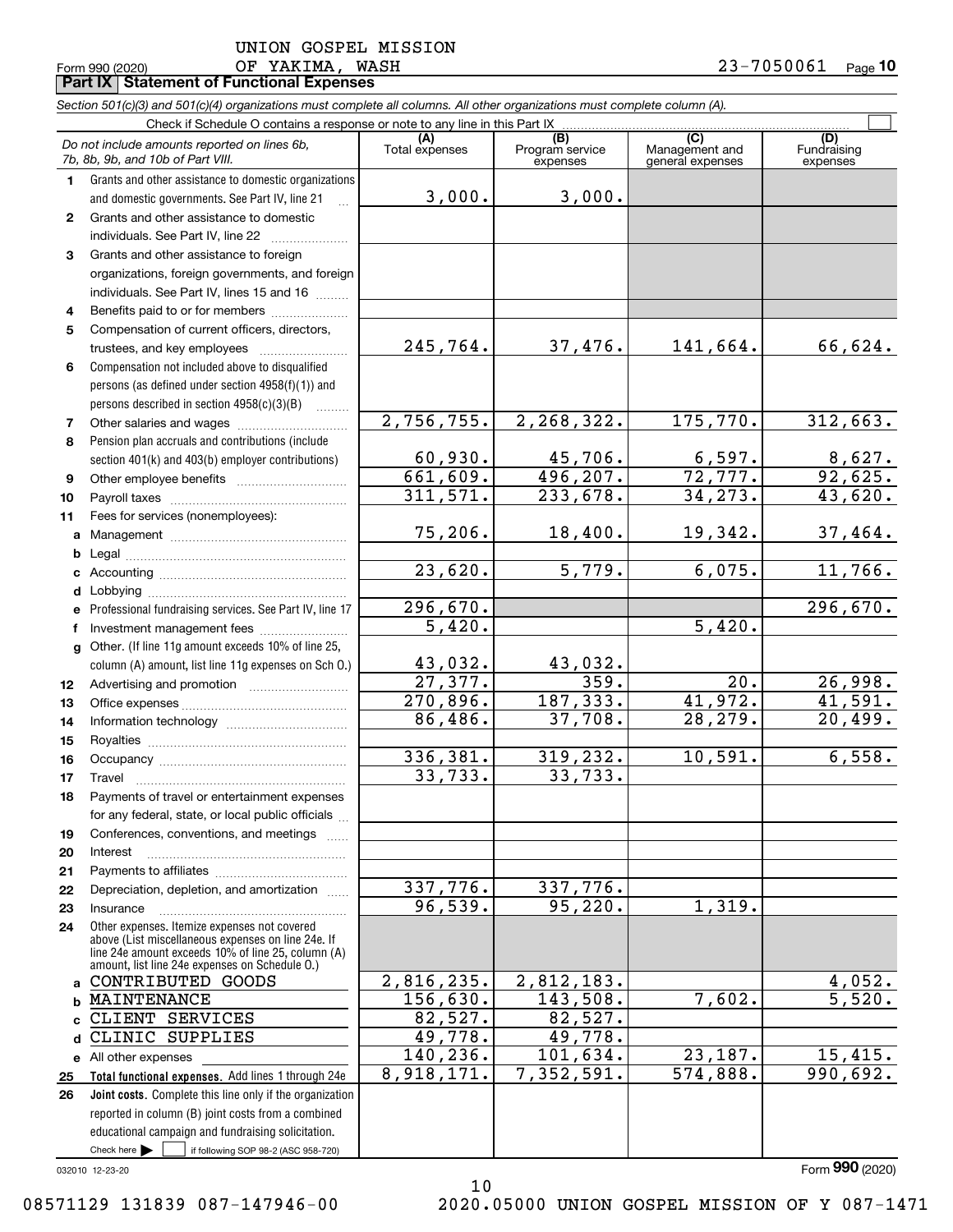**32 33**

Total liabilities and net assets/fund balances

**33**

 $8,309,851.$  33 10, 313, 366.

Form (2020) **990**

|  | UNION GOSPEL MISSION |  |
|--|----------------------|--|
|  |                      |  |

Check if Schedule O contains a response or note to any line in this Part X

**Part X** | Balance Sheet

|                             |          |                                                                                                                                                    | (A)<br>Beginning of year |                | (B)<br>End of year        |
|-----------------------------|----------|----------------------------------------------------------------------------------------------------------------------------------------------------|--------------------------|----------------|---------------------------|
|                             | 1        |                                                                                                                                                    | 327,467.                 | $\mathbf{1}$   | 1,105,517.                |
|                             | 2        |                                                                                                                                                    | 1,206,963.               | $\mathbf{2}$   | 605,000.                  |
|                             | 3        |                                                                                                                                                    |                          | 3              |                           |
|                             | 4        |                                                                                                                                                    | 157, 295.                | $\overline{4}$ | 570,713.                  |
|                             | 5        | Loans and other receivables from any current or former officer, director,                                                                          |                          |                |                           |
|                             |          | trustee, key employee, creator or founder, substantial contributor, or 35%                                                                         |                          |                |                           |
|                             |          | controlled entity or family member of any of these persons                                                                                         |                          | 5              |                           |
|                             | 6        | Loans and other receivables from other disqualified persons (as defined                                                                            |                          |                |                           |
|                             |          | under section 4958(f)(1)), and persons described in section 4958(c)(3)(B)<br>$\ldots$                                                              |                          | 6              |                           |
|                             | 7        |                                                                                                                                                    | $\overline{270,813}$ .   | $\overline{7}$ | 236,341.                  |
| Assets                      | 8        |                                                                                                                                                    | 134, 165.                | 8              | 594,954.                  |
|                             | 9        | Prepaid expenses and deferred charges                                                                                                              | 105, 736.                | 9              | 191,633.                  |
|                             |          | 10a Land, buildings, and equipment: cost or other                                                                                                  |                          |                |                           |
|                             |          | $\boxed{10a}$ $\boxed{11,065,199}$ .<br>basis. Complete Part VI of Schedule D                                                                      |                          |                |                           |
|                             |          | $10b$ 4, 738, 777.<br><b>b</b> Less: accumulated depreciation                                                                                      | $5,795,679.$ 10c         |                | 6,326,422.                |
|                             | 11       |                                                                                                                                                    | 81,438.                  | 11             | 407,292.                  |
|                             | 12       |                                                                                                                                                    |                          | 12             |                           |
|                             | 13       | Investments - program-related. See Part IV, line 11                                                                                                |                          | 13             |                           |
|                             | 14       |                                                                                                                                                    |                          | 14             |                           |
|                             | 15       |                                                                                                                                                    | 230,295.                 | 15             | 275,494.<br>10, 313, 366. |
|                             | 16       |                                                                                                                                                    | 8,309,851.<br>334,338.   | 16             |                           |
|                             | 17       |                                                                                                                                                    |                          | 17             | 443,162.                  |
|                             | 18       |                                                                                                                                                    |                          | 18             |                           |
|                             | 19       |                                                                                                                                                    |                          | 19             |                           |
|                             | 20       |                                                                                                                                                    |                          | 20<br>21       |                           |
|                             | 21<br>22 | Escrow or custodial account liability. Complete Part IV of Schedule D<br>.<br>Loans and other payables to any current or former officer, director, |                          |                |                           |
| Liabilities                 |          | trustee, key employee, creator or founder, substantial contributor, or 35%                                                                         |                          |                |                           |
|                             |          | controlled entity or family member of any of these persons                                                                                         |                          | 22             |                           |
|                             | 23       | Secured mortgages and notes payable to unrelated third parties                                                                                     | 481,410.                 | 23             |                           |
|                             | 24       | .                                                                                                                                                  |                          | 24             |                           |
|                             | 25       | Other liabilities (including federal income tax, payables to related third                                                                         |                          |                |                           |
|                             |          | parties, and other liabilities not included on lines 17-24). Complete Part X                                                                       |                          |                |                           |
|                             |          | of Schedule D                                                                                                                                      | 11,151.                  | 25             | 521,685.                  |
|                             | 26       |                                                                                                                                                    | 826,899.                 | 26             | 964,847.                  |
|                             |          | Organizations that follow FASB ASC 958, check here $\blacktriangleright \boxed{\text{X}}$                                                          |                          |                |                           |
|                             |          | and complete lines 27, 28, 32, and 33.                                                                                                             |                          |                |                           |
|                             | 27       | Net assets without donor restrictions                                                                                                              | 7,023,774.               | 27             | 8,429,939.                |
|                             | 28       |                                                                                                                                                    | 459,178.                 | 28             | 918,580.                  |
|                             |          | Organizations that do not follow FASB ASC 958, check here $\blacktriangleright \lfloor$                                                            |                          |                |                           |
| Net Assets or Fund Balances |          | and complete lines 29 through 33.                                                                                                                  |                          |                |                           |
|                             | 29       |                                                                                                                                                    |                          | 29             |                           |
|                             | 30       | Paid-in or capital surplus, or land, building, or equipment fund                                                                                   |                          | 30             |                           |
|                             | 31       | Retained earnings, endowment, accumulated income, or other funds                                                                                   |                          | 31             |                           |
|                             | 32       |                                                                                                                                                    | 7,482,952.               | 32             | <u>9,348,519.</u>         |

 $\mathcal{L}^{\text{max}}$ 

Ξ

- $\overline{a}$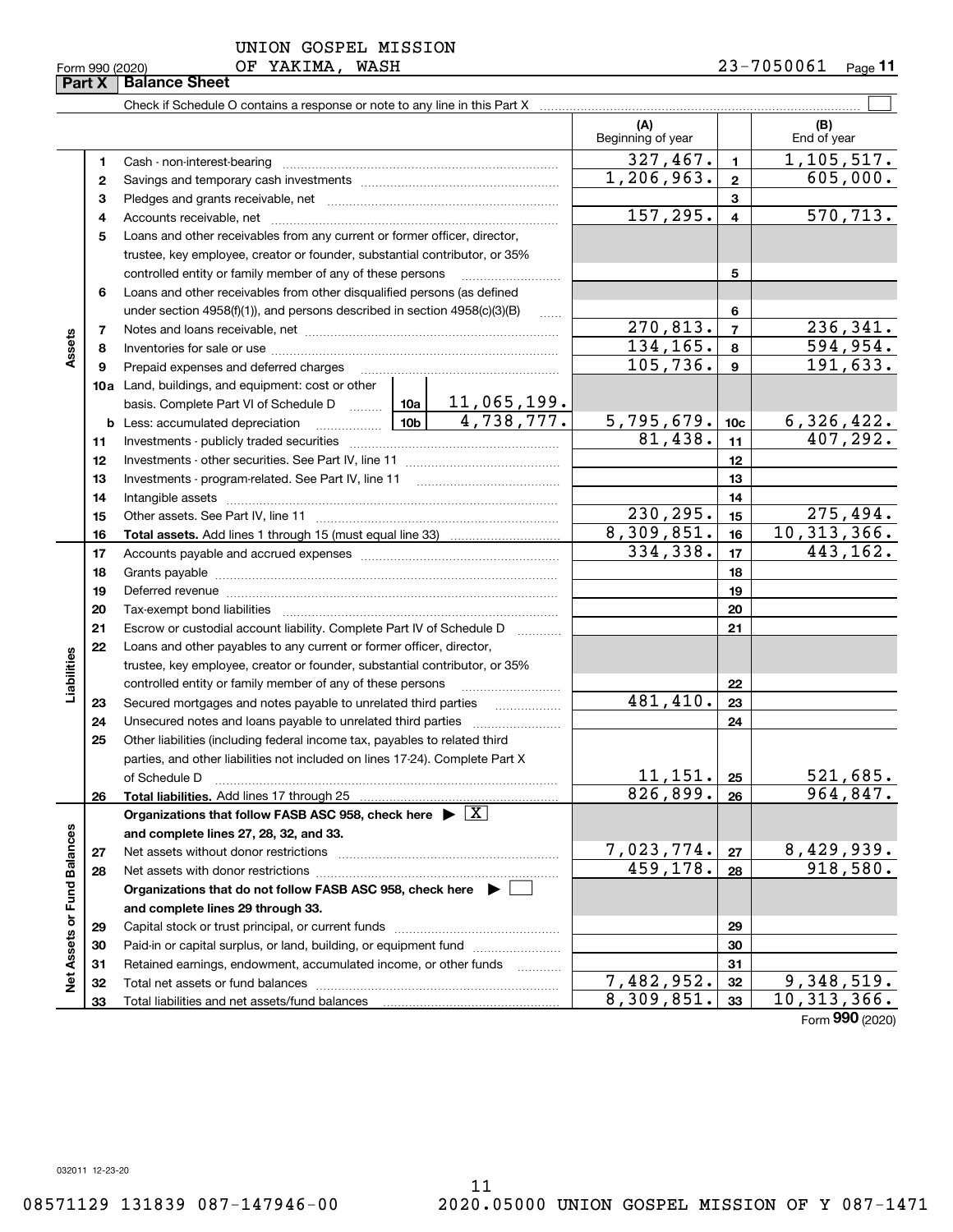|    | UNION GOSPEL MISSION                                                                                                                 |                         |                |     |                     |  |  |  |  |
|----|--------------------------------------------------------------------------------------------------------------------------------------|-------------------------|----------------|-----|---------------------|--|--|--|--|
|    | OF YAKIMA, WASH<br>Form 990 (2020)                                                                                                   |                         | 23-7050061     |     | Page 12             |  |  |  |  |
|    | Part XI<br><b>Reconciliation of Net Assets</b>                                                                                       |                         |                |     |                     |  |  |  |  |
|    |                                                                                                                                      |                         |                |     |                     |  |  |  |  |
|    |                                                                                                                                      |                         |                |     |                     |  |  |  |  |
| 1  | Total revenue (must equal Part VIII, column (A), line 12)                                                                            | 1.                      | 10,692,150.    |     |                     |  |  |  |  |
| 2  | 8,918,171.<br>$\mathbf{2}$<br>Total expenses (must equal Part IX, column (A), line 25)                                               |                         |                |     |                     |  |  |  |  |
| 3  | 1,773,979.<br>3<br>Revenue less expenses. Subtract line 2 from line 1                                                                |                         |                |     |                     |  |  |  |  |
| 4  |                                                                                                                                      | $\overline{\mathbf{4}}$ | 7,482,952.     |     |                     |  |  |  |  |
| 5  |                                                                                                                                      | 5                       |                |     | 91,588.             |  |  |  |  |
| 6  |                                                                                                                                      | 6                       |                |     |                     |  |  |  |  |
| 7  | Investment expenses www.communication.com/www.communication.com/www.communication.com/www.communication.com/ww                       | $\overline{7}$          |                |     |                     |  |  |  |  |
| 8  | Prior period adjustments                                                                                                             | 8                       |                |     | $\overline{0}$ .    |  |  |  |  |
| 9  | Other changes in net assets or fund balances (explain on Schedule O)<br>9                                                            |                         |                |     |                     |  |  |  |  |
| 10 | Net assets or fund balances at end of year. Combine lines 3 through 9 (must equal Part X, line 32,                                   |                         |                |     |                     |  |  |  |  |
|    | 9,348,519.<br>column (B))<br>10                                                                                                      |                         |                |     |                     |  |  |  |  |
|    | Part XII Financial Statements and Reporting                                                                                          |                         |                |     |                     |  |  |  |  |
|    | $\vert$ X $\vert$                                                                                                                    |                         |                |     |                     |  |  |  |  |
|    |                                                                                                                                      |                         |                | Yes | No                  |  |  |  |  |
| 1  | $\boxed{\text{X}}$ Accrual<br>Accounting method used to prepare the Form 990: <u>II</u> Cash<br>Other                                |                         |                |     |                     |  |  |  |  |
|    | If the organization changed its method of accounting from a prior year or checked "Other," explain in Schedule O.                    |                         |                |     |                     |  |  |  |  |
|    | 2a Were the organization's financial statements compiled or reviewed by an independent accountant?                                   |                         | 2a             |     | х                   |  |  |  |  |
|    | If "Yes," check a box below to indicate whether the financial statements for the year were compiled or reviewed on a                 |                         |                |     |                     |  |  |  |  |
|    | separate basis, consolidated basis, or both:                                                                                         |                         |                |     |                     |  |  |  |  |
|    | Separate basis<br>Consolidated basis<br>Both consolidated and separate basis                                                         |                         |                |     |                     |  |  |  |  |
|    | b Were the organization's financial statements audited by an independent accountant?                                                 |                         | 2 <sub>b</sub> | х   |                     |  |  |  |  |
|    | If "Yes," check a box below to indicate whether the financial statements for the year were audited on a separate basis,              |                         |                |     |                     |  |  |  |  |
|    | consolidated basis, or both:                                                                                                         |                         |                |     |                     |  |  |  |  |
|    | $\vert X \vert$ Separate basis<br>Consolidated basis<br>Both consolidated and separate basis                                         |                         |                |     |                     |  |  |  |  |
|    | c If "Yes" to line 2a or 2b, does the organization have a committee that assumes responsibility for oversight of the audit,          |                         |                |     |                     |  |  |  |  |
|    |                                                                                                                                      |                         | 2c             | x   |                     |  |  |  |  |
|    | If the organization changed either its oversight process or selection process during the tax year, explain on Schedule O.            |                         |                |     |                     |  |  |  |  |
|    | 3a As a result of a federal award, was the organization required to undergo an audit or audits as set forth in the Single Audit      |                         |                |     |                     |  |  |  |  |
|    |                                                                                                                                      |                         | 3a             |     | x                   |  |  |  |  |
|    | <b>b</b> If "Yes," did the organization undergo the required audit or audits? If the organization did not undergo the required audit |                         |                |     |                     |  |  |  |  |
|    |                                                                                                                                      |                         | 3b             |     |                     |  |  |  |  |
|    |                                                                                                                                      |                         |                |     | $000 \text{ hours}$ |  |  |  |  |

Form (2020) **990**

032012 12-23-20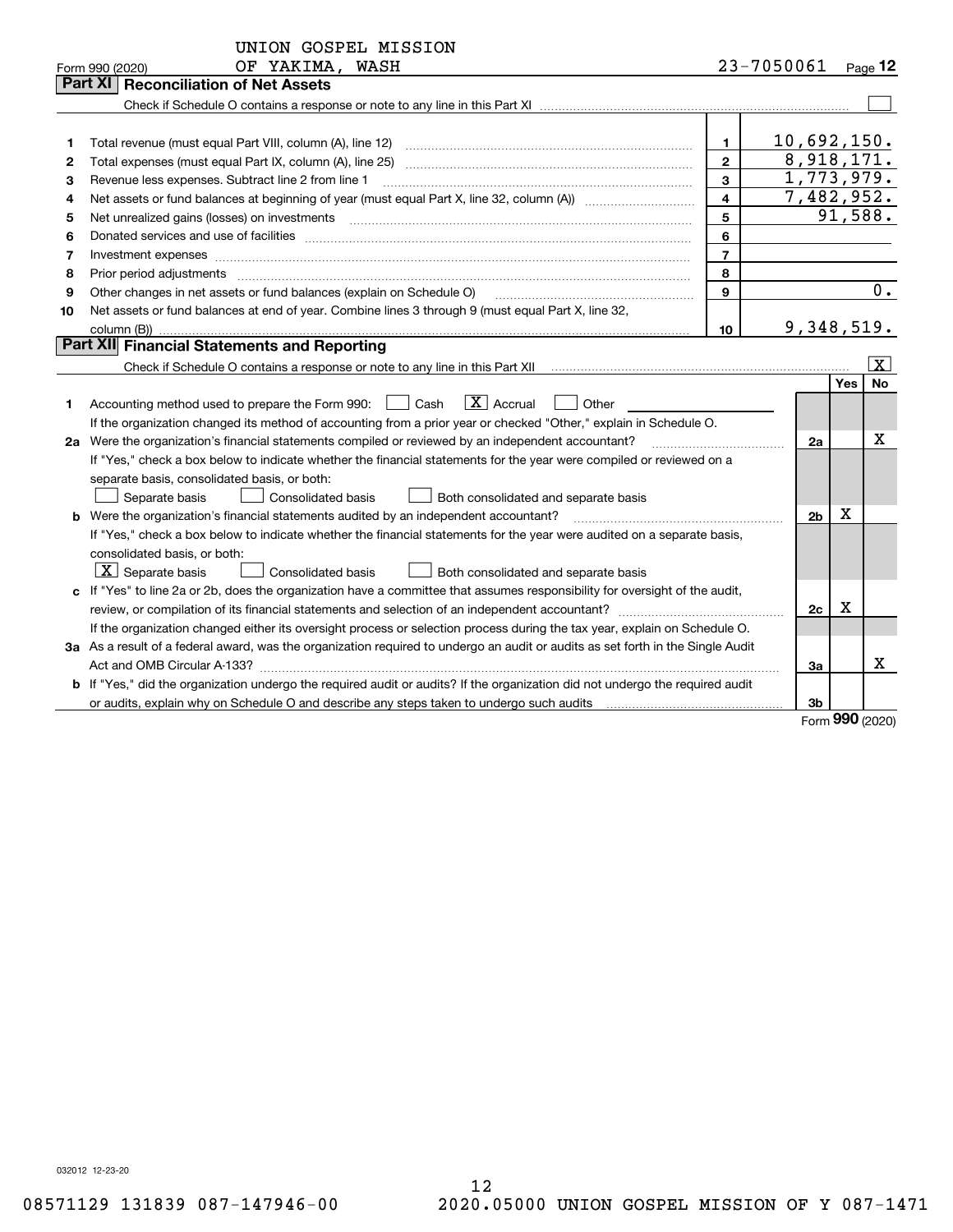| <b>SCHEDULE A</b>                                                                              |                                                                                                                                              | <b>Public Charity Status and Public Support</b>                                                                         |            |                                 |                            |                                       | OMB No. 1545-0047                                        |  |
|------------------------------------------------------------------------------------------------|----------------------------------------------------------------------------------------------------------------------------------------------|-------------------------------------------------------------------------------------------------------------------------|------------|---------------------------------|----------------------------|---------------------------------------|----------------------------------------------------------|--|
| (Form 990 or 990-EZ)                                                                           |                                                                                                                                              |                                                                                                                         |            |                                 |                            |                                       |                                                          |  |
|                                                                                                |                                                                                                                                              | Complete if the organization is a section 501(c)(3) organization or a section<br>4947(a)(1) nonexempt charitable trust. |            |                                 |                            |                                       |                                                          |  |
| Department of the Treasury                                                                     |                                                                                                                                              | Attach to Form 990 or Form 990-EZ.                                                                                      |            |                                 | <b>Open to Public</b>      |                                       |                                                          |  |
| Internal Revenue Service                                                                       |                                                                                                                                              | Go to www.irs.gov/Form990 for instructions and the latest information.                                                  |            |                                 |                            |                                       | Inspection                                               |  |
| Name of the organization                                                                       | UNION GOSPEL MISSION                                                                                                                         |                                                                                                                         |            |                                 |                            | <b>Employer identification number</b> |                                                          |  |
|                                                                                                | OF YAKIMA, WASH                                                                                                                              |                                                                                                                         |            |                                 |                            |                                       | 23-7050061                                               |  |
| Part I                                                                                         | Reason for Public Charity Status. (All organizations must complete this part.) See instructions.                                             |                                                                                                                         |            |                                 |                            |                                       |                                                          |  |
|                                                                                                | The organization is not a private foundation because it is: (For lines 1 through 12, check only one box.)                                    |                                                                                                                         |            |                                 |                            |                                       |                                                          |  |
| X  <br>1.                                                                                      | A church, convention of churches, or association of churches described in section 170(b)(1)(A)(i).                                           |                                                                                                                         |            |                                 |                            |                                       |                                                          |  |
| 2<br>A school described in section 170(b)(1)(A)(ii). (Attach Schedule E (Form 990 or 990-EZ).) |                                                                                                                                              |                                                                                                                         |            |                                 |                            |                                       |                                                          |  |
| 3                                                                                              | A hospital or a cooperative hospital service organization described in section 170(b)(1)(A)(iii).                                            |                                                                                                                         |            |                                 |                            |                                       |                                                          |  |
|                                                                                                | A medical research organization operated in conjunction with a hospital described in section 170(b)(1)(A)(iii). Enter the hospital's name,   |                                                                                                                         |            |                                 |                            |                                       |                                                          |  |
| city, and state:                                                                               |                                                                                                                                              |                                                                                                                         |            |                                 |                            |                                       |                                                          |  |
| 5                                                                                              | An organization operated for the benefit of a college or university owned or operated by a governmental unit described in                    |                                                                                                                         |            |                                 |                            |                                       |                                                          |  |
|                                                                                                | section 170(b)(1)(A)(iv). (Complete Part II.)                                                                                                |                                                                                                                         |            |                                 |                            |                                       |                                                          |  |
| 6                                                                                              | A federal, state, or local government or governmental unit described in section 170(b)(1)(A)(v).                                             |                                                                                                                         |            |                                 |                            |                                       |                                                          |  |
| 7                                                                                              | An organization that normally receives a substantial part of its support from a governmental unit or from the general public described in    |                                                                                                                         |            |                                 |                            |                                       |                                                          |  |
|                                                                                                | section 170(b)(1)(A)(vi). (Complete Part II.)                                                                                                |                                                                                                                         |            |                                 |                            |                                       |                                                          |  |
| 8                                                                                              | A community trust described in section 170(b)(1)(A)(vi). (Complete Part II.)                                                                 |                                                                                                                         |            |                                 |                            |                                       |                                                          |  |
| 9                                                                                              | An agricultural research organization described in section 170(b)(1)(A)(ix) operated in conjunction with a land-grant college                |                                                                                                                         |            |                                 |                            |                                       |                                                          |  |
|                                                                                                | or university or a non-land-grant college of agriculture (see instructions). Enter the name, city, and state of the college or               |                                                                                                                         |            |                                 |                            |                                       |                                                          |  |
| university:                                                                                    |                                                                                                                                              |                                                                                                                         |            |                                 |                            |                                       |                                                          |  |
| 10                                                                                             | An organization that normally receives (1) more than 33 1/3% of its support from contributions, membership fees, and gross receipts from     |                                                                                                                         |            |                                 |                            |                                       |                                                          |  |
|                                                                                                | activities related to its exempt functions, subject to certain exceptions; and (2) no more than 33 1/3% of its support from gross investment |                                                                                                                         |            |                                 |                            |                                       |                                                          |  |
|                                                                                                | income and unrelated business taxable income (less section 511 tax) from businesses acquired by the organization after June 30, 1975.        |                                                                                                                         |            |                                 |                            |                                       |                                                          |  |
|                                                                                                | See section 509(a)(2). (Complete Part III.)                                                                                                  |                                                                                                                         |            |                                 |                            |                                       |                                                          |  |
| 11                                                                                             | An organization organized and operated exclusively to test for public safety. See section 509(a)(4).                                         |                                                                                                                         |            |                                 |                            |                                       |                                                          |  |
| 12                                                                                             | An organization organized and operated exclusively for the benefit of, to perform the functions of, or to carry out the purposes of one or   |                                                                                                                         |            |                                 |                            |                                       |                                                          |  |
|                                                                                                | more publicly supported organizations described in section 509(a)(1) or section 509(a)(2). See section 509(a)(3). Check the box in           |                                                                                                                         |            |                                 |                            |                                       |                                                          |  |
|                                                                                                | lines 12a through 12d that describes the type of supporting organization and complete lines 12e, 12f, and 12g.                               |                                                                                                                         |            |                                 |                            |                                       |                                                          |  |
| а                                                                                              | Type I. A supporting organization operated, supervised, or controlled by its supported organization(s), typically by giving                  |                                                                                                                         |            |                                 |                            |                                       |                                                          |  |
|                                                                                                | the supported organization(s) the power to regularly appoint or elect a majority of the directors or trustees of the supporting              |                                                                                                                         |            |                                 |                            |                                       |                                                          |  |
|                                                                                                | organization. You must complete Part IV, Sections A and B.                                                                                   |                                                                                                                         |            |                                 |                            |                                       |                                                          |  |
| b                                                                                              | Type II. A supporting organization supervised or controlled in connection with its supported organization(s), by having                      |                                                                                                                         |            |                                 |                            |                                       |                                                          |  |
|                                                                                                | control or management of the supporting organization vested in the same persons that control or manage the supported                         |                                                                                                                         |            |                                 |                            |                                       |                                                          |  |
|                                                                                                | organization(s). You must complete Part IV, Sections A and C.                                                                                |                                                                                                                         |            |                                 |                            |                                       |                                                          |  |
| c                                                                                              | Type III functionally integrated. A supporting organization operated in connection with, and functionally integrated with,                   |                                                                                                                         |            |                                 |                            |                                       |                                                          |  |
|                                                                                                |                                                                                                                                              |                                                                                                                         |            |                                 |                            |                                       |                                                          |  |
|                                                                                                | its supported organization(s) (see instructions). You must complete Part IV, Sections A, D, and E.                                           |                                                                                                                         |            |                                 |                            |                                       |                                                          |  |
| d                                                                                              | Type III non-functionally integrated. A supporting organization operated in connection with its supported organization(s)                    |                                                                                                                         |            |                                 |                            |                                       |                                                          |  |
|                                                                                                | that is not functionally integrated. The organization generally must satisfy a distribution requirement and an attentiveness                 |                                                                                                                         |            |                                 |                            |                                       |                                                          |  |
|                                                                                                | requirement (see instructions). You must complete Part IV, Sections A and D, and Part V.                                                     |                                                                                                                         |            |                                 |                            |                                       |                                                          |  |
| е                                                                                              | Check this box if the organization received a written determination from the IRS that it is a Type I, Type II, Type III                      |                                                                                                                         |            |                                 |                            |                                       |                                                          |  |
|                                                                                                | functionally integrated, or Type III non-functionally integrated supporting organization.                                                    |                                                                                                                         |            |                                 |                            |                                       |                                                          |  |
|                                                                                                | <b>f</b> Enter the number of supported organizations                                                                                         |                                                                                                                         |            |                                 |                            |                                       |                                                          |  |
| (i) Name of supported                                                                          | g Provide the following information about the supported organization(s).<br>(ii) EIN                                                         | (iii) Type of organization                                                                                              |            | (iv) Is the organization listed | (v) Amount of monetary     |                                       | (vi) Amount of other                                     |  |
| organization                                                                                   |                                                                                                                                              | (described on lines 1-10                                                                                                |            | in your governing document?     | support (see instructions) |                                       | support (see instructions)                               |  |
|                                                                                                |                                                                                                                                              | above (see instructions))                                                                                               | <b>Yes</b> | <b>No</b>                       |                            |                                       |                                                          |  |
|                                                                                                |                                                                                                                                              |                                                                                                                         |            |                                 |                            |                                       |                                                          |  |
|                                                                                                |                                                                                                                                              |                                                                                                                         |            |                                 |                            |                                       |                                                          |  |
|                                                                                                |                                                                                                                                              |                                                                                                                         |            |                                 |                            |                                       |                                                          |  |
|                                                                                                |                                                                                                                                              |                                                                                                                         |            |                                 |                            |                                       |                                                          |  |
|                                                                                                |                                                                                                                                              |                                                                                                                         |            |                                 |                            |                                       |                                                          |  |
|                                                                                                |                                                                                                                                              |                                                                                                                         |            |                                 |                            |                                       |                                                          |  |
|                                                                                                |                                                                                                                                              |                                                                                                                         |            |                                 |                            |                                       |                                                          |  |
|                                                                                                |                                                                                                                                              |                                                                                                                         |            |                                 |                            |                                       |                                                          |  |
|                                                                                                |                                                                                                                                              |                                                                                                                         |            |                                 |                            |                                       |                                                          |  |
|                                                                                                |                                                                                                                                              |                                                                                                                         |            |                                 |                            |                                       |                                                          |  |
| Total                                                                                          |                                                                                                                                              |                                                                                                                         |            |                                 |                            |                                       |                                                          |  |
|                                                                                                |                                                                                                                                              |                                                                                                                         |            |                                 |                            |                                       | $A / F_{\text{num}}$ 000 $_{\text{num}}$ 000 $F$ 7) 0000 |  |

LHA For Paperwork Reduction Act Notice, see the Instructions for Form 990 or 990-EZ. <sub>032021</sub> o1-25-21 Schedule A (Form 990 or 990-EZ) 2020 13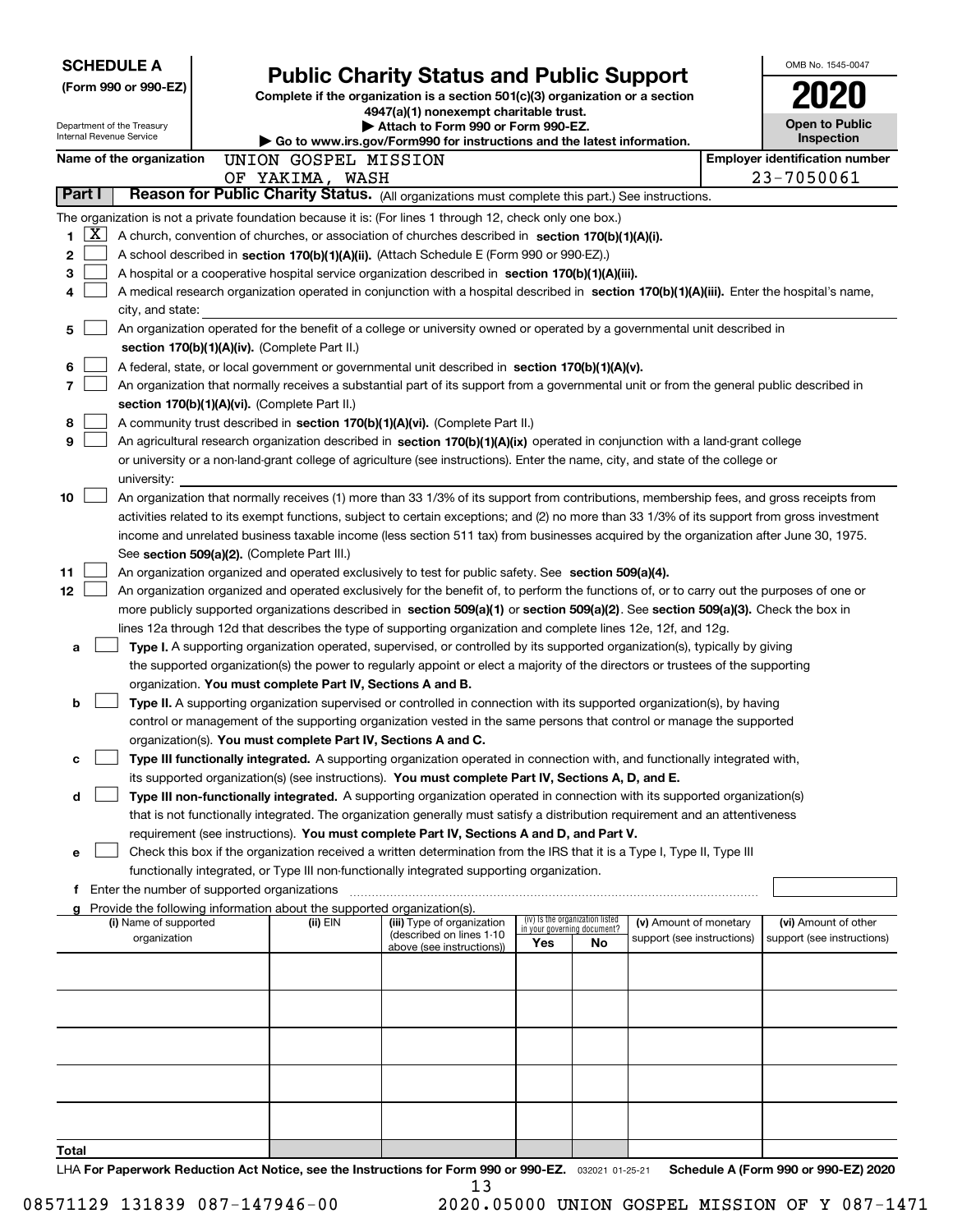#### Schedule A (Form 990 or 990-EZ) 2020 Page OF YAKIMA, WASH 23-7050061

**Part II Support Schedule for Organizations Described in Sections 170(b)(1)(A)(iv) and 170(b)(1)(A)(vi)**

23-7050061 Page 2

(Complete only if you checked the box on line 5, 7, or 8 of Part I or if the organization failed to qualify under Part III. If the organization fails to qualify under the tests listed below, please complete Part III.)

|    | <b>Section A. Public Support</b>                                                                                                                                                                                               |          |          |            |            |                                      |           |
|----|--------------------------------------------------------------------------------------------------------------------------------------------------------------------------------------------------------------------------------|----------|----------|------------|------------|--------------------------------------|-----------|
|    | Calendar year (or fiscal year beginning in) $\blacktriangleright$                                                                                                                                                              | (a) 2016 | (b) 2017 | $(c)$ 2018 | $(d)$ 2019 | (e) 2020                             | (f) Total |
|    | 1 Gifts, grants, contributions, and                                                                                                                                                                                            |          |          |            |            |                                      |           |
|    | membership fees received. (Do not                                                                                                                                                                                              |          |          |            |            |                                      |           |
|    | include any "unusual grants.")                                                                                                                                                                                                 |          |          |            |            |                                      |           |
|    | 2 Tax revenues levied for the organ-                                                                                                                                                                                           |          |          |            |            |                                      |           |
|    | ization's benefit and either paid to                                                                                                                                                                                           |          |          |            |            |                                      |           |
|    | or expended on its behalf                                                                                                                                                                                                      |          |          |            |            |                                      |           |
|    | 3 The value of services or facilities                                                                                                                                                                                          |          |          |            |            |                                      |           |
|    | furnished by a governmental unit to                                                                                                                                                                                            |          |          |            |            |                                      |           |
|    | the organization without charge                                                                                                                                                                                                |          |          |            |            |                                      |           |
|    | 4 Total. Add lines 1 through 3<br>$\sim$                                                                                                                                                                                       |          |          |            |            |                                      |           |
| 5. | The portion of total contributions                                                                                                                                                                                             |          |          |            |            |                                      |           |
|    | by each person (other than a                                                                                                                                                                                                   |          |          |            |            |                                      |           |
|    | governmental unit or publicly                                                                                                                                                                                                  |          |          |            |            |                                      |           |
|    | supported organization) included                                                                                                                                                                                               |          |          |            |            |                                      |           |
|    | on line 1 that exceeds 2% of the                                                                                                                                                                                               |          |          |            |            |                                      |           |
|    | amount shown on line 11,                                                                                                                                                                                                       |          |          |            |            |                                      |           |
|    | column (f)                                                                                                                                                                                                                     |          |          |            |            |                                      |           |
|    | 6 Public support. Subtract line 5 from line 4.                                                                                                                                                                                 |          |          |            |            |                                      |           |
|    | <b>Section B. Total Support</b>                                                                                                                                                                                                |          |          |            |            |                                      |           |
|    | Calendar year (or fiscal year beginning in) $\blacktriangleright$                                                                                                                                                              | (a) 2016 | (b) 2017 | $(c)$ 2018 | $(d)$ 2019 | (e) 2020                             | (f) Total |
|    | 7 Amounts from line 4                                                                                                                                                                                                          |          |          |            |            |                                      |           |
| 8  | Gross income from interest,                                                                                                                                                                                                    |          |          |            |            |                                      |           |
|    | dividends, payments received on                                                                                                                                                                                                |          |          |            |            |                                      |           |
|    | securities loans, rents, royalties,                                                                                                                                                                                            |          |          |            |            |                                      |           |
|    | and income from similar sources                                                                                                                                                                                                |          |          |            |            |                                      |           |
|    | <b>9</b> Net income from unrelated business                                                                                                                                                                                    |          |          |            |            |                                      |           |
|    | activities, whether or not the                                                                                                                                                                                                 |          |          |            |            |                                      |           |
|    | business is regularly carried on                                                                                                                                                                                               |          |          |            |            |                                      |           |
|    | <b>10</b> Other income. Do not include gain                                                                                                                                                                                    |          |          |            |            |                                      |           |
|    | or loss from the sale of capital                                                                                                                                                                                               |          |          |            |            |                                      |           |
|    | assets (Explain in Part VI.)                                                                                                                                                                                                   |          |          |            |            |                                      |           |
|    | <b>11 Total support.</b> Add lines 7 through 10                                                                                                                                                                                |          |          |            |            |                                      |           |
|    | <b>12</b> Gross receipts from related activities, etc. (see instructions)                                                                                                                                                      |          |          |            |            | 12                                   |           |
|    | 13 First 5 years. If the Form 990 is for the organization's first, second, third, fourth, or fifth tax year as a section 501(c)(3)                                                                                             |          |          |            |            |                                      |           |
|    | organization, check this box and stop here manufactured and the content of the state of the content of the content of the content of the content of the content of the content of the content of the content of the content of |          |          |            |            |                                      |           |
|    | <b>Section C. Computation of Public Support Percentage</b>                                                                                                                                                                     |          |          |            |            |                                      |           |
|    | 14 Public support percentage for 2020 (line 6, column (f), divided by line 11, column (f) <i>mummumumum</i>                                                                                                                    |          |          |            |            | 14                                   | %         |
|    |                                                                                                                                                                                                                                |          |          |            |            | 15                                   | %         |
|    | 16a 33 1/3% support test - 2020. If the organization did not check the box on line 13, and line 14 is 33 1/3% or more, check this box and                                                                                      |          |          |            |            |                                      |           |
|    | stop here. The organization qualifies as a publicly supported organization                                                                                                                                                     |          |          |            |            |                                      |           |
|    | b 33 1/3% support test - 2019. If the organization did not check a box on line 13 or 16a, and line 15 is 33 1/3% or more, check this box                                                                                       |          |          |            |            |                                      |           |
|    | and stop here. The organization qualifies as a publicly supported organization                                                                                                                                                 |          |          |            |            |                                      |           |
|    | 17a 10% -facts-and-circumstances test - 2020. If the organization did not check a box on line 13, 16a, or 16b, and line 14 is 10% or more,                                                                                     |          |          |            |            |                                      |           |
|    | and if the organization meets the facts-and-circumstances test, check this box and stop here. Explain in Part VI how the organization                                                                                          |          |          |            |            |                                      |           |
|    | meets the facts-and-circumstances test. The organization qualifies as a publicly supported organization                                                                                                                        |          |          |            |            |                                      |           |
|    | <b>b 10% -facts-and-circumstances test - 2019.</b> If the organization did not check a box on line 13, 16a, 16b, or 17a, and line 15 is 10% or                                                                                 |          |          |            |            |                                      |           |
|    | more, and if the organization meets the facts-and-circumstances test, check this box and stop here. Explain in Part VI how the                                                                                                 |          |          |            |            |                                      |           |
|    | organization meets the facts-and-circumstances test. The organization qualifies as a publicly supported organization                                                                                                           |          |          |            |            |                                      |           |
|    | 18 Private foundation. If the organization did not check a box on line 13, 16a, 16b, 17a, or 17b, check this box and see instructions                                                                                          |          |          |            |            |                                      |           |
|    |                                                                                                                                                                                                                                |          |          |            |            | Schodule A (Form 000 or 000 F7) 2020 |           |

**Schedule A (Form 990 or 990-EZ) 2020**

032022 01-25-21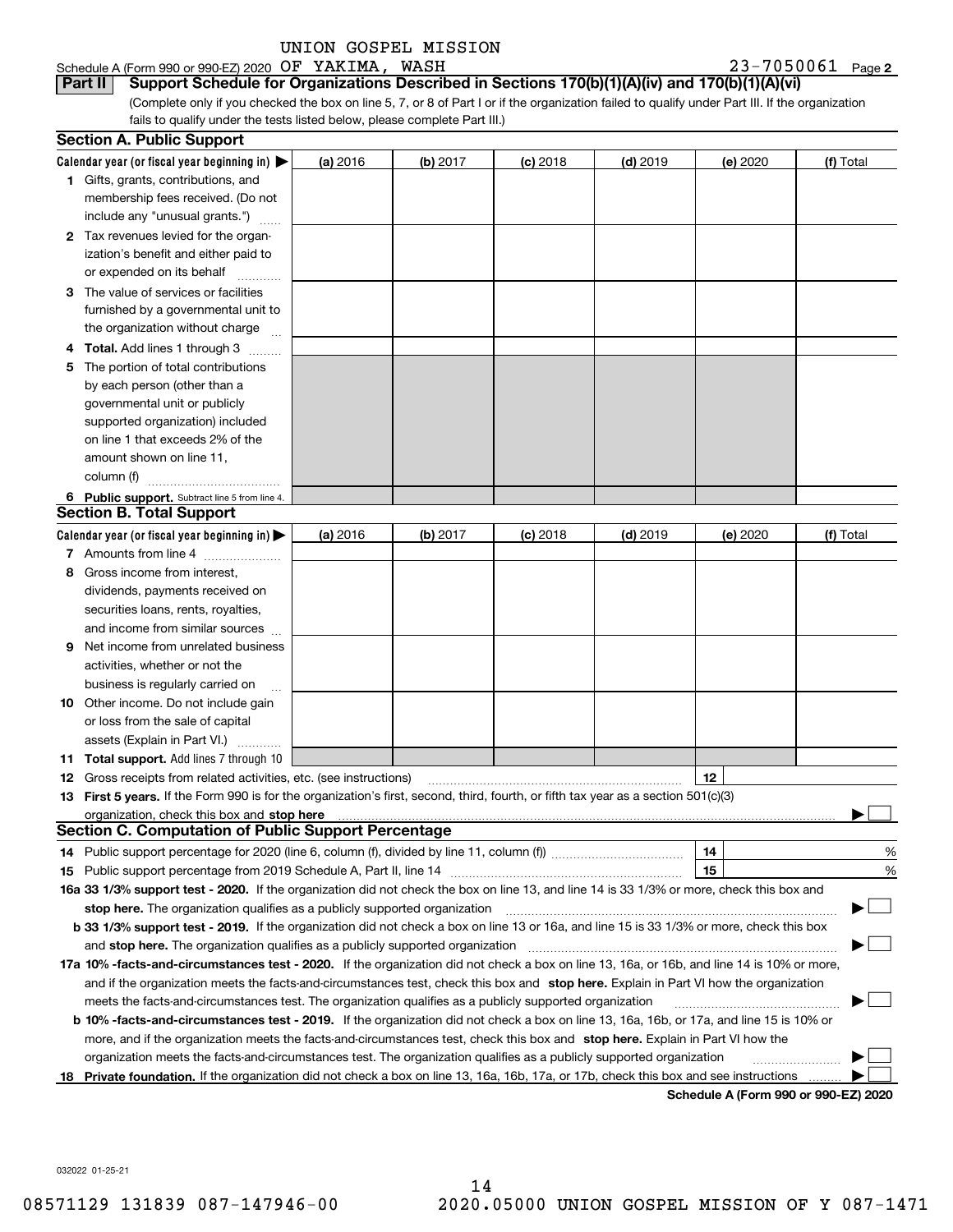|  | UNION GOSPEL MISSION |
|--|----------------------|
|  |                      |

Schedule A (Form 990 or 990-EZ) 2020 Page OF YAKIMA, WASH 23-7050061

#### **Part III Support Schedule for Organizations Described in Section 509(a)(2)**

(Complete only if you checked the box on line 10 of Part I or if the organization failed to qualify under Part II. If the organization fails to qualify under the tests listed below, please complete Part II.)

| <b>Section A. Public Support</b>                                                                                                                                                         |          |          |            |            |          |                                      |
|------------------------------------------------------------------------------------------------------------------------------------------------------------------------------------------|----------|----------|------------|------------|----------|--------------------------------------|
| Calendar year (or fiscal year beginning in) $\blacktriangleright$                                                                                                                        | (a) 2016 | (b) 2017 | $(c)$ 2018 | $(d)$ 2019 | (e) 2020 | (f) Total                            |
| 1 Gifts, grants, contributions, and                                                                                                                                                      |          |          |            |            |          |                                      |
| membership fees received. (Do not                                                                                                                                                        |          |          |            |            |          |                                      |
| include any "unusual grants.")                                                                                                                                                           |          |          |            |            |          |                                      |
| 2 Gross receipts from admissions,<br>merchandise sold or services per-<br>formed, or facilities furnished in<br>any activity that is related to the<br>organization's tax-exempt purpose |          |          |            |            |          |                                      |
| 3 Gross receipts from activities that<br>are not an unrelated trade or bus-                                                                                                              |          |          |            |            |          |                                      |
| iness under section 513                                                                                                                                                                  |          |          |            |            |          |                                      |
| 4 Tax revenues levied for the organ-<br>ization's benefit and either paid to<br>or expended on its behalf<br>.                                                                           |          |          |            |            |          |                                      |
| 5 The value of services or facilities<br>furnished by a governmental unit to<br>the organization without charge                                                                          |          |          |            |            |          |                                      |
| <b>6 Total.</b> Add lines 1 through 5                                                                                                                                                    |          |          |            |            |          |                                      |
| 7a Amounts included on lines 1, 2, and<br>3 received from disqualified persons                                                                                                           |          |          |            |            |          |                                      |
| <b>b</b> Amounts included on lines 2 and 3 received<br>from other than disqualified persons that<br>exceed the greater of \$5,000 or 1% of the<br>amount on line 13 for the year         |          |          |            |            |          |                                      |
| c Add lines 7a and 7b                                                                                                                                                                    |          |          |            |            |          |                                      |
| 8 Public support. (Subtract line 7c from line 6.)<br><b>Section B. Total Support</b>                                                                                                     |          |          |            |            |          |                                      |
| Calendar year (or fiscal year beginning in) $\blacktriangleright$                                                                                                                        | (a) 2016 | (b) 2017 | $(c)$ 2018 | $(d)$ 2019 | (e) 2020 | (f) Total                            |
| 9 Amounts from line 6                                                                                                                                                                    |          |          |            |            |          |                                      |
| 10a Gross income from interest,<br>dividends, payments received on<br>securities loans, rents, royalties,<br>and income from similar sources                                             |          |          |            |            |          |                                      |
| <b>b</b> Unrelated business taxable income<br>(less section 511 taxes) from businesses<br>acquired after June 30, 1975<br>1.1.1.1.1.1.1.1.1.1                                            |          |          |            |            |          |                                      |
| c Add lines 10a and 10b                                                                                                                                                                  |          |          |            |            |          |                                      |
| <b>11</b> Net income from unrelated business<br>activities not included in line 10b.<br>whether or not the business is<br>regularly carried on                                           |          |          |            |            |          |                                      |
| <b>12</b> Other income. Do not include gain<br>or loss from the sale of capital<br>assets (Explain in Part VI.)                                                                          |          |          |            |            |          |                                      |
| <b>13</b> Total support. (Add lines 9, 10c, 11, and 12.)                                                                                                                                 |          |          |            |            |          |                                      |
| 14 First 5 years. If the Form 990 is for the organization's first, second, third, fourth, or fifth tax year as a section 501(c)(3) organization,                                         |          |          |            |            |          |                                      |
| check this box and stop here <b>contained the contained and all and stream and stop here</b> in the character of the c                                                                   |          |          |            |            |          |                                      |
| <b>Section C. Computation of Public Support Percentage</b>                                                                                                                               |          |          |            |            |          |                                      |
|                                                                                                                                                                                          |          |          |            |            | 15       | %                                    |
| 16 Public support percentage from 2019 Schedule A, Part III, line 15                                                                                                                     |          |          |            |            | 16       | %                                    |
| <b>Section D. Computation of Investment Income Percentage</b>                                                                                                                            |          |          |            |            |          |                                      |
| 17 Investment income percentage for 2020 (line 10c, column (f), divided by line 13, column (f))                                                                                          |          |          |            |            | 17       | %                                    |
| 18 Investment income percentage from 2019 Schedule A, Part III, line 17                                                                                                                  |          |          |            |            | 18       | %                                    |
| 19a 33 1/3% support tests - 2020. If the organization did not check the box on line 14, and line 15 is more than 33 1/3%, and line 17 is not                                             |          |          |            |            |          |                                      |
| more than 33 1/3%, check this box and stop here. The organization qualifies as a publicly supported organization                                                                         |          |          |            |            |          |                                      |
| b 33 1/3% support tests - 2019. If the organization did not check a box on line 14 or line 19a, and line 16 is more than 33 1/3%, and                                                    |          |          |            |            |          |                                      |
| line 18 is not more than 33 1/3%, check this box and stop here. The organization qualifies as a publicly supported organization                                                          |          |          |            |            |          |                                      |
| 20 Private foundation. If the organization did not check a box on line 14, 19a, or 19b, check this box and see instructions                                                              |          |          |            |            |          | .                                    |
| 032023 01-25-21                                                                                                                                                                          |          | 15       |            |            |          | Schedule A (Form 990 or 990-EZ) 2020 |

 <sup>08571129 131839 087-147946-00 2020.05000</sup> UNION GOSPEL MISSION OF Y 087-1471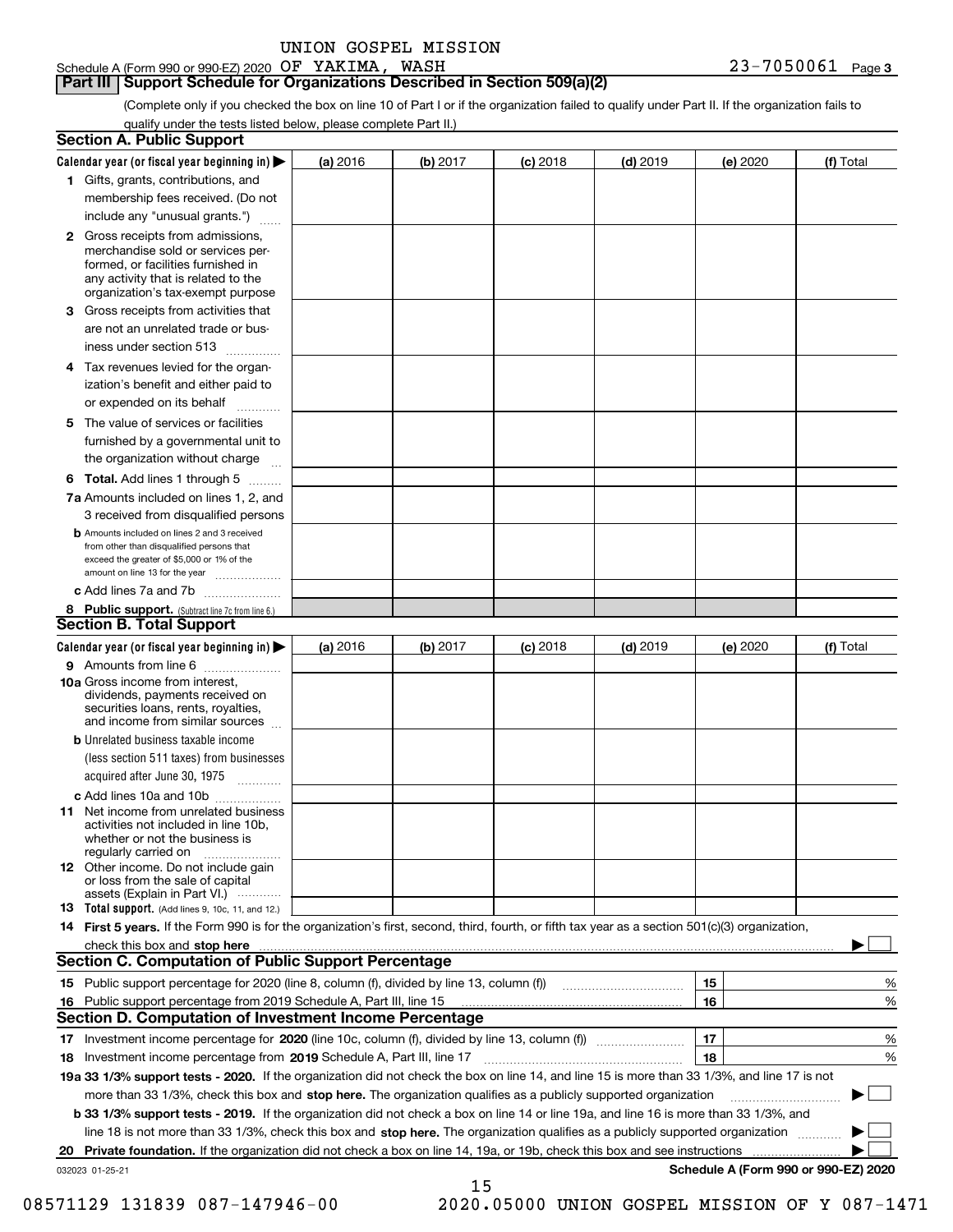# Schedule A (Form 990 or 990-EZ) 2020 Page OF YAKIMA, WASH 23-7050061

## **Part IV Supporting Organizations**

(Complete only if you checked a box in line 12 on Part I. If you checked box 12a, Part I, complete Sections A and B. If you checked box 12b, Part I, complete Sections A and C. If you checked box 12c, Part I, complete Sections A, D, and E. If you checked box 12d, Part I, complete Sections A and D, and complete Part V.)

#### **Section A. All Supporting Organizations**

- **1** Are all of the organization's supported organizations listed by name in the organization's governing documents? If "No," describe in **Part VI** how the supported organizations are designated. If designated by *class or purpose, describe the designation. If historic and continuing relationship, explain.*
- **2** Did the organization have any supported organization that does not have an IRS determination of status under section 509(a)(1) or (2)? If "Yes," explain in Part VI how the organization determined that the supported *organization was described in section 509(a)(1) or (2).*
- **3a** Did the organization have a supported organization described in section 501(c)(4), (5), or (6)? If "Yes," answer *lines 3b and 3c below.*
- **b** Did the organization confirm that each supported organization qualified under section 501(c)(4), (5), or (6) and satisfied the public support tests under section 509(a)(2)? If "Yes," describe in **Part VI** when and how the *organization made the determination.*
- **c**Did the organization ensure that all support to such organizations was used exclusively for section 170(c)(2)(B) purposes? If "Yes," explain in **Part VI** what controls the organization put in place to ensure such use.
- **4a***If* Was any supported organization not organized in the United States ("foreign supported organization")? *"Yes," and if you checked box 12a or 12b in Part I, answer lines 4b and 4c below.*
- **b** Did the organization have ultimate control and discretion in deciding whether to make grants to the foreign supported organization? If "Yes," describe in **Part VI** how the organization had such control and discretion *despite being controlled or supervised by or in connection with its supported organizations.*
- **c** Did the organization support any foreign supported organization that does not have an IRS determination under sections 501(c)(3) and 509(a)(1) or (2)? If "Yes," explain in **Part VI** what controls the organization used *to ensure that all support to the foreign supported organization was used exclusively for section 170(c)(2)(B) purposes.*
- **5a** Did the organization add, substitute, or remove any supported organizations during the tax year? If "Yes," answer lines 5b and 5c below (if applicable). Also, provide detail in **Part VI,** including (i) the names and EIN *numbers of the supported organizations added, substituted, or removed; (ii) the reasons for each such action; (iii) the authority under the organization's organizing document authorizing such action; and (iv) how the action was accomplished (such as by amendment to the organizing document).*
- **b** Type I or Type II only. Was any added or substituted supported organization part of a class already designated in the organization's organizing document?
- **cSubstitutions only.**  Was the substitution the result of an event beyond the organization's control?
- **6** Did the organization provide support (whether in the form of grants or the provision of services or facilities) to **Part VI.** *If "Yes," provide detail in* support or benefit one or more of the filing organization's supported organizations? anyone other than (i) its supported organizations, (ii) individuals that are part of the charitable class benefited by one or more of its supported organizations, or (iii) other supporting organizations that also
- **7**Did the organization provide a grant, loan, compensation, or other similar payment to a substantial contributor *If "Yes," complete Part I of Schedule L (Form 990 or 990-EZ).* regard to a substantial contributor? (as defined in section 4958(c)(3)(C)), a family member of a substantial contributor, or a 35% controlled entity with
- **8** Did the organization make a loan to a disqualified person (as defined in section 4958) not described in line 7? *If "Yes," complete Part I of Schedule L (Form 990 or 990-EZ).*
- **9a** Was the organization controlled directly or indirectly at any time during the tax year by one or more in section 509(a)(1) or (2))? If "Yes," *provide detail in* <code>Part VI.</code> disqualified persons, as defined in section 4946 (other than foundation managers and organizations described
- **b**the supporting organization had an interest? If "Yes," provide detail in P**art VI**. Did one or more disqualified persons (as defined in line 9a) hold a controlling interest in any entity in which
- **c**Did a disqualified person (as defined in line 9a) have an ownership interest in, or derive any personal benefit from, assets in which the supporting organization also had an interest? If "Yes," provide detail in P**art VI.**
- **10a** Was the organization subject to the excess business holdings rules of section 4943 because of section supporting organizations)? If "Yes," answer line 10b below. 4943(f) (regarding certain Type II supporting organizations, and all Type III non-functionally integrated
- **b** Did the organization have any excess business holdings in the tax year? (Use Schedule C, Form 4720, to *determine whether the organization had excess business holdings.)*

16

032024 01-25-21

**123a3b3c4a4b4c5a 5b5c6789a 9b9c10a10b**

**Schedule A (Form 990 or 990-EZ) 2020**

08571129 131839 087-147946-00 2020.05000 UNION GOSPEL MISSION OF Y 087-1471

**YesNo**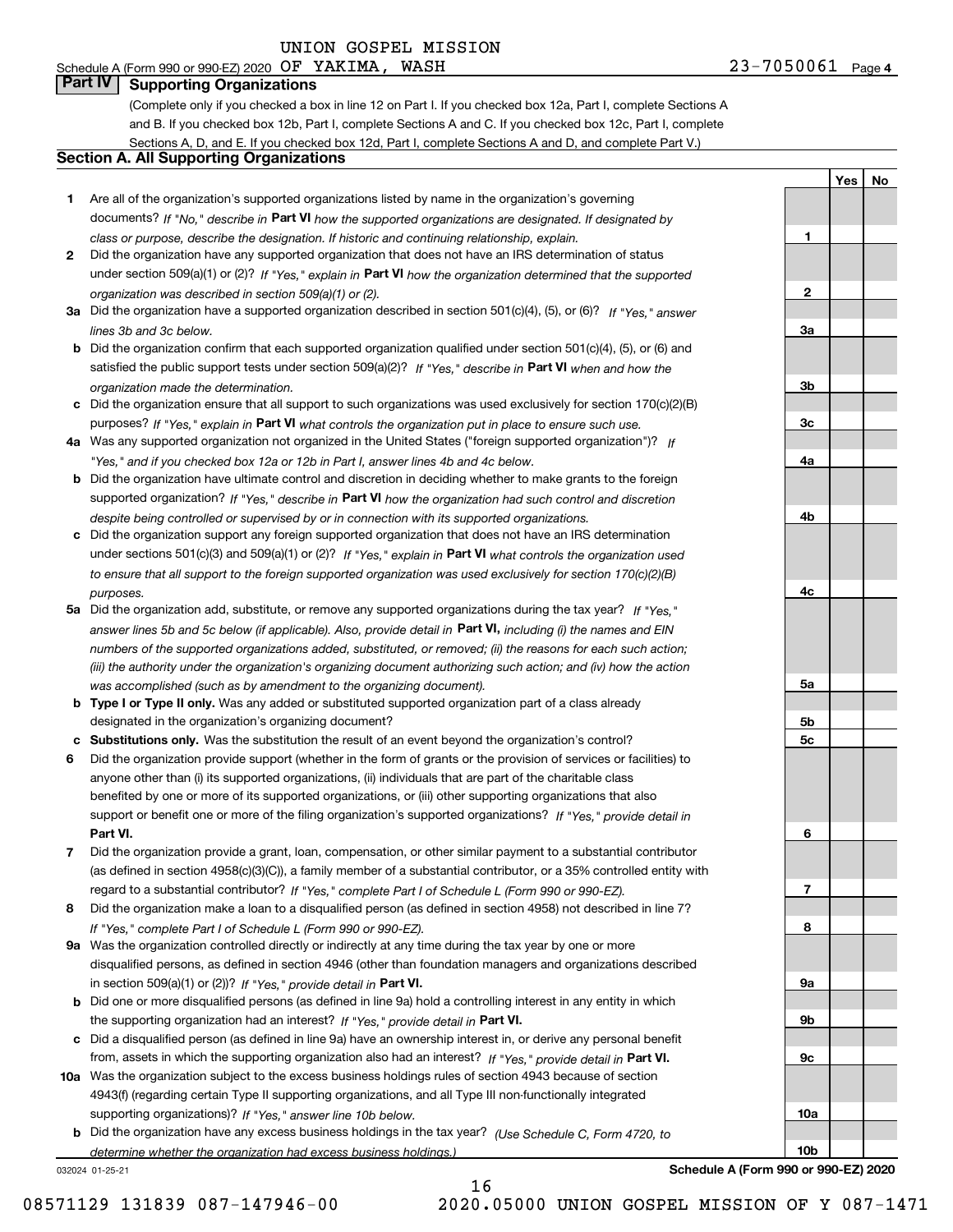Schedule A (Form 990 or 990-EZ) 2020 OF YAKIMA, WASH

|              | <b>Supporting Organizations (continued)</b><br>Part IV                                                                                                                                                                                                    |                 |     |    |
|--------------|-----------------------------------------------------------------------------------------------------------------------------------------------------------------------------------------------------------------------------------------------------------|-----------------|-----|----|
|              |                                                                                                                                                                                                                                                           |                 | Yes | No |
| 11.          | Has the organization accepted a gift or contribution from any of the following persons?                                                                                                                                                                   |                 |     |    |
|              | a A person who directly or indirectly controls, either alone or together with persons described in lines 11b and                                                                                                                                          |                 |     |    |
|              | 11c below, the governing body of a supported organization?                                                                                                                                                                                                | 11a             |     |    |
|              | <b>b</b> A family member of a person described in line 11a above?                                                                                                                                                                                         | 11 <sub>b</sub> |     |    |
|              | c A 35% controlled entity of a person described in line 11a or 11b above? If "Yes" to line 11a, 11b, or 11c, provide                                                                                                                                      |                 |     |    |
|              | detail in <b>Part VI.</b>                                                                                                                                                                                                                                 | 11c             |     |    |
|              | <b>Section B. Type I Supporting Organizations</b>                                                                                                                                                                                                         |                 |     |    |
|              |                                                                                                                                                                                                                                                           |                 | Yes | No |
| 1            | Did the governing body, members of the governing body, officers acting in their official capacity, or membership of one or                                                                                                                                |                 |     |    |
|              | more supported organizations have the power to regularly appoint or elect at least a majority of the organization's officers,                                                                                                                             |                 |     |    |
|              | directors, or trustees at all times during the tax year? If "No," describe in Part VI how the supported organization(s)<br>effectively operated, supervised, or controlled the organization's activities. If the organization had more than one supported |                 |     |    |
|              | organization, describe how the powers to appoint and/or remove officers, directors, or trustees were allocated among the                                                                                                                                  |                 |     |    |
|              | supported organizations and what conditions or restrictions, if any, applied to such powers during the tax year.                                                                                                                                          | 1               |     |    |
| $\mathbf{2}$ | Did the organization operate for the benefit of any supported organization other than the supported                                                                                                                                                       |                 |     |    |
|              | organization(s) that operated, supervised, or controlled the supporting organization? If "Yes," explain in                                                                                                                                                |                 |     |    |
|              | <b>Part VI</b> how providing such benefit carried out the purposes of the supported organization(s) that operated,                                                                                                                                        |                 |     |    |
|              | supervised, or controlled the supporting organization.                                                                                                                                                                                                    | $\mathbf{2}$    |     |    |
|              | <b>Section C. Type II Supporting Organizations</b>                                                                                                                                                                                                        |                 |     |    |
|              |                                                                                                                                                                                                                                                           |                 | Yes | No |
| 1.           | Were a majority of the organization's directors or trustees during the tax year also a majority of the directors                                                                                                                                          |                 |     |    |
|              | or trustees of each of the organization's supported organization(s)? If "No," describe in Part VI how control                                                                                                                                             |                 |     |    |
|              | or management of the supporting organization was vested in the same persons that controlled or managed                                                                                                                                                    |                 |     |    |
|              | the supported organization(s).                                                                                                                                                                                                                            | 1               |     |    |
|              | <b>Section D. All Type III Supporting Organizations</b>                                                                                                                                                                                                   |                 |     |    |
|              |                                                                                                                                                                                                                                                           |                 | Yes | No |
| 1.           | Did the organization provide to each of its supported organizations, by the last day of the fifth month of the                                                                                                                                            |                 |     |    |
|              | organization's tax year, (i) a written notice describing the type and amount of support provided during the prior tax                                                                                                                                     |                 |     |    |
|              | year, (ii) a copy of the Form 990 that was most recently filed as of the date of notification, and (iii) copies of the                                                                                                                                    |                 |     |    |
|              | organization's governing documents in effect on the date of notification, to the extent not previously provided?                                                                                                                                          | 1               |     |    |
| 2            | Were any of the organization's officers, directors, or trustees either (i) appointed or elected by the supported                                                                                                                                          |                 |     |    |
|              | organization(s) or (ii) serving on the governing body of a supported organization? If "No," explain in Part VI how                                                                                                                                        |                 |     |    |
|              | the organization maintained a close and continuous working relationship with the supported organization(s).                                                                                                                                               | 2               |     |    |
| 3            | By reason of the relationship described in line 2, above, did the organization's supported organizations have a                                                                                                                                           |                 |     |    |
|              | significant voice in the organization's investment policies and in directing the use of the organization's                                                                                                                                                |                 |     |    |
|              | income or assets at all times during the tax year? If "Yes," describe in Part VI the role the organization's                                                                                                                                              |                 |     |    |
|              | supported organizations played in this regard.<br>Section E. Type III Functionally Integrated Supporting Organizations                                                                                                                                    | 3               |     |    |
|              |                                                                                                                                                                                                                                                           |                 |     |    |
| 1            | Check the box next to the method that the organization used to satisfy the Integral Part Test during the year (see instructions).                                                                                                                         |                 |     |    |
| a            | The organization satisfied the Activities Test. Complete line 2 below.                                                                                                                                                                                    |                 |     |    |
| b            | The organization is the parent of each of its supported organizations. Complete line 3 below.                                                                                                                                                             |                 |     |    |
| c            | The organization supported a governmental entity. Describe in Part VI how you supported a governmental entity (see instructions).                                                                                                                         |                 |     |    |
| 2            | Activities Test. Answer lines 2a and 2b below.                                                                                                                                                                                                            |                 | Yes | No |
| а            | Did substantially all of the organization's activities during the tax year directly further the exempt purposes of                                                                                                                                        |                 |     |    |
|              | the supported organization(s) to which the organization was responsive? If "Yes," then in Part VI identify                                                                                                                                                |                 |     |    |
|              | those supported organizations and explain how these activities directly furthered their exempt purposes,                                                                                                                                                  |                 |     |    |
|              | how the organization was responsive to those supported organizations, and how the organization determined                                                                                                                                                 | 2a              |     |    |
|              | that these activities constituted substantially all of its activities.<br><b>b</b> Did the activities described in line 2a, above, constitute activities that, but for the organization's involvement,                                                    |                 |     |    |
|              | one or more of the organization's supported organization(s) would have been engaged in? If "Yes," explain in                                                                                                                                              |                 |     |    |
|              |                                                                                                                                                                                                                                                           |                 |     |    |
|              | <b>Part VI</b> the reasons for the organization's position that its supported organization(s) would have engaged in                                                                                                                                       | 2b              |     |    |
| з            | these activities but for the organization's involvement.<br>Parent of Supported Organizations. Answer lines 3a and 3b below.                                                                                                                              |                 |     |    |
|              | a Did the organization have the power to regularly appoint or elect a majority of the officers, directors, or                                                                                                                                             |                 |     |    |
|              | trustees of each of the supported organizations? If "Yes" or "No" provide details in Part VI.                                                                                                                                                             | 3a              |     |    |

**b** Did the organization exercise a substantial degree of direction over the policies, programs, and activities of each trustees of each of the supported organizations? If "Yes" or "No" provide details in **Part VI.** of its supported organizations? If "Yes," describe in Part VI the role played by the organization in this regard.

17

**Schedule A (Form 990 or 990-EZ) 2020**

**3b**

032025 01-25-21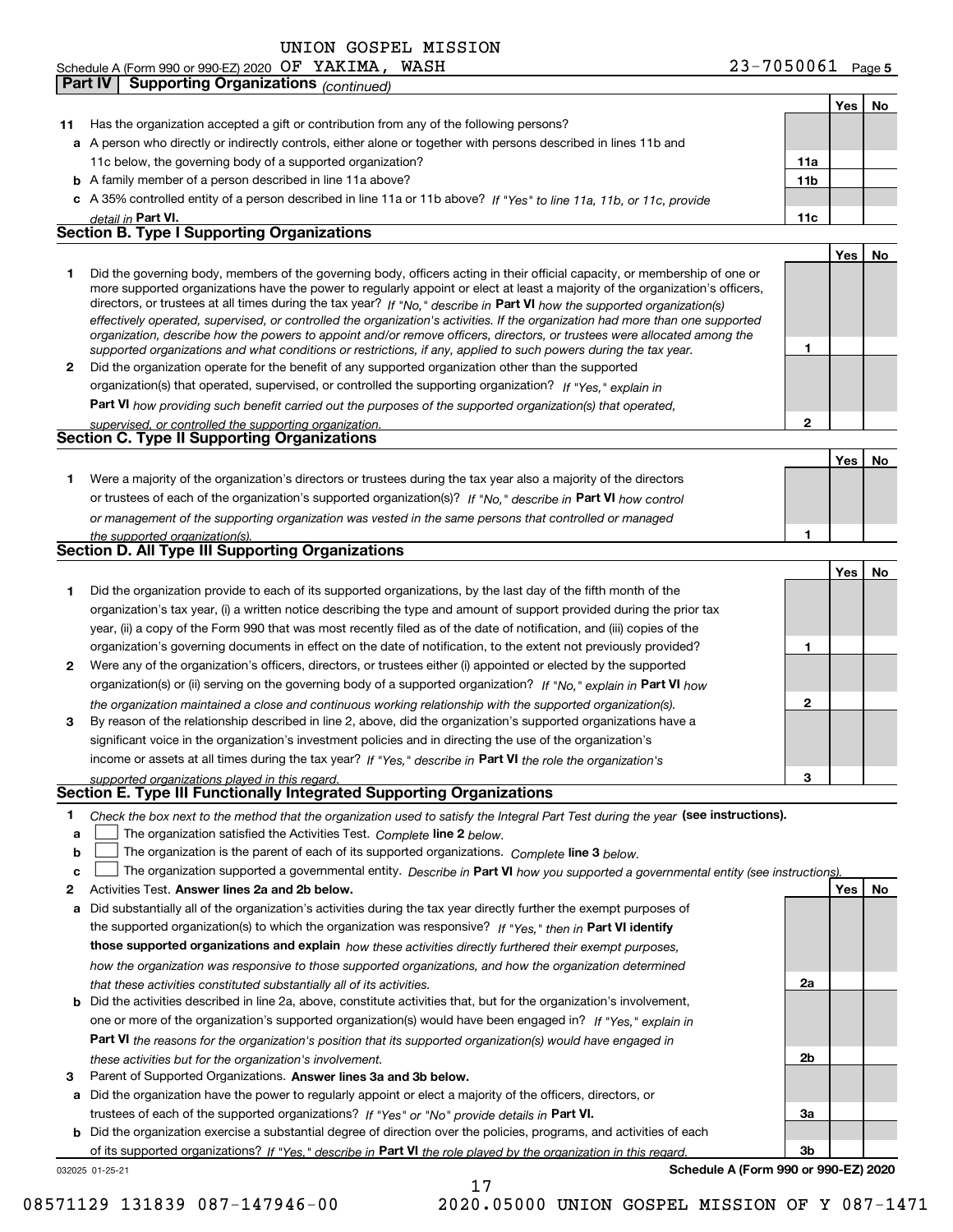| Schedule A (Form 990 or 990-EZ) 2020 $OF$ $YAKIMA$ , |  | WASH | 23-7050061 | Page 6 |
|------------------------------------------------------|--|------|------------|--------|
|------------------------------------------------------|--|------|------------|--------|

#### **Part V Type III Non-Functionally Integrated 509(a)(3) Supporting Organizations**

**1**1 Check here if the organization satisfied the Integral Part Test as a qualifying trust on Nov. 20, 1970 (explain in Part VI). See instructions. All other Type III non-functionally integrated supporting organizations must complete Sections A through E.

|    | Section A - Adjusted Net Income                                             |                | (A) Prior Year | (B) Current Year<br>(optional) |
|----|-----------------------------------------------------------------------------|----------------|----------------|--------------------------------|
| 1. | Net short-term capital gain                                                 | 1              |                |                                |
| 2  | Recoveries of prior-year distributions                                      | $\overline{2}$ |                |                                |
| 3  | Other gross income (see instructions)                                       | 3              |                |                                |
| 4  | Add lines 1 through 3.                                                      | 4              |                |                                |
| 5  | Depreciation and depletion                                                  | 5              |                |                                |
| 6  | Portion of operating expenses paid or incurred for production or            |                |                |                                |
|    | collection of gross income or for management, conservation, or              |                |                |                                |
|    | maintenance of property held for production of income (see instructions)    | 6              |                |                                |
| 7  | Other expenses (see instructions)                                           | $\overline{7}$ |                |                                |
| 8  | Adjusted Net Income (subtract lines 5, 6, and 7 from line 4)                | 8              |                |                                |
|    | <b>Section B - Minimum Asset Amount</b>                                     |                | (A) Prior Year | (B) Current Year<br>(optional) |
| 1  | Aggregate fair market value of all non-exempt-use assets (see               |                |                |                                |
|    | instructions for short tax year or assets held for part of year):           |                |                |                                |
|    | a Average monthly value of securities                                       | 1a             |                |                                |
|    | <b>b</b> Average monthly cash balances                                      | 1b             |                |                                |
|    | c Fair market value of other non-exempt-use assets                          | 1c             |                |                                |
|    | <b>d</b> Total (add lines 1a, 1b, and 1c)                                   | 1d             |                |                                |
|    | e Discount claimed for blockage or other factors                            |                |                |                                |
|    | (explain in detail in Part VI):                                             |                |                |                                |
| 2  | Acquisition indebtedness applicable to non-exempt-use assets                | $\mathbf{2}$   |                |                                |
| З  | Subtract line 2 from line 1d.                                               | 3              |                |                                |
| 4  | Cash deemed held for exempt use. Enter 0.015 of line 3 (for greater amount, |                |                |                                |
|    | see instructions).                                                          | 4              |                |                                |
| 5  | Net value of non-exempt-use assets (subtract line 4 from line 3)            | 5              |                |                                |
| 6  | Multiply line 5 by 0.035.                                                   | 6              |                |                                |
| 7  | Recoveries of prior-year distributions                                      | $\overline{7}$ |                |                                |
| 8  | Minimum Asset Amount (add line 7 to line 6)                                 | 8              |                |                                |
|    | <b>Section C - Distributable Amount</b>                                     |                |                | <b>Current Year</b>            |
| 1  | Adjusted net income for prior year (from Section A, line 8, column A)       | 1              |                |                                |
| 2  | Enter 0.85 of line 1.                                                       | $\overline{2}$ |                |                                |
| 3  | Minimum asset amount for prior year (from Section B, line 8, column A)      | 3              |                |                                |
| 4  | Enter greater of line 2 or line 3.                                          | 4              |                |                                |
| 5  | Income tax imposed in prior year                                            | 5              |                |                                |
| 6  | <b>Distributable Amount.</b> Subtract line 5 from line 4, unless subject to |                |                |                                |
|    | emergency temporary reduction (see instructions).                           | 6              |                |                                |
|    |                                                                             |                |                |                                |

**7**Check here if the current year is the organization's first as a non-functionally integrated Type III supporting organization (see instructions).

**Schedule A (Form 990 or 990-EZ) 2020**

032026 01-25-21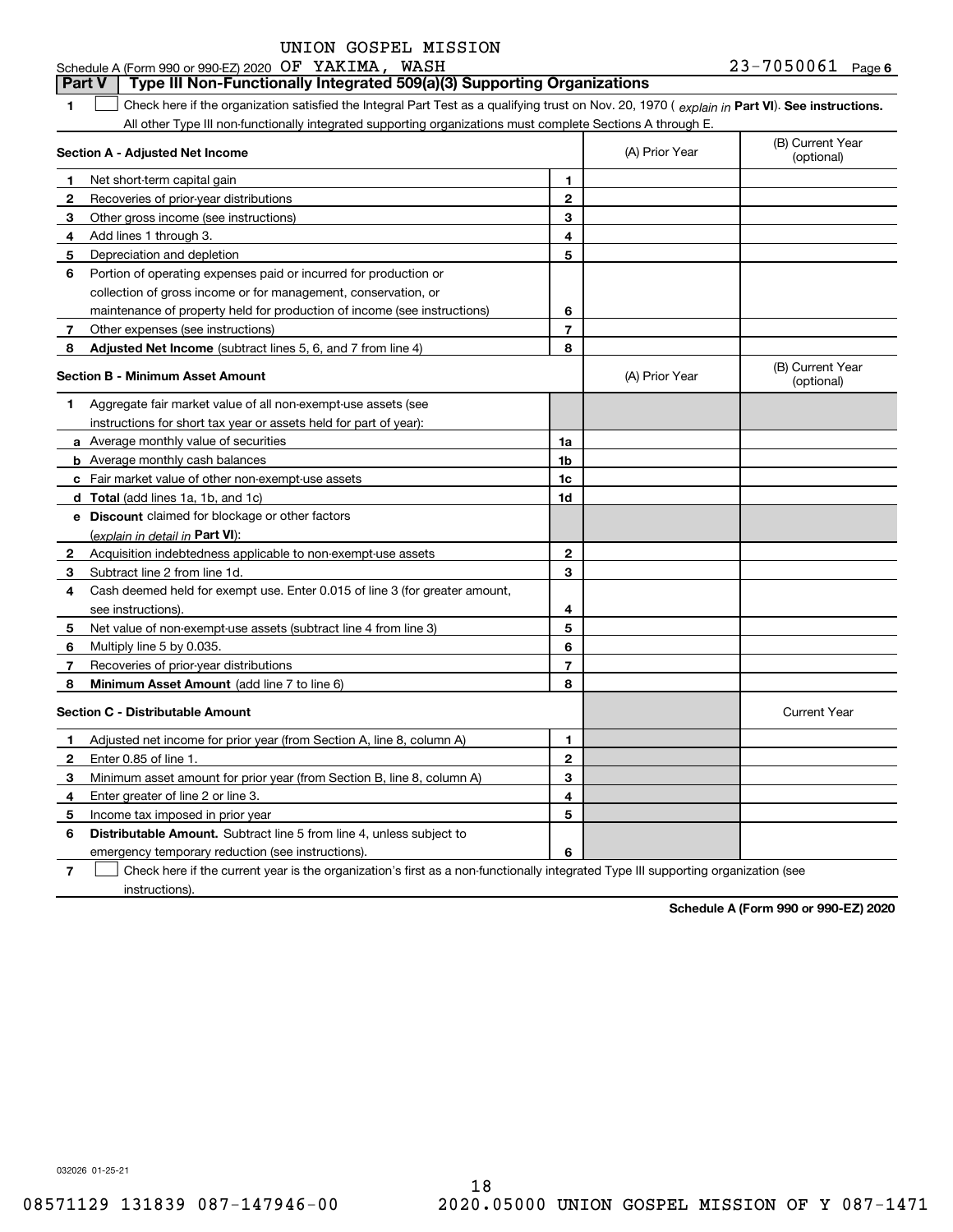|               | Schedule A (Form 990 or 990-EZ) 2020 OF YAKIMA, WASH                                          |                                    |                                               |                | $23 - 7050061$ Page 7                            |  |
|---------------|-----------------------------------------------------------------------------------------------|------------------------------------|-----------------------------------------------|----------------|--------------------------------------------------|--|
| <b>Part V</b> | Type III Non-Functionally Integrated 509(a)(3) Supporting Organizations                       |                                    | (continued)                                   |                |                                                  |  |
|               | Section D - Distributions                                                                     |                                    |                                               |                | <b>Current Year</b>                              |  |
| 1.            | Amounts paid to supported organizations to accomplish exempt purposes                         |                                    |                                               | 1              |                                                  |  |
| 2             | Amounts paid to perform activity that directly furthers exempt purposes of supported          |                                    |                                               |                |                                                  |  |
|               | organizations, in excess of income from activity                                              | 2                                  |                                               |                |                                                  |  |
| 3             | Administrative expenses paid to accomplish exempt purposes of supported organizations         |                                    |                                               | 3              |                                                  |  |
| 4             | Amounts paid to acquire exempt-use assets                                                     |                                    |                                               | 4              |                                                  |  |
| 5             | Qualified set-aside amounts (prior IRS approval required - <i>provide details in</i> Part VI) |                                    |                                               | 5              |                                                  |  |
| 6             | Other distributions ( <i>describe in</i> Part VI). See instructions.                          |                                    |                                               | 6              |                                                  |  |
| 7             | Total annual distributions. Add lines 1 through 6.                                            |                                    |                                               | $\overline{7}$ |                                                  |  |
| 8             | Distributions to attentive supported organizations to which the organization is responsive    |                                    |                                               |                |                                                  |  |
|               | (provide details in Part VI). See instructions.                                               |                                    |                                               | 8              |                                                  |  |
| 9             | Distributable amount for 2020 from Section C, line 6                                          |                                    |                                               | 9              |                                                  |  |
| 10            | Line 8 amount divided by line 9 amount                                                        |                                    |                                               | 10             |                                                  |  |
|               | <b>Section E - Distribution Allocations</b> (see instructions)                                | (i)<br><b>Excess Distributions</b> | (ii)<br><b>Underdistributions</b><br>Pre-2020 |                | (iii)<br><b>Distributable</b><br>Amount for 2020 |  |
| 1             | Distributable amount for 2020 from Section C, line 6                                          |                                    |                                               |                |                                                  |  |
| 2             | Underdistributions, if any, for years prior to 2020 (reason-                                  |                                    |                                               |                |                                                  |  |
|               | able cause required - explain in Part VI). See instructions.                                  |                                    |                                               |                |                                                  |  |
| 3             | Excess distributions carryover, if any, to 2020                                               |                                    |                                               |                |                                                  |  |
|               | <b>a</b> From 2015                                                                            |                                    |                                               |                |                                                  |  |
|               | <b>b</b> From 2016                                                                            |                                    |                                               |                |                                                  |  |
|               | <b>c</b> From 2017                                                                            |                                    |                                               |                |                                                  |  |
|               | d From 2018                                                                                   |                                    |                                               |                |                                                  |  |
|               | e From 2019                                                                                   |                                    |                                               |                |                                                  |  |
|               | f Total of lines 3a through 3e                                                                |                                    |                                               |                |                                                  |  |
|               | g Applied to underdistributions of prior years                                                |                                    |                                               |                |                                                  |  |
|               | <b>h</b> Applied to 2020 distributable amount                                                 |                                    |                                               |                |                                                  |  |
|               | i Carryover from 2015 not applied (see instructions)                                          |                                    |                                               |                |                                                  |  |
|               | Remainder. Subtract lines 3g, 3h, and 3i from line 3f.                                        |                                    |                                               |                |                                                  |  |
| 4             | Distributions for 2020 from Section D,                                                        |                                    |                                               |                |                                                  |  |
|               | \$<br>line $7:$                                                                               |                                    |                                               |                |                                                  |  |
|               | a Applied to underdistributions of prior years                                                |                                    |                                               |                |                                                  |  |
|               | <b>b</b> Applied to 2020 distributable amount                                                 |                                    |                                               |                |                                                  |  |
|               | <b>c</b> Remainder. Subtract lines 4a and 4b from line 4.                                     |                                    |                                               |                |                                                  |  |
|               | Remaining underdistributions for years prior to 2020, if                                      |                                    |                                               |                |                                                  |  |
|               | any. Subtract lines 3g and 4a from line 2. For result greater                                 |                                    |                                               |                |                                                  |  |
|               | than zero, explain in Part VI. See instructions.                                              |                                    |                                               |                |                                                  |  |
| 6             | Remaining underdistributions for 2020. Subtract lines 3h                                      |                                    |                                               |                |                                                  |  |
|               | and 4b from line 1. For result greater than zero, explain in                                  |                                    |                                               |                |                                                  |  |
|               | <b>Part VI.</b> See instructions.                                                             |                                    |                                               |                |                                                  |  |
| 7             | Excess distributions carryover to 2021. Add lines 3j                                          |                                    |                                               |                |                                                  |  |
|               | and 4c.                                                                                       |                                    |                                               |                |                                                  |  |
| 8             | Breakdown of line 7:                                                                          |                                    |                                               |                |                                                  |  |
|               | a Excess from 2016                                                                            |                                    |                                               |                |                                                  |  |
|               | <b>b</b> Excess from 2017                                                                     |                                    |                                               |                |                                                  |  |
|               | c Excess from 2018                                                                            |                                    |                                               |                |                                                  |  |
|               | d Excess from 2019                                                                            |                                    |                                               |                |                                                  |  |
|               | e Excess from 2020                                                                            |                                    |                                               |                |                                                  |  |
|               |                                                                                               |                                    |                                               |                |                                                  |  |

**Schedule A (Form 990 or 990-EZ) 2020**

032027 01-25-21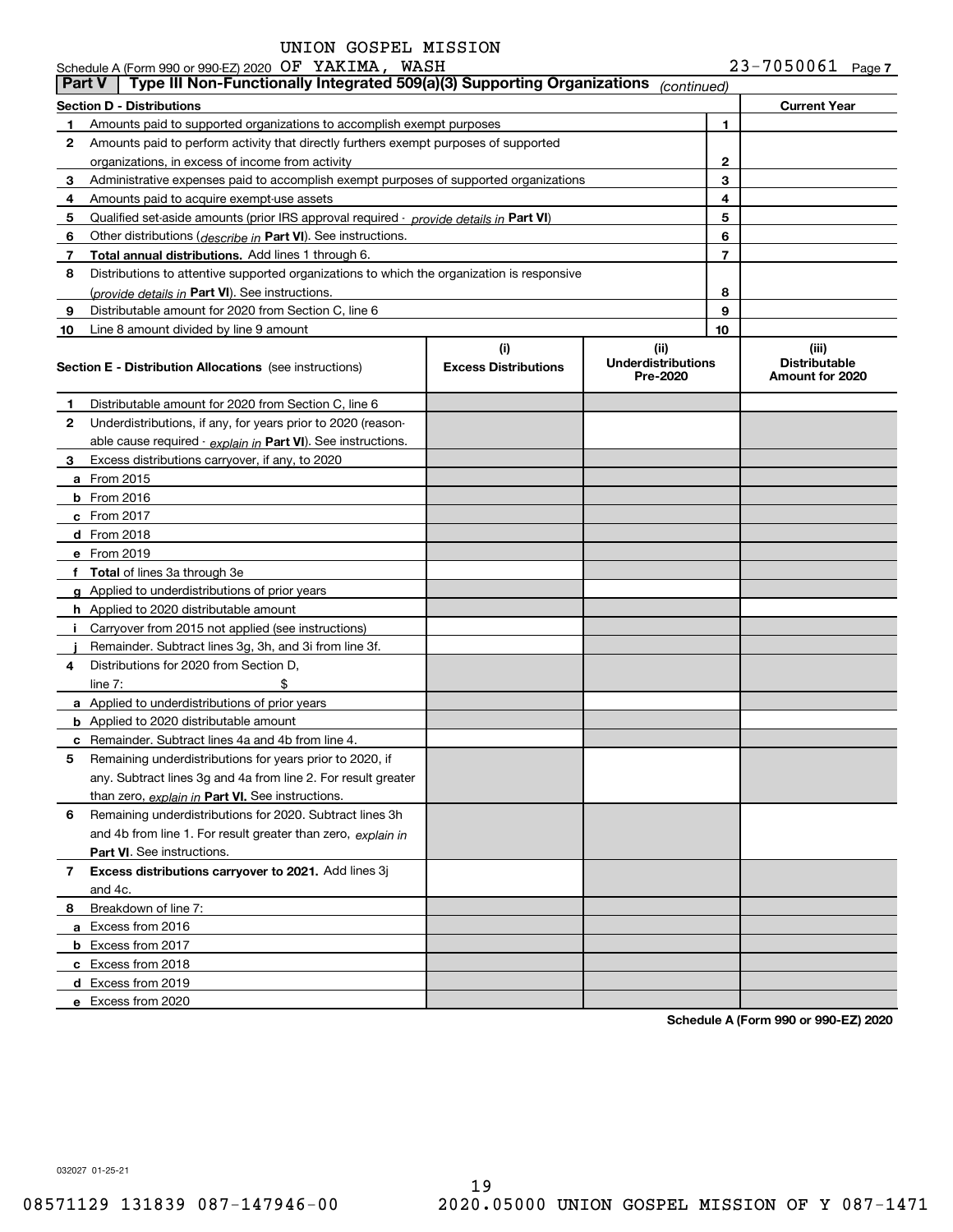|                 |                                                                                                                                                                                                                                                                                         |  | UNION GOSPEL MISSION |  |  |                                                                                                                                                                                                                                                                                                  |
|-----------------|-----------------------------------------------------------------------------------------------------------------------------------------------------------------------------------------------------------------------------------------------------------------------------------------|--|----------------------|--|--|--------------------------------------------------------------------------------------------------------------------------------------------------------------------------------------------------------------------------------------------------------------------------------------------------|
|                 | Schedule A (Form 990 or 990-EZ) 2020 OF YAKIMA, WASH                                                                                                                                                                                                                                    |  |                      |  |  | 23-7050061 Page 8                                                                                                                                                                                                                                                                                |
| <b>Part VI</b>  | Supplemental Information. Provide the explanations required by Part II, line 10; Part II, line 17a or 17b; Part III, line 12;<br>Section D, lines 5, 6, and 8; and Part V, Section E, lines 2, 5, and 6. Also complete this part for any additional information.<br>(See instructions.) |  |                      |  |  | Part IV, Section A, lines 1, 2, 3b, 3c, 4b, 4c, 5a, 6, 9a, 9b, 9c, 11a, 11b, and 11c; Part IV, Section B, lines 1 and 2; Part IV, Section C,<br>line 1; Part IV, Section D, lines 2 and 3; Part IV, Section E, lines 1c, 2a, 2b, 3a, and 3b; Part V, line 1; Part V, Section B, line 1e; Part V, |
|                 |                                                                                                                                                                                                                                                                                         |  |                      |  |  |                                                                                                                                                                                                                                                                                                  |
|                 |                                                                                                                                                                                                                                                                                         |  |                      |  |  |                                                                                                                                                                                                                                                                                                  |
|                 |                                                                                                                                                                                                                                                                                         |  |                      |  |  |                                                                                                                                                                                                                                                                                                  |
|                 |                                                                                                                                                                                                                                                                                         |  |                      |  |  |                                                                                                                                                                                                                                                                                                  |
|                 |                                                                                                                                                                                                                                                                                         |  |                      |  |  |                                                                                                                                                                                                                                                                                                  |
|                 |                                                                                                                                                                                                                                                                                         |  |                      |  |  |                                                                                                                                                                                                                                                                                                  |
|                 |                                                                                                                                                                                                                                                                                         |  |                      |  |  |                                                                                                                                                                                                                                                                                                  |
|                 |                                                                                                                                                                                                                                                                                         |  |                      |  |  |                                                                                                                                                                                                                                                                                                  |
|                 |                                                                                                                                                                                                                                                                                         |  |                      |  |  |                                                                                                                                                                                                                                                                                                  |
|                 |                                                                                                                                                                                                                                                                                         |  |                      |  |  |                                                                                                                                                                                                                                                                                                  |
|                 |                                                                                                                                                                                                                                                                                         |  |                      |  |  |                                                                                                                                                                                                                                                                                                  |
|                 |                                                                                                                                                                                                                                                                                         |  |                      |  |  |                                                                                                                                                                                                                                                                                                  |
|                 |                                                                                                                                                                                                                                                                                         |  |                      |  |  |                                                                                                                                                                                                                                                                                                  |
|                 |                                                                                                                                                                                                                                                                                         |  |                      |  |  |                                                                                                                                                                                                                                                                                                  |
|                 |                                                                                                                                                                                                                                                                                         |  |                      |  |  |                                                                                                                                                                                                                                                                                                  |
|                 |                                                                                                                                                                                                                                                                                         |  |                      |  |  |                                                                                                                                                                                                                                                                                                  |
|                 |                                                                                                                                                                                                                                                                                         |  |                      |  |  |                                                                                                                                                                                                                                                                                                  |
|                 |                                                                                                                                                                                                                                                                                         |  |                      |  |  |                                                                                                                                                                                                                                                                                                  |
|                 |                                                                                                                                                                                                                                                                                         |  |                      |  |  |                                                                                                                                                                                                                                                                                                  |
|                 |                                                                                                                                                                                                                                                                                         |  |                      |  |  |                                                                                                                                                                                                                                                                                                  |
|                 |                                                                                                                                                                                                                                                                                         |  |                      |  |  |                                                                                                                                                                                                                                                                                                  |
|                 |                                                                                                                                                                                                                                                                                         |  |                      |  |  |                                                                                                                                                                                                                                                                                                  |
|                 |                                                                                                                                                                                                                                                                                         |  |                      |  |  |                                                                                                                                                                                                                                                                                                  |
|                 |                                                                                                                                                                                                                                                                                         |  |                      |  |  |                                                                                                                                                                                                                                                                                                  |
|                 |                                                                                                                                                                                                                                                                                         |  |                      |  |  |                                                                                                                                                                                                                                                                                                  |
|                 |                                                                                                                                                                                                                                                                                         |  |                      |  |  |                                                                                                                                                                                                                                                                                                  |
|                 |                                                                                                                                                                                                                                                                                         |  |                      |  |  |                                                                                                                                                                                                                                                                                                  |
|                 |                                                                                                                                                                                                                                                                                         |  |                      |  |  |                                                                                                                                                                                                                                                                                                  |
|                 |                                                                                                                                                                                                                                                                                         |  |                      |  |  |                                                                                                                                                                                                                                                                                                  |
|                 |                                                                                                                                                                                                                                                                                         |  |                      |  |  |                                                                                                                                                                                                                                                                                                  |
|                 |                                                                                                                                                                                                                                                                                         |  |                      |  |  |                                                                                                                                                                                                                                                                                                  |
| 032028 01-25-21 |                                                                                                                                                                                                                                                                                         |  |                      |  |  | Schedule A (Form 990 or 990-EZ) 2020                                                                                                                                                                                                                                                             |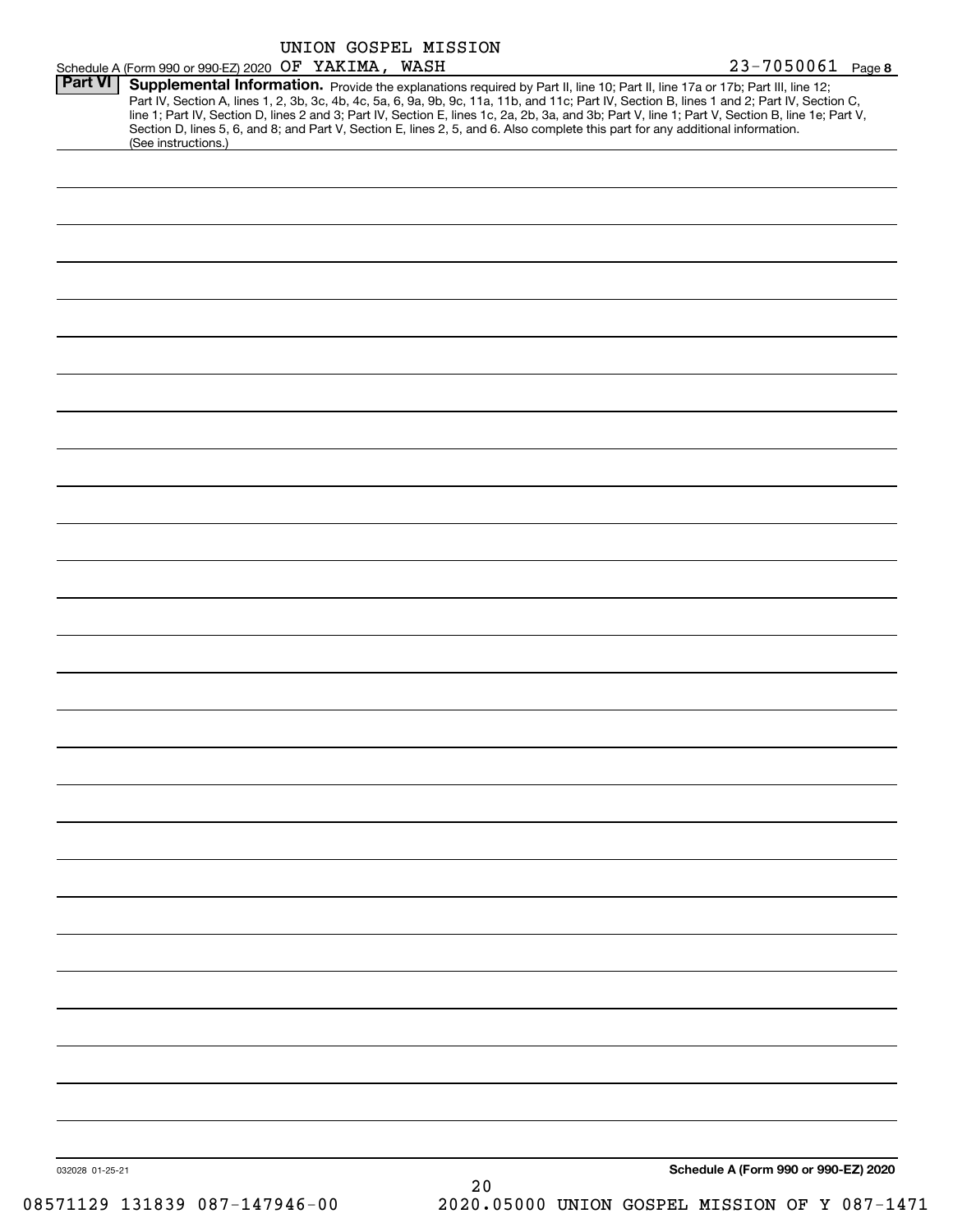Department of the Treasury Internal Revenue Service **(Form 990, 990-EZ, or 990-PF)**

|  | Name of the organization |  |
|--|--------------------------|--|

#### \*\* PUBLIC DISCLOSURE COPY \*\*

# **Schedule B Schedule of Contributors**

**| Attach to Form 990, Form 990-EZ, or Form 990-PF. | Go to www.irs.gov/Form990 for the latest information.** OMB No. 1545-0047

**2020**

**Employer identification number**

| 23-7050061 |  |
|------------|--|
|------------|--|

| ınization |                      |
|-----------|----------------------|
|           | UNION GOSPEL MISSION |

OF YAKIMA, WASH

| <b>Organization type (check one):</b> |  |
|---------------------------------------|--|
|                                       |  |

| Filers of:         | Section:                                                                    |
|--------------------|-----------------------------------------------------------------------------|
| Form 990 or 990-FZ | $X$ 501(c)( $3$ ) (enter number) organization                               |
|                    | $4947(a)(1)$ nonexempt charitable trust not treated as a private foundation |
|                    | 527 political organization                                                  |
| Form 990-PF        | 501(c)(3) exempt private foundation                                         |
|                    | 4947(a)(1) nonexempt charitable trust treated as a private foundation       |
|                    | 501(c)(3) taxable private foundation                                        |

Check if your organization is covered by the **General Rule** or a **Special Rule. Note:**  Only a section 501(c)(7), (8), or (10) organization can check boxes for both the General Rule and a Special Rule. See instructions.

#### **General Rule**

 $\boxed{\textbf{X}}$  For an organization filing Form 990, 990-EZ, or 990-PF that received, during the year, contributions totaling \$5,000 or more (in money or property) from any one contributor. Complete Parts I and II. See instructions for determining a contributor's total contributions.

#### **Special Rules**

 $\mathcal{L}^{\text{max}}$ 

| For an organization described in section 501(c)(3) filing Form 990 or 990-EZ that met the 33 1/3% support test of the regulations under               |
|-------------------------------------------------------------------------------------------------------------------------------------------------------|
| sections 509(a)(1) and 170(b)(1)(A)(vi), that checked Schedule A (Form 990 or 990-EZ), Part II, line 13, 16a, or 16b, and that received from          |
| any one contributor, during the year, total contributions of the greater of (1) \$5,000; or (2) 2% of the amount on (i) Form 990, Part VIII, line 1h; |
| or (ii) Form 990-EZ, line 1. Complete Parts I and II.                                                                                                 |

For an organization described in section 501(c)(7), (8), or (10) filing Form 990 or 990-EZ that received from any one contributor, during the year, total contributions of more than \$1,000 exclusively for religious, charitable, scientific, literary, or educational purposes, or for the prevention of cruelty to children or animals. Complete Parts I (entering "N/A" in column (b) instead of the contributor name and address), II, and III.  $\mathcal{L}^{\text{max}}$ 

purpose. Don't complete any of the parts unless the **General Rule** applies to this organization because it received *nonexclusively* year, contributions <sub>exclusively</sub> for religious, charitable, etc., purposes, but no such contributions totaled more than \$1,000. If this box is checked, enter here the total contributions that were received during the year for an  $\;$ exclusively religious, charitable, etc., For an organization described in section 501(c)(7), (8), or (10) filing Form 990 or 990-EZ that received from any one contributor, during the religious, charitable, etc., contributions totaling \$5,000 or more during the year  $\Box$ — $\Box$   $\Box$ 

**Caution:**  An organization that isn't covered by the General Rule and/or the Special Rules doesn't file Schedule B (Form 990, 990-EZ, or 990-PF),  **must** but it answer "No" on Part IV, line 2, of its Form 990; or check the box on line H of its Form 990-EZ or on its Form 990-PF, Part I, line 2, to certify that it doesn't meet the filing requirements of Schedule B (Form 990, 990-EZ, or 990-PF).

**For Paperwork Reduction Act Notice, see the instructions for Form 990, 990-EZ, or 990-PF. Schedule B (Form 990, 990-EZ, or 990-PF) (2020)** LHA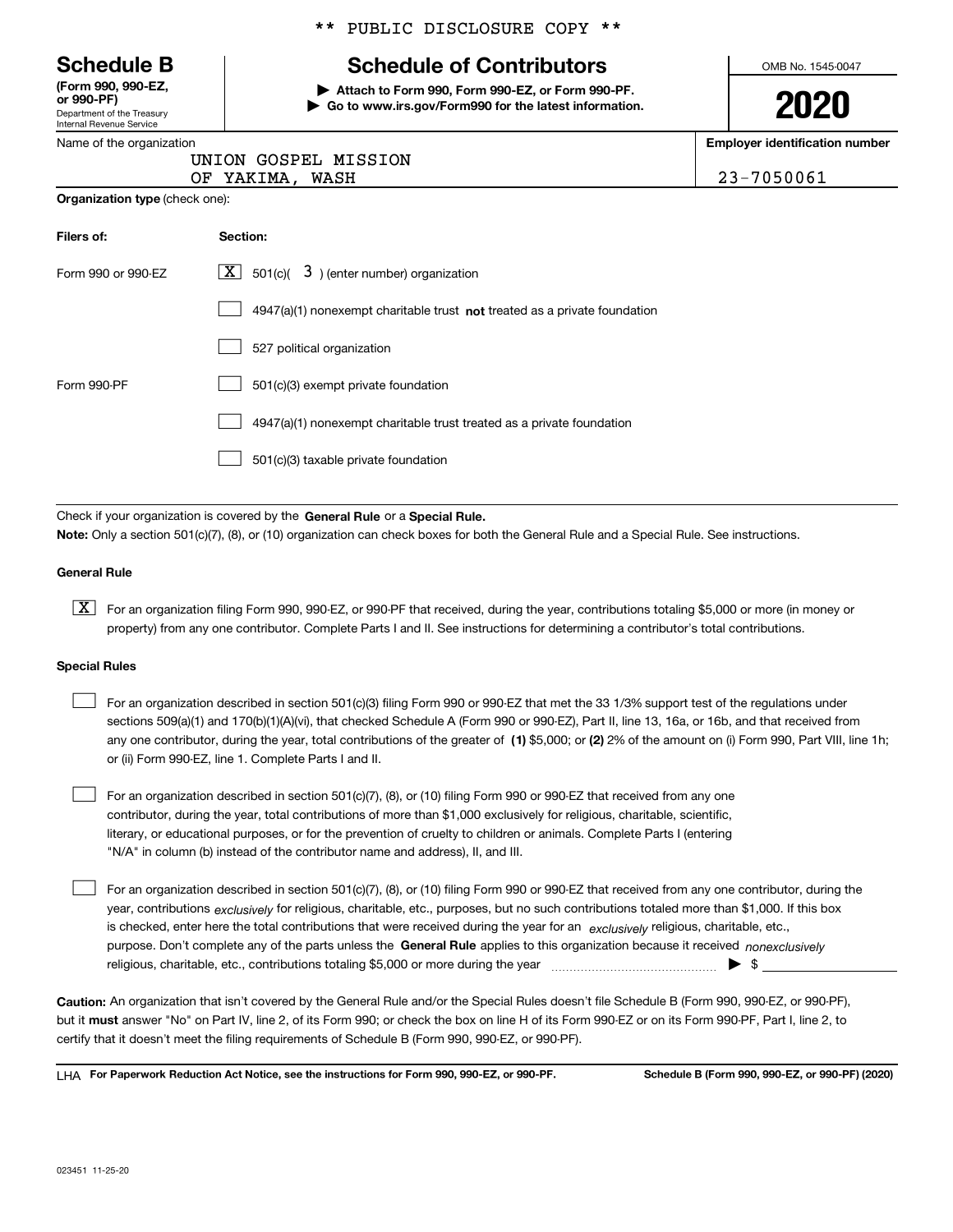|                  | Schedule B (Form 990, 990-EZ, or 990-PF) (2020)                                                       |                                   | Page 2                                                                                                    |
|------------------|-------------------------------------------------------------------------------------------------------|-----------------------------------|-----------------------------------------------------------------------------------------------------------|
|                  | Name of organization<br>UNION GOSPEL MISSION                                                          |                                   | <b>Employer identification number</b>                                                                     |
|                  | OF YAKIMA, WASH                                                                                       |                                   | 23-7050061                                                                                                |
| Part I           | <b>Contributors</b> (see instructions). Use duplicate copies of Part I if additional space is needed. |                                   |                                                                                                           |
| (a)<br>No.       | (b)<br>Name, address, and ZIP + 4                                                                     | (c)<br><b>Total contributions</b> | (d)<br>Type of contribution                                                                               |
| 1                |                                                                                                       | 500,000.<br>\$                    | Person<br>Payroll<br>Noncash<br>(Complete Part II for<br>noncash contributions.)                          |
| (a)<br>No.       | (b)<br>Name, address, and ZIP + 4                                                                     | (c)<br><b>Total contributions</b> | (d)<br>Type of contribution                                                                               |
| $\boldsymbol{2}$ |                                                                                                       | 481,410.<br>$\$$                  | Person<br>Payroll<br>Noncash<br>(Complete Part II for<br>noncash contributions.)                          |
| (a)<br>No.       | (b)<br>Name, address, and ZIP + 4                                                                     | (c)<br><b>Total contributions</b> | (d)<br>Type of contribution                                                                               |
| 3                |                                                                                                       | 205,500.<br>\$                    | Person<br>Payroll<br>Noncash<br>(Complete Part II for<br>noncash contributions.)                          |
| (a)<br>No.       | (b)<br>Name, address, and ZIP + 4                                                                     | (c)<br><b>Total contributions</b> | (d)<br>Type of contribution                                                                               |
| 4                |                                                                                                       | 172,689.<br>$\$\$                 | X.<br>Person<br>Payroll<br>Noncash<br>(Complete Part II for<br>noncash contributions.)                    |
| (a)<br>No.       | (b)<br>Name, address, and ZIP + 4                                                                     | (c)<br><b>Total contributions</b> | (d)<br>Type of contribution                                                                               |
| 5                |                                                                                                       | 161,500.<br>\$                    | $\overline{\text{X}}$<br>Person<br>Payroll<br>Noncash<br>(Complete Part II for<br>noncash contributions.) |
| (a)<br>No.       | (b)<br>Name, address, and ZIP + 4                                                                     | (c)<br><b>Total contributions</b> | (d)<br>Type of contribution                                                                               |
| 6                |                                                                                                       | 155,000.<br>$\$$                  | Person<br>Payroll<br>$\boxed{\text{X}}$<br>Noncash<br>(Complete Part II for<br>noncash contributions.)    |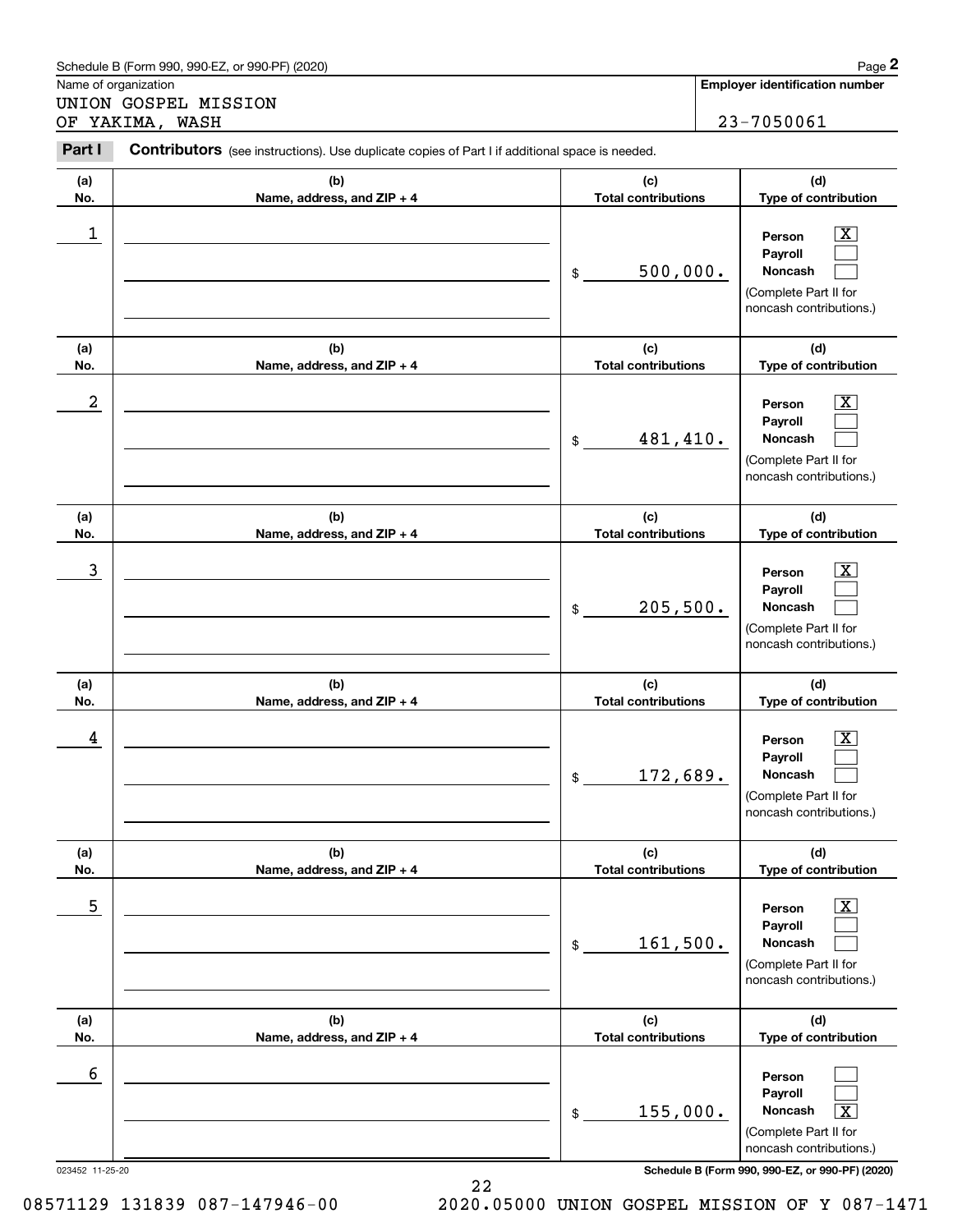|                      | Schedule B (Form 990, 990-EZ, or 990-PF) (2020)                                                       |                                   | Page 2                                                                                                    |
|----------------------|-------------------------------------------------------------------------------------------------------|-----------------------------------|-----------------------------------------------------------------------------------------------------------|
| Name of organization |                                                                                                       |                                   | <b>Employer identification number</b>                                                                     |
|                      | UNION GOSPEL MISSION<br>OF YAKIMA, WASH                                                               |                                   | 23-7050061                                                                                                |
| Part I               | <b>Contributors</b> (see instructions). Use duplicate copies of Part I if additional space is needed. |                                   |                                                                                                           |
| (a)<br>No.           | (b)<br>Name, address, and ZIP + 4                                                                     | (c)<br><b>Total contributions</b> | (d)<br>Type of contribution                                                                               |
| 7                    |                                                                                                       | 128,878.<br>$\$$                  | Person<br>Payroll<br>Noncash<br>(Complete Part II for<br>noncash contributions.)                          |
| (a)<br>No.           | (b)<br>Name, address, and ZIP + 4                                                                     | (c)<br><b>Total contributions</b> | (d)<br>Type of contribution                                                                               |
| 8                    |                                                                                                       | 113,064.<br>\$                    | Person<br>Payroll<br><b>Noncash</b><br>(Complete Part II for<br>noncash contributions.)                   |
| (a)<br>No.           | (b)<br>Name, address, and ZIP + 4                                                                     | (c)<br><b>Total contributions</b> | (d)<br>Type of contribution                                                                               |
| 9                    |                                                                                                       | 100,000.<br>\$                    | Person<br>Payroll<br>Noncash<br>(Complete Part II for<br>noncash contributions.)                          |
| (a)<br>No.           | (b)<br>Name, address, and ZIP + 4                                                                     | (c)<br><b>Total contributions</b> | (d)<br>Type of contribution                                                                               |
| 10                   |                                                                                                       | 52,000.<br>\$                     | X.<br>Person<br>Payroll<br><b>Noncash</b><br>(Complete Part II for<br>noncash contributions.)             |
| (a)<br>No.           | (b)<br>Name, address, and ZIP + 4                                                                     | (c)<br><b>Total contributions</b> | (d)<br>Type of contribution                                                                               |
| 11                   |                                                                                                       | 50,000.<br>\$                     | $\overline{\text{X}}$<br>Person<br>Payroll<br>Noncash<br>(Complete Part II for<br>noncash contributions.) |
| (a)<br>No.           | (b)<br>Name, address, and ZIP + 4                                                                     | (c)<br><b>Total contributions</b> | (d)<br>Type of contribution                                                                               |
| 12                   |                                                                                                       | 50,000.<br>\$                     | X.<br>Person<br>Payroll<br>Noncash<br>(Complete Part II for<br>noncash contributions.)                    |

23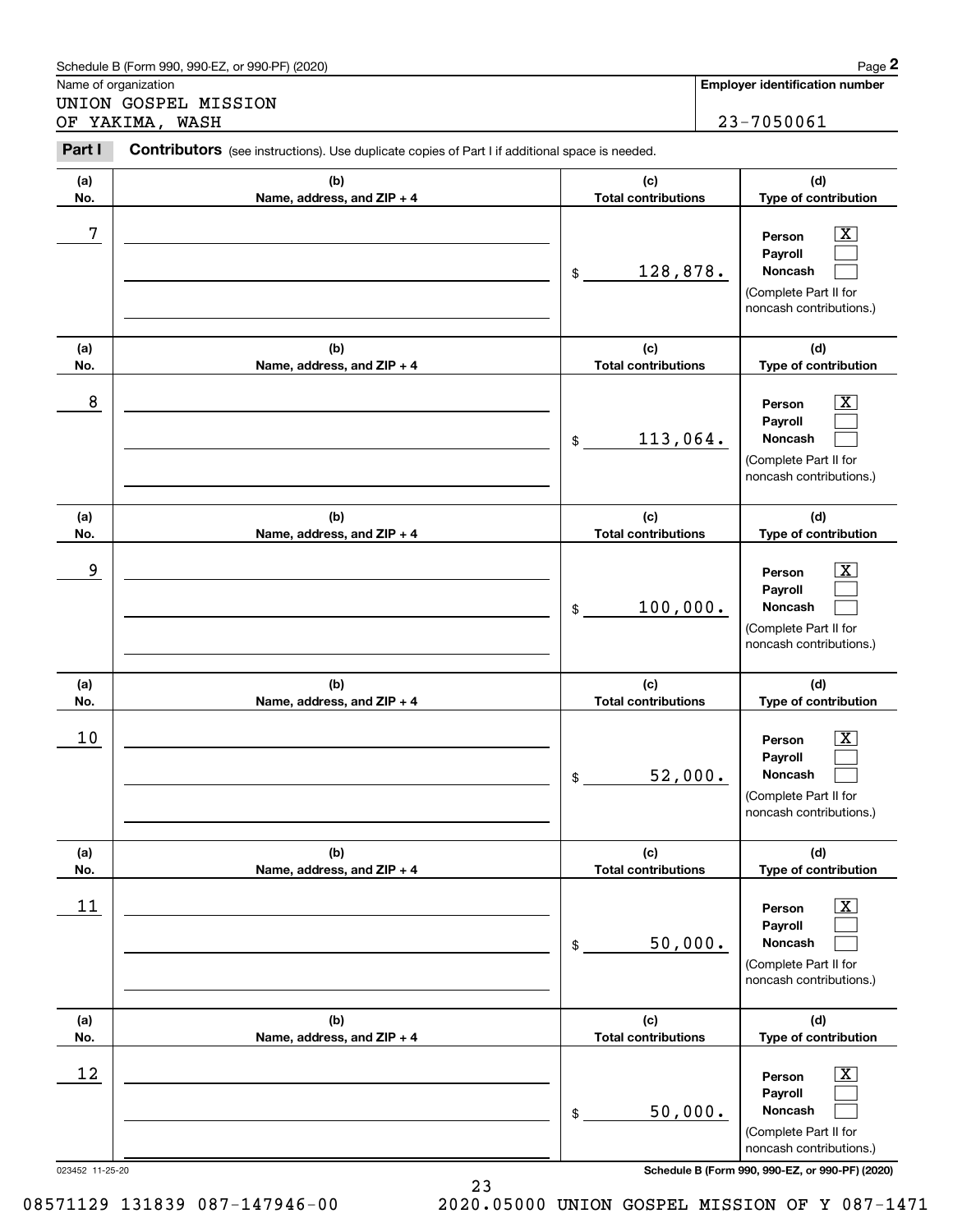|            | Schedule B (Form 990, 990-EZ, or 990-PF) (2020)                                                |                                   | Page 2                                                                                                                         |
|------------|------------------------------------------------------------------------------------------------|-----------------------------------|--------------------------------------------------------------------------------------------------------------------------------|
|            | Name of organization                                                                           |                                   | <b>Employer identification number</b>                                                                                          |
|            | UNION GOSPEL MISSION<br>OF YAKIMA, WASH                                                        |                                   | 23-7050061                                                                                                                     |
|            |                                                                                                |                                   |                                                                                                                                |
| Part I     | Contributors (see instructions). Use duplicate copies of Part I if additional space is needed. |                                   |                                                                                                                                |
| (a)        | (b)                                                                                            | (c)                               | (d)                                                                                                                            |
| No.        | Name, address, and ZIP + 4                                                                     | <b>Total contributions</b>        | Type of contribution                                                                                                           |
| 13         |                                                                                                | 48,000.<br>\$                     | $\overline{\mathbf{X}}$<br>Person<br>Payroll<br>Noncash<br>(Complete Part II for<br>noncash contributions.)                    |
| (a)        | (b)                                                                                            | (c)                               | (d)                                                                                                                            |
| No.        | Name, address, and ZIP + 4                                                                     | <b>Total contributions</b>        | Type of contribution                                                                                                           |
| 14         |                                                                                                | 47,960.<br>\$                     | $\overline{\mathbf{X}}$<br>Person<br>Payroll<br>Noncash<br>(Complete Part II for<br>noncash contributions.)                    |
| (a)        | (b)                                                                                            | (c)                               | (d)                                                                                                                            |
| No.        | Name, address, and ZIP + 4                                                                     | <b>Total contributions</b>        | Type of contribution                                                                                                           |
| 15         |                                                                                                | 37,769.<br>\$                     | x<br>Person<br>Payroll<br>Noncash<br>(Complete Part II for<br>noncash contributions.)                                          |
| (a)<br>No. | (b)<br>Name, address, and ZIP + 4                                                              | (c)<br><b>Total contributions</b> | (d)<br>Type of contribution                                                                                                    |
| 16         |                                                                                                | 30,000.<br>\$                     | $\overline{\mathbf{X}}$<br>Person<br>Payroll<br>Noncash<br>(Complete Part II for<br>noncash contributions.)                    |
| (a)<br>No. | (b)<br>Name, address, and ZIP + 4                                                              | (c)<br><b>Total contributions</b> | (d)<br>Type of contribution                                                                                                    |
| 17         |                                                                                                | 29,600.<br>\$                     | $\boxed{\text{X}}$<br>Person<br>Payroll<br>Noncash<br>(Complete Part II for<br>noncash contributions.)                         |
| (a)        | (b)                                                                                            | (c)<br><b>Total contributions</b> | (d)                                                                                                                            |
| No.<br>18  | Name, address, and ZIP + 4                                                                     | 26,800.<br>\$                     | Type of contribution<br>$\boxed{\text{X}}$<br>Person<br>Payroll<br>Noncash<br>(Complete Part II for<br>noncash contributions.) |

24

023452 11-25-20 **Schedule B (Form 990, 990-EZ, or 990-PF) (2020)**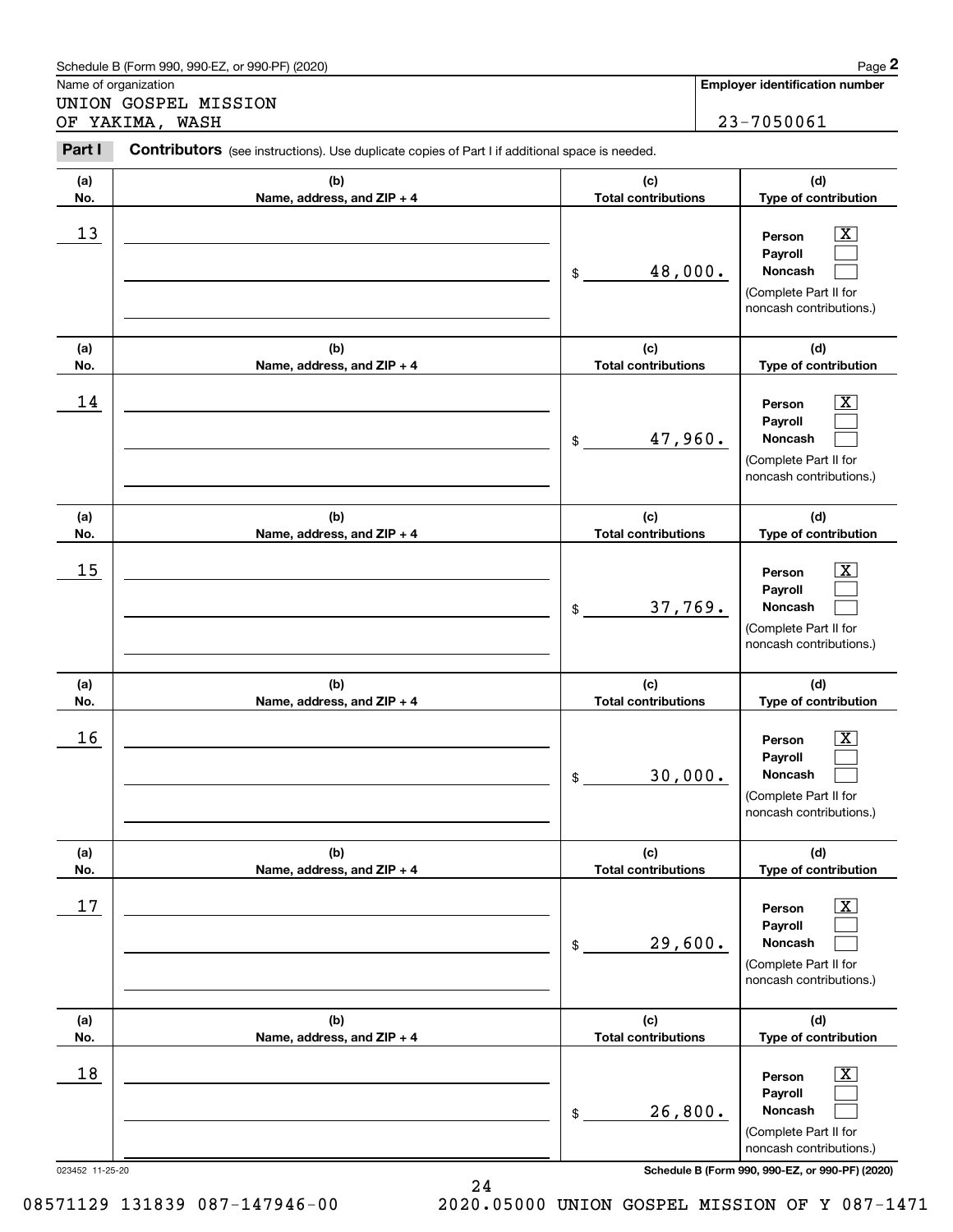|            | Schedule B (Form 990, 990-EZ, or 990-PF) (2020)                                                |                                   | Page 2                                                                                                    |
|------------|------------------------------------------------------------------------------------------------|-----------------------------------|-----------------------------------------------------------------------------------------------------------|
|            | Name of organization                                                                           |                                   | <b>Employer identification number</b>                                                                     |
|            | UNION GOSPEL MISSION<br>OF YAKIMA, WASH                                                        |                                   | 23-7050061                                                                                                |
| Part I     | Contributors (see instructions). Use duplicate copies of Part I if additional space is needed. |                                   |                                                                                                           |
| (a)<br>No. | (b)<br>Name, address, and ZIP + 4                                                              | (c)<br><b>Total contributions</b> | (d)<br>Type of contribution                                                                               |
| 19         |                                                                                                | 25, 250.<br>\$                    | х<br>Person<br>Payroll<br>Noncash<br>(Complete Part II for<br>noncash contributions.)                     |
| (a)<br>No. | (b)<br>Name, address, and ZIP + 4                                                              | (c)<br><b>Total contributions</b> | (d)<br>Type of contribution                                                                               |
| 20         |                                                                                                | 25,000.<br>\$                     | х<br>Person<br>Payroll<br>Noncash<br>(Complete Part II for<br>noncash contributions.)                     |
| (a)<br>No. | (b)<br>Name, address, and ZIP + 4                                                              | (c)<br><b>Total contributions</b> | (d)<br>Type of contribution                                                                               |
| 21         |                                                                                                | 25,000.<br>\$                     | х<br>Person<br>Payroll<br>Noncash<br>(Complete Part II for<br>noncash contributions.)                     |
| (a)<br>No. | (b)<br>Name, address, and ZIP + 4                                                              | (c)<br><b>Total contributions</b> | (d)<br>Type of contribution                                                                               |
| 22         |                                                                                                | 25,000.<br>\$                     | Х,<br>Person<br>Payroll<br>Noncash<br>(Complete Part II for<br>noncash contributions.)                    |
| (a)<br>No. | (b)<br>Name, address, and ZIP + 4                                                              | (c)<br><b>Total contributions</b> | (d)<br>Type of contribution                                                                               |
| 23         |                                                                                                | 25,000.<br>\$                     | $\overline{\text{X}}$<br>Person<br>Payroll<br>Noncash<br>(Complete Part II for<br>noncash contributions.) |
| (a)<br>No. | (b)<br>Name, address, and ZIP + 4                                                              | (c)<br><b>Total contributions</b> | (d)<br>Type of contribution                                                                               |
| 24         |                                                                                                | 23, 175.<br>\$                    | $\overline{\text{X}}$<br>Person<br>Payroll<br>Noncash<br>(Complete Part II for<br>noncash contributions.) |

25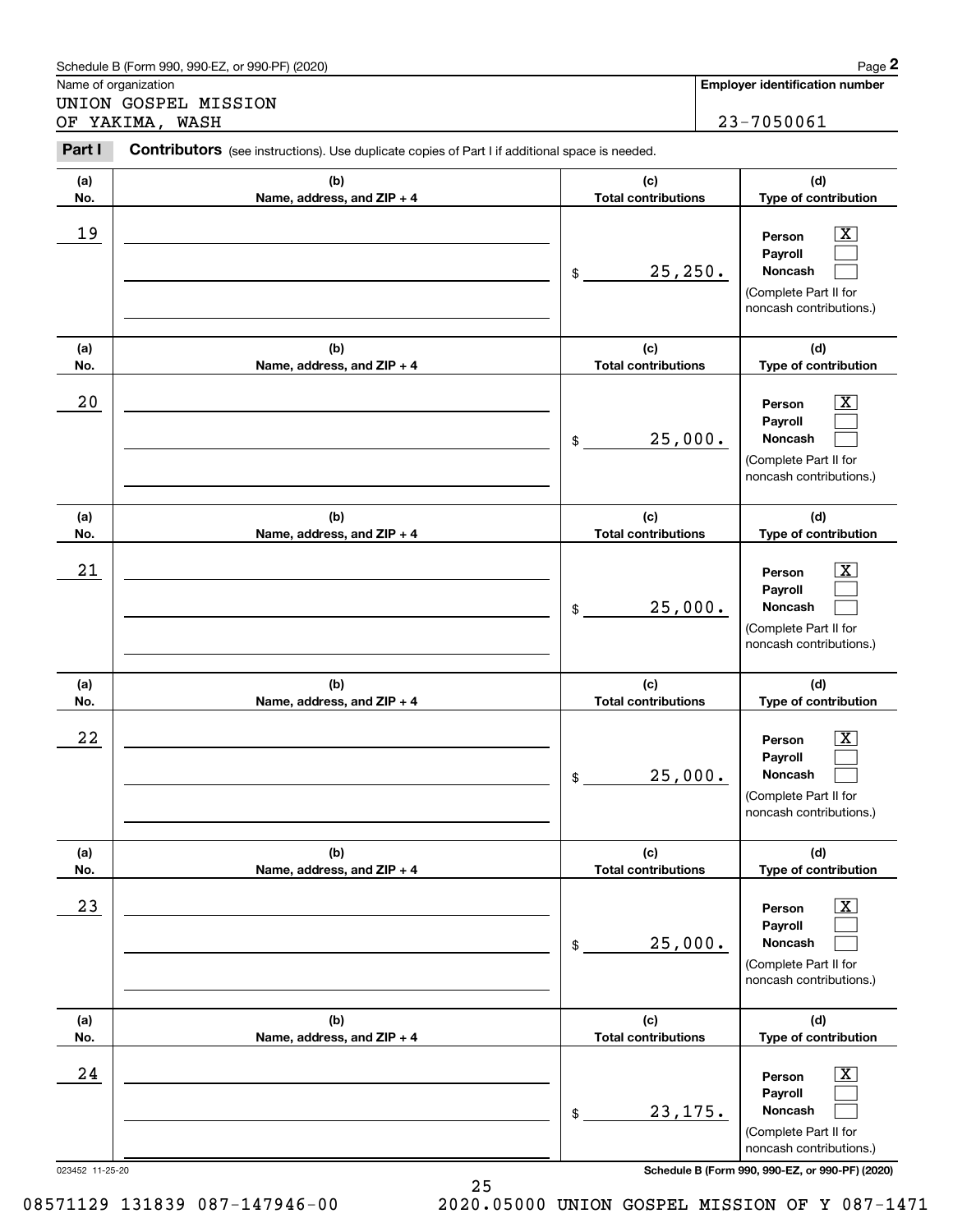|            | Schedule B (Form 990, 990-EZ, or 990-PF) (2020)                                                |                                   | Page 2                                                                                                      |
|------------|------------------------------------------------------------------------------------------------|-----------------------------------|-------------------------------------------------------------------------------------------------------------|
|            | Name of organization                                                                           |                                   | <b>Employer identification number</b>                                                                       |
|            | UNION GOSPEL MISSION<br>OF YAKIMA, WASH                                                        |                                   | 23-7050061                                                                                                  |
| Part I     | Contributors (see instructions). Use duplicate copies of Part I if additional space is needed. |                                   |                                                                                                             |
| (a)<br>No. | (b)<br>Name, address, and ZIP + 4                                                              | (c)<br><b>Total contributions</b> | (d)<br>Type of contribution                                                                                 |
| 25         |                                                                                                | 21,500.<br>\$                     | х<br>Person<br>Payroll<br>Noncash<br>(Complete Part II for<br>noncash contributions.)                       |
| (a)<br>No. | (b)<br>Name, address, and ZIP + 4                                                              | (c)<br><b>Total contributions</b> | (d)<br>Type of contribution                                                                                 |
| 26         |                                                                                                | 20,000.<br>\$                     | х<br>Person<br>Payroll<br>Noncash<br>(Complete Part II for<br>noncash contributions.)                       |
| (a)<br>No. | (b)<br>Name, address, and ZIP + 4                                                              | (c)<br><b>Total contributions</b> | (d)<br>Type of contribution                                                                                 |
| 27         |                                                                                                | 16,000.<br>\$                     | х<br>Person<br>Payroll<br>Noncash<br>(Complete Part II for<br>noncash contributions.)                       |
| (a)<br>No. | (b)<br>Name, address, and ZIP + 4                                                              | (c)<br><b>Total contributions</b> | (d)<br>Type of contribution                                                                                 |
| 28         |                                                                                                | 15,412.<br>\$                     | Х,<br>Person<br>Payroll<br>Noncash<br>(Complete Part II for<br>noncash contributions.)                      |
| (a)<br>No. | (b)<br>Name, address, and ZIP + 4                                                              | (c)<br><b>Total contributions</b> | (d)<br>Type of contribution                                                                                 |
| 29         |                                                                                                | 15,200.<br>\$                     | $\overline{\mathbf{X}}$<br>Person<br>Payroll<br>Noncash<br>(Complete Part II for<br>noncash contributions.) |
| (a)<br>No. | (b)<br>Name, address, and ZIP + 4                                                              | (c)<br><b>Total contributions</b> | (d)<br>Type of contribution                                                                                 |
| 30         |                                                                                                | 15,127.<br>\$                     | $\overline{\mathbf{X}}$<br>Person<br>Payroll<br>Noncash<br>(Complete Part II for<br>noncash contributions.) |

26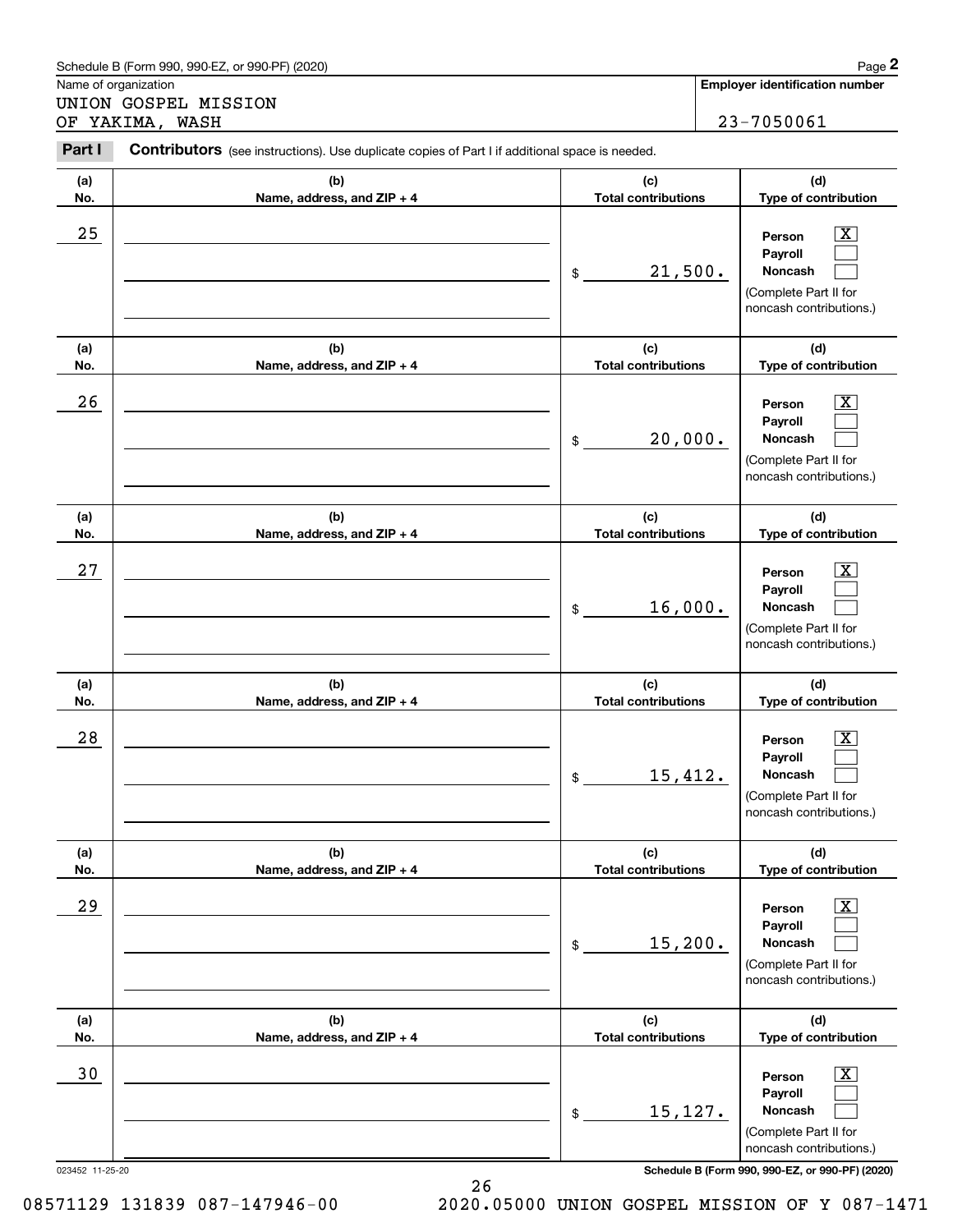|            | Schedule B (Form 990, 990-EZ, or 990-PF) (2020)                                                |                                   | Page 2                                                                                                      |  |
|------------|------------------------------------------------------------------------------------------------|-----------------------------------|-------------------------------------------------------------------------------------------------------------|--|
|            | Name of organization                                                                           |                                   | Employer identification number                                                                              |  |
|            | UNION GOSPEL MISSION<br>OF YAKIMA, WASH                                                        |                                   | 23-7050061                                                                                                  |  |
| Part I     | Contributors (see instructions). Use duplicate copies of Part I if additional space is needed. |                                   |                                                                                                             |  |
| (a)<br>No. | (b)<br>Name, address, and ZIP + 4                                                              | (c)<br><b>Total contributions</b> | (d)<br>Type of contribution                                                                                 |  |
| 31         |                                                                                                | 14,520.<br>\$                     | х<br>Person<br>Payroll<br>Noncash<br>(Complete Part II for<br>noncash contributions.)                       |  |
| (a)<br>No. | (b)<br>Name, address, and ZIP + 4                                                              | (c)<br><b>Total contributions</b> | (d)<br>Type of contribution                                                                                 |  |
| 32         |                                                                                                | 14,000.<br>\$                     | х<br>Person<br>Payroll<br>Noncash<br>(Complete Part II for<br>noncash contributions.)                       |  |
| (a)<br>No. | (b)<br>Name, address, and ZIP + 4                                                              | (c)<br><b>Total contributions</b> | (d)<br>Type of contribution                                                                                 |  |
| 33         |                                                                                                | 13,500.<br>\$                     | х<br>Person<br>Payroll<br>Noncash<br>(Complete Part II for<br>noncash contributions.)                       |  |
| (a)<br>No. | (b)<br>Name, address, and ZIP + 4                                                              | (c)<br><b>Total contributions</b> | (d)<br>Type of contribution                                                                                 |  |
| 34         |                                                                                                | 13,000.<br>\$                     | X<br>Person<br>Payroll<br>Noncash<br>(Complete Part II for<br>noncash contributions.)                       |  |
| (a)<br>No. | (b)<br>Name, address, and ZIP + 4                                                              | (c)<br><b>Total contributions</b> | (d)<br>Type of contribution                                                                                 |  |
| 35         |                                                                                                | 13,000.<br>\$                     | $\overline{\mathbf{X}}$<br>Person<br>Payroll<br>Noncash<br>(Complete Part II for<br>noncash contributions.) |  |
| (a)<br>No. | (b)<br>Name, address, and ZIP + 4                                                              | (c)<br><b>Total contributions</b> | (d)<br>Type of contribution                                                                                 |  |
| 36         |                                                                                                | 12,500.<br>\$                     | $\overline{\mathbf{X}}$<br>Person<br>Payroll<br>Noncash<br>(Complete Part II for<br>noncash contributions.) |  |

27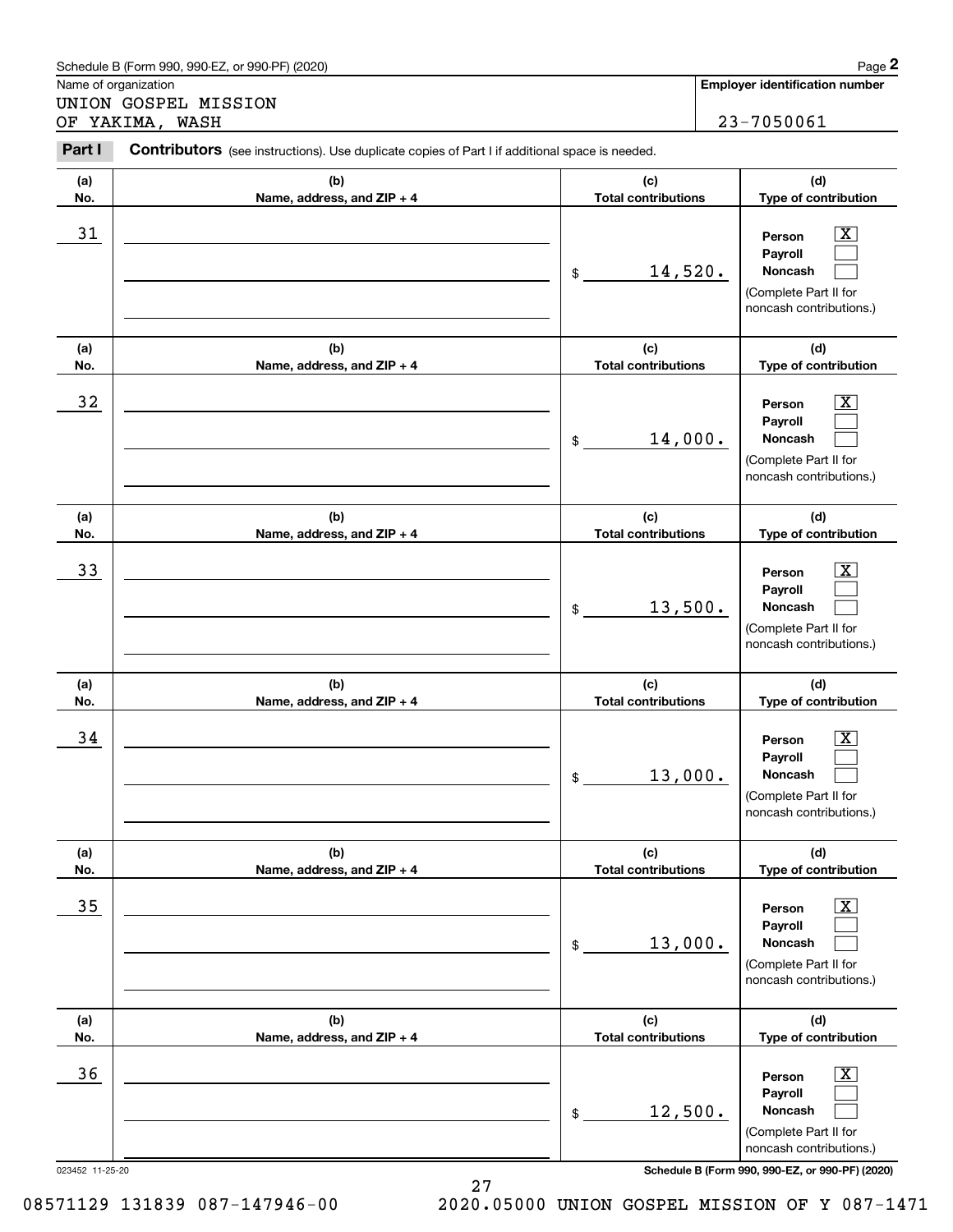|            | Schedule B (Form 990, 990-EZ, or 990-PF) (2020)                                                |                                   | Page 2                                                                                                      |  |
|------------|------------------------------------------------------------------------------------------------|-----------------------------------|-------------------------------------------------------------------------------------------------------------|--|
|            | Name of organization                                                                           |                                   | <b>Employer identification number</b>                                                                       |  |
|            | UNION GOSPEL MISSION<br>OF YAKIMA, WASH                                                        |                                   | 23-7050061                                                                                                  |  |
| Part I     | Contributors (see instructions). Use duplicate copies of Part I if additional space is needed. |                                   |                                                                                                             |  |
| (a)<br>No. | (b)<br>Name, address, and ZIP + 4                                                              | (c)<br><b>Total contributions</b> | (d)<br>Type of contribution                                                                                 |  |
| 37         |                                                                                                | 12,500.<br>\$                     | х<br>Person<br>Payroll<br>Noncash<br>(Complete Part II for<br>noncash contributions.)                       |  |
| (a)<br>No. | (b)<br>Name, address, and ZIP + 4                                                              | (c)<br><b>Total contributions</b> | (d)<br>Type of contribution                                                                                 |  |
| 38         |                                                                                                | 12, 258.<br>\$                    | х<br>Person<br>Payroll<br>Noncash<br>(Complete Part II for<br>noncash contributions.)                       |  |
| (a)<br>No. | (b)<br>Name, address, and ZIP + 4                                                              | (c)<br><b>Total contributions</b> | (d)<br>Type of contribution                                                                                 |  |
| 39         |                                                                                                | 10,900.<br>\$                     | х<br>Person<br>Payroll<br>Noncash<br>(Complete Part II for<br>noncash contributions.)                       |  |
| (a)<br>No. | (b)<br>Name, address, and ZIP + 4                                                              | (c)<br><b>Total contributions</b> | (d)<br>Type of contribution                                                                                 |  |
| 40         |                                                                                                | 10,500.<br>\$                     | X<br>Person<br>Payroll<br>Noncash<br>(Complete Part II for<br>noncash contributions.)                       |  |
| (a)<br>No. | (b)<br>Name, address, and ZIP + 4                                                              | (c)<br><b>Total contributions</b> | (d)<br>Type of contribution                                                                                 |  |
| 41         |                                                                                                | 10,459.<br>\$                     | Person<br>Payroll<br>$\overline{\text{X}}$<br>Noncash<br>(Complete Part II for<br>noncash contributions.)   |  |
| (a)<br>No. | (b)<br>Name, address, and ZIP + 4                                                              | (c)<br><b>Total contributions</b> | (d)<br>Type of contribution                                                                                 |  |
| 42         |                                                                                                | 10,010.<br>\$                     | $\overline{\mathbf{X}}$<br>Person<br>Payroll<br>Noncash<br>(Complete Part II for<br>noncash contributions.) |  |

28

023452 11-25-20 **Schedule B (Form 990, 990-EZ, or 990-PF) (2020)**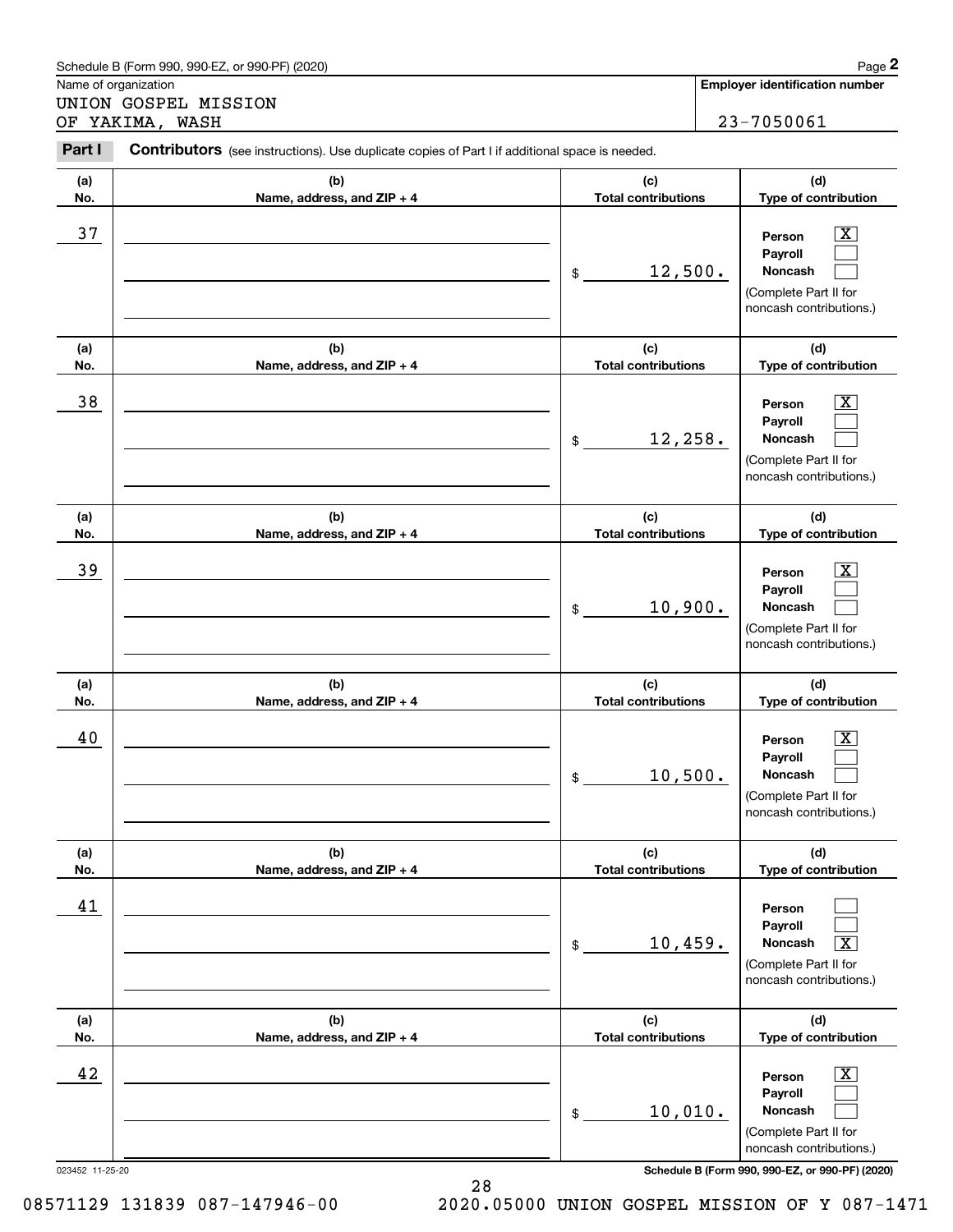|                      | Schedule B (Form 990, 990-EZ, or 990-PF) (2020)                                                |                                   | Page 2                                                                                                        |
|----------------------|------------------------------------------------------------------------------------------------|-----------------------------------|---------------------------------------------------------------------------------------------------------------|
| Name of organization | UNION GOSPEL MISSION                                                                           |                                   | <b>Employer identification number</b>                                                                         |
|                      | OF YAKIMA, WASH                                                                                |                                   | 23-7050061                                                                                                    |
| Part I               | Contributors (see instructions). Use duplicate copies of Part I if additional space is needed. |                                   |                                                                                                               |
| (a)<br>No.           | (b)<br>Name, address, and ZIP + 4                                                              | (c)<br><b>Total contributions</b> | (d)<br>Type of contribution                                                                                   |
| 43                   |                                                                                                | 10,000.<br>\$                     | x<br>Person<br>Payroll<br><b>Noncash</b><br>(Complete Part II for<br>noncash contributions.)                  |
| (a)<br>No.           | (b)<br>Name, address, and ZIP + 4                                                              | (c)<br><b>Total contributions</b> | (d)<br>Type of contribution                                                                                   |
| 44                   |                                                                                                | 10,000.<br>\$                     | x<br>Person<br>Payroll<br>Noncash<br>(Complete Part II for<br>noncash contributions.)                         |
| (a)<br>No.           | (b)<br>Name, address, and ZIP + 4                                                              | (c)<br><b>Total contributions</b> | (d)<br>Type of contribution                                                                                   |
| 45                   |                                                                                                | 10,000.<br>\$                     | x<br>Person<br>Payroll<br>Noncash<br>(Complete Part II for<br>noncash contributions.)                         |
| (a)<br>No.           | (b)<br>Name, address, and ZIP + 4                                                              | (c)<br><b>Total contributions</b> | (d)<br>Type of contribution                                                                                   |
| 46                   |                                                                                                | 10,000.<br>\$                     | $\overline{\text{X}}$<br>Person<br>Payroll<br>Noncash<br>(Complete Part II for<br>noncash contributions.)     |
| (a)<br>No.           | (b)<br>Name, address, and ZIP + 4                                                              | (c)<br><b>Total contributions</b> | (d)<br>Type of contribution                                                                                   |
| 47                   |                                                                                                | 10,000.<br>\$                     | $\boxed{\text{X}}$<br>Person<br>Payroll<br><b>Noncash</b><br>(Complete Part II for<br>noncash contributions.) |
| (a)<br>No.           | (b)<br>Name, address, and ZIP + 4                                                              | (c)<br><b>Total contributions</b> | (d)<br>Type of contribution                                                                                   |
| 48                   |                                                                                                | 10,000.<br>\$                     | $\boxed{\text{X}}$<br>Person<br>Payroll<br><b>Noncash</b><br>(Complete Part II for<br>noncash contributions.) |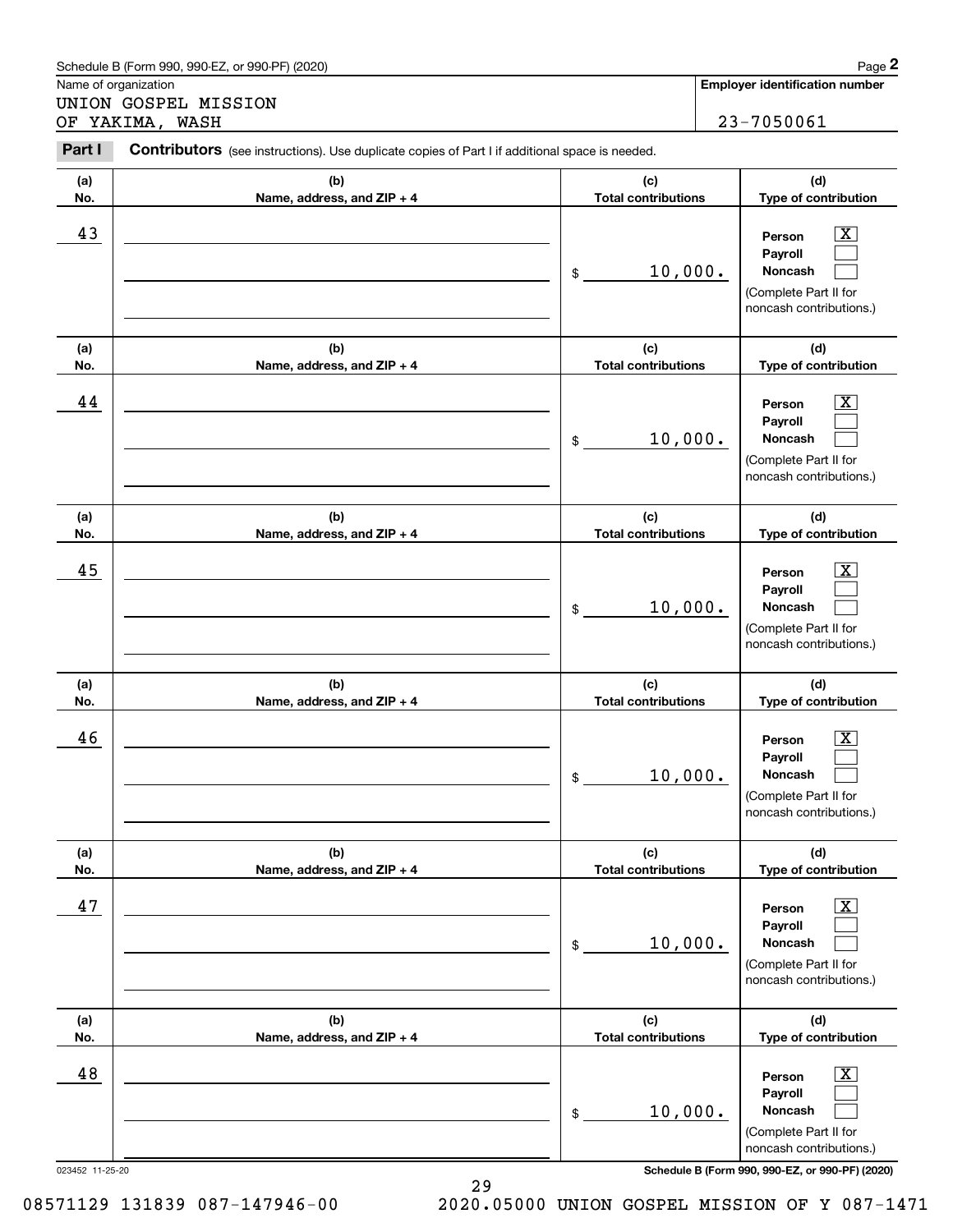|                                              | Schedule B (Form 990, 990-EZ, or 990-PF) (2020)                                                |                                   |        | Page 2                                                                                                           |
|----------------------------------------------|------------------------------------------------------------------------------------------------|-----------------------------------|--------|------------------------------------------------------------------------------------------------------------------|
| Name of organization<br>UNION GOSPEL MISSION |                                                                                                |                                   |        | <b>Employer identification number</b>                                                                            |
|                                              | OF YAKIMA, WASH                                                                                |                                   |        | 23-7050061                                                                                                       |
| Part I                                       | Contributors (see instructions). Use duplicate copies of Part I if additional space is needed. |                                   |        |                                                                                                                  |
| (a)<br>No.                                   | (b)<br>Name, address, and ZIP + 4                                                              | (c)<br><b>Total contributions</b> |        | (d)<br>Type of contribution                                                                                      |
| 49                                           |                                                                                                | 9,985.<br>\$                      |        | x<br>Person<br>Payroll<br>Noncash<br>(Complete Part II for<br>noncash contributions.)                            |
| (a)<br>No.                                   | (b)<br>Name, address, and ZIP + 4                                                              | (c)<br><b>Total contributions</b> |        | (d)<br>Type of contribution                                                                                      |
| 50                                           |                                                                                                | \$                                | 9,100. | x<br>Person<br>Payroll<br>Noncash<br>(Complete Part II for<br>noncash contributions.)                            |
| (a)<br>No.                                   | (b)<br>Name, address, and ZIP + 4                                                              | (c)<br><b>Total contributions</b> |        | (d)<br>Type of contribution                                                                                      |
| 51                                           |                                                                                                | \$                                | 9,010. | x.<br>Person<br>Payroll<br>Noncash<br>(Complete Part II for<br>noncash contributions.)                           |
| (a)<br>No.                                   | (b)<br>Name, address, and ZIP + 4                                                              | (c)<br><b>Total contributions</b> |        | (d)<br>Type of contribution                                                                                      |
| 52                                           |                                                                                                | \$                                | 9,000. | X<br>Person<br>Payroll<br>Noncash<br>(Complete Part II for<br>noncash contributions.)                            |
| (a)<br>No.                                   | (b)<br>Name, address, and ZIP + 4                                                              | (c)<br><b>Total contributions</b> |        | (d)<br>Type of contribution                                                                                      |
| 53                                           |                                                                                                | 8,957.<br>\$                      |        | $\overline{\text{X}}$<br>Person<br>Payroll<br><b>Noncash</b><br>(Complete Part II for<br>noncash contributions.) |
| (a)<br>No.                                   | (b)<br>Name, address, and ZIP + 4                                                              | (c)<br><b>Total contributions</b> |        | (d)<br>Type of contribution                                                                                      |
| 54                                           |                                                                                                | 8,275.<br>\$                      |        | $\overline{\text{X}}$<br>Person<br>Payroll<br><b>Noncash</b><br>(Complete Part II for<br>noncash contributions.) |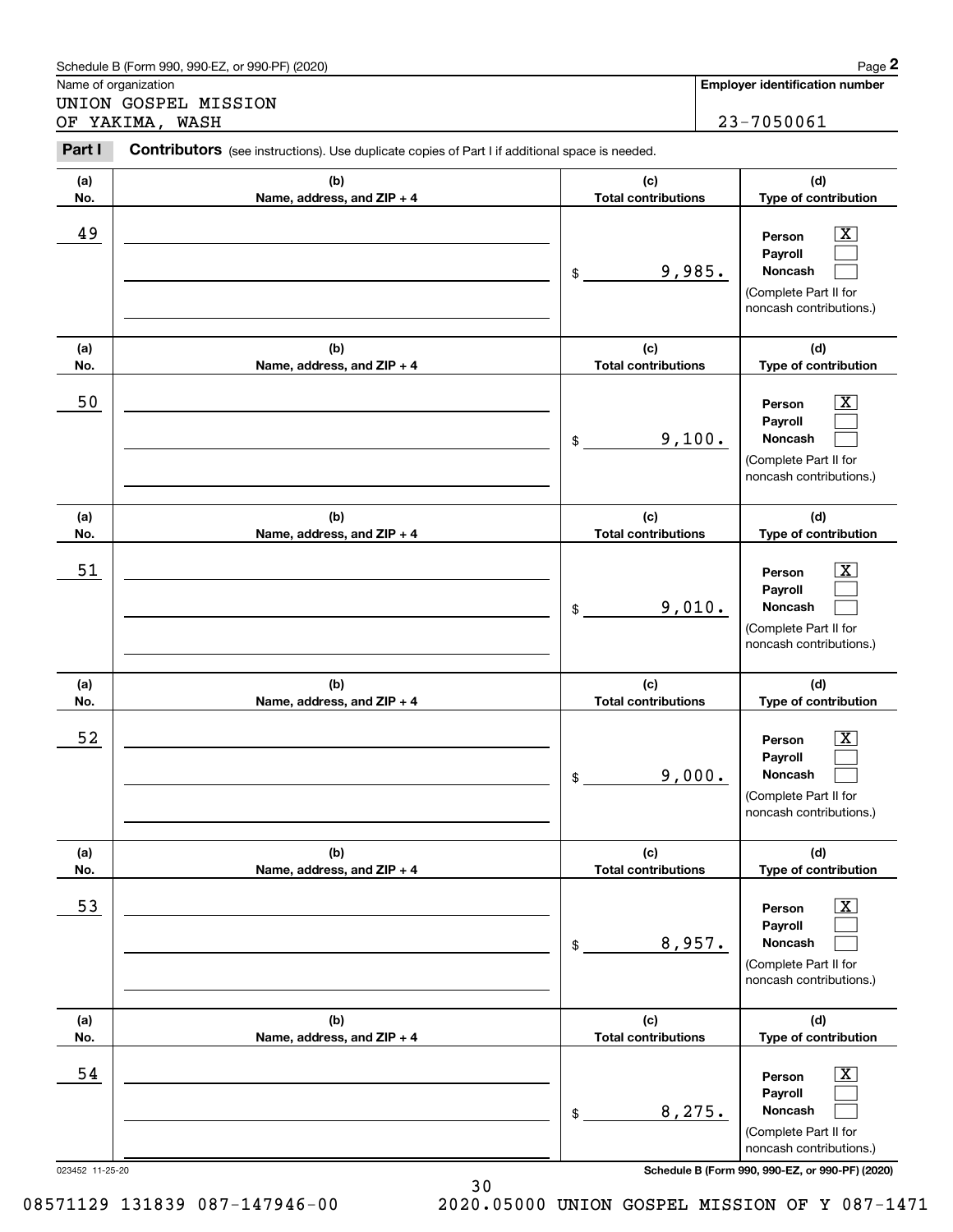|                                              | Schedule B (Form 990, 990-EZ, or 990-PF) (2020)                                                |                                   |        | Page 2                                                                                                           |
|----------------------------------------------|------------------------------------------------------------------------------------------------|-----------------------------------|--------|------------------------------------------------------------------------------------------------------------------|
| Name of organization<br>UNION GOSPEL MISSION |                                                                                                |                                   |        | <b>Employer identification number</b>                                                                            |
|                                              | OF YAKIMA, WASH                                                                                |                                   |        | 23-7050061                                                                                                       |
| Part I                                       | Contributors (see instructions). Use duplicate copies of Part I if additional space is needed. |                                   |        |                                                                                                                  |
| (a)<br>No.                                   | (b)<br>Name, address, and ZIP + 4                                                              | (c)<br><b>Total contributions</b> |        | (d)<br>Type of contribution                                                                                      |
| 55                                           |                                                                                                | 8,089.<br>\$                      |        | x<br>Person<br>Payroll<br>Noncash<br>(Complete Part II for<br>noncash contributions.)                            |
| (a)<br>No.                                   | (b)<br>Name, address, and ZIP + 4                                                              | (c)<br><b>Total contributions</b> |        | (d)<br>Type of contribution                                                                                      |
| 56                                           |                                                                                                | 8,060.<br>\$                      |        | x.<br>Person<br>Payroll<br>Noncash<br>(Complete Part II for<br>noncash contributions.)                           |
| (a)<br>No.                                   | (b)<br>Name, address, and ZIP + 4                                                              | (c)<br><b>Total contributions</b> |        | (d)<br>Type of contribution                                                                                      |
| 57                                           |                                                                                                | 8,000.<br>\$                      |        | x.<br>Person<br>Payroll<br>Noncash<br>(Complete Part II for<br>noncash contributions.)                           |
| (a)<br>No.                                   | (b)<br>Name, address, and ZIP + 4                                                              | (c)<br><b>Total contributions</b> |        | (d)<br>Type of contribution                                                                                      |
| 58                                           |                                                                                                | 8,000.<br>\$                      |        | X<br>Person<br>Payroll<br>Noncash<br>(Complete Part II for<br>noncash contributions.)                            |
| (a)<br>No.                                   | (b)<br>Name, address, and ZIP + 4                                                              | (c)<br><b>Total contributions</b> |        | (d)<br>Type of contribution                                                                                      |
| 59                                           |                                                                                                | \$                                | 7,955. | $\overline{\text{X}}$<br>Person<br>Payroll<br>Noncash<br>(Complete Part II for<br>noncash contributions.)        |
| (a)<br>No.                                   | (b)<br>Name, address, and ZIP + 4                                                              | (c)<br><b>Total contributions</b> |        | (d)<br>Type of contribution                                                                                      |
| 60                                           |                                                                                                | \$                                | 7,762. | $\overline{\text{X}}$<br>Person<br>Payroll<br><b>Noncash</b><br>(Complete Part II for<br>noncash contributions.) |

31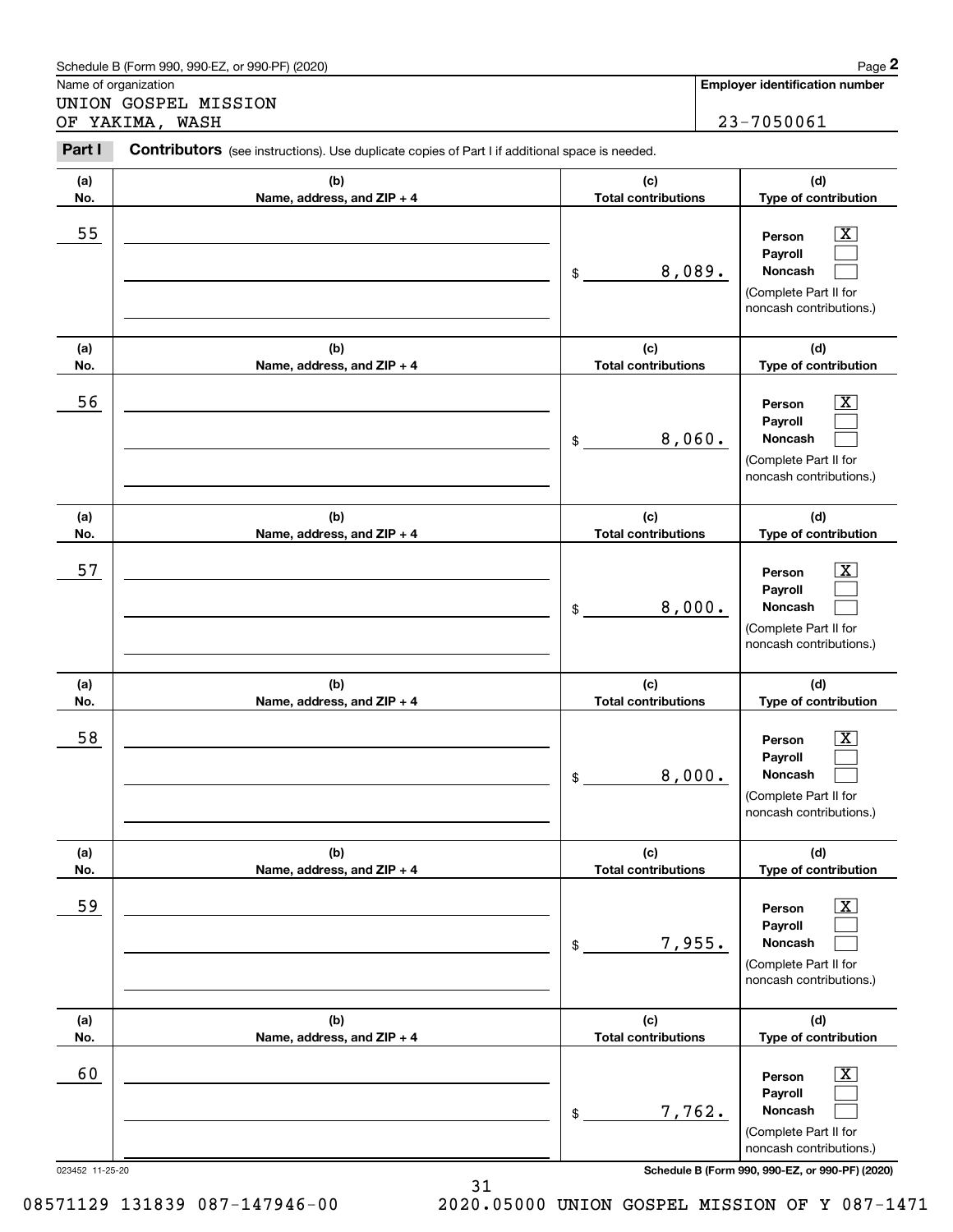|            | Schedule B (Form 990, 990-EZ, or 990-PF) (2020)                                                |                                   |        | Page 2                                                                                                        |
|------------|------------------------------------------------------------------------------------------------|-----------------------------------|--------|---------------------------------------------------------------------------------------------------------------|
|            | Name of organization                                                                           |                                   |        | <b>Employer identification number</b>                                                                         |
|            | UNION GOSPEL MISSION<br>OF YAKIMA, WASH                                                        |                                   |        | 23-7050061                                                                                                    |
| Part I     | Contributors (see instructions). Use duplicate copies of Part I if additional space is needed. |                                   |        |                                                                                                               |
| (a)<br>No. | (b)<br>Name, address, and ZIP + 4                                                              | (c)<br><b>Total contributions</b> |        | (d)<br>Type of contribution                                                                                   |
| 61         |                                                                                                | \$                                | 7,500. | x<br>Person<br>Payroll<br>Noncash<br>(Complete Part II for<br>noncash contributions.)                         |
| (a)<br>No. | (b)<br>Name, address, and ZIP + 4                                                              | (c)<br><b>Total contributions</b> |        | (d)<br>Type of contribution                                                                                   |
| 62         |                                                                                                | \$                                | 7,500. | x<br>Person<br>Payroll<br>Noncash<br>(Complete Part II for<br>noncash contributions.)                         |
| (a)<br>No. | (b)<br>Name, address, and ZIP + 4                                                              | (c)<br><b>Total contributions</b> |        | (d)<br>Type of contribution                                                                                   |
| 63         |                                                                                                | \$                                | 7,491. | x<br>Person<br>Payroll<br>Noncash<br>(Complete Part II for<br>noncash contributions.)                         |
| (a)<br>No. | (b)<br>Name, address, and ZIP + 4                                                              | (c)<br><b>Total contributions</b> |        | (d)<br>Type of contribution                                                                                   |
| 64         |                                                                                                | 6,900.<br>\$                      |        | $\overline{\text{X}}$<br>Person<br>Payroll<br>Noncash<br>(Complete Part II for<br>noncash contributions.)     |
| (a)<br>No. | (b)<br>Name, address, and ZIP + 4                                                              | (c)<br><b>Total contributions</b> |        | (d)<br>Type of contribution                                                                                   |
| 65         |                                                                                                | \$                                | 6,600. | $\boxed{\text{X}}$<br>Person<br>Payroll<br><b>Noncash</b><br>(Complete Part II for<br>noncash contributions.) |
| (a)<br>No. | (b)<br>Name, address, and ZIP + 4                                                              | (c)<br><b>Total contributions</b> |        | (d)<br>Type of contribution                                                                                   |
| 66         |                                                                                                | \$                                | 6,500. | $\boxed{\text{X}}$<br>Person<br>Payroll<br><b>Noncash</b><br>(Complete Part II for<br>noncash contributions.) |

32

023452 11-25-20 **Schedule B (Form 990, 990-EZ, or 990-PF) (2020)**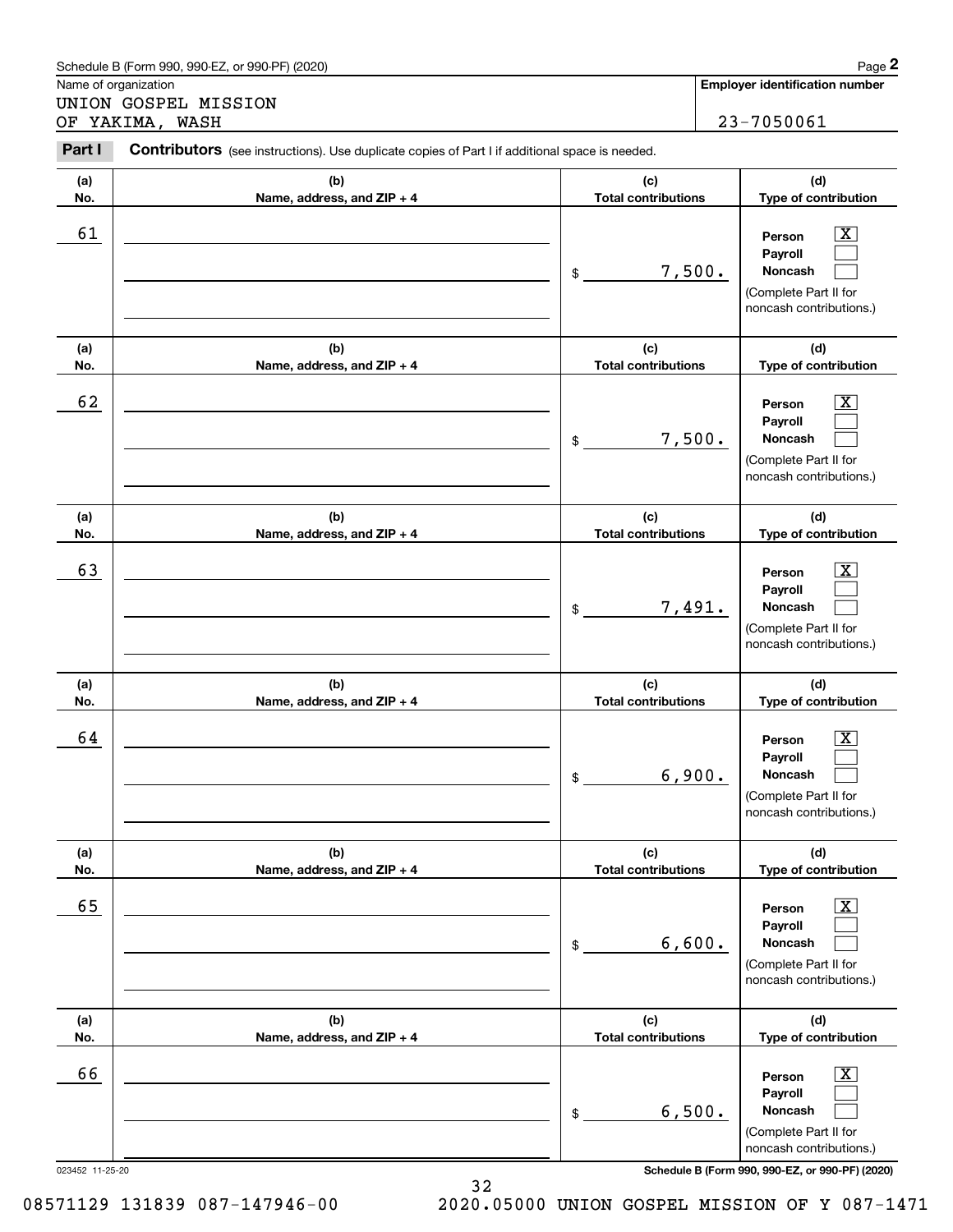|            | Schedule B (Form 990, 990-EZ, or 990-PF) (2020)                                                |                                   |         | Page 2                                                                                                             |
|------------|------------------------------------------------------------------------------------------------|-----------------------------------|---------|--------------------------------------------------------------------------------------------------------------------|
|            | Name of organization                                                                           |                                   |         | <b>Employer identification number</b>                                                                              |
|            | UNION GOSPEL MISSION<br>OF YAKIMA, WASH                                                        |                                   |         | 23-7050061                                                                                                         |
| Part I     | Contributors (see instructions). Use duplicate copies of Part I if additional space is needed. |                                   |         |                                                                                                                    |
| (a)<br>No. | (b)<br>Name, address, and ZIP + 4                                                              | (c)<br><b>Total contributions</b> |         | (d)<br>Type of contribution                                                                                        |
| 67         |                                                                                                | \$                                | 6, 250. | $\overline{\text{X}}$<br>Person<br>Payroll<br><b>Noncash</b><br>(Complete Part II for<br>noncash contributions.)   |
| (a)<br>No. | (b)<br>Name, address, and ZIP + 4                                                              | (c)<br><b>Total contributions</b> |         | (d)<br>Type of contribution                                                                                        |
| 68         |                                                                                                | \$                                | 6, 200. | $\overline{\mathbf{X}}$<br>Person<br>Payroll<br><b>Noncash</b><br>(Complete Part II for<br>noncash contributions.) |
| (a)<br>No. | (b)<br>Name, address, and ZIP + 4                                                              | (c)<br><b>Total contributions</b> |         | (d)<br>Type of contribution                                                                                        |
| 69         |                                                                                                | \$                                | 6, 200. | X<br>Person<br>Payroll<br><b>Noncash</b><br>(Complete Part II for<br>noncash contributions.)                       |
| (a)<br>No. | (b)<br>Name, address, and ZIP + 4                                                              | (c)<br><b>Total contributions</b> |         | (d)<br>Type of contribution                                                                                        |
| 70         |                                                                                                | 6,120.<br>\$                      |         | $\mathbf{X}$<br>Person<br>Payroll<br>Noncash<br>(Complete Part II for<br>noncash contributions.)                   |
| (a)<br>No. | (b)<br>Name, address, and ZIP + 4                                                              | (c)<br><b>Total contributions</b> |         | (d)<br>Type of contribution                                                                                        |
| 71         |                                                                                                | \$                                | 6,120.  | $\boxed{\text{X}}$<br>Person<br>Payroll<br><b>Noncash</b><br>(Complete Part II for<br>noncash contributions.)      |
| (a)<br>No. | (b)<br>Name, address, and ZIP + 4                                                              | (c)<br><b>Total contributions</b> |         | (d)<br>Type of contribution                                                                                        |
| 72         |                                                                                                | \$                                | 6,100.  | $\boxed{\text{X}}$<br>Person<br>Payroll<br><b>Noncash</b><br>(Complete Part II for<br>noncash contributions.)      |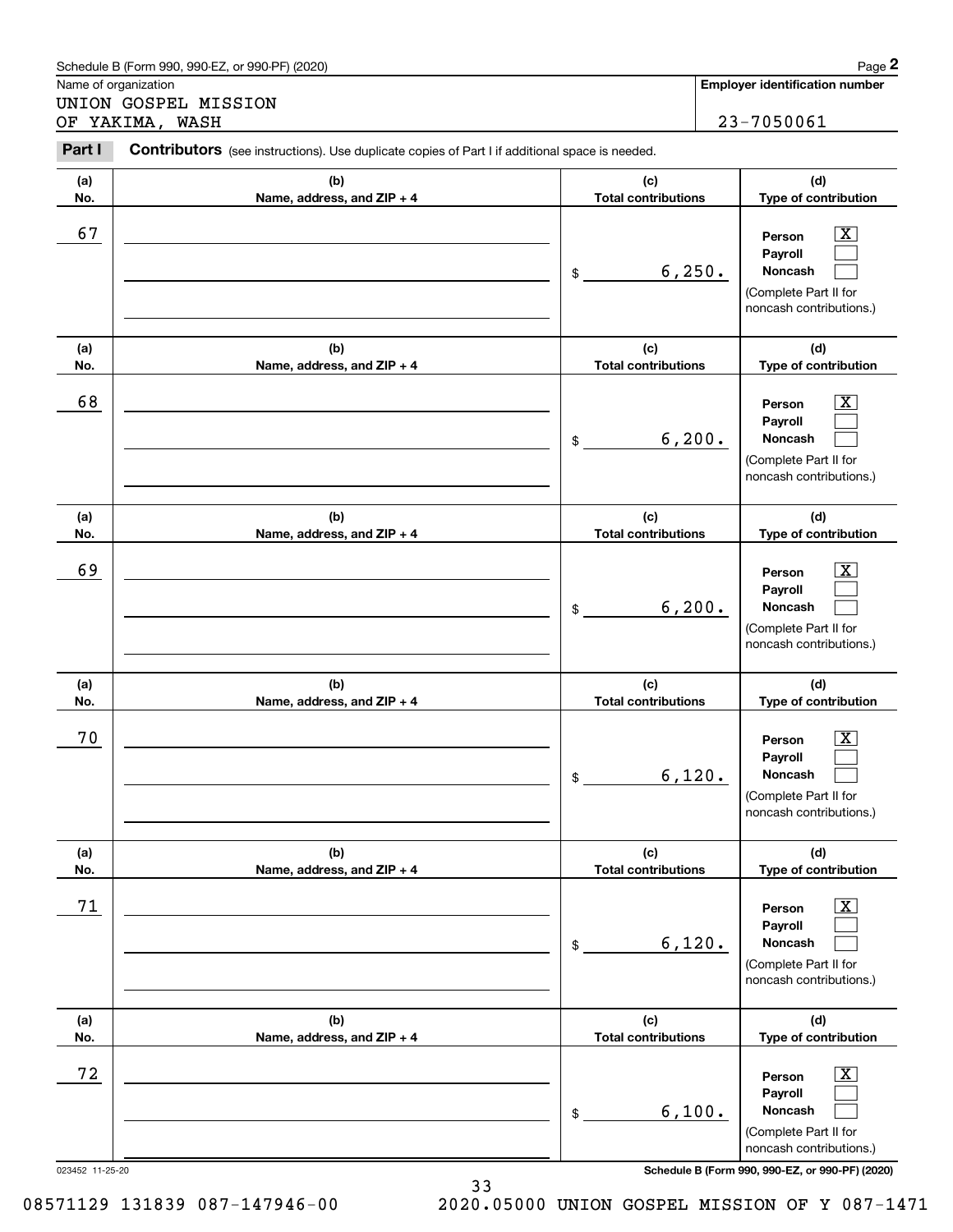|                                         | Schedule B (Form 990, 990-EZ, or 990-PF) (2020)                                                |                                   |        | Page 2                                                                                                                            |
|-----------------------------------------|------------------------------------------------------------------------------------------------|-----------------------------------|--------|-----------------------------------------------------------------------------------------------------------------------------------|
|                                         | Name of organization                                                                           |                                   |        | <b>Employer identification number</b>                                                                                             |
| UNION GOSPEL MISSION<br>OF YAKIMA, WASH |                                                                                                |                                   |        | 23-7050061                                                                                                                        |
| Part I                                  | Contributors (see instructions). Use duplicate copies of Part I if additional space is needed. |                                   |        |                                                                                                                                   |
| (a)<br>No.                              | (b)<br>Name, address, and ZIP + 4                                                              | (c)<br><b>Total contributions</b> |        | (d)<br>Type of contribution                                                                                                       |
| 73                                      |                                                                                                | \$                                | 6,060. | $\overline{\mathbf{x}}$<br>Person<br>Payroll<br>Noncash<br>(Complete Part II for<br>noncash contributions.)                       |
| (a)<br>No.                              | (b)<br>Name, address, and ZIP + 4                                                              | (c)<br><b>Total contributions</b> |        | (d)<br>Type of contribution                                                                                                       |
| 74                                      |                                                                                                | \$                                | 6,000. | x<br>Person<br>Payroll<br><b>Noncash</b><br>(Complete Part II for<br>noncash contributions.)                                      |
| (a)<br>No.                              | (b)<br>Name, address, and ZIP + 4                                                              | (c)<br><b>Total contributions</b> |        | (d)<br>Type of contribution                                                                                                       |
| 75                                      |                                                                                                | \$                                | 6,000. | X<br>Person<br>Payroll<br><b>Noncash</b><br>(Complete Part II for<br>noncash contributions.)                                      |
| (a)<br>No.                              | (b)<br>Name, address, and ZIP + 4                                                              | (c)<br><b>Total contributions</b> |        | (d)<br>Type of contribution                                                                                                       |
| 76                                      |                                                                                                | 5,810.<br>\$                      |        | $\overline{\mathbf{X}}$<br>Person<br>Payroll<br>Noncash<br>(Complete Part II for<br>noncash contributions.)                       |
| (a)<br>No.                              | (b)<br>Name, address, and ZIP + 4                                                              | (c)<br><b>Total contributions</b> |        | (d)<br>Type of contribution                                                                                                       |
| 77                                      |                                                                                                | 5,716.<br>\$                      |        | $\boxed{\text{X}}$<br>Person<br>Payroll<br><b>Noncash</b><br>(Complete Part II for<br>noncash contributions.)                     |
| (a)<br>No.                              | (b)<br>Name, address, and ZIP + 4                                                              | (c)<br><b>Total contributions</b> |        | (d)<br>Type of contribution                                                                                                       |
| 78                                      |                                                                                                | 5,716.<br>\$                      |        | $\boxed{\text{X}}$<br>Person<br>Payroll<br>$\overline{\mathbf{X}}$<br>Noncash<br>(Complete Part II for<br>noncash contributions.) |

34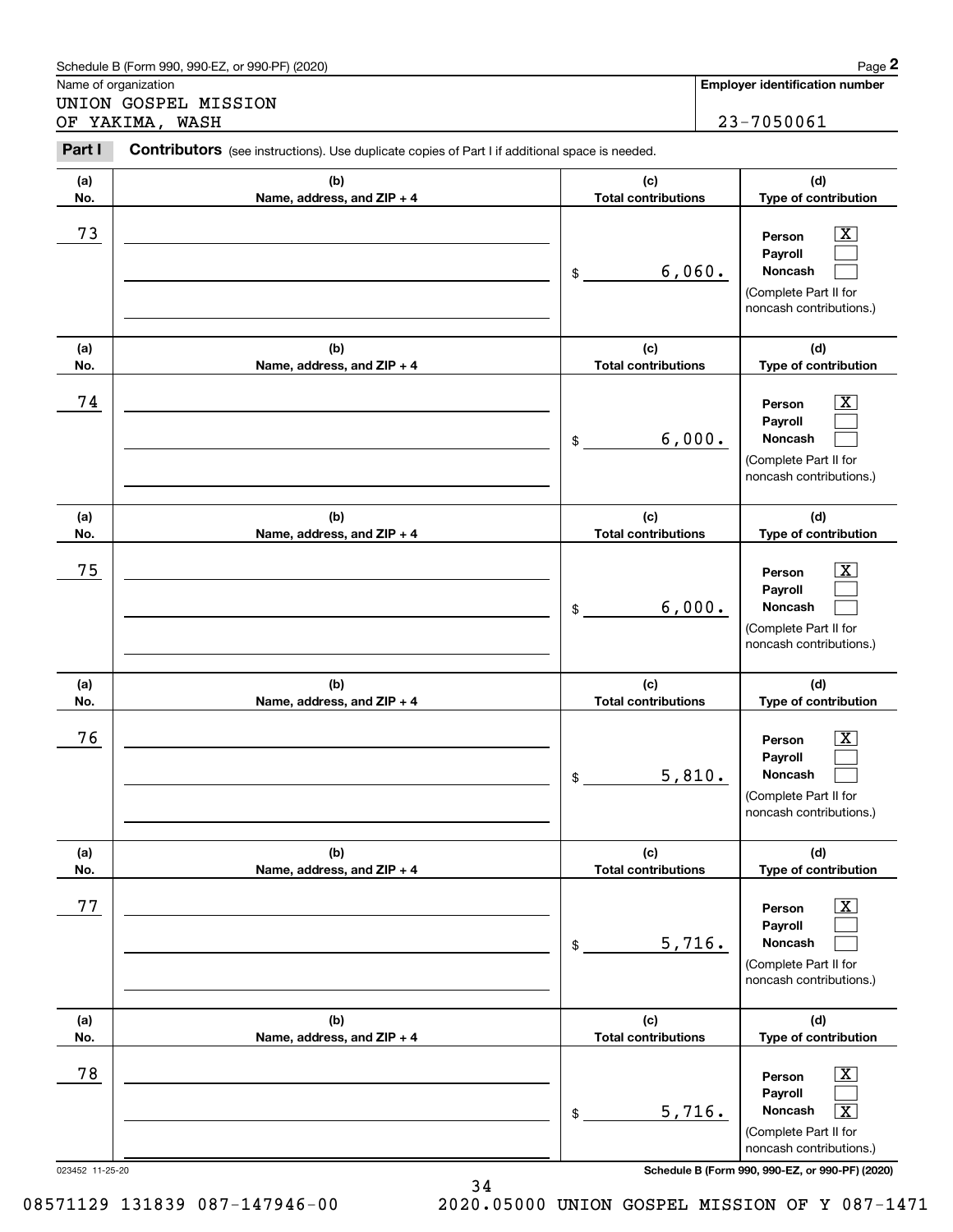|                                              | Schedule B (Form 990, 990-EZ, or 990-PF) (2020)                                                |                                   |        | Page 2                                                                                                        |
|----------------------------------------------|------------------------------------------------------------------------------------------------|-----------------------------------|--------|---------------------------------------------------------------------------------------------------------------|
| Name of organization<br>UNION GOSPEL MISSION |                                                                                                |                                   |        | <b>Employer identification number</b>                                                                         |
| OF YAKIMA, WASH                              |                                                                                                |                                   |        | 23-7050061                                                                                                    |
| Part I                                       | Contributors (see instructions). Use duplicate copies of Part I if additional space is needed. |                                   |        |                                                                                                               |
| (a)<br>No.                                   | (b)<br>Name, address, and ZIP + 4                                                              | (c)<br><b>Total contributions</b> |        | (d)<br>Type of contribution                                                                                   |
| 79                                           |                                                                                                | \$                                | 5,550. | x<br>Person<br>Payroll<br>Noncash<br>(Complete Part II for<br>noncash contributions.)                         |
| (a)<br>No.                                   | (b)<br>Name, address, and ZIP + 4                                                              | (c)<br><b>Total contributions</b> |        | (d)<br>Type of contribution                                                                                   |
| 80                                           |                                                                                                | \$                                | 5,500. | x<br>Person<br>Payroll<br>Noncash<br>(Complete Part II for<br>noncash contributions.)                         |
| (a)<br>No.                                   | (b)<br>Name, address, and ZIP + 4                                                              | (c)<br><b>Total contributions</b> |        | (d)<br>Type of contribution                                                                                   |
| 81                                           |                                                                                                | \$                                | 5,500. | x<br>Person<br>Payroll<br>Noncash<br>(Complete Part II for<br>noncash contributions.)                         |
| (a)<br>No.                                   | (b)<br>Name, address, and ZIP + 4                                                              | (c)<br><b>Total contributions</b> |        | (d)<br>Type of contribution                                                                                   |
| 82                                           |                                                                                                | \$                                | 5,334. | $\overline{\text{X}}$<br>Person<br>Payroll<br>Noncash<br>(Complete Part II for<br>noncash contributions.)     |
| (a)<br>No.                                   | (b)<br>Name, address, and ZIP + 4                                                              | (c)<br><b>Total contributions</b> |        | (d)<br>Type of contribution                                                                                   |
| 83                                           |                                                                                                | \$                                | 5,310. | $\boxed{\text{X}}$<br>Person<br>Payroll<br><b>Noncash</b><br>(Complete Part II for<br>noncash contributions.) |
| (a)<br>No.                                   | (b)<br>Name, address, and ZIP + 4                                                              | (c)<br><b>Total contributions</b> |        | (d)<br>Type of contribution                                                                                   |
| 84                                           |                                                                                                | 5,225.<br>\$                      |        | $\boxed{\text{X}}$<br>Person<br>Payroll<br><b>Noncash</b><br>(Complete Part II for<br>noncash contributions.) |

35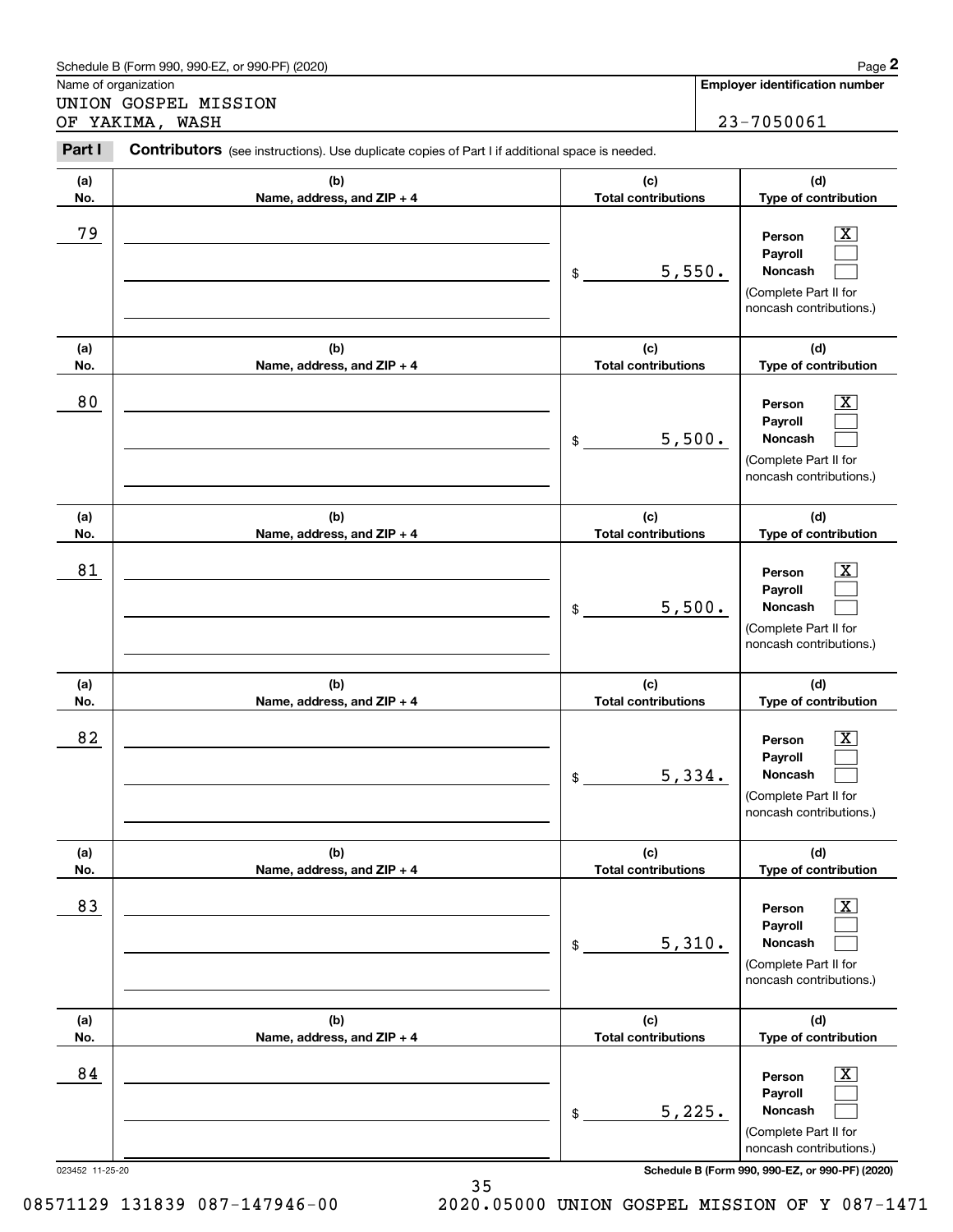|                                              | Schedule B (Form 990, 990-EZ, or 990-PF) (2020)                                                |                                   |        | Page 2                                                                                                           |
|----------------------------------------------|------------------------------------------------------------------------------------------------|-----------------------------------|--------|------------------------------------------------------------------------------------------------------------------|
| Name of organization<br>UNION GOSPEL MISSION |                                                                                                |                                   |        | <b>Employer identification number</b>                                                                            |
| OF YAKIMA, WASH                              |                                                                                                |                                   |        | 23-7050061                                                                                                       |
| Part I                                       | Contributors (see instructions). Use duplicate copies of Part I if additional space is needed. |                                   |        |                                                                                                                  |
| (a)<br>No.                                   | (b)<br>Name, address, and ZIP + 4                                                              | (c)<br><b>Total contributions</b> |        | (d)<br>Type of contribution                                                                                      |
| 85                                           |                                                                                                | \$                                | 5,200. | х<br>Person<br>Payroll<br>Noncash<br>(Complete Part II for<br>noncash contributions.)                            |
| (a)<br>No.                                   | (b)<br>Name, address, and ZIP + 4                                                              | (c)<br><b>Total contributions</b> |        | (d)<br>Type of contribution                                                                                      |
| 86                                           |                                                                                                | \$                                | 5,130. | х<br>Person<br>Payroll<br>Noncash<br>(Complete Part II for<br>noncash contributions.)                            |
| (a)<br>No.                                   | (b)<br>Name, address, and ZIP + 4                                                              | (c)<br><b>Total contributions</b> |        | (d)<br>Type of contribution                                                                                      |
| 87                                           |                                                                                                | \$                                | 5,020. | x<br>Person<br>Payroll<br>Noncash<br>(Complete Part II for<br>noncash contributions.)                            |
| (a)<br>No.                                   | (b)<br>Name, address, and ZIP + 4                                                              | (c)<br><b>Total contributions</b> |        | (d)<br>Type of contribution                                                                                      |
| 88                                           |                                                                                                | \$                                | 5,000. | X<br>Person<br>Payroll<br>Noncash<br>(Complete Part II for<br>noncash contributions.)                            |
| (a)<br>No.                                   | (b)<br>Name, address, and ZIP + 4                                                              | (c)<br><b>Total contributions</b> |        | (d)<br>Type of contribution                                                                                      |
| 89                                           |                                                                                                | \$                                | 5,000. | $\boxed{\text{X}}$<br>Person<br>Payroll<br><b>Noncash</b><br>(Complete Part II for<br>noncash contributions.)    |
| (a)<br>No.                                   | (b)<br>Name, address, and ZIP + 4                                                              | (c)<br><b>Total contributions</b> |        | (d)<br>Type of contribution                                                                                      |
| 90                                           |                                                                                                | \$                                | 5,000. | $\overline{\text{X}}$<br>Person<br>Payroll<br><b>Noncash</b><br>(Complete Part II for<br>noncash contributions.) |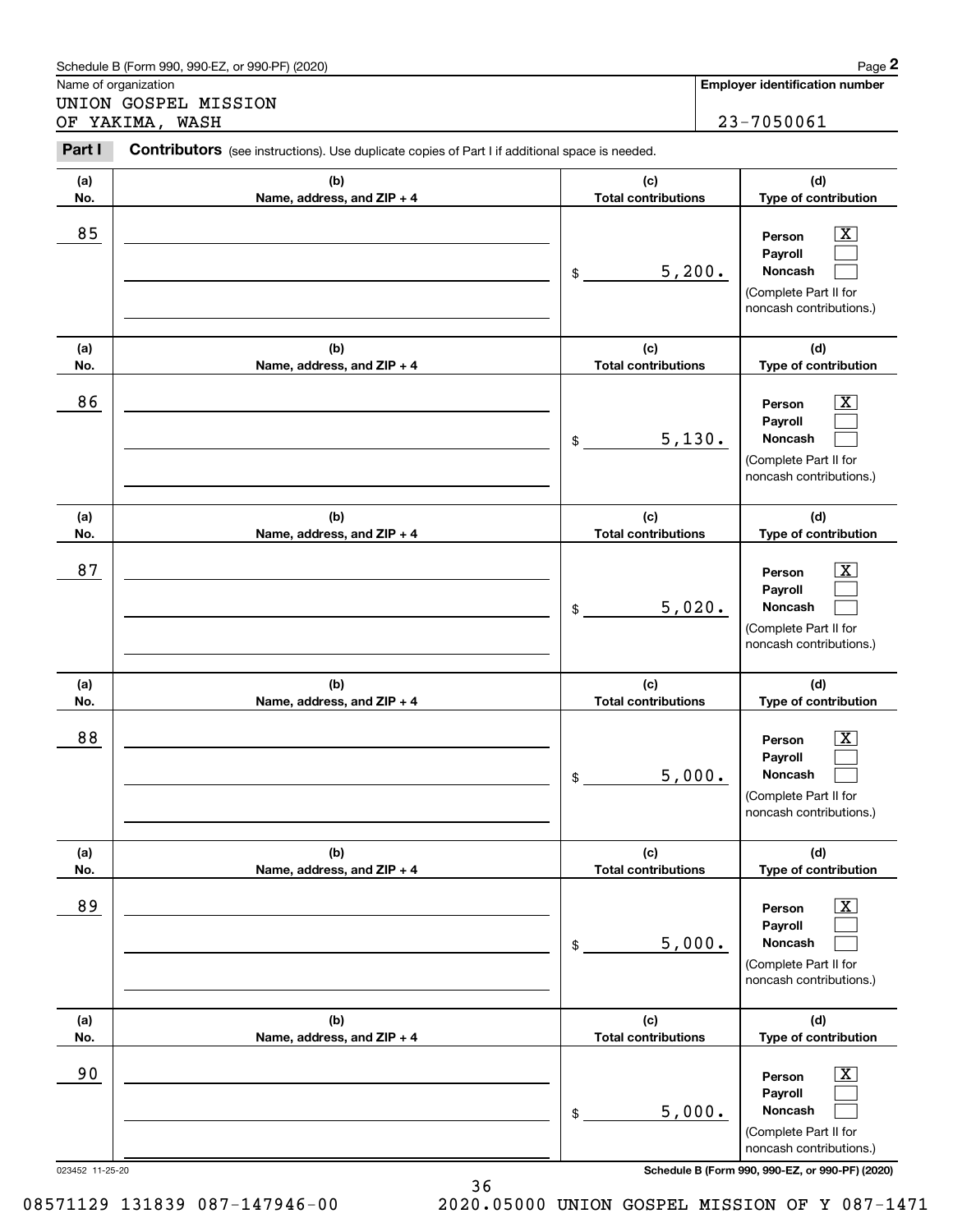|                                              | Schedule B (Form 990, 990-EZ, or 990-PF) (2020)                                                |                                   |                                       | Page 2                                                                                                        |  |
|----------------------------------------------|------------------------------------------------------------------------------------------------|-----------------------------------|---------------------------------------|---------------------------------------------------------------------------------------------------------------|--|
| Name of organization<br>UNION GOSPEL MISSION |                                                                                                |                                   | <b>Employer identification number</b> |                                                                                                               |  |
| OF YAKIMA, WASH                              |                                                                                                |                                   |                                       | 23-7050061                                                                                                    |  |
| Part I                                       | Contributors (see instructions). Use duplicate copies of Part I if additional space is needed. |                                   |                                       |                                                                                                               |  |
| (a)<br>No.                                   | (b)<br>Name, address, and ZIP + 4                                                              | (c)<br><b>Total contributions</b> |                                       | (d)<br>Type of contribution                                                                                   |  |
| 91                                           |                                                                                                | \$                                | 5,000.                                | x<br>Person<br>Payroll<br>Noncash<br>(Complete Part II for<br>noncash contributions.)                         |  |
| (a)<br>No.                                   | (b)<br>Name, address, and ZIP + 4                                                              | (c)<br><b>Total contributions</b> |                                       | (d)<br>Type of contribution                                                                                   |  |
| 92                                           |                                                                                                | \$                                | 5,000.                                | x<br>Person<br>Payroll<br>Noncash<br>(Complete Part II for<br>noncash contributions.)                         |  |
| (a)<br>No.                                   | (b)<br>Name, address, and ZIP + 4                                                              | (c)<br><b>Total contributions</b> |                                       | (d)<br>Type of contribution                                                                                   |  |
| 93                                           |                                                                                                | \$                                | 5,000.                                | x<br>Person<br>Payroll<br>Noncash<br>(Complete Part II for<br>noncash contributions.)                         |  |
| (a)<br>No.                                   | (b)<br>Name, address, and ZIP + 4                                                              | (c)<br><b>Total contributions</b> |                                       | (d)<br>Type of contribution                                                                                   |  |
| 94                                           |                                                                                                | 5,000.<br>\$                      |                                       | $\overline{\text{X}}$<br>Person<br>Payroll<br>Noncash<br>(Complete Part II for<br>noncash contributions.)     |  |
| (a)<br>No.                                   | (b)<br>Name, address, and ZIP + 4                                                              | (c)<br><b>Total contributions</b> |                                       | (d)<br>Type of contribution                                                                                   |  |
| 95                                           |                                                                                                | \$                                | 5,000.                                | $\boxed{\text{X}}$<br>Person<br>Payroll<br><b>Noncash</b><br>(Complete Part II for<br>noncash contributions.) |  |
| (a)<br>No.                                   | (b)<br>Name, address, and ZIP + 4                                                              | (c)<br><b>Total contributions</b> |                                       | (d)<br>Type of contribution                                                                                   |  |
| 96                                           |                                                                                                | 5,000.<br>\$                      |                                       | $\boxed{\text{X}}$<br>Person<br>Payroll<br><b>Noncash</b><br>(Complete Part II for<br>noncash contributions.) |  |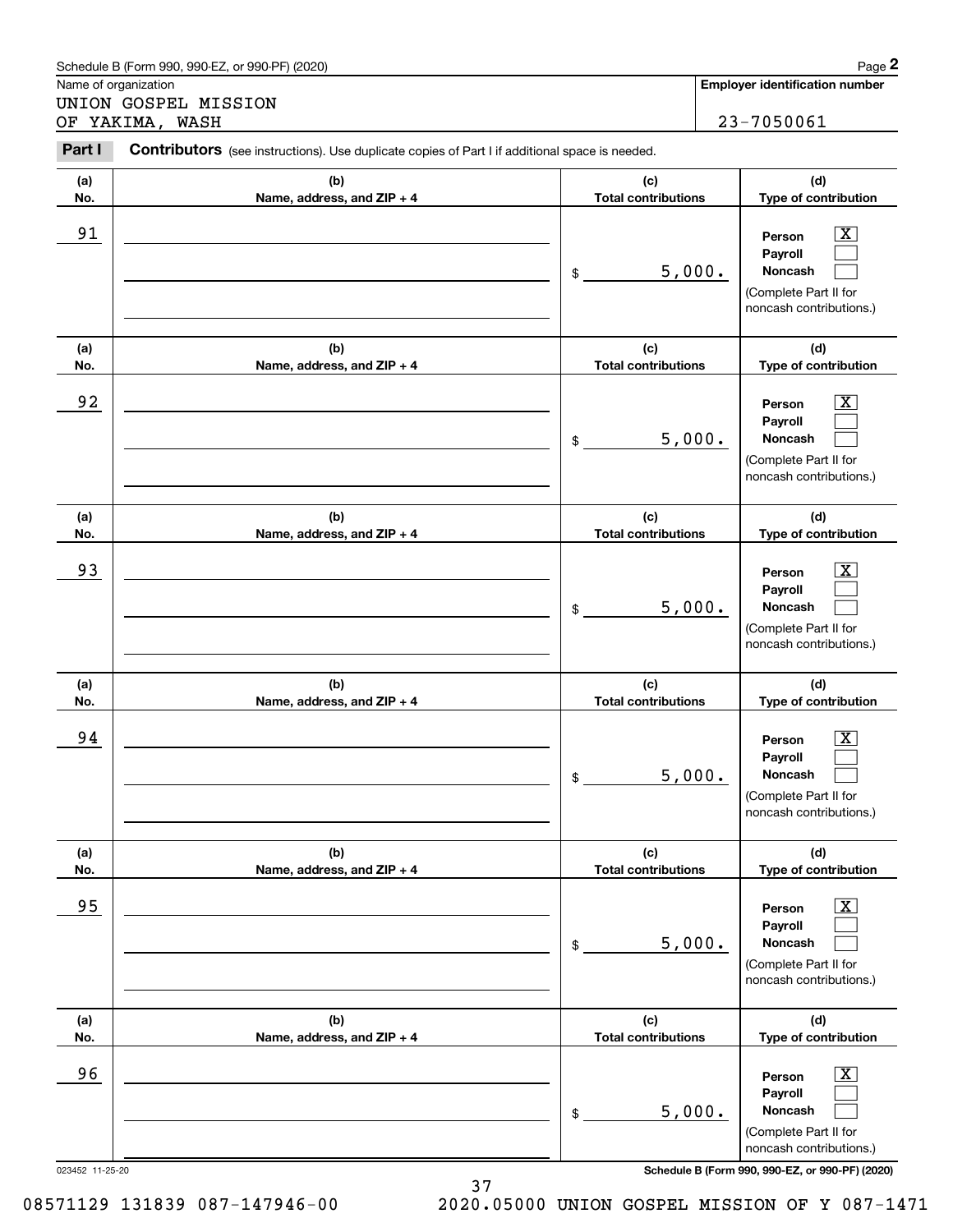|                                         | Schedule B (Form 990, 990-EZ, or 990-PF) (2020)                                                |                                   |        | Page 2                                                                                                    |
|-----------------------------------------|------------------------------------------------------------------------------------------------|-----------------------------------|--------|-----------------------------------------------------------------------------------------------------------|
| Name of organization                    |                                                                                                |                                   |        | <b>Employer identification number</b>                                                                     |
| UNION GOSPEL MISSION<br>OF YAKIMA, WASH |                                                                                                |                                   |        | 23-7050061                                                                                                |
| Part I                                  | Contributors (see instructions). Use duplicate copies of Part I if additional space is needed. |                                   |        |                                                                                                           |
| (a)<br>No.                              | (b)<br>Name, address, and ZIP + 4                                                              | (c)<br><b>Total contributions</b> |        | (d)<br>Type of contribution                                                                               |
| 97                                      |                                                                                                | \$                                | 5,000. | $\overline{\text{X}}$<br>Person<br>Payroll<br>Noncash<br>(Complete Part II for<br>noncash contributions.) |
| (a)<br>No.                              | (b)<br>Name, address, and ZIP + 4                                                              | (c)<br><b>Total contributions</b> |        | (d)<br>Type of contribution                                                                               |
|                                         |                                                                                                | \$                                |        | Person<br>Payroll<br><b>Noncash</b><br>(Complete Part II for<br>noncash contributions.)                   |
| (a)<br>No.                              | (b)<br>Name, address, and ZIP + 4                                                              | (c)<br><b>Total contributions</b> |        | (d)<br>Type of contribution                                                                               |
|                                         |                                                                                                | \$                                |        | Person<br>Payroll<br><b>Noncash</b><br>(Complete Part II for<br>noncash contributions.)                   |
| (a)<br>No.                              | (b)<br>Name, address, and ZIP + 4                                                              | (c)<br><b>Total contributions</b> |        | (d)<br>Type of contribution                                                                               |
|                                         |                                                                                                | \$                                |        | Person<br>Payroll<br>Noncash<br>(Complete Part II for<br>noncash contributions.)                          |
| (a)<br>No.                              | (b)<br>Name, address, and ZIP + 4                                                              | (c)<br><b>Total contributions</b> |        | (d)<br>Type of contribution                                                                               |
|                                         |                                                                                                | \$                                |        | Person<br>Payroll<br><b>Noncash</b><br>(Complete Part II for<br>noncash contributions.)                   |
| (a)<br>No.                              | (b)<br>Name, address, and ZIP + 4                                                              | (c)<br><b>Total contributions</b> |        | (d)<br>Type of contribution                                                                               |
|                                         |                                                                                                | \$                                |        | Person<br>Payroll<br><b>Noncash</b><br>(Complete Part II for<br>noncash contributions.)                   |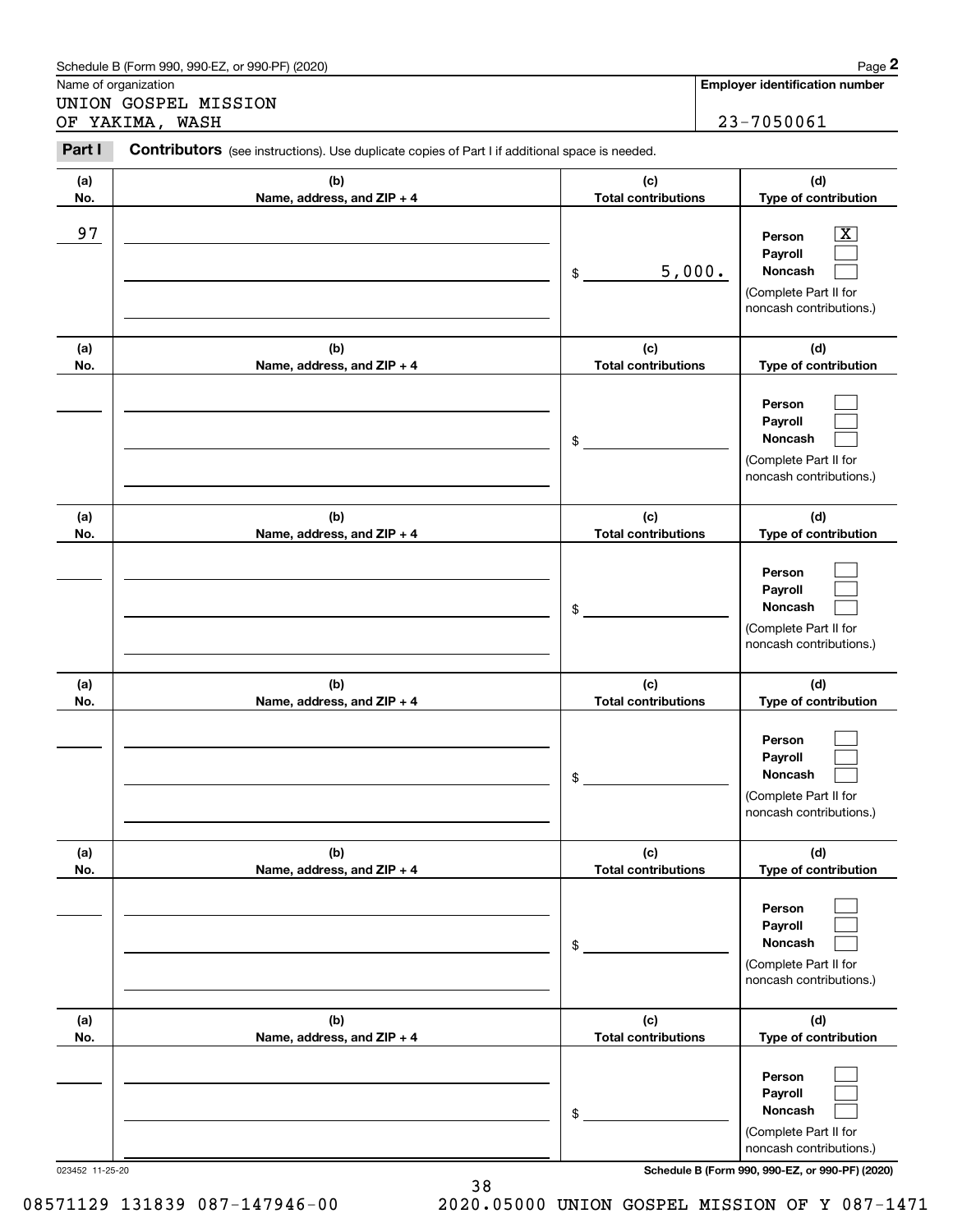|                              | Schedule B (Form 990, 990-EZ, or 990-PF) (2020)                                                     |                                                 |        | Page 3                                          |
|------------------------------|-----------------------------------------------------------------------------------------------------|-------------------------------------------------|--------|-------------------------------------------------|
| Name of organization         |                                                                                                     |                                                 |        | <b>Employer identification number</b>           |
|                              | UNION GOSPEL MISSION<br>OF YAKIMA, WASH                                                             |                                                 |        | 23-7050061                                      |
| Part II                      | Noncash Property (see instructions). Use duplicate copies of Part II if additional space is needed. |                                                 |        |                                                 |
| (a)<br>No.<br>from<br>Part I | (b)<br>Description of noncash property given                                                        | (c)<br>FMV (or estimate)<br>(See instructions.) |        | (d)<br>Date received                            |
| 6                            | DONATED HOUSE UNDER CONTRACT TO SELL                                                                |                                                 |        |                                                 |
|                              |                                                                                                     | 155,000.<br>$\frac{1}{2}$                       |        | 09/16/20                                        |
| (a)<br>No.<br>from<br>Part I | (b)<br>Description of noncash property given                                                        | (c)<br>FMV (or estimate)<br>(See instructions.) |        | (d)<br>Date received                            |
| 41                           | 83 SHARES OF APPLE STOCK                                                                            |                                                 |        |                                                 |
|                              |                                                                                                     | 10,459.<br>$\frac{1}{2}$                        |        | 12/15/20                                        |
| (a)<br>No.<br>from<br>Part I | (b)<br>Description of noncash property given                                                        | (c)<br>FMV (or estimate)<br>(See instructions.) |        | (d)<br>Date received                            |
| 78                           | 13 SHARES OF MICROSOFT STOCK                                                                        | $\frac{1}{2}$                                   | 2,786. | 12/07/20                                        |
| (a)<br>No.<br>from<br>Part I | (b)<br>Description of noncash property given                                                        | (c)<br>FMV (or estimate)<br>(See instructions.) |        | (d)<br>Date received                            |
|                              |                                                                                                     | \$                                              |        |                                                 |
| (a)<br>No.<br>from<br>Part I | (b)<br>Description of noncash property given                                                        | (c)<br>FMV (or estimate)<br>(See instructions.) |        | (d)<br>Date received                            |
|                              |                                                                                                     | \$                                              |        |                                                 |
| (a)<br>No.<br>from<br>Part I | (b)<br>Description of noncash property given                                                        | (c)<br>FMV (or estimate)<br>(See instructions.) |        | (d)<br>Date received                            |
| 023453 11-25-20              |                                                                                                     | \$                                              |        | Schedule B (Form 990, 990-EZ, or 990-PF) (2020) |

39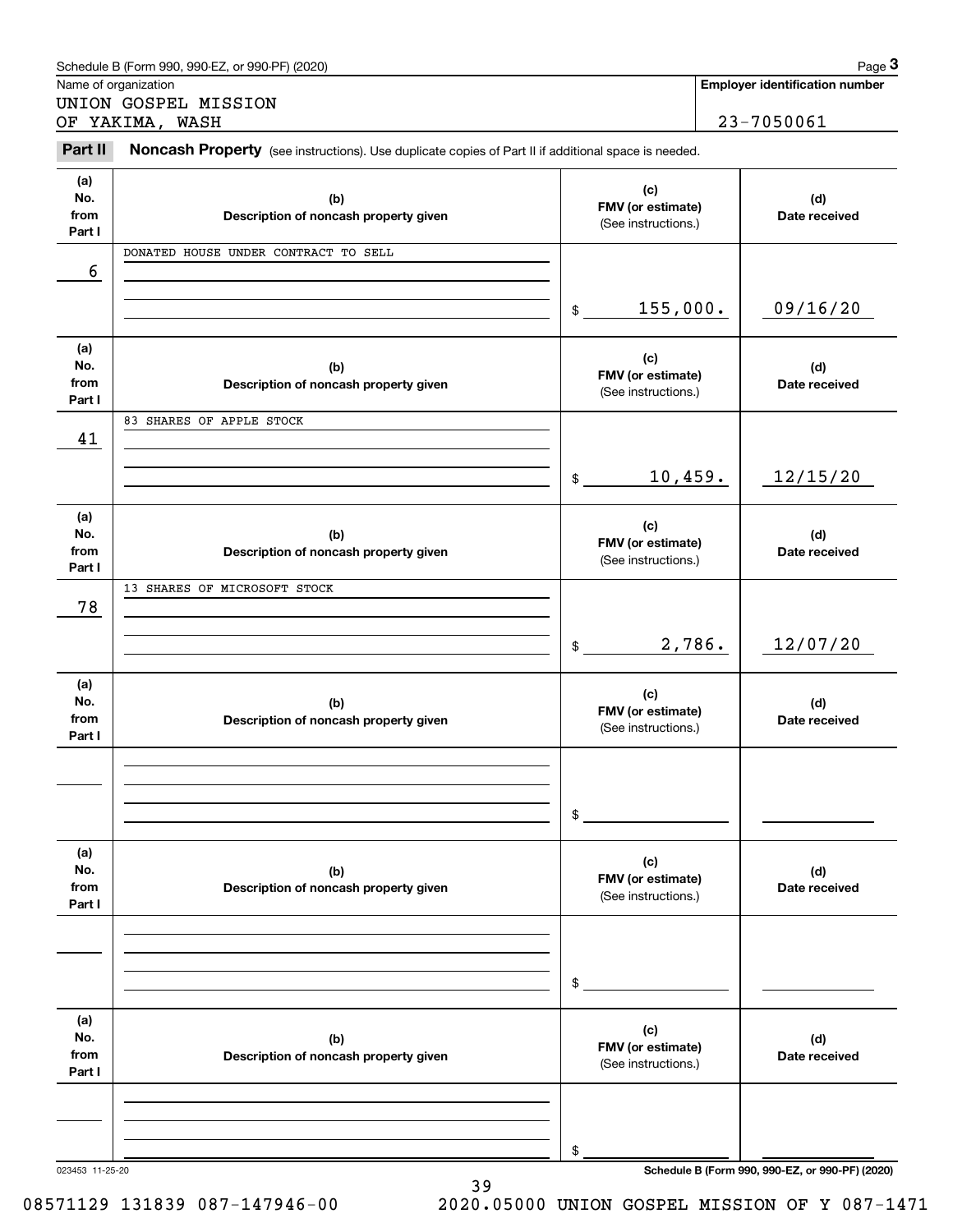|                 | Schedule B (Form 990, 990-EZ, or 990-PF) (2020)                                                                                                                                   |                      | Page 4                                                                                                                                                         |
|-----------------|-----------------------------------------------------------------------------------------------------------------------------------------------------------------------------------|----------------------|----------------------------------------------------------------------------------------------------------------------------------------------------------------|
|                 | Name of organization                                                                                                                                                              |                      | <b>Employer identification number</b>                                                                                                                          |
|                 | UNION GOSPEL MISSION                                                                                                                                                              |                      |                                                                                                                                                                |
|                 | OF YAKIMA, WASH                                                                                                                                                                   |                      | 23-7050061                                                                                                                                                     |
| Part III        | from any one contributor. Complete columns (a) through (e) and the following line entry. For organizations                                                                        |                      | Exclusively religious, charitable, etc., contributions to organizations described in section 501(c)(7), (8), or (10) that total more than \$1,000 for the year |
|                 | completing Part III, enter the total of exclusively religious, charitable, etc., contributions of \$1,000 or less for the year. (Enter this info. once.) $\blacktriangleright$ \$ |                      |                                                                                                                                                                |
|                 | Use duplicate copies of Part III if additional space is needed.                                                                                                                   |                      |                                                                                                                                                                |
| (a) No.<br>from | (b) Purpose of gift                                                                                                                                                               | (c) Use of gift      | (d) Description of how gift is held                                                                                                                            |
| Part I          |                                                                                                                                                                                   |                      |                                                                                                                                                                |
|                 |                                                                                                                                                                                   |                      |                                                                                                                                                                |
|                 |                                                                                                                                                                                   |                      |                                                                                                                                                                |
|                 |                                                                                                                                                                                   |                      |                                                                                                                                                                |
|                 |                                                                                                                                                                                   | (e) Transfer of gift |                                                                                                                                                                |
|                 |                                                                                                                                                                                   |                      |                                                                                                                                                                |
|                 | Transferee's name, address, and ZIP + 4                                                                                                                                           |                      | Relationship of transferor to transferee                                                                                                                       |
|                 |                                                                                                                                                                                   |                      |                                                                                                                                                                |
|                 |                                                                                                                                                                                   |                      |                                                                                                                                                                |
|                 |                                                                                                                                                                                   |                      |                                                                                                                                                                |
|                 |                                                                                                                                                                                   |                      |                                                                                                                                                                |
| (a) No.<br>from | (b) Purpose of gift                                                                                                                                                               | (c) Use of gift      | (d) Description of how gift is held                                                                                                                            |
| Part I          |                                                                                                                                                                                   |                      |                                                                                                                                                                |
|                 |                                                                                                                                                                                   |                      |                                                                                                                                                                |
|                 |                                                                                                                                                                                   |                      |                                                                                                                                                                |
|                 |                                                                                                                                                                                   |                      |                                                                                                                                                                |
|                 |                                                                                                                                                                                   |                      |                                                                                                                                                                |
|                 |                                                                                                                                                                                   | (e) Transfer of gift |                                                                                                                                                                |
|                 | Transferee's name, address, and $ZIP + 4$                                                                                                                                         |                      | Relationship of transferor to transferee                                                                                                                       |
|                 |                                                                                                                                                                                   |                      |                                                                                                                                                                |
|                 |                                                                                                                                                                                   |                      |                                                                                                                                                                |
|                 |                                                                                                                                                                                   |                      |                                                                                                                                                                |
|                 |                                                                                                                                                                                   |                      |                                                                                                                                                                |
| (a) No.<br>from | (b) Purpose of gift                                                                                                                                                               | (c) Use of gift      | (d) Description of how gift is held                                                                                                                            |
| Part I          |                                                                                                                                                                                   |                      |                                                                                                                                                                |
|                 |                                                                                                                                                                                   |                      |                                                                                                                                                                |
|                 |                                                                                                                                                                                   |                      |                                                                                                                                                                |
|                 |                                                                                                                                                                                   |                      |                                                                                                                                                                |
|                 |                                                                                                                                                                                   |                      |                                                                                                                                                                |
|                 |                                                                                                                                                                                   | (e) Transfer of gift |                                                                                                                                                                |
|                 | Transferee's name, address, and $ZIP + 4$                                                                                                                                         |                      | Relationship of transferor to transferee                                                                                                                       |
|                 |                                                                                                                                                                                   |                      |                                                                                                                                                                |
|                 |                                                                                                                                                                                   |                      |                                                                                                                                                                |
|                 |                                                                                                                                                                                   |                      |                                                                                                                                                                |
|                 |                                                                                                                                                                                   |                      |                                                                                                                                                                |
| (a) No.<br>from | (b) Purpose of gift                                                                                                                                                               | (c) Use of gift      | (d) Description of how gift is held                                                                                                                            |
| Part I          |                                                                                                                                                                                   |                      |                                                                                                                                                                |
|                 |                                                                                                                                                                                   |                      |                                                                                                                                                                |
|                 |                                                                                                                                                                                   |                      |                                                                                                                                                                |
|                 |                                                                                                                                                                                   |                      |                                                                                                                                                                |
|                 |                                                                                                                                                                                   |                      |                                                                                                                                                                |
|                 |                                                                                                                                                                                   | (e) Transfer of gift |                                                                                                                                                                |
|                 | Transferee's name, address, and $ZIP + 4$                                                                                                                                         |                      | Relationship of transferor to transferee                                                                                                                       |
|                 |                                                                                                                                                                                   |                      |                                                                                                                                                                |
|                 |                                                                                                                                                                                   |                      |                                                                                                                                                                |
|                 |                                                                                                                                                                                   |                      |                                                                                                                                                                |
|                 |                                                                                                                                                                                   |                      |                                                                                                                                                                |

40

Schedule B (Form 990, 990-EZ, or 990-PF) (2020) Page 4

**Schedule B (Form 990, 990-EZ, or 990-PF) (2020)**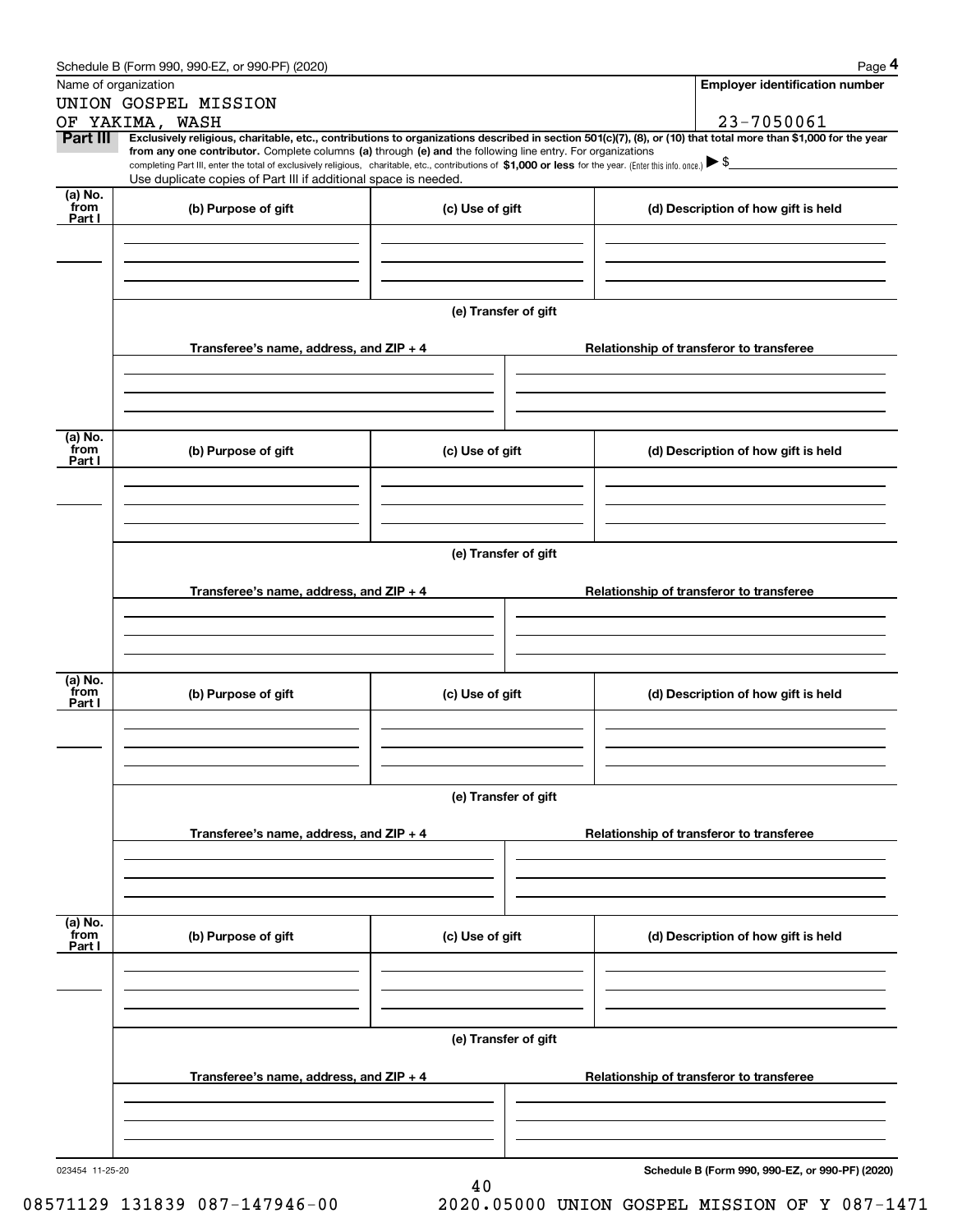|         | <b>SCHEDULE D</b>                                                                                                                                                                                                                                      |                                                                                                                                                                                                                                | <b>Supplemental Financial Statements</b>                                                                                                                                                                                       |                          | OMB No. 1545-0047               |  |
|---------|--------------------------------------------------------------------------------------------------------------------------------------------------------------------------------------------------------------------------------------------------------|--------------------------------------------------------------------------------------------------------------------------------------------------------------------------------------------------------------------------------|--------------------------------------------------------------------------------------------------------------------------------------------------------------------------------------------------------------------------------|--------------------------|---------------------------------|--|
|         | Complete if the organization answered "Yes" on Form 990,<br>(Form 990)<br>Part IV, line 6, 7, 8, 9, 10, 11a, 11b, 11c, 11d, 11e, 11f, 12a, or 12b.                                                                                                     |                                                                                                                                                                                                                                |                                                                                                                                                                                                                                |                          |                                 |  |
|         | Attach to Form 990.<br>Department of the Treasury<br>Go to www.irs.gov/Form990 for instructions and the latest information.                                                                                                                            |                                                                                                                                                                                                                                |                                                                                                                                                                                                                                |                          |                                 |  |
|         | <b>Internal Revenue Service</b><br>Name of the organization                                                                                                                                                                                            | <b>Inspection</b><br><b>Employer identification number</b>                                                                                                                                                                     |                                                                                                                                                                                                                                |                          |                                 |  |
|         |                                                                                                                                                                                                                                                        | UNION GOSPEL MISSION<br>OF YAKIMA, WASH                                                                                                                                                                                        |                                                                                                                                                                                                                                |                          | 23-7050061                      |  |
| Part I  |                                                                                                                                                                                                                                                        |                                                                                                                                                                                                                                | Organizations Maintaining Donor Advised Funds or Other Similar Funds or Accounts. Complete if the                                                                                                                              |                          |                                 |  |
|         |                                                                                                                                                                                                                                                        | organization answered "Yes" on Form 990, Part IV, line 6.                                                                                                                                                                      |                                                                                                                                                                                                                                |                          |                                 |  |
|         |                                                                                                                                                                                                                                                        |                                                                                                                                                                                                                                | (a) Donor advised funds                                                                                                                                                                                                        |                          | (b) Funds and other accounts    |  |
| 1       |                                                                                                                                                                                                                                                        |                                                                                                                                                                                                                                |                                                                                                                                                                                                                                |                          |                                 |  |
| 2       |                                                                                                                                                                                                                                                        | Aggregate value of contributions to (during year)                                                                                                                                                                              |                                                                                                                                                                                                                                |                          |                                 |  |
| з       |                                                                                                                                                                                                                                                        |                                                                                                                                                                                                                                |                                                                                                                                                                                                                                |                          |                                 |  |
| 4       |                                                                                                                                                                                                                                                        | Aggregate value at end of year memorial and the control of the state of the state of the state of the state of the state of the state of the state of the state of the state of the state of the state of the state of the sta |                                                                                                                                                                                                                                |                          |                                 |  |
| 5       |                                                                                                                                                                                                                                                        |                                                                                                                                                                                                                                | Did the organization inform all donors and donor advisors in writing that the assets held in donor advised funds                                                                                                               |                          | Yes<br>No                       |  |
| 6       |                                                                                                                                                                                                                                                        |                                                                                                                                                                                                                                | Did the organization inform all grantees, donors, and donor advisors in writing that grant funds can be used only                                                                                                              |                          |                                 |  |
|         |                                                                                                                                                                                                                                                        |                                                                                                                                                                                                                                | for charitable purposes and not for the benefit of the donor or donor advisor, or for any other purpose conferring                                                                                                             |                          |                                 |  |
|         | impermissible private benefit?                                                                                                                                                                                                                         |                                                                                                                                                                                                                                |                                                                                                                                                                                                                                |                          | <b>Yes</b><br>No                |  |
| Part II |                                                                                                                                                                                                                                                        |                                                                                                                                                                                                                                | <b>Conservation Easements.</b> Complete if the organization answered "Yes" on Form 990, Part IV, line 7.                                                                                                                       |                          |                                 |  |
| 1       |                                                                                                                                                                                                                                                        | Purpose(s) of conservation easements held by the organization (check all that apply).                                                                                                                                          |                                                                                                                                                                                                                                |                          |                                 |  |
|         |                                                                                                                                                                                                                                                        | Preservation of land for public use (for example, recreation or education)                                                                                                                                                     | Preservation of a historically important land area                                                                                                                                                                             |                          |                                 |  |
|         |                                                                                                                                                                                                                                                        | Protection of natural habitat                                                                                                                                                                                                  | Preservation of a certified historic structure                                                                                                                                                                                 |                          |                                 |  |
|         |                                                                                                                                                                                                                                                        | Preservation of open space                                                                                                                                                                                                     |                                                                                                                                                                                                                                |                          |                                 |  |
| 2       |                                                                                                                                                                                                                                                        |                                                                                                                                                                                                                                | Complete lines 2a through 2d if the organization held a qualified conservation contribution in the form of a conservation easement on the last                                                                                 |                          |                                 |  |
|         | day of the tax year.                                                                                                                                                                                                                                   |                                                                                                                                                                                                                                |                                                                                                                                                                                                                                |                          | Held at the End of the Tax Year |  |
| а       |                                                                                                                                                                                                                                                        |                                                                                                                                                                                                                                |                                                                                                                                                                                                                                | 2a<br>2 <sub>b</sub>     |                                 |  |
| b<br>с  |                                                                                                                                                                                                                                                        |                                                                                                                                                                                                                                |                                                                                                                                                                                                                                | 2c                       |                                 |  |
| d       |                                                                                                                                                                                                                                                        |                                                                                                                                                                                                                                | Number of conservation easements included in (c) acquired after 7/25/06, and not on a historic structure                                                                                                                       |                          |                                 |  |
|         |                                                                                                                                                                                                                                                        |                                                                                                                                                                                                                                |                                                                                                                                                                                                                                | 2d                       |                                 |  |
| 3       |                                                                                                                                                                                                                                                        |                                                                                                                                                                                                                                | Number of conservation easements modified, transferred, released, extinguished, or terminated by the organization during the tax                                                                                               |                          |                                 |  |
|         | $year \blacktriangleright$                                                                                                                                                                                                                             |                                                                                                                                                                                                                                |                                                                                                                                                                                                                                |                          |                                 |  |
| 4       |                                                                                                                                                                                                                                                        | Number of states where property subject to conservation easement is located $\blacktriangleright$                                                                                                                              |                                                                                                                                                                                                                                |                          |                                 |  |
| 5       |                                                                                                                                                                                                                                                        | Does the organization have a written policy regarding the periodic monitoring, inspection, handling of                                                                                                                         |                                                                                                                                                                                                                                |                          |                                 |  |
|         |                                                                                                                                                                                                                                                        | violations, and enforcement of the conservation easements it holds?                                                                                                                                                            |                                                                                                                                                                                                                                |                          | Yes<br><b>No</b>                |  |
| 6       |                                                                                                                                                                                                                                                        |                                                                                                                                                                                                                                | Staff and volunteer hours devoted to monitoring, inspecting, handling of violations, and enforcing conservation easements during the year                                                                                      |                          |                                 |  |
| 7       |                                                                                                                                                                                                                                                        |                                                                                                                                                                                                                                | Amount of expenses incurred in monitoring, inspecting, handling of violations, and enforcing conservation easements during the year                                                                                            |                          |                                 |  |
|         | ▶ \$                                                                                                                                                                                                                                                   |                                                                                                                                                                                                                                |                                                                                                                                                                                                                                |                          |                                 |  |
| 8       |                                                                                                                                                                                                                                                        |                                                                                                                                                                                                                                | Does each conservation easement reported on line 2(d) above satisfy the requirements of section 170(h)(4)(B)(i)                                                                                                                |                          |                                 |  |
|         |                                                                                                                                                                                                                                                        |                                                                                                                                                                                                                                |                                                                                                                                                                                                                                |                          | Yes<br>No                       |  |
| 9       |                                                                                                                                                                                                                                                        |                                                                                                                                                                                                                                | In Part XIII, describe how the organization reports conservation easements in its revenue and expense statement and                                                                                                            |                          |                                 |  |
|         |                                                                                                                                                                                                                                                        |                                                                                                                                                                                                                                | balance sheet, and include, if applicable, the text of the footnote to the organization's financial statements that describes the                                                                                              |                          |                                 |  |
|         | organization's accounting for conservation easements.<br>Organizations Maintaining Collections of Art, Historical Treasures, or Other Similar Assets.                                                                                                  |                                                                                                                                                                                                                                |                                                                                                                                                                                                                                |                          |                                 |  |
|         | Part III                                                                                                                                                                                                                                               |                                                                                                                                                                                                                                |                                                                                                                                                                                                                                |                          |                                 |  |
|         |                                                                                                                                                                                                                                                        | Complete if the organization answered "Yes" on Form 990, Part IV, line 8.                                                                                                                                                      |                                                                                                                                                                                                                                |                          |                                 |  |
|         |                                                                                                                                                                                                                                                        |                                                                                                                                                                                                                                | 1a If the organization elected, as permitted under FASB ASC 958, not to report in its revenue statement and balance sheet works                                                                                                |                          |                                 |  |
|         |                                                                                                                                                                                                                                                        |                                                                                                                                                                                                                                | of art, historical treasures, or other similar assets held for public exhibition, education, or research in furtherance of public                                                                                              |                          |                                 |  |
|         | service, provide in Part XIII the text of the footnote to its financial statements that describes these items.<br><b>b</b> If the organization elected, as permitted under FASB ASC 958, to report in its revenue statement and balance sheet works of |                                                                                                                                                                                                                                |                                                                                                                                                                                                                                |                          |                                 |  |
|         |                                                                                                                                                                                                                                                        |                                                                                                                                                                                                                                | art, historical treasures, or other similar assets held for public exhibition, education, or research in furtherance of public service,                                                                                        |                          |                                 |  |
|         |                                                                                                                                                                                                                                                        | provide the following amounts relating to these items:                                                                                                                                                                         |                                                                                                                                                                                                                                |                          |                                 |  |
|         |                                                                                                                                                                                                                                                        |                                                                                                                                                                                                                                |                                                                                                                                                                                                                                | $\blacktriangleright$ \$ |                                 |  |
|         |                                                                                                                                                                                                                                                        |                                                                                                                                                                                                                                | (ii) Assets included in Form 990, Part X [11] Marshall Marson Marshall Marson Marson Marson Marson Marson Mars                                                                                                                 | $\blacktriangleright$ \$ |                                 |  |
| 2       |                                                                                                                                                                                                                                                        |                                                                                                                                                                                                                                | If the organization received or held works of art, historical treasures, or other similar assets for financial gain, provide                                                                                                   |                          |                                 |  |
|         |                                                                                                                                                                                                                                                        | the following amounts required to be reported under FASB ASC 958 relating to these items:                                                                                                                                      |                                                                                                                                                                                                                                |                          |                                 |  |
|         |                                                                                                                                                                                                                                                        |                                                                                                                                                                                                                                |                                                                                                                                                                                                                                | - \$                     |                                 |  |
|         |                                                                                                                                                                                                                                                        |                                                                                                                                                                                                                                | b Assets included in Form 990, Part X [11, 12] Assets included in Form 990, Part X [12] Assets included in Form 990, Part X [12] Assets included in Form 990, Part X [12] Assets included in Form 990, Part X [12] Assets incl | ▶ \$                     |                                 |  |
|         |                                                                                                                                                                                                                                                        | LHA For Paperwork Reduction Act Notice, see the Instructions for Form 990.                                                                                                                                                     |                                                                                                                                                                                                                                |                          | Schedule D (Form 990) 2020      |  |
|         | 032051 12-01-20                                                                                                                                                                                                                                        |                                                                                                                                                                                                                                | 41                                                                                                                                                                                                                             |                          |                                 |  |

|  |  | 20.05000 INTO |  |
|--|--|---------------|--|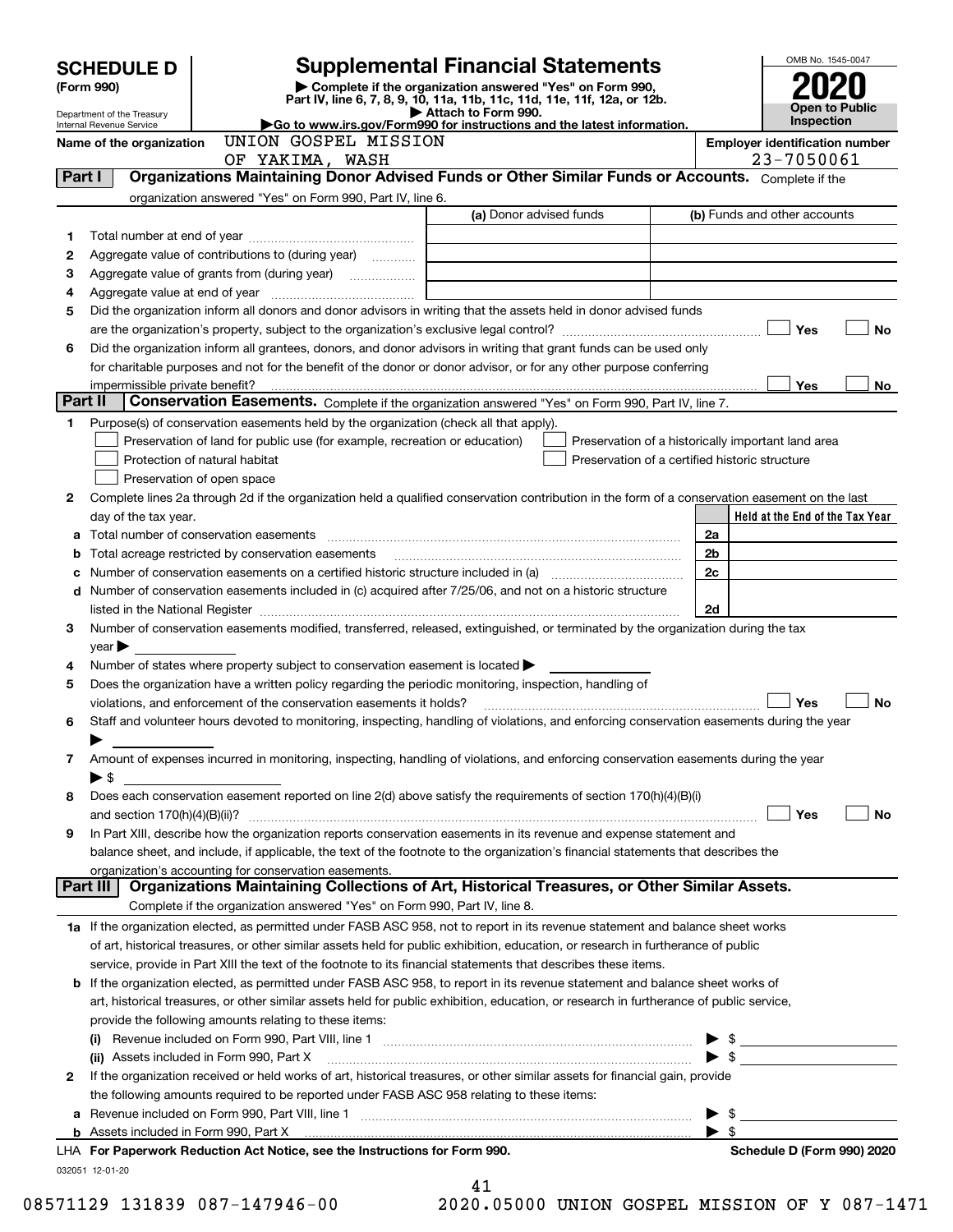|               |                                                                                                                                                                                                                                | UNION GOSPEL MISSION |   |                        |                          |                      |                |                       |
|---------------|--------------------------------------------------------------------------------------------------------------------------------------------------------------------------------------------------------------------------------|----------------------|---|------------------------|--------------------------|----------------------|----------------|-----------------------|
|               | Schedule D (Form 990) 2020                                                                                                                                                                                                     | OF YAKIMA, WASH      |   |                        |                          |                      |                | 23-7050061 Page 2     |
|               | Organizations Maintaining Collections of Art, Historical Treasures, or Other Similar Assets (continued)<br>Part III                                                                                                            |                      |   |                        |                          |                      |                |                       |
| 3             | Using the organization's acquisition, accession, and other records, check any of the following that make significant use of its                                                                                                |                      |   |                        |                          |                      |                |                       |
|               | collection items (check all that apply):                                                                                                                                                                                       |                      |   |                        |                          |                      |                |                       |
| a             | Public exhibition                                                                                                                                                                                                              |                      | d |                        | Loan or exchange program |                      |                |                       |
| b             | Scholarly research                                                                                                                                                                                                             |                      | е | <b>Other Community</b> |                          |                      |                |                       |
| c             | Preservation for future generations                                                                                                                                                                                            |                      |   |                        |                          |                      |                |                       |
| 4             | Provide a description of the organization's collections and explain how they further the organization's exempt purpose in Part XIII.                                                                                           |                      |   |                        |                          |                      |                |                       |
| 5             | During the year, did the organization solicit or receive donations of art, historical treasures, or other similar assets                                                                                                       |                      |   |                        |                          |                      |                |                       |
|               | to be sold to raise funds rather than to be maintained as part of the organization's collection?                                                                                                                               |                      |   |                        |                          |                      | Yes            | No                    |
|               | Part IV<br>Escrow and Custodial Arrangements. Complete if the organization answered "Yes" on Form 990, Part IV, line 9, or                                                                                                     |                      |   |                        |                          |                      |                |                       |
|               | reported an amount on Form 990, Part X, line 21.                                                                                                                                                                               |                      |   |                        |                          |                      |                |                       |
|               | 1a Is the organization an agent, trustee, custodian or other intermediary for contributions or other assets not included                                                                                                       |                      |   |                        |                          |                      |                |                       |
|               |                                                                                                                                                                                                                                |                      |   |                        |                          |                      |                |                       |
|               | on Form 990, Part X? [11] matter and the contract of the contract of the contract of the contract of the contract of the contract of the contract of the contract of the contract of the contract of the contract of the contr |                      |   |                        |                          |                      | Yes            | No                    |
|               | <b>b</b> If "Yes," explain the arrangement in Part XIII and complete the following table:                                                                                                                                      |                      |   |                        |                          |                      |                |                       |
|               |                                                                                                                                                                                                                                |                      |   |                        |                          |                      | Amount         |                       |
| с             | Beginning balance                                                                                                                                                                                                              |                      |   |                        |                          | 1c                   |                |                       |
| d             | Additions during the year manufactured and an annual contract of the year manufactured and all the year manufactured and all the year manufactured and all the year manufactured and all the year manufactured and all the yea |                      |   |                        |                          | 1d                   |                |                       |
| е             | Distributions during the year manufactured and continuum control of the year manufactured and control of the year manufactured and control of the year manufactured and control of the year manufactured and control of the ye |                      |   |                        |                          | 1e                   |                |                       |
| Ť.            |                                                                                                                                                                                                                                |                      |   |                        |                          | 1f                   |                |                       |
|               | 2a Did the organization include an amount on Form 990, Part X, line 21, for escrow or custodial account liability?                                                                                                             |                      |   |                        |                          |                      | Yes            | No                    |
|               | b If "Yes," explain the arrangement in Part XIII. Check here if the explanation has been provided on Part XIII                                                                                                                 |                      |   |                        |                          |                      |                |                       |
| <b>Part V</b> | Endowment Funds. Complete if the organization answered "Yes" on Form 990, Part IV, line 10.                                                                                                                                    |                      |   |                        |                          |                      |                |                       |
|               |                                                                                                                                                                                                                                | (a) Current year     |   | (b) Prior year         | (c) Two years back       | (d) Three years back |                | (e) Four years back   |
| 1a            | Beginning of year balance                                                                                                                                                                                                      |                      |   |                        |                          |                      |                |                       |
| b             |                                                                                                                                                                                                                                |                      |   |                        |                          |                      |                |                       |
|               | Net investment earnings, gains, and losses                                                                                                                                                                                     |                      |   |                        |                          |                      |                |                       |
| d             |                                                                                                                                                                                                                                |                      |   |                        |                          |                      |                |                       |
|               | <b>e</b> Other expenditures for facilities                                                                                                                                                                                     |                      |   |                        |                          |                      |                |                       |
|               | and programs                                                                                                                                                                                                                   |                      |   |                        |                          |                      |                |                       |
|               |                                                                                                                                                                                                                                |                      |   |                        |                          |                      |                |                       |
| g             | End of year balance                                                                                                                                                                                                            |                      |   |                        |                          |                      |                |                       |
| 2             | Provide the estimated percentage of the current year end balance (line 1g, column (a)) held as:                                                                                                                                |                      |   |                        |                          |                      |                |                       |
|               | Board designated or quasi-endowment >                                                                                                                                                                                          |                      | % |                        |                          |                      |                |                       |
| а             |                                                                                                                                                                                                                                | %                    |   |                        |                          |                      |                |                       |
| b             | Permanent endowment > 1                                                                                                                                                                                                        |                      |   |                        |                          |                      |                |                       |
| c             | Term endowment >                                                                                                                                                                                                               | %                    |   |                        |                          |                      |                |                       |
|               | The percentages on lines 2a, 2b, and 2c should equal 100%.                                                                                                                                                                     |                      |   |                        |                          |                      |                |                       |
|               | 3a Are there endowment funds not in the possession of the organization that are held and administered for the organization                                                                                                     |                      |   |                        |                          |                      |                |                       |
|               | by:                                                                                                                                                                                                                            |                      |   |                        |                          |                      |                | Yes<br>No             |
|               | (i)                                                                                                                                                                                                                            |                      |   |                        |                          |                      | 3a(i)          |                       |
|               |                                                                                                                                                                                                                                |                      |   |                        |                          |                      | 3a(ii)         |                       |
|               |                                                                                                                                                                                                                                |                      |   |                        |                          |                      | 3b             |                       |
| 4             | Describe in Part XIII the intended uses of the organization's endowment funds.                                                                                                                                                 |                      |   |                        |                          |                      |                |                       |
|               | Land, Buildings, and Equipment.<br><b>Part VI</b>                                                                                                                                                                              |                      |   |                        |                          |                      |                |                       |
|               | Complete if the organization answered "Yes" on Form 990, Part IV, line 11a. See Form 990, Part X, line 10.                                                                                                                     |                      |   |                        |                          |                      |                |                       |
|               | Description of property                                                                                                                                                                                                        | (a) Cost or other    |   |                        | (b) Cost or other        | (c) Accumulated      | (d) Book value |                       |
|               |                                                                                                                                                                                                                                | basis (investment)   |   |                        | basis (other)            | depreciation         |                |                       |
|               |                                                                                                                                                                                                                                |                      |   |                        | 688,679.                 |                      |                | 688,679.              |
|               |                                                                                                                                                                                                                                |                      |   |                        | 8,781,550.               | 4, 122, 048.         |                | 4,659,502.            |
| c             | Leasehold improvements                                                                                                                                                                                                         |                      |   |                        | 512,000.                 |                      |                | $\overline{51}2,000.$ |
|               |                                                                                                                                                                                                                                |                      |   |                        | 1,082,970.               | 616,729.             |                | 466,241.              |
|               |                                                                                                                                                                                                                                |                      |   |                        |                          |                      |                |                       |
|               |                                                                                                                                                                                                                                |                      |   |                        |                          | ▶                    |                | 6,326,422.            |
|               |                                                                                                                                                                                                                                |                      |   |                        |                          |                      |                |                       |

**Schedule D (Form 990) 2020**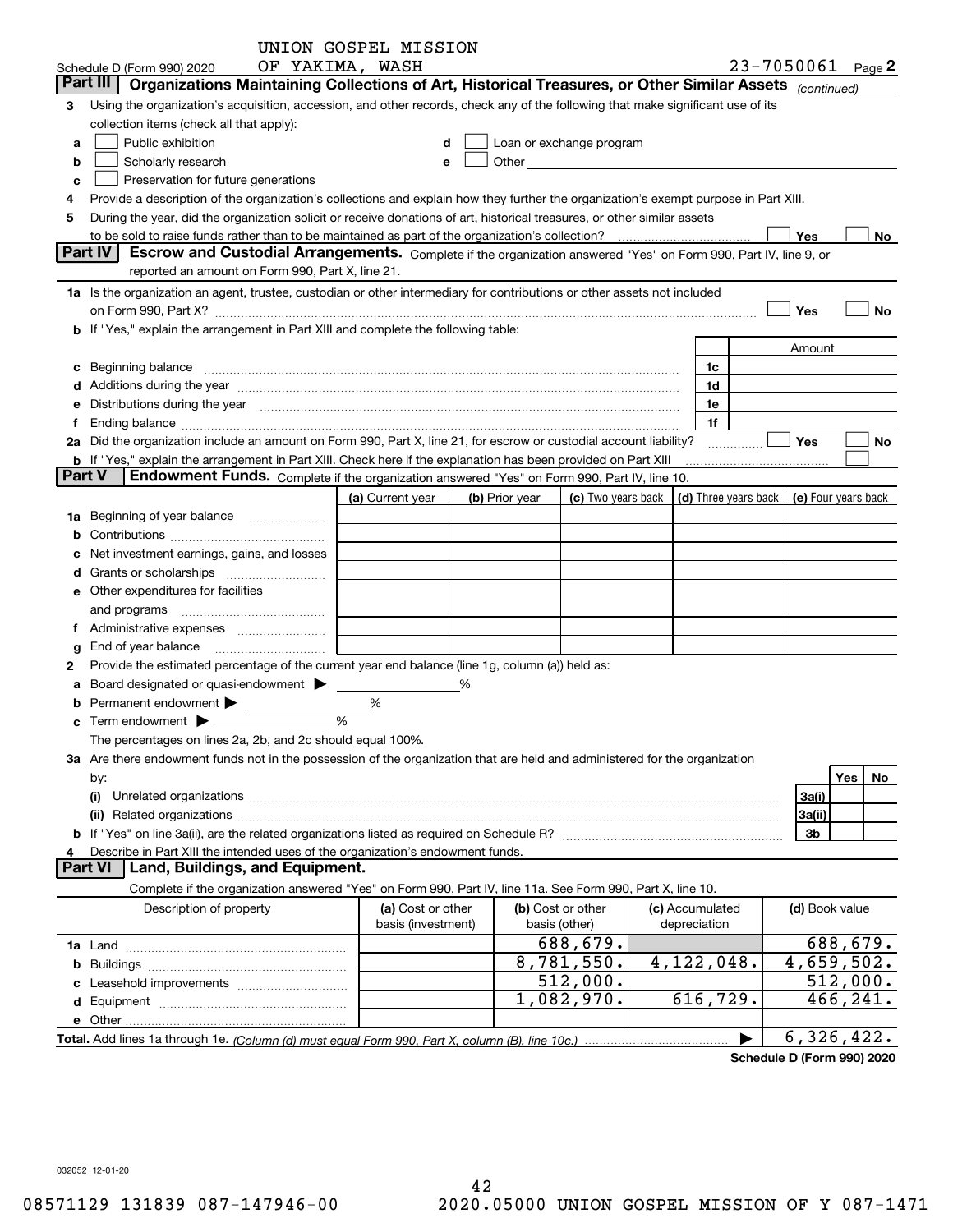|  |                 | UNION GOSPEL MISSION |
|--|-----------------|----------------------|
|  | OF YAKIMA, WASH |                      |

# Schedule D (Form 990) 2020 **OF YAKIMA, WASH**<br>**Part VII Investments - Other Securities.**

Complete if the organization answered "Yes" on Form 990, Part IV, line 11b. See Form 990, Part X, line 12.

| (a) Description of security or category (including name of security)                   | (b) Book value | (c) Method of valuation: Cost or end-of-year market value |
|----------------------------------------------------------------------------------------|----------------|-----------------------------------------------------------|
| (1) Financial derivatives                                                              |                |                                                           |
| (2) Closely held equity interests                                                      |                |                                                           |
| $(3)$ Other                                                                            |                |                                                           |
| (A)                                                                                    |                |                                                           |
| (B)                                                                                    |                |                                                           |
| (C)                                                                                    |                |                                                           |
| (D)                                                                                    |                |                                                           |
| (E)                                                                                    |                |                                                           |
| (F)                                                                                    |                |                                                           |
| (G)                                                                                    |                |                                                           |
| (H)                                                                                    |                |                                                           |
| Total. (Col. (b) must equal Form 990, Part X, col. (B) line 12.) $\blacktriangleright$ |                |                                                           |

#### **Part VIII Investments - Program Related.**

Complete if the organization answered "Yes" on Form 990, Part IV, line 11c. See Form 990, Part X, line 13.

| (a) Description of investment                                       | (b) Book value | (c) Method of valuation: Cost or end-of-year market value |
|---------------------------------------------------------------------|----------------|-----------------------------------------------------------|
| (1)                                                                 |                |                                                           |
| (2)                                                                 |                |                                                           |
| $\frac{1}{2}$                                                       |                |                                                           |
| (4)                                                                 |                |                                                           |
| $\frac{1}{2}$                                                       |                |                                                           |
| (6)                                                                 |                |                                                           |
| $\sqrt{(7)}$                                                        |                |                                                           |
| (8)                                                                 |                |                                                           |
| (9)                                                                 |                |                                                           |
| Total. (Col. (b) must equal Form 990, Part X, col. (B) line $13.$ ) |                |                                                           |

#### **Part IX Other Assets.**

Complete if the organization answered "Yes" on Form 990, Part IV, line 11d. See Form 990, Part X, line 15.

| (a) Description                                                                                                                       | (b) Book value |
|---------------------------------------------------------------------------------------------------------------------------------------|----------------|
|                                                                                                                                       |                |
| (2)                                                                                                                                   |                |
| (3)                                                                                                                                   |                |
| (4)                                                                                                                                   |                |
| (5)                                                                                                                                   |                |
| (6)                                                                                                                                   |                |
|                                                                                                                                       |                |
| (8)                                                                                                                                   |                |
| (9)                                                                                                                                   |                |
|                                                                                                                                       |                |
| Total. (Column (b) must equal Form 990, Part X, col. (B) line 15.) ………………………………………………………………………………………<br>  Part X   Other Liabilities. |                |

|                     | Complete if the organization answered "Yes" on Form 990, Part IV, line 11e or 11f. See Form 990, Part X, line 25. |                |
|---------------------|-------------------------------------------------------------------------------------------------------------------|----------------|
| 1.                  | (a) Description of liability                                                                                      | (b) Book value |
|                     | Federal income taxes                                                                                              |                |
| (2)                 | LONG-TERM ANNUITIES PAYABLE                                                                                       | 521,685.       |
| $\qquad \qquad$ (3) |                                                                                                                   |                |
| (4)                 |                                                                                                                   |                |
| (5)                 |                                                                                                                   |                |
| (6)                 |                                                                                                                   |                |
| (7)                 |                                                                                                                   |                |
| (8)                 |                                                                                                                   |                |
| (9)                 |                                                                                                                   |                |
|                     |                                                                                                                   | 521,685.       |

**2.** Liability for uncertain tax positions. In Part XIII, provide the text of the footnote to the organization's financial statements that reports the

organization's liability for uncertain tax positions under FASB ASC 740. Check here if the text of the footnote has been provided in Part XIII  $\boxed{\text{X}}$ 

**Schedule D (Form 990) 2020**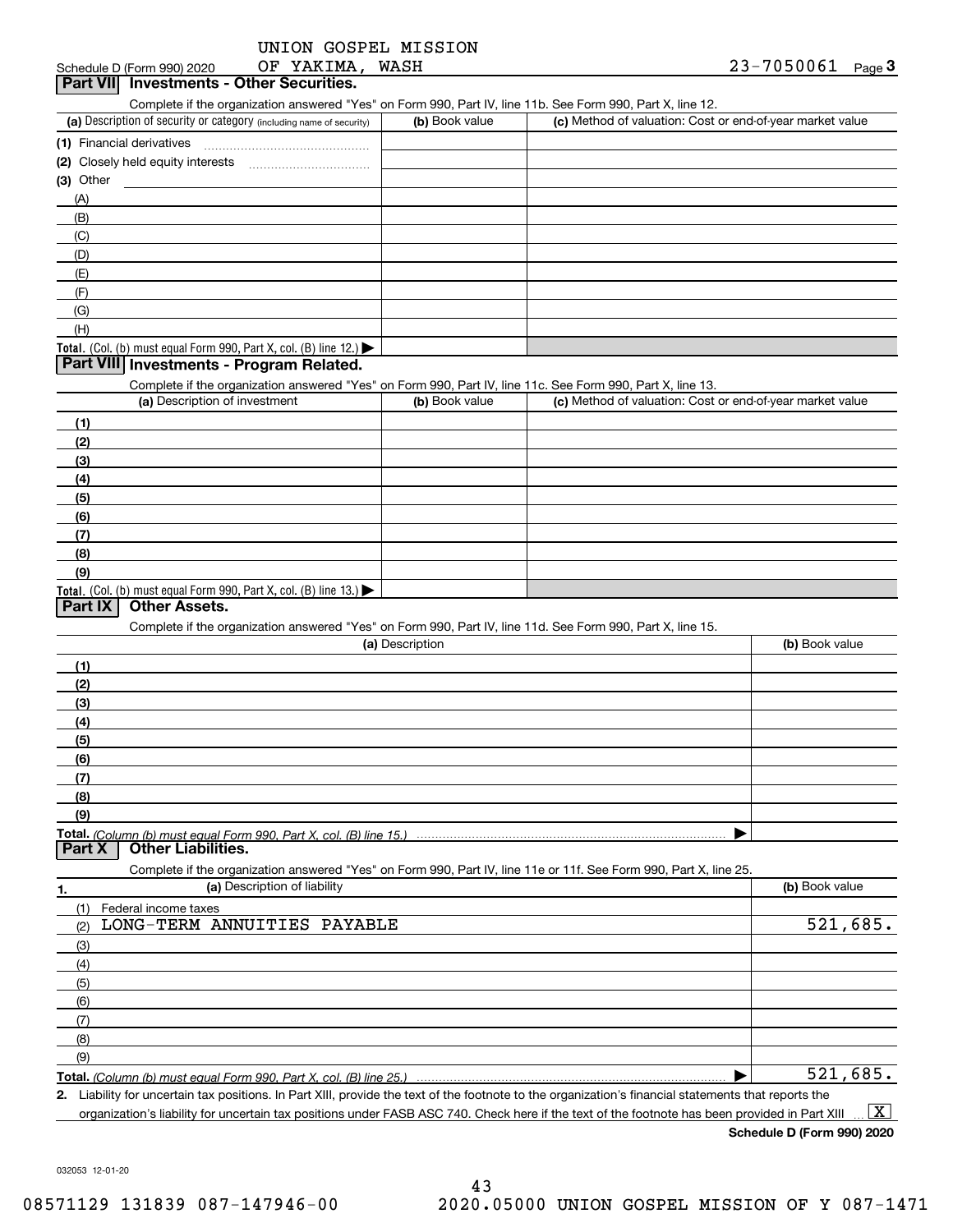|    | OF YAKIMA, WASH<br>Schedule D (Form 990) 2020                                                                                                                                                                                        |                |            |                         | 23-7050061 Page 4           |
|----|--------------------------------------------------------------------------------------------------------------------------------------------------------------------------------------------------------------------------------------|----------------|------------|-------------------------|-----------------------------|
|    | Reconciliation of Revenue per Audited Financial Statements With Revenue per Return.<br><b>Part XI</b>                                                                                                                                |                |            |                         |                             |
|    | Complete if the organization answered "Yes" on Form 990, Part IV, line 12a.                                                                                                                                                          |                |            |                         |                             |
| 1  | Total revenue, gains, and other support per audited financial statements                                                                                                                                                             |                |            | $\blacksquare$          | $\overline{11,165,731}$ .   |
| 2  | Amounts included on line 1 but not on Form 990, Part VIII, line 12:                                                                                                                                                                  |                |            |                         |                             |
| a  | Net unrealized gains (losses) on investments [11] matter contracts and the unrealized gains (losses) on investments                                                                                                                  | 2a             | 104, 157.  |                         |                             |
| b  |                                                                                                                                                                                                                                      | 2 <sub>b</sub> | 322,767.   |                         |                             |
| c  |                                                                                                                                                                                                                                      | 2c             |            |                         |                             |
| d  | Other (Describe in Part XIII.)                                                                                                                                                                                                       | 2d             |            |                         |                             |
| е  | Add lines 2a through 2d <b>continuum contract and all contract and all contract and all contract and all contract and all contract and all contract and all contract and all contract and all contract and all contract and all </b> |                |            | <b>2e</b>               | 426,924.                    |
| 3  |                                                                                                                                                                                                                                      |                |            | $\overline{\mathbf{3}}$ | 10,738,807.                 |
|    | Amounts included on Form 990, Part VIII, line 12, but not on line 1:                                                                                                                                                                 |                |            |                         |                             |
| a  | Investment expenses not included on Form 990, Part VIII, line 7b [100] [100] [100] [100] [100] [100] [100] [10                                                                                                                       | 4a             | 5,420.     |                         |                             |
| b  | Other (Describe in Part XIII.) <b>Construction Construction</b> Chern Construction Chern Chern Chern Chern Chern Chern                                                                                                               | 4 <sub>b</sub> | $-52,077.$ |                         |                             |
|    | Add lines 4a and 4b                                                                                                                                                                                                                  |                |            | 4c                      | $-46,657.$<br>10,692,150.   |
| 5  |                                                                                                                                                                                                                                      |                |            | $\overline{5}$          |                             |
|    |                                                                                                                                                                                                                                      |                |            |                         |                             |
|    | Part XII   Reconciliation of Expenses per Audited Financial Statements With Expenses per Return.                                                                                                                                     |                |            |                         |                             |
|    | Complete if the organization answered "Yes" on Form 990, Part IV, line 12a.                                                                                                                                                          |                |            |                         |                             |
| 1  |                                                                                                                                                                                                                                      |                |            | $\blacksquare$          | 9,287,595.                  |
| 2  | Amounts included on line 1 but not on Form 990, Part IX, line 25:                                                                                                                                                                    |                |            |                         |                             |
| a  |                                                                                                                                                                                                                                      | 2a             | 322,767.   |                         |                             |
| b  |                                                                                                                                                                                                                                      | 2 <sub>b</sub> |            |                         |                             |
| c  |                                                                                                                                                                                                                                      | 2c             |            |                         |                             |
| d  |                                                                                                                                                                                                                                      | 2d             | 52,077.    |                         |                             |
| е  | Add lines 2a through 2d <b>contained a contained a contained a contained a</b> contained a contact the set of the set of the set of the set of the set of the set of the set of the set of the set of the set of the set of the set  |                |            | 2e                      |                             |
| 3  |                                                                                                                                                                                                                                      |                |            | 3                       | $\frac{374,844}{8,912,751}$ |
| 4  | Amounts included on Form 990, Part IX, line 25, but not on line 1:                                                                                                                                                                   |                |            |                         |                             |
| a  |                                                                                                                                                                                                                                      | 4a             | 5,420.     |                         |                             |
| b  | Other (Describe in Part XIII.)                                                                                                                                                                                                       | 4b             |            |                         |                             |
| C. | Add lines 4a and 4b                                                                                                                                                                                                                  |                |            | 4c                      | 5,420.                      |
|    | Part XIII Supplemental Information.                                                                                                                                                                                                  |                |            | 5                       | 8,918,171                   |

Provide the descriptions required for Part II, lines 3, 5, and 9; Part III, lines 1a and 4; Part IV, lines 1b and 2b; Part V, line 4; Part X, line 2; Part XI, lines 2d and 4b; and Part XII, lines 2d and 4b. Also complete this part to provide any additional information.

#### PART X, LINE 2:

|  | UNDER PROVISIONS OF SECTION $501(C)(3)$ OF THE INTERNAL REVENUE CODE, THE |  |  |  |  |  |  |  |  |  |
|--|---------------------------------------------------------------------------|--|--|--|--|--|--|--|--|--|
|--|---------------------------------------------------------------------------|--|--|--|--|--|--|--|--|--|

ORGANIZATION IS EXEMPT FROM FEDERAL INCOME TAXES, EXCEPT FOR NET INCOME

FROM UNRELATED BUSINESS ACTIVITIES.

MANAGEMENT HAS EVALUATED THE ORGANIZATION'S TAX POSITIONS AND CONCLUDED

THAT THE ORGANIZATION HAD TAKEN NO UNCERTAIN TAX POSITIONS THAT REQUIRE

44

### ADJUSTMENT TO THE FINANCIAL STATEMENTS.

#### PART XI, LINE 2D - OTHER ADJUSTMENTS:

## OTHER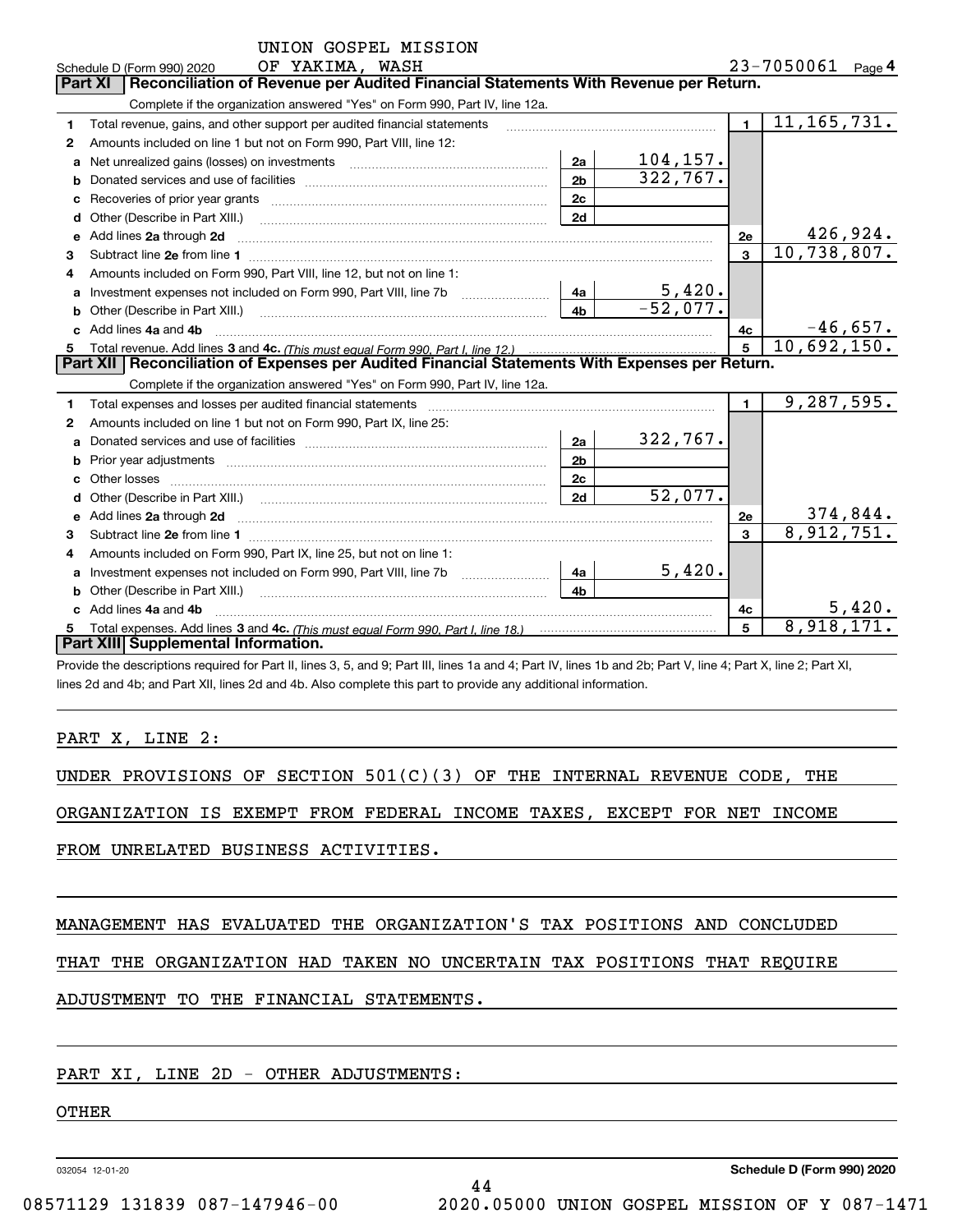| UNION GOSPEL MISSION                                                                            |                            |
|-------------------------------------------------------------------------------------------------|----------------------------|
| OF YAKIMA, WASH<br>Schedule D (Form 990) 2020<br>Part XIII Supplemental Information (continued) | 23-7050061 Page 5          |
| PART XI, LINE 4B - OTHER ADJUSTMENTS:                                                           |                            |
| DIRECT FUNDRAISING EXPENSES                                                                     | $-19,292.$                 |
| COST OF GOODS                                                                                   | $-32,785$ .                |
| TOTAL TO SCHEDULE D, PART XI, LINE 4B                                                           | $-52,077$ .                |
| PART XII, LINE 2D - OTHER ADJUSTMENTS:                                                          |                            |
| DIRECT FUNDRAISING EXPENSES                                                                     |                            |
| COST OF GOODS                                                                                   | 19,292.                    |
| TOTAL TO SCHEDULE D, PART XII, LINE 2D                                                          | 52,077.                    |
|                                                                                                 |                            |
|                                                                                                 |                            |
|                                                                                                 |                            |
|                                                                                                 |                            |
|                                                                                                 |                            |
|                                                                                                 |                            |
|                                                                                                 |                            |
|                                                                                                 |                            |
|                                                                                                 |                            |
|                                                                                                 |                            |
|                                                                                                 | Schedule D (Form 990) 2020 |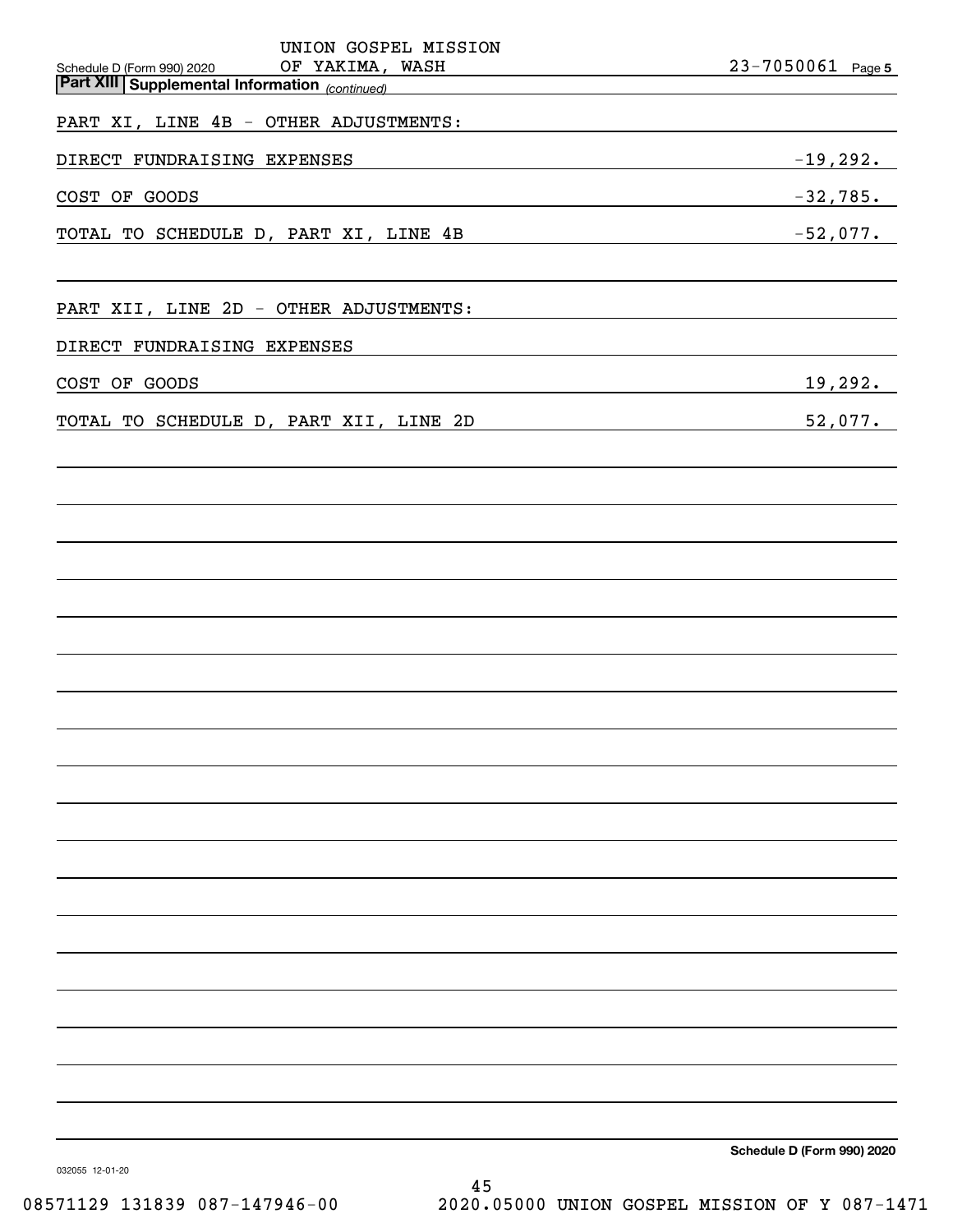| <b>SCHEDULE G</b>                                                                                                                                                                                   | <b>Supplemental Information Regarding Fundraising or Gaming Activities</b>                      |                                                                                                                                                                                                                                                                                                                                                                                                                                                                                                                                                    | OMB No. 1545-0047                                                          |    |                                                                                                   |  |                                                                            |                                                         |
|-----------------------------------------------------------------------------------------------------------------------------------------------------------------------------------------------------|-------------------------------------------------------------------------------------------------|----------------------------------------------------------------------------------------------------------------------------------------------------------------------------------------------------------------------------------------------------------------------------------------------------------------------------------------------------------------------------------------------------------------------------------------------------------------------------------------------------------------------------------------------------|----------------------------------------------------------------------------|----|---------------------------------------------------------------------------------------------------|--|----------------------------------------------------------------------------|---------------------------------------------------------|
| (Form 990 or 990-EZ)                                                                                                                                                                                | Complete if the organization answered "Yes" on Form 990, Part IV, line 17, 18, or 19, or if the |                                                                                                                                                                                                                                                                                                                                                                                                                                                                                                                                                    |                                                                            |    |                                                                                                   |  |                                                                            |                                                         |
| Department of the Treasury                                                                                                                                                                          |                                                                                                 | organization entered more than \$15,000 on Form 990-EZ, line 6a.<br>Attach to Form 990 or Form 990-EZ.                                                                                                                                                                                                                                                                                                                                                                                                                                             |                                                                            |    |                                                                                                   |  |                                                                            | <b>Open to Public</b>                                   |
| Internal Revenue Service                                                                                                                                                                            | Go to www.irs.gov/Form990 for instructions and the latest information.                          |                                                                                                                                                                                                                                                                                                                                                                                                                                                                                                                                                    | Inspection                                                                 |    |                                                                                                   |  |                                                                            |                                                         |
| Name of the organization                                                                                                                                                                            |                                                                                                 | UNION GOSPEL MISSION<br>OF YAKIMA, WASH                                                                                                                                                                                                                                                                                                                                                                                                                                                                                                            |                                                                            |    |                                                                                                   |  | 23-7050061                                                                 | <b>Employer identification number</b>                   |
| Part I                                                                                                                                                                                              | required to complete this part.                                                                 | Fundraising Activities. Complete if the organization answered "Yes" on Form 990, Part IV, line 17. Form 990-EZ filers are not                                                                                                                                                                                                                                                                                                                                                                                                                      |                                                                            |    |                                                                                                   |  |                                                                            |                                                         |
| $X$ Mail solicitations<br>a<br>$\mathbf{X}$<br>b<br>$\overline{X}$ Phone solicitations<br>C<br>$\boxed{\text{X}}$ In-person solicitations<br>d<br>compensated at least \$5,000 by the organization. | Internet and email solicitations                                                                | 1 Indicate whether the organization raised funds through any of the following activities. Check all that apply.<br>f<br>$g\mid X$ Special fundraising events<br>2 a Did the organization have a written or oral agreement with any individual (including officers, directors, trustees, or<br>key employees listed in Form 990, Part VII) or entity in connection with professional fundraising services?<br>b If "Yes," list the 10 highest paid individuals or entities (fundraisers) pursuant to agreements under which the fundraiser is to be |                                                                            |    | $e$ $\boxed{\text{X}}$ Solicitation of non-government grants<br>Solicitation of government grants |  | $\boxed{\text{X}}$ Yes                                                     | <b>No</b>                                               |
| (i) Name and address of individual<br>or entity (fundraiser)                                                                                                                                        |                                                                                                 | (ii) Activity                                                                                                                                                                                                                                                                                                                                                                                                                                                                                                                                      | (iii) Did<br>fundraiser<br>have custody<br>or control of<br>contributions? |    | (iv) Gross receipts<br>from activity                                                              |  | (v) Amount paid<br>to (or retained by)<br>fundraiser<br>listed in col. (i) | (vi) Amount paid<br>to (or retained by)<br>organization |
| BREWER DIRECT - 507 SOUTH                                                                                                                                                                           |                                                                                                 |                                                                                                                                                                                                                                                                                                                                                                                                                                                                                                                                                    | Yes                                                                        | No |                                                                                                   |  |                                                                            |                                                         |
| MYRTLE AVE, MONROVIA, CA                                                                                                                                                                            |                                                                                                 | CONSULTANT                                                                                                                                                                                                                                                                                                                                                                                                                                                                                                                                         |                                                                            | X  | 959,086.                                                                                          |  | 296,670.                                                                   | 662.416.                                                |
|                                                                                                                                                                                                     |                                                                                                 |                                                                                                                                                                                                                                                                                                                                                                                                                                                                                                                                                    |                                                                            |    |                                                                                                   |  |                                                                            |                                                         |
|                                                                                                                                                                                                     |                                                                                                 |                                                                                                                                                                                                                                                                                                                                                                                                                                                                                                                                                    |                                                                            |    |                                                                                                   |  |                                                                            |                                                         |
|                                                                                                                                                                                                     |                                                                                                 |                                                                                                                                                                                                                                                                                                                                                                                                                                                                                                                                                    |                                                                            |    |                                                                                                   |  |                                                                            |                                                         |
|                                                                                                                                                                                                     |                                                                                                 |                                                                                                                                                                                                                                                                                                                                                                                                                                                                                                                                                    |                                                                            |    |                                                                                                   |  |                                                                            |                                                         |
|                                                                                                                                                                                                     |                                                                                                 |                                                                                                                                                                                                                                                                                                                                                                                                                                                                                                                                                    |                                                                            |    |                                                                                                   |  |                                                                            |                                                         |
|                                                                                                                                                                                                     |                                                                                                 |                                                                                                                                                                                                                                                                                                                                                                                                                                                                                                                                                    |                                                                            |    |                                                                                                   |  |                                                                            |                                                         |
|                                                                                                                                                                                                     |                                                                                                 |                                                                                                                                                                                                                                                                                                                                                                                                                                                                                                                                                    |                                                                            |    |                                                                                                   |  |                                                                            |                                                         |
|                                                                                                                                                                                                     |                                                                                                 |                                                                                                                                                                                                                                                                                                                                                                                                                                                                                                                                                    |                                                                            |    |                                                                                                   |  |                                                                            |                                                         |
|                                                                                                                                                                                                     |                                                                                                 |                                                                                                                                                                                                                                                                                                                                                                                                                                                                                                                                                    |                                                                            |    |                                                                                                   |  |                                                                            |                                                         |
|                                                                                                                                                                                                     |                                                                                                 |                                                                                                                                                                                                                                                                                                                                                                                                                                                                                                                                                    |                                                                            |    |                                                                                                   |  |                                                                            |                                                         |
|                                                                                                                                                                                                     |                                                                                                 |                                                                                                                                                                                                                                                                                                                                                                                                                                                                                                                                                    |                                                                            |    |                                                                                                   |  |                                                                            |                                                         |
|                                                                                                                                                                                                     |                                                                                                 |                                                                                                                                                                                                                                                                                                                                                                                                                                                                                                                                                    |                                                                            |    |                                                                                                   |  |                                                                            |                                                         |
|                                                                                                                                                                                                     |                                                                                                 |                                                                                                                                                                                                                                                                                                                                                                                                                                                                                                                                                    |                                                                            |    |                                                                                                   |  |                                                                            |                                                         |
| Total                                                                                                                                                                                               |                                                                                                 |                                                                                                                                                                                                                                                                                                                                                                                                                                                                                                                                                    |                                                                            |    | 959,086.                                                                                          |  | 296,670.                                                                   | 662,416.                                                |
|                                                                                                                                                                                                     |                                                                                                 | 3 List all states in which the organization is registered or licensed to solicit contributions or has been notified it is exempt from registration                                                                                                                                                                                                                                                                                                                                                                                                 |                                                                            |    |                                                                                                   |  |                                                                            |                                                         |
| or licensing.<br>WA                                                                                                                                                                                 |                                                                                                 |                                                                                                                                                                                                                                                                                                                                                                                                                                                                                                                                                    |                                                                            |    |                                                                                                   |  |                                                                            |                                                         |
|                                                                                                                                                                                                     |                                                                                                 |                                                                                                                                                                                                                                                                                                                                                                                                                                                                                                                                                    |                                                                            |    |                                                                                                   |  |                                                                            |                                                         |
|                                                                                                                                                                                                     |                                                                                                 |                                                                                                                                                                                                                                                                                                                                                                                                                                                                                                                                                    |                                                                            |    |                                                                                                   |  |                                                                            |                                                         |
|                                                                                                                                                                                                     |                                                                                                 |                                                                                                                                                                                                                                                                                                                                                                                                                                                                                                                                                    |                                                                            |    |                                                                                                   |  |                                                                            |                                                         |
|                                                                                                                                                                                                     |                                                                                                 |                                                                                                                                                                                                                                                                                                                                                                                                                                                                                                                                                    |                                                                            |    |                                                                                                   |  |                                                                            |                                                         |
|                                                                                                                                                                                                     |                                                                                                 |                                                                                                                                                                                                                                                                                                                                                                                                                                                                                                                                                    |                                                                            |    |                                                                                                   |  |                                                                            |                                                         |
|                                                                                                                                                                                                     |                                                                                                 |                                                                                                                                                                                                                                                                                                                                                                                                                                                                                                                                                    |                                                                            |    |                                                                                                   |  |                                                                            |                                                         |
|                                                                                                                                                                                                     |                                                                                                 |                                                                                                                                                                                                                                                                                                                                                                                                                                                                                                                                                    |                                                                            |    |                                                                                                   |  |                                                                            |                                                         |
|                                                                                                                                                                                                     |                                                                                                 |                                                                                                                                                                                                                                                                                                                                                                                                                                                                                                                                                    |                                                                            |    |                                                                                                   |  |                                                                            |                                                         |
|                                                                                                                                                                                                     |                                                                                                 | LHA For Paperwork Reduction Act Notice, see the Instructions for Form 990 or 990-EZ.<br>SEE PART IV FOR CONTINUATIONS                                                                                                                                                                                                                                                                                                                                                                                                                              |                                                                            |    |                                                                                                   |  |                                                                            | Schedule G (Form 990 or 990-EZ) 2020                    |

032081 11-25-20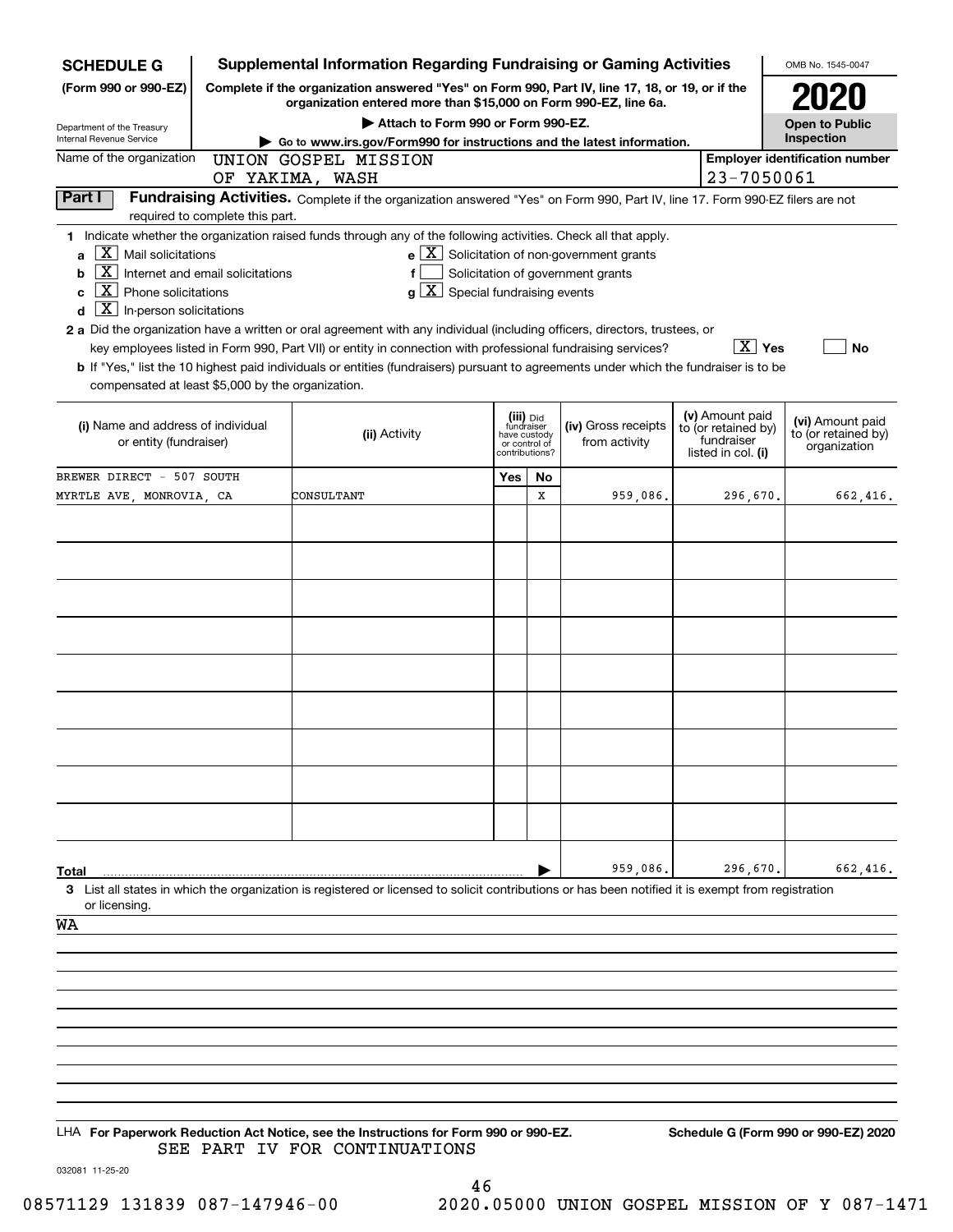UNION GOSPEL MISSION 23-7050061 Page 2 Schedule G (Form 990 or 990-EZ) 2020 Page OF YAKIMA, WASH 23-7050061 **Part II** | Fundraising Events. Complete if the organization answered "Yes" on Form 990, Part IV, line 18, or reported more than \$15,000 of fundraising event contributions and gross income on Form 990-EZ, lines 1 and 6b. List events with gross receipts greater than \$5,000. **(a)** Event #1  $\vert$  **(b)** Event #2 (c) Other events **(d)**  Total events GOLF NONE (add col. **(a)** through TOURNAMENT col. **(c)**) (event type) (event type) (total number) Revenue Revenue 51,095. 51,095. **1**Gross receipts ~~~~~~~~~~~~~~ 35,740. 35,740. **2** Less: Contributions ................................ Gross income (line 1 minus line 2) 15,355. 15,355. **3**. . . . . . . . . . . . **4** Cash prizes <sub>……………………………………</sub> 8,885. 8,885. **5** Noncash prizes \_\_\_\_\_\_\_\_\_\_\_\_\_\_\_\_\_\_\_\_\_\_\_\_\_\_\_\_ Direct Expenses Direct Expense: 7,321. 7,321. **6**Rent/facility costs ~~~~~~~~~~~~ 2,263. 2,263. **7**Food and beverages **8**Entertainment ~~~~~~~~~~~~~~ Other direct expenses ~~~~~~~~~~ 823. 823. **9**19,292.  $\blacktriangleright$ **10** Direct expense summary. Add lines 4 through 9 in column (d) -3,937. …… ▶ **11** Net income summary. Subtract line 10 from line 3, column (d) **Part III | Gaming.** Complete if the organization answered "Yes" on Form 990, Part IV, line 19, or reported more than \$15,000 on Form 990-EZ, line 6a. **(b)**  Pull tabs/instant **(d)**  Total gaming (add **(a)**  Revenue Bingo **Contract of Contract Contract Contract Contract Contract Contract Contract Contract Contract Contract Contract Contract Contract Contract Contract Contract Contract Contract Contract Contract Contract Contract Contr** Revenue bingo/progressive bingo col. **(a)** through col. **(c)**) **1**Gross revenue **2** Cash prizes <sub>……………………………………</sub> Direct Expenses Direct Expenses **3**Noncash prizes <sub>………………………………</sub>…

**9**Enter the state(s) in which the organization conducts gaming activities:

Rent/facility costs ~~~~~~~~~~~~

**8**Net gaming income summary. Subtract line 7 from line 1, column (d)

 $\overline{\phantom{a}}$ 

Direct expense summary. Add lines 2 through 5 in column (d)

**a**Is the organization licensed to conduct gaming activities in each of these states? ~~~~~~~~~~~~~~~~~~~~**b**If "No," explain: **Yes**  $\mathcal{L}^{\text{max}}$ 

**Yes Yes**

% %

|

**No No**

%

 $\boxed{\Box}$  Yes \_\_\_\_\_\_\_ %  $\boxed{\Box}$  Yes \_\_\_\_\_\_\_ %  $\boxed{\Box}$ 

**10a**Were any of the organization's gaming licenses revoked, suspended, or terminated during the tax year? **b** If "Yes," explain: **Yes**

**Yes**

 $\mathcal{L}^{\text{max}}$ 

 $\mathcal{L}^{\text{max}}$ 

**No**

032082 11-25-20

**4**

**5**

**7**

**6** Volunteer labor

Other direct expenses

**Schedule G (Form 990 or 990-EZ) 2020**

…… ▶

**No**

**No**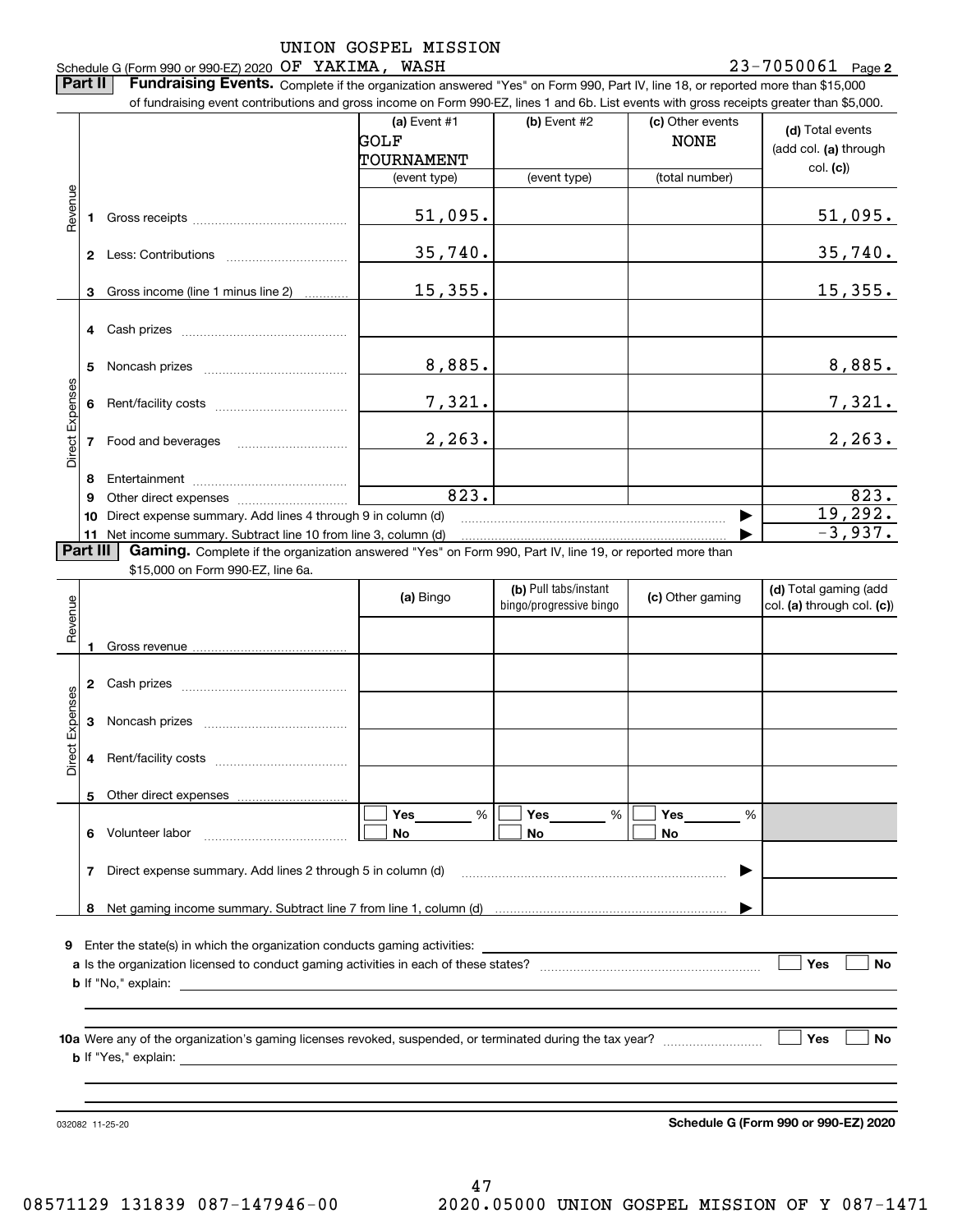|       | UNION GOSPEL MISSION                                                                                                                                          |                                      |           |
|-------|---------------------------------------------------------------------------------------------------------------------------------------------------------------|--------------------------------------|-----------|
|       | Schedule G (Form 990 or 990-EZ) 2020 OF YAKIMA, WASH<br><u> 1989 - Jan Samuel Barbara, martin di</u>                                                          | 23-7050061                           | Page 3    |
|       |                                                                                                                                                               | Yes                                  | No        |
|       | 12 Is the organization a grantor, beneficiary or trustee of a trust, or a member of a partnership or other entity formed                                      |                                      |           |
|       |                                                                                                                                                               | Yes                                  | No        |
|       | 13 Indicate the percentage of gaming activity conducted in:                                                                                                   |                                      |           |
|       |                                                                                                                                                               | 13а                                  | %         |
|       | <b>b</b> An outside facility <i>www.communicality www.communicality.communicality www.communicality www.communicality.communicality www.communicality.com</i> | 13b                                  | %         |
|       | 14 Enter the name and address of the person who prepares the organization's gaming/special events books and records:                                          |                                      |           |
|       | Name $\blacktriangleright$<br><u> 1989 - Johann Stoff, amerikansk politiker (d. 1989)</u>                                                                     |                                      |           |
|       |                                                                                                                                                               | Yes                                  | <b>No</b> |
|       | c If "Yes," enter name and address of the third party:                                                                                                        |                                      |           |
|       | Name $\blacktriangleright$                                                                                                                                    |                                      |           |
| 16    | Gaming manager information:                                                                                                                                   |                                      |           |
|       |                                                                                                                                                               |                                      |           |
|       | Name $\blacktriangleright$                                                                                                                                    |                                      |           |
|       | Gaming manager compensation > \$                                                                                                                              |                                      |           |
|       |                                                                                                                                                               |                                      |           |
|       | $\blacksquare$ Description of services provided $\blacktriangleright$                                                                                         |                                      |           |
|       |                                                                                                                                                               |                                      |           |
|       |                                                                                                                                                               |                                      |           |
|       | Director/officer<br>Employee<br>Independent contractor                                                                                                        |                                      |           |
|       | <b>17</b> Mandatory distributions:                                                                                                                            |                                      |           |
|       | a Is the organization required under state law to make charitable distributions from the gaming proceeds to                                                   |                                      |           |
|       | retain the state gaming license?                                                                                                                              | Yes                                  | No        |
|       | <b>b</b> Enter the amount of distributions required under state law to be distributed to other exempt organizations or spent in the                           |                                      |           |
|       | organization's own exempt activities during the tax year $\triangleright$ \$                                                                                  |                                      |           |
|       | Part IV<br>Supplemental Information. Provide the explanations required by Part I, line 2b, columns (iii) and (v); and Part III, lines 9, 9b, 10b,             |                                      |           |
|       | 15b, 15c, 16, and 17b, as applicable. Also provide any additional information. See instructions.                                                              |                                      |           |
|       |                                                                                                                                                               |                                      |           |
|       | SCHEDULE G, PART I, LINE 2B, LIST OF TEN HIGHEST PAID FUNDRAISERS:                                                                                            |                                      |           |
|       |                                                                                                                                                               |                                      |           |
|       |                                                                                                                                                               |                                      |           |
| ( I ) | NAME OF FUNDRAISER: BREWER DIRECT                                                                                                                             |                                      |           |
|       |                                                                                                                                                               |                                      |           |
| ( I ) | ADDRESS OF FUNDRAISER: 507 SOUTH MYRTLE AVE, MONROVIA, CA                                                                                                     | 91016                                |           |
|       |                                                                                                                                                               |                                      |           |
|       |                                                                                                                                                               |                                      |           |
|       |                                                                                                                                                               |                                      |           |
|       |                                                                                                                                                               |                                      |           |
|       |                                                                                                                                                               |                                      |           |
|       |                                                                                                                                                               |                                      |           |
|       |                                                                                                                                                               |                                      |           |
|       |                                                                                                                                                               |                                      |           |
|       | 032083 11-25-20                                                                                                                                               | Schedule G (Form 990 or 990-EZ) 2020 |           |

48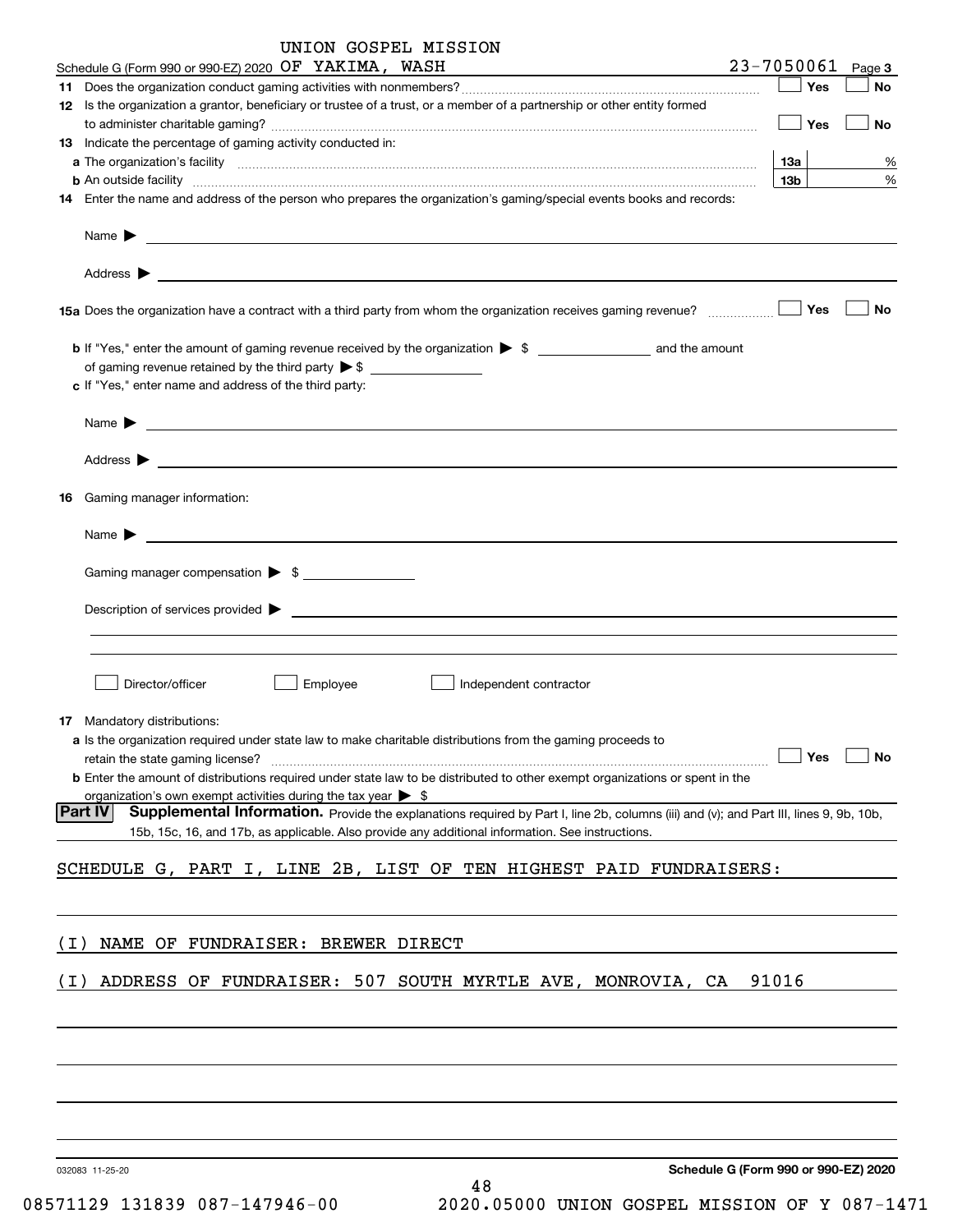|                                                       |            | UNION GOSPEL MISSION |  |                       |  |
|-------------------------------------------------------|------------|----------------------|--|-----------------------|--|
| Schedule G (Form 990 or 990-EZ)                       | OF YAKIMA. | WASH                 |  | $23 - 7050061$ Page 4 |  |
| <b>Part IV   Supplemental Information</b> (continued) |            |                      |  |                       |  |

| Schedule G (Form 990 or 990-EZ) |
|---------------------------------|

032084 04-01-20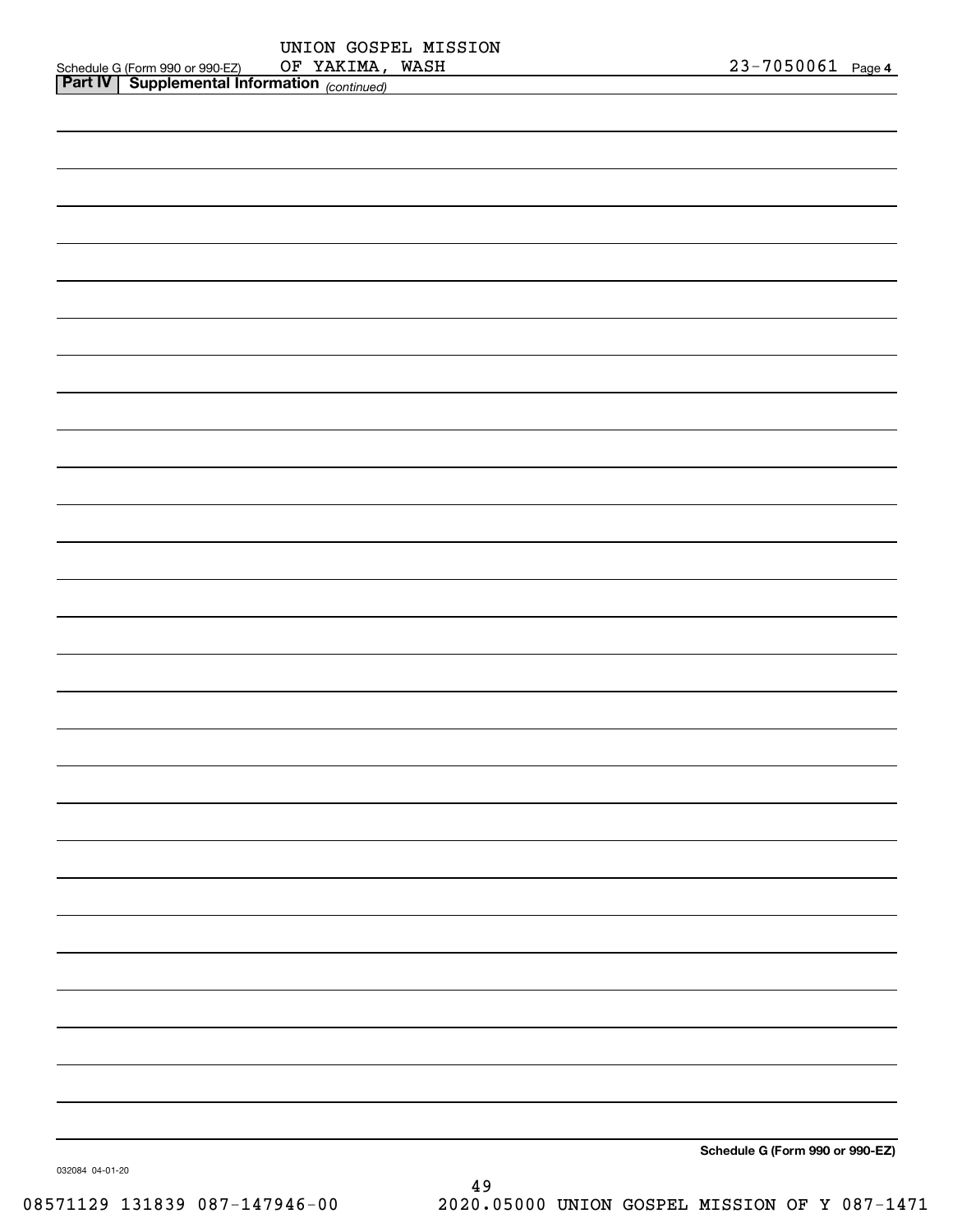|        | <b>SCHEDULE M</b><br>(Form 990)                        |                                                                                                                                                                                       | <b>Noncash Contributions</b>  | OMB No. 1545-0047<br><b>2021</b>     |                                                                                                                                |                      |                                                              |
|--------|--------------------------------------------------------|---------------------------------------------------------------------------------------------------------------------------------------------------------------------------------------|-------------------------------|--------------------------------------|--------------------------------------------------------------------------------------------------------------------------------|----------------------|--------------------------------------------------------------|
|        | Department of the Treasury<br>Internal Revenue Service | ► Complete if the organizations answered "Yes" on Form 990, Part IV, lines 29 or 30.<br>Attach to Form 990.<br>Go to www.irs.gov/Form990 for instructions and the latest information. |                               | <b>Open to Public</b><br>Inspection  |                                                                                                                                |                      |                                                              |
|        | Name of the organization                               | UNION GOSPEL MISSION                                                                                                                                                                  |                               |                                      |                                                                                                                                |                      | <b>Employer identification number</b>                        |
|        |                                                        | OF YAKIMA, WASH                                                                                                                                                                       |                               |                                      |                                                                                                                                |                      | 23-7050061                                                   |
| Part I | <b>Types of Property</b>                               |                                                                                                                                                                                       |                               |                                      |                                                                                                                                |                      |                                                              |
|        |                                                        |                                                                                                                                                                                       | (a)<br>Check if<br>applicable | (b)<br>Number of<br>contributions or | (c)<br>Noncash contribution<br>amounts reported on<br>items contributed Form 990, Part VIII, line 1g                           |                      | (d)<br>Method of determining<br>noncash contribution amounts |
| 1      |                                                        |                                                                                                                                                                                       |                               |                                      |                                                                                                                                |                      |                                                              |
| 2      |                                                        |                                                                                                                                                                                       |                               |                                      |                                                                                                                                |                      |                                                              |
| з      |                                                        |                                                                                                                                                                                       |                               |                                      |                                                                                                                                |                      |                                                              |
| 4      |                                                        |                                                                                                                                                                                       |                               |                                      |                                                                                                                                |                      |                                                              |
| 5      |                                                        | Clothing and household goods                                                                                                                                                          | $\overline{\mathbf{x}}$       |                                      | 2,394,683. ESTIMATE                                                                                                            |                      |                                                              |
| 6      |                                                        |                                                                                                                                                                                       |                               |                                      |                                                                                                                                |                      |                                                              |
| 7      |                                                        |                                                                                                                                                                                       |                               |                                      |                                                                                                                                |                      |                                                              |
| 8      |                                                        |                                                                                                                                                                                       |                               |                                      |                                                                                                                                |                      |                                                              |
| 9      |                                                        |                                                                                                                                                                                       | $\overline{\mathbf{x}}$       | 2                                    |                                                                                                                                | 14,397. MARKET VALUE |                                                              |
| 10     |                                                        | Securities - Closely held stock                                                                                                                                                       |                               |                                      |                                                                                                                                |                      |                                                              |
| 11     | Securities - Partnership, LLC, or<br>trust interests   |                                                                                                                                                                                       |                               |                                      |                                                                                                                                |                      |                                                              |
| 12     | Securities - Miscellaneous                             |                                                                                                                                                                                       |                               |                                      |                                                                                                                                |                      |                                                              |
| 13     | Qualified conservation contribution -                  |                                                                                                                                                                                       |                               |                                      |                                                                                                                                |                      |                                                              |
|        | Historic structures                                    |                                                                                                                                                                                       |                               |                                      |                                                                                                                                |                      |                                                              |
| 14     |                                                        | Qualified conservation contribution - Other                                                                                                                                           |                               |                                      |                                                                                                                                |                      |                                                              |
| 15     | Real estate - Residential                              |                                                                                                                                                                                       | $\mathbf X$                   | 1                                    | 155,000. ESTIMATE                                                                                                              |                      |                                                              |
| 16     |                                                        | Real estate - Commercial                                                                                                                                                              |                               |                                      |                                                                                                                                |                      |                                                              |
| 17     |                                                        |                                                                                                                                                                                       |                               |                                      |                                                                                                                                |                      |                                                              |
| 18     |                                                        |                                                                                                                                                                                       |                               |                                      |                                                                                                                                |                      |                                                              |
| 19     |                                                        |                                                                                                                                                                                       | $\mathbf X$                   | 75                                   |                                                                                                                                | 410,822. ESTIMATE    |                                                              |
| 20     |                                                        | Drugs and medical supplies                                                                                                                                                            | $\overline{\text{x}}$         | 20,000                               | 457,175. ESTIMATE                                                                                                              |                      |                                                              |
| 21     |                                                        |                                                                                                                                                                                       |                               |                                      |                                                                                                                                |                      |                                                              |
| 22     |                                                        |                                                                                                                                                                                       |                               |                                      |                                                                                                                                |                      |                                                              |
| 23     |                                                        |                                                                                                                                                                                       |                               |                                      |                                                                                                                                |                      |                                                              |
| 24     | Archeological artifacts                                |                                                                                                                                                                                       |                               |                                      |                                                                                                                                |                      |                                                              |
| 25     | Other                                                  |                                                                                                                                                                                       |                               |                                      |                                                                                                                                |                      |                                                              |
| 26     | Other                                                  |                                                                                                                                                                                       |                               |                                      |                                                                                                                                |                      |                                                              |
| 27     | Other                                                  |                                                                                                                                                                                       |                               |                                      |                                                                                                                                |                      |                                                              |
| 28     | Other                                                  |                                                                                                                                                                                       |                               |                                      |                                                                                                                                |                      |                                                              |
| 29     |                                                        | Number of Forms 8283 received by the organization during the tax year for contributions                                                                                               |                               |                                      |                                                                                                                                |                      |                                                              |
|        |                                                        | for which the organization completed Form 8283, Part V, Donee Acknowledgement                                                                                                         |                               |                                      | 29                                                                                                                             |                      |                                                              |
|        |                                                        |                                                                                                                                                                                       |                               |                                      |                                                                                                                                |                      | No<br>Yes                                                    |
|        |                                                        |                                                                                                                                                                                       |                               |                                      | 30a During the year, did the organization receive by contribution any property reported in Part I, lines 1 through 28, that it |                      |                                                              |
|        |                                                        |                                                                                                                                                                                       |                               |                                      | must hold for at least three years from the date of the initial contribution, and which isn't required to be used for          |                      |                                                              |
|        |                                                        | exempt purposes for the entire holding period?                                                                                                                                        |                               |                                      |                                                                                                                                |                      | х<br>30a                                                     |
|        |                                                        | <b>b</b> If "Yes," describe the arrangement in Part II.                                                                                                                               |                               |                                      |                                                                                                                                |                      |                                                              |
| 31     |                                                        |                                                                                                                                                                                       |                               |                                      | Does the organization have a gift acceptance policy that requires the review of any nonstandard contributions?                 |                      | х<br>31                                                      |
|        |                                                        |                                                                                                                                                                                       |                               |                                      | 32a Does the organization hire or use third parties or related organizations to solicit, process, or sell noncash              |                      | x                                                            |
|        | contributions?                                         |                                                                                                                                                                                       |                               |                                      |                                                                                                                                |                      | 32a                                                          |
|        | <b>b</b> If "Yes," describe in Part II.                |                                                                                                                                                                                       |                               |                                      |                                                                                                                                |                      |                                                              |
| 33     |                                                        |                                                                                                                                                                                       |                               |                                      | If the organization didn't report an amount in column (c) for a type of property for which column (a) is checked,              |                      |                                                              |
| LHA    | describe in Part II.                                   | For Paperwork Reduction Act Notice, see the Instructions for Form 990.                                                                                                                |                               |                                      |                                                                                                                                |                      | Schedule M (Form 990) 2020                                   |
|        |                                                        |                                                                                                                                                                                       |                               |                                      |                                                                                                                                |                      |                                                              |

032141 11-23-20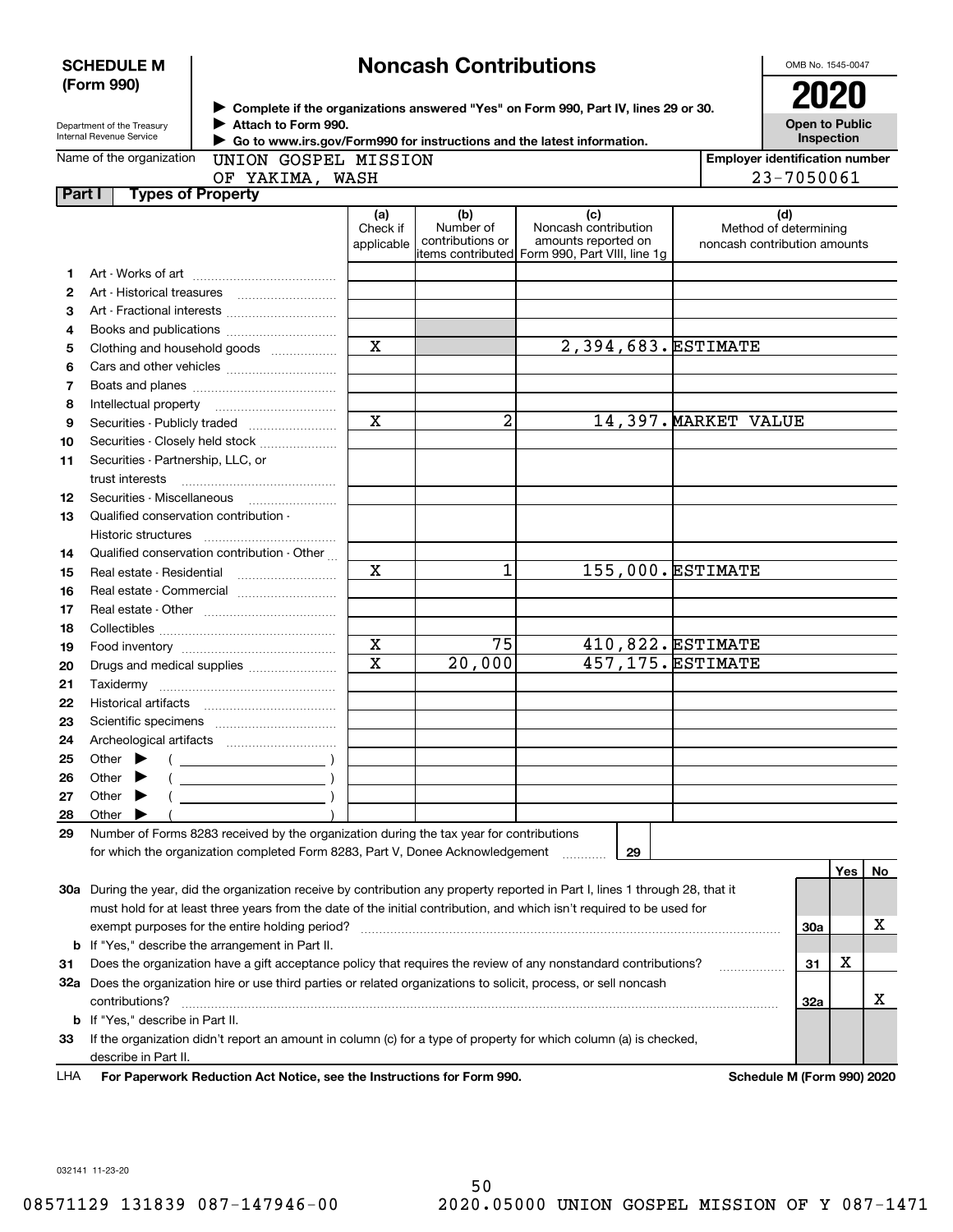|                 |                            | UNION GOSPEL MISSION                      |    |  |                                                                                                                                                                                                                                                                      |        |
|-----------------|----------------------------|-------------------------------------------|----|--|----------------------------------------------------------------------------------------------------------------------------------------------------------------------------------------------------------------------------------------------------------------------|--------|
|                 | Schedule M (Form 990) 2020 | OF YAKIMA, WASH                           |    |  | 23-7050061                                                                                                                                                                                                                                                           | Page 2 |
| <b>Part II</b>  |                            | this part for any additional information. |    |  | Supplemental Information. Provide the information required by Part I, lines 30b, 32b, and 33, and whether the organization<br>is reporting in Part I, column (b), the number of contributions, the number of items received, or a combination of both. Also complete |        |
|                 |                            |                                           |    |  |                                                                                                                                                                                                                                                                      |        |
|                 |                            |                                           |    |  |                                                                                                                                                                                                                                                                      |        |
|                 |                            |                                           |    |  |                                                                                                                                                                                                                                                                      |        |
|                 |                            |                                           |    |  |                                                                                                                                                                                                                                                                      |        |
|                 |                            |                                           |    |  |                                                                                                                                                                                                                                                                      |        |
|                 |                            |                                           |    |  |                                                                                                                                                                                                                                                                      |        |
|                 |                            |                                           |    |  |                                                                                                                                                                                                                                                                      |        |
|                 |                            |                                           |    |  |                                                                                                                                                                                                                                                                      |        |
|                 |                            |                                           |    |  |                                                                                                                                                                                                                                                                      |        |
|                 |                            |                                           |    |  |                                                                                                                                                                                                                                                                      |        |
|                 |                            |                                           |    |  |                                                                                                                                                                                                                                                                      |        |
|                 |                            |                                           |    |  |                                                                                                                                                                                                                                                                      |        |
|                 |                            |                                           |    |  |                                                                                                                                                                                                                                                                      |        |
|                 |                            |                                           |    |  |                                                                                                                                                                                                                                                                      |        |
|                 |                            |                                           |    |  |                                                                                                                                                                                                                                                                      |        |
|                 |                            |                                           |    |  |                                                                                                                                                                                                                                                                      |        |
|                 |                            |                                           |    |  |                                                                                                                                                                                                                                                                      |        |
|                 |                            |                                           |    |  |                                                                                                                                                                                                                                                                      |        |
|                 |                            |                                           |    |  |                                                                                                                                                                                                                                                                      |        |
|                 |                            |                                           |    |  |                                                                                                                                                                                                                                                                      |        |
|                 |                            |                                           |    |  |                                                                                                                                                                                                                                                                      |        |
|                 |                            |                                           |    |  |                                                                                                                                                                                                                                                                      |        |
|                 |                            |                                           |    |  |                                                                                                                                                                                                                                                                      |        |
|                 |                            |                                           |    |  |                                                                                                                                                                                                                                                                      |        |
|                 |                            |                                           |    |  |                                                                                                                                                                                                                                                                      |        |
|                 |                            |                                           |    |  |                                                                                                                                                                                                                                                                      |        |
|                 |                            |                                           |    |  |                                                                                                                                                                                                                                                                      |        |
|                 |                            |                                           |    |  |                                                                                                                                                                                                                                                                      |        |
|                 |                            |                                           |    |  |                                                                                                                                                                                                                                                                      |        |
|                 |                            |                                           |    |  |                                                                                                                                                                                                                                                                      |        |
|                 |                            |                                           |    |  |                                                                                                                                                                                                                                                                      |        |
|                 |                            |                                           |    |  |                                                                                                                                                                                                                                                                      |        |
|                 |                            |                                           |    |  |                                                                                                                                                                                                                                                                      |        |
|                 |                            |                                           |    |  |                                                                                                                                                                                                                                                                      |        |
|                 |                            |                                           |    |  |                                                                                                                                                                                                                                                                      |        |
|                 |                            |                                           |    |  |                                                                                                                                                                                                                                                                      |        |
|                 |                            |                                           |    |  |                                                                                                                                                                                                                                                                      |        |
|                 |                            |                                           |    |  |                                                                                                                                                                                                                                                                      |        |
|                 |                            |                                           |    |  |                                                                                                                                                                                                                                                                      |        |
| 032142 11-23-20 |                            |                                           |    |  | Schedule M (Form 990) 2020                                                                                                                                                                                                                                           |        |
|                 |                            |                                           | 51 |  |                                                                                                                                                                                                                                                                      |        |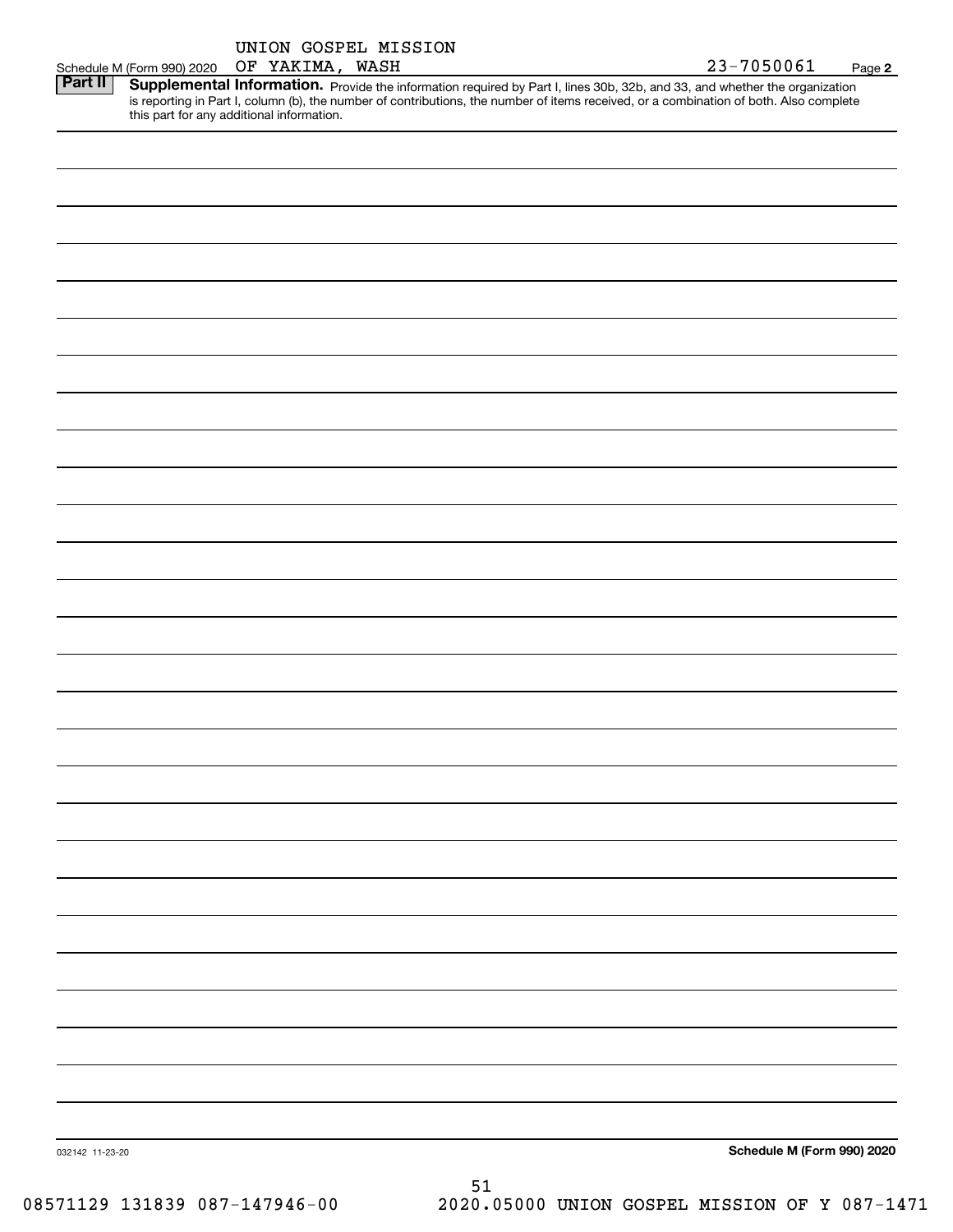**(Form 990 or 990-EZ)**

Department of the Treasury Internal Revenue Service Name of the organization

**Complete to provide information for responses to specific questions on Form 990 or 990-EZ or to provide any additional information. | Attach to Form 990 or 990-EZ. | Go to www.irs.gov/Form990 for the latest information. SCHEDULE O Supplemental Information to Form 990 or 990-EZ** UNION GOSPEL MISSION



**Employer identification number** OF YAKIMA, WASH 23-7050061

FORM 990, PART III, LINE 4D, OTHER PROGRAM SERVICES:

PROGRAM DISTRIBUTION & RECYCLING: YUGM IS USING ITS WAREHOUSE

DISTRIBUTION SPACE TO SUPPLY THE ADULT SHELTER, FAMILY SHELTER, AND

RESIDENTIAL PROGRAMS WITH THE SUPPLIES THEY NEED TO CARE FOR CLIENTS.

ADDITIONALLY, THEY HAVE CREATED A "SHOPPING" EXPERIENCE SO CLIENTS THAT

ARE MOVING OFF CAMPUS INTO HOUSING CAN COME SELECT THE ITEMS THEY NEED

TO FURNISH AND OUTFIT THEIR NEW UNITS. FROM HOUSEHOLD GOODS TO CLOTHING

TO HYGIENE ITEMS, THE WAREHOUSE DISTRIBUTION IS WHERE WE MEET OUR

CLIENT NEEDS. THE RECYCLING CENTER GENERATES REVENUE FROM UNUSABLE

DONATED ITEMS AND RECYCLING MATERIAL DONATIONS TO HELP PAY FOR THE COST

OF RUNNING PROGRAM DISTRIBUTION.

EXPENSES \$ 333,804. INCLUDING GRANTS OF \$ 0. REVENUE \$ 80,680.

MADISON HOUSE YOUTH CENTER: SERVING 325 YOUTH, 11,000 MEALS, AND 7,700

TUTORING SESSIONS ANNUALLY, MADISON HOUSE FILLS STUDENTS' OUT-OF-SCHOOL

HOURS WITH TUTORING, ATHLETICS, ART OPPORTUNITIES, BIBLE STUDIES,

SUMMER CAMPS AND NIGHTLY MEALS WHILE CONNECTING THEM TO CARING ADULT

MENTORS. MORE THAN A SAFE PLACE TO BE; IT'S A PLACE TO BELONG.

EXPENSES \$ 337,259. INCLUDING GRANTS OF \$ 0. REVENUE \$ 18,552.

NEW LIFE RECOVERY PROGRAMS: EIGHTY-THREE PERCENT OF NEW LIFE RECOVERY

PROGRAM PARTICIPANTS CONTINUE TO BE SOBER FOR ONE YEAR FOLLOWING

GRADUATION. THESE PROGRAMS ARE FOR MEN AND WOMEN WILLING TO COMMIT

12-24 MONTHS TO ACHIEVE LASTING LIFE CHANGES. THIS TRANSFORMATIONAL

EXPERIENCE PROVIDES SPIRITUAL, EMOTIONAL AND ADDICTION COUNSELING,

032211 11-20-20 LHA For Paperwork Reduction Act Notice, see the Instructions for Form 990 or 990-EZ. Schedule O (Form 990 or 990-EZ) 2020 COMBINED WITH ACADEMICS, BIBLE STUDY AND WORK THERAPY TO ASSIST CLIENTS

52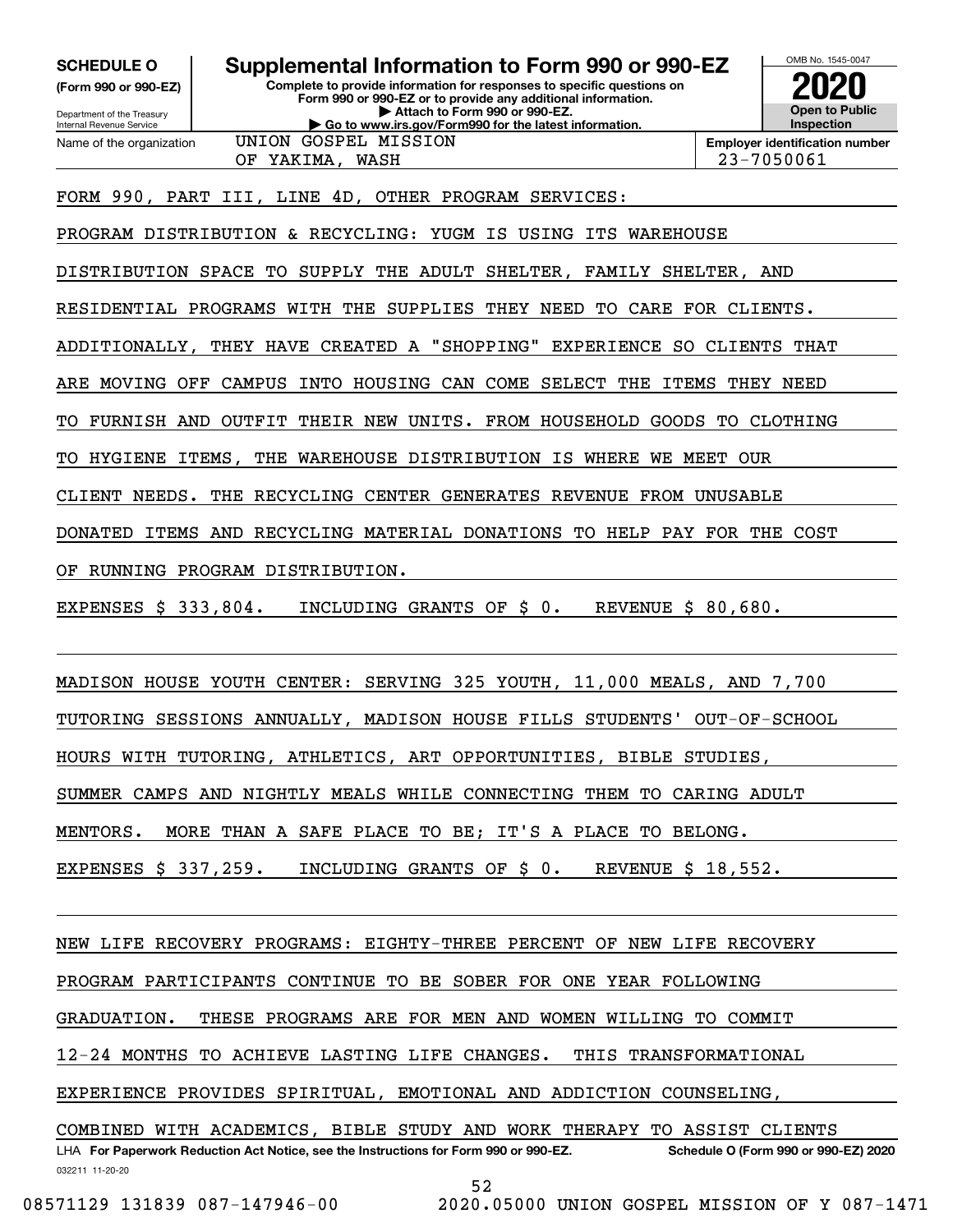| Schedule O (Form 990 or 990-EZ) 2020 |  |  |
|--------------------------------------|--|--|

Schedule O (Form 990 or 990-EZ) 2020<br>Name of the organization UNION GOSPEL MISSION Employer identification number OF YAKIMA, WASH 23-7050061

IN OVERCOMING ADDICTIONS AND TRAUMA.

EXPENSES \$ 194,904. INCLUDING GRANTS OF \$ 0. REVENUE \$ 0.

LIGHTHOUSE THRIFT: THE LIGHTHOUSE IS OUR "LAST CHANCE" OUTLET THRIFT

BOUTIQUE AND OUR VERY FIRST STORE, OPENING IN 2008 IN THE ORIGINAL

UNION GOSPEL MISSION BUILDING! REMODELED IN 2020, YOU'LL LOVE THE

BRIGHT NEW LAYOUT, VINTAGE FLARE AND ALL THE AMAZING MERCHANDISE YOU'D

EXPECT TO FIND AT A YUGM STORE- BUT MARKED DOWN 50% OFF!

MISSION THRIFT: "MISSION THRIFT OPENED ITS DOORS IN THE SUMMER OF 2019

AND TOOK OFF RUNNING! CENTRALLY LOCATED ON 20TH & LINCOLN, THIS STORE

HAS BECOME A LOCAL HOT SPOT FOR BOTH SHOPPING AND DONATING. WITH A

LARGE SELECTION OF NAME BRAND CLOTHING, BEAUTIFUL HOME DECOR, BOOKS,

ELECTRONICS, FURNITURE AND HOUSEWARES, MISSION THRIFT HAS SOMETHING FOR

EVERYONE. VOLUNTEERS, LIFE CHANGE PROGRAM PARTICIPANTS AND LOCAL JOB

TRAINING AGENCIES CAN USE POSITIONS IN OUR YUGM THRIFT STORES TO

DEVELOP JOB SKILLS.

SUMMIT THRIFT: YUGM OPENED ITS NEWEST THRIFT STORE IN JUNE 2021 IN THE

OLD RITE AID LOCATION ON 56TH AND SUMMITVIEW, NEXT TO SAFEWAY. THIS IS

OUR NEWEST, LARGEST THRIFT BOUTIQUE STORE TO SUPPORT THE WORK OF YAKIMA

UNION GOSPEL MISSION.

VOLUNTEERS, LIFE CHANGE PROGRAM PARTICIPANTS AND LOCAL JOB TRAINING

AGENCIES CAN USE POSITIONS IN OUR YUGM THRIFT STORES TO DEVELOP JOB

SKILLS.

EXCESS HIGH QUALITY DONATED ITEMS THAT CANNOT BE USED AT THE MISSION

ARE SOLD BY YUGM THRIFT STORES. IRS RULES REQUIRE THIS FORM TO LIST THE

VALUE OF DONATED GOODS AS AN EXPENSE, AS IF YUGM HAD TO PURCHASE THEM,

BUT THE TRUTH IS THAT THRIFT GENERATED \$610,000 AFTER EXPENSES BACK TO

53

SUPPORT THE MISSION.

032212 11-20-20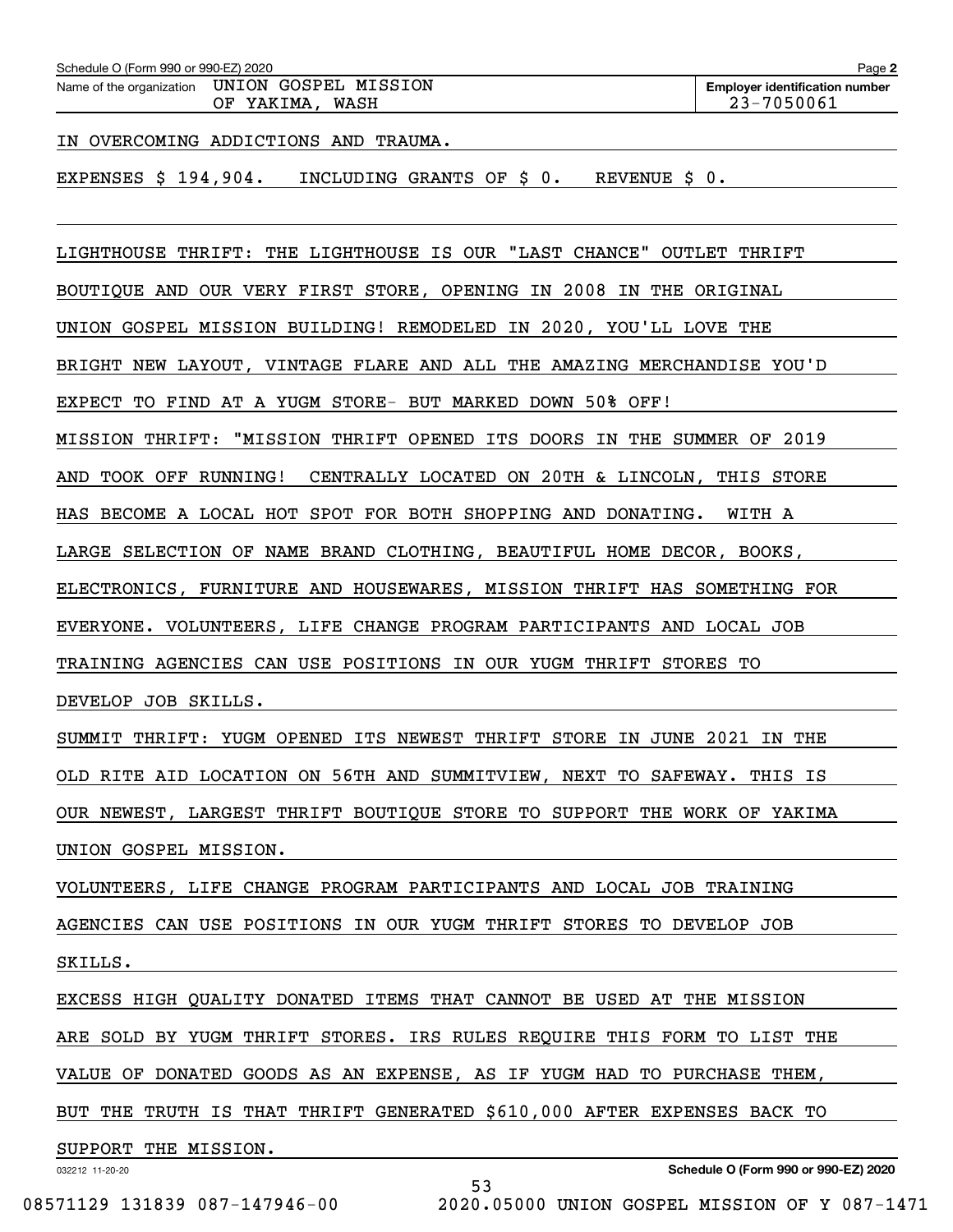| Schedule O (Form 990 or 990-EZ) 2020          | Page 2                                |
|-----------------------------------------------|---------------------------------------|
| Name of the organization UNION GOSPEL MISSION | <b>Emplover identification number</b> |
| WASH<br>OF YAKIMA.                            | 23-7050061                            |

EXPENSES \$ 2,985,732. INCLUDING GRANTS OF \$ 0. REVENUE \$ 1,754,161.

VOCATIONAL EDUCATION: VOCED HELPS STUDENTS OVERCOME SIGNIFICANT

BARRIERS TO EMPLOYMENT SUCH AS A CRIMINAL RECORD, LACK OF

TRANSPORTATION OR POOR WORK HISTORY, AND REALIZE THEIR OWN POTENTIAL BY

DEVELOPING THE SKILLS, KNOWLEDGE AND EXPERIENCE THEY NEED TO SUCCEED.

EXPENSES \$ 18,100. INCLUDING GRANTS OF \$ 0. REVENUE \$ 0.

BRIDGE PROGRAM: THE BRIDGE PROGRAM IS A TRANSITIONAL PROGRAM THAT HELPS

CLIENTS MAKE PLANS AND CONNECT TO RESOURCES AS THEY MOVE FORWARD FROM

HERE TO WHAT COMES NEXT.CLIENTS WORK ONE ON ONE WITH CASE MANAGERS,

ATTEND CLASSES ON SUBJECTS SUCH AS CHRISTIAN FAITH, FINANCES,COPING

SKILLS, AND WORK SIDE BY SIDE WITH YUGM EMPLOYEES TO DEVELOP WORK

EXPERIENCE AND REFERENCES.

EXPENSES \$ 115,396. INCLUDING GRANTS OF \$ 0. REVENUE \$ 0.

FORM 990, PART VI, SECTION B, LINE 11B:

BEFORE THE FORM 990 IS FILED WITH THE IRS THE VICE PRESIDENT OF FINANCE AND ACCOUNTING REVIEWS IT, THEN THE CEO WILL PERFORM A REVIEW. THEN THE FINANCE COMMITTEE WILL REVIEW THE 990 AND DISTRIBUTE A COPY TO THE BOARD OF DIRECTORS. THE BOARD WILL HAVE AT LEAST ONE WEEK TO REVIEW AND APPROVE THE RETURN BEFORE IT IS FILED WITH THE IRS.

FORM 990, PART VI, SECTION B, LINE 12C:

032212 11-20-20 **Schedule O (Form 990 or 990-EZ) 2020** ALL BOARD MEMBERS AND THE CEO ARE REQUIRED ANNUALLY TO REVIEW AND SIGN A DISCLOSURE OF CONFLICT OF INTEREST POLICY. ANY CONFLICTS OF INTEREST ARE MADE KNOWN TO ALL BOARD MEMBERS. THESE CONFLICTS OF INTEREST ARE DISCLOSED AND RECORDED IN THE BOARD MEETING MINUTES. ANY MATTER BEFORE THE BOARD THAT 54